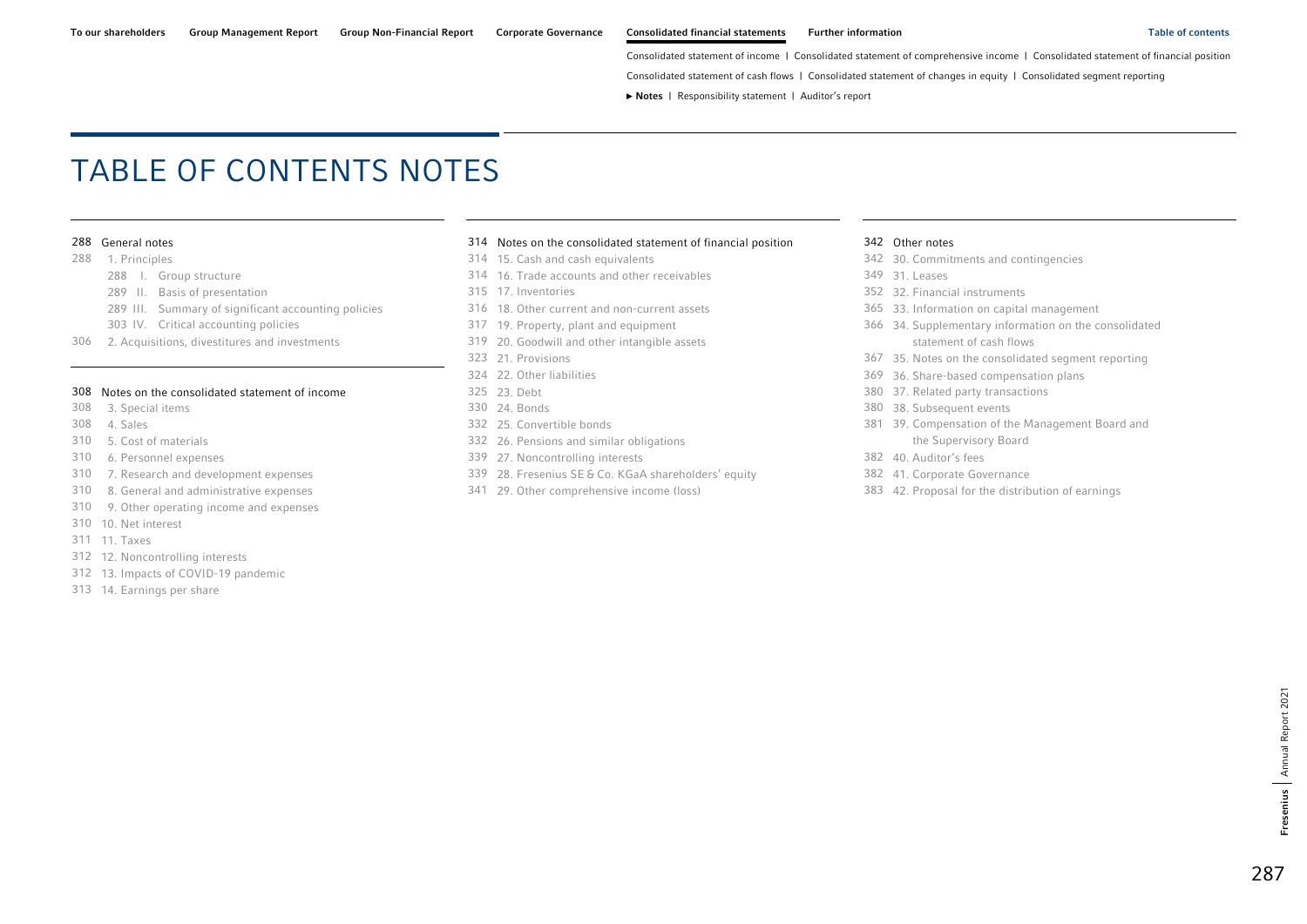### <span id="page-1-0"></span>GENERAL NOTES

### 1. PRINCIPLES

#### I.GROUP STRUCTURE

Fresenius is a global health care group with products and services for dialysis, hospitals and outpatient medical care. In addition, the Fresenius Group focuses on hospital operations and also manages projects and provides services for hospitals and other health care facilities worldwide. Besides the activities of the parent company Fresenius SE&Co. KGaA, Bad Homburg v. d. H., Germany, the operating activities are organized amongst the following legally independent business segments in the fiscal year 2021:

- ►Fresenius Medical Care
- ►Fresenius Kabi
- ►Fresenius Helios
- ►Fresenius Vamed

Fresenius Medical Care offers services and products for patients with chronic kidney failure. As of December 31, 2021, Fresenius Medical Care treated 345,425 patients at 4,171 dialysis clinics. Dialyzers and dialysis machines are among the most important product lines. In addition, Fresenius Medical Care offers dialysis-related services.

Fresenius Kabi specializes in products for the therapy and care of critically and chronically ill patients. The portfolio includes intravenously administered generic drugs

(IV drugs), biosimilar products with a focus on oncology and autoimmune diseases, clinical nutrition, and infusion therapies. In addition, the company is also a supplier of medical devices and products for transfusion technology.

Fresenius Helios is Europe's leading private hospital operator. Under the holding Helios Health, the company includes Helios Germany, Helios Spain (Quirónsalud) and the Eugin Group. At the end of 2021, Helios Germany operated a total of 90 hospitals, around 130 outpatient clinics, and 6 prevention centers. In Spain, Quirónsalud operated 49 hospitals, 88 outpatient centers, and around 300 occupational risk prevention centers at the end of 2021. In addition, Helios Spain is active in Latin America with 7 hospitals and as a provider of medical diagnostics. The Eugin Group's network comprises 33 clinics and an additional 39 sites across 10 countries on 3 continents. Eugin offers a wide spectrum of state-of-the-art services in the field of fertility treatments.

Fresenius Vamed manages projects and provides services for hospitals as well as other health care facilities worldwide and is a leading post-acute care provider in Central Europe. The portfolio ranges along the entire value  $chain - from project development, planning, and turnkey$ construction, via maintenance and technical management, to total operational management. The services are aimed at various areas of health care, ranging from prevention and acute care to rehabilitation and nursing.

Fresenius SE&Co. KGaA owned 32.21% of the subscribed capital of Fresenius Medical Care AG&Co. KGaA

(FMC-AG&Co. KGaA) at the end of the fiscal year 2021. Fresenius Medical Care Management AG, the general partner of FMC-AG&Co. KGaA, is a wholly owned subsidiary of Fresenius SE&Co. KGaA. Through this structure, Fresenius SE&Co. KGaA has rights that give Fresenius SE&Co. KGaA the ability to direct the relevant activities that significantly affect the earnings of FMC-AG&Co. KGaA. Therefore, FMC-AG &Co. KGaA is fully consolidated in the consolidated financial statements of the Fresenius Group.

Fresenius SE&Co. KGaA continued to hold 100% of the management companies of the business segments Fresenius Kabi (Fresenius Kabi AG) as well as Fresenius Helios and Fresenius Vamed (both held through Fresenius ProServe GmbH) on December 31, 2021. Through Fresenius ProServe GmbH, Fresenius SE&Co. KGaA holds 100% in Helios Kliniken GmbH and Helios Healthcare Spain S.L. (Quirónsalud), 100% in Helios Fertility Spain S.L.U. and Helios Healthcare USA, Inc. (Eugin group) as well as a 77% stake in VAMED Aktiengesellschaft. In addition, Fresenius SE&Co. KGaA consolidates companies with corporate holding functions regarding real estate, financing and insurance, as well as in Fresenius Digital Technology GmbH which provides intercompany services in the field of information technology.

The reporting currency and functional currency of the Fresenius Group is the euro. In order to improve the clarity of presentation, amounts are generally presented in million euros. Amounts less than €1 million, after rounding, are marked with "0".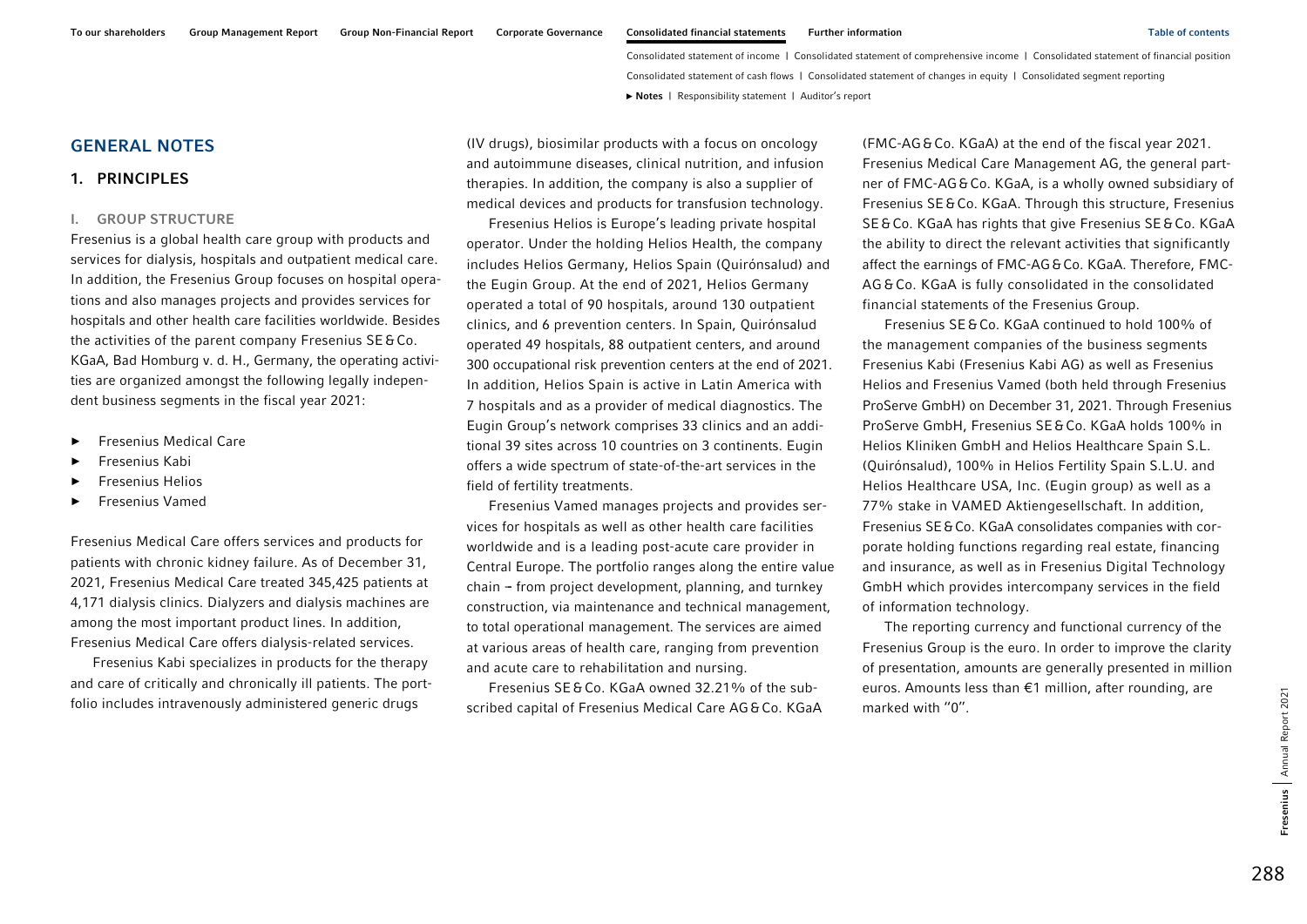#### <span id="page-2-0"></span>II. BASIS OF PRESENTATION

Fresenius SE&Co. KGaA, as a stock exchange listed company with a domicile in a member state of the European Union (EU), fulfills its obligation to prepare and publish the consolidated financial statements in accordance with the International Financial Reporting Standards (IFRS) as adopted by the EU and applying Section 315e of the German Commercial Code (HGB). The consolidated financial statements of Fresenius SE&Co. KGaA at December 31, 2021 have been prepared and are published in accordance with the Standards and interpretations in effect on the reporting date, and endorsed in the EU, as issued by the International Accounting Standards Board (IASB) and the IFRS Interpretations Committee (IFRS IC).

In order to improve the clarity of presentation, various items are aggregated in the consolidated statement of financial position and in the consolidated statement of income. These items are shown separately in the notes to provide useful information to the readers of the consolidated financial statements.

Moreover, the notes include information required by HGB according to Section 315e (1) HGB. The consolidated financial statements include a management report according to Section 315e HGB in conjunction with Section 315 HGB.

The consolidated statement of financial position contains all information required to be disclosed by International Accounting Standard (IAS) 1, Presentation of Financial Statements, and are in accordance with Accounting Interpretation 1 (AIC 1, Balance Sheet Classification according to current/ non-current distinction in compliance with IAS 1) classified on the basis of the liquidity of assets and liabilities following the consolidated statement of financial position. The consolidated statement of income is classified using the cost-of-sales accounting format.

The general partner of Fresenius SE&Co. KGaA is Fresenius Management SE. Fresenius Management SE prepares its own consolidated financial statements. The Else Kröner-Fresenius-Stiftung is the sole shareholder of Fresenius Management SE. The shareholder representatives elect in the Annual General Meeting of Fresenius Management SE its Supervisory Board.

At February 21, 2022, the Management Board of Fresenius Management SE authorized the consolidated financial statements for issue and passed it to the Supervisory Board of Fresenius SE&Co. KGaA. The Supervisory Board has to review and approve the consolidated financial statements.

### III. SUMMARY OF SIGNIFICANT ACCOUNTING POLICIES

### a) Principles of consolidation

The consolidated financial statements have been prepared using uniform accounting methods. Acquisitions of companies are accounted for applying the purchase method. Capital consolidation is performed at the date of acquisition. Initially, all identifiable assets and liabilities of subsidiaries as well as the noncontrolling interests are recognized at their fair values. The cost is then compared with the fair value of the net assets acquired. Any remaining balance is recognized as goodwill and is tested at least once a year for impairment.

All intercompany sales, expenses, income, receivables and payables are eliminated. Profits and losses on items of property, plant and equipment and inventory acquired from other Group entities are also eliminated. Deferred tax assets and liabilities are recognized on temporary differences resulting from consolidation procedures.

Noncontrolling interests are the portion of equity of Group entities not attributable, directly or indirectly, to Fresenius SE&Co. KGaA and are recognized at fair value at the date of first consolidation. Profits and losses attributable to the noncontrolling interests are separately disclosed in the consolidated statement of income.

The Fresenius Group writes put options on noncontrolling interests, primarily in the segment Fresenius Medical Care for dialysis clinics in which nephrologists or nephrology groups own an equity interest. Generally, put options are valid for an unlimited time and provide for settlement in cash. As far as the Fresenius Group, as option writer of existing put options, can be obliged to purchase noncontrolling interests held by third parties, a put option liability is recorded in long-term provisions and other long-term liabilities as well as short-term provisions and other shortterm liabilities at present value of the redemption amount at the date of the consolidated financial statements. The Fresenius Group, in line with IAS 8, Accounting Policies, Changes in Accounting Estimates and Errors, paragraph10,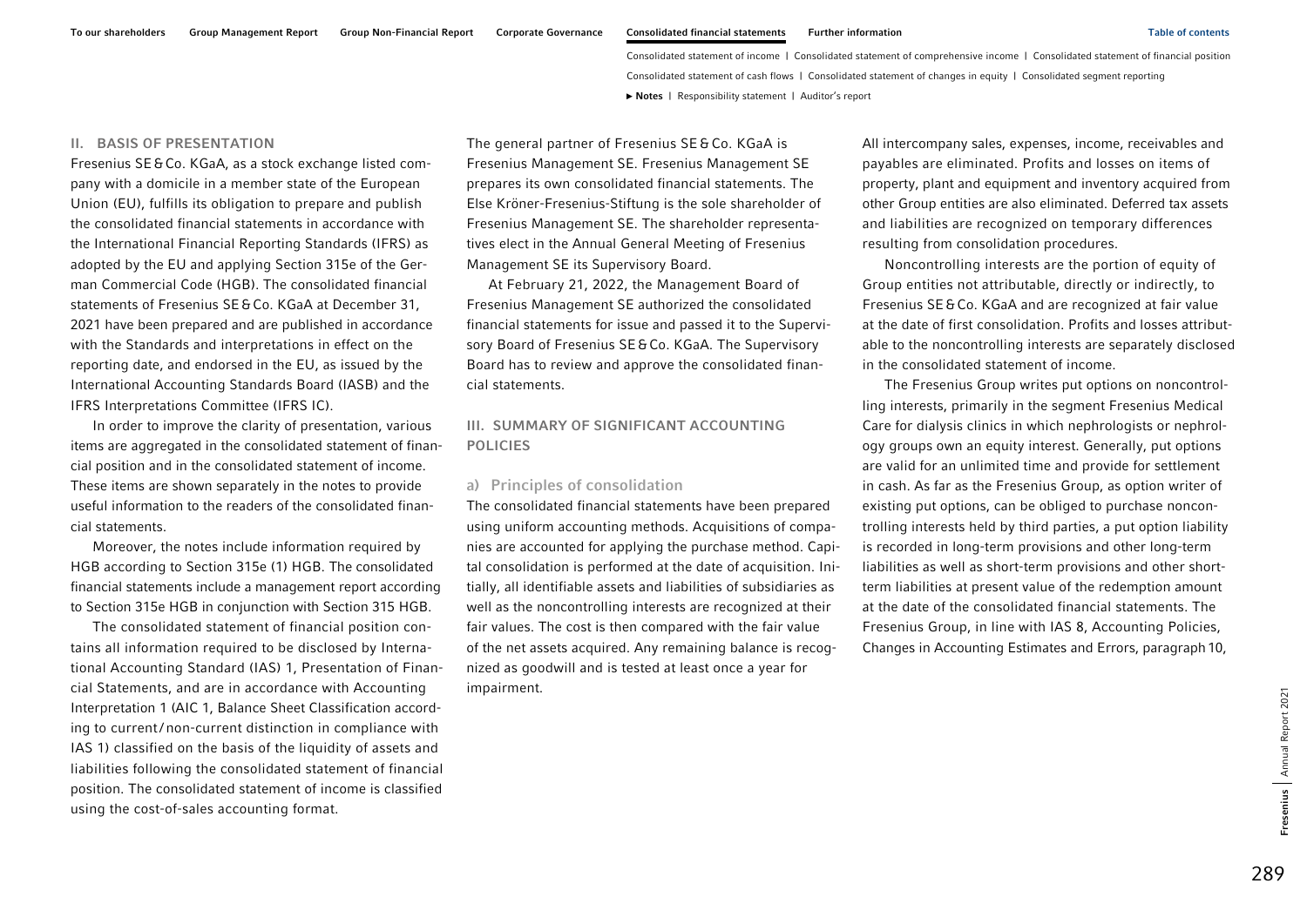applies the present access method. According to the present access method, noncontrolling interests are further recorded in equity. The initial recognition of the put option liability, as well as valuation differences, are recorded in equity with no impact to the consolidated statement of income.

### b) Composition of the Group

Besides Fresenius SE&Co. KGaA, the consolidated financial statements include all material subsidiaries according to IFRS 10, over which Fresenius SE&Co. KGaA has control. Fresenius SE &Co. KGaA controls an entity if it has power over the entity. That is, Fresenius SE&Co. KGaA has existing rights that give Fresenius SE&Co. KGaA the current ability to direct the relevant activities, which are the activities that significantly affect the entity's return. In addition, Fresenius SE&Co. KGaA is exposed to, or has rights to, variable returns from the involvement with the entity and Fresenius SE&Co. KGaA has the ability to use its power over the entity to affect the amount of Fresenius SE&Co. KGaA's return.

Generally, entities in which Fresenius SE&Co. KGaA, directly or indirectly, holds more than 20% and less than 50% of the voting rights and can exercise a significant influence over their financial and operating policies are considered associates. There are no investments in equity method investees that are individually material to the Fresenius Group. Fresenius Medical Care's investment

in Vifor Fresenius Medical Care Renal Pharma Ltd. makes up a large portion of the equity method investees, however it is not individually material to the Fresenius Group. Associates are accounted for using the equity method. Investments that are not classified as associated companies are recorded at fair value.

Fresenius Vamed participates in project entities which are established for long-term defined periods of time and for the specific purpose of constructing and operating thermal centers. These project entities are not controlled by Fresenius Vamed and therefore are not consolidated. The project entities generated approximately €113 million in sales in 2021 (2020: €85 million). The project entities finance themselves mainly through debt, profit participation rights and investment grants. Assets and liabilities relating to the project entities are not material. Fresenius Vamed made no payments to the project entities other than contractually stipulated. From today's perspective and due to the contractual situation, Fresenius Vamed is not exposed to any material risk of loss from these project entities.

The consolidated financial statements of 2021 included, in addition to Fresenius SE&Co. KGaA, 3,159 (2020: 2,856) consolidated companies and 84 (2020: 71) companies were accounted for under the equity method. In 2021, there were no material changes in the scope of consolidated entities, except for those mentioned in note 2, Acquisitions, divestitures and investments.

The complete list of the investments of Fresenius SE&Co. KGaA, registered office in 61352 Bad Homburg v. d. H., Else-Kröner-Straße 1, Germany, registered in the Commercial Register of the local court in Bad Homburg v. d. H. under B11852, will be submitted to the Federal Gazette and the companies register as well as published on the website of Fresenius SE&Co. KGaA [\(www.fresenius.com/financial](www.fresenius.com/financial-reports-and-presentations)[reports-and-presentations\).](www.fresenius.com/financial-reports-and-presentations) 

For the fiscal year 2021, the following consolidated German subsidiaries of the Fresenius Group will apply the exemption provided in Sections 264 (3) and 264b, respectively, of the German Commercial Code (HGB):

| Registered office    |  |  |
|----------------------|--|--|
|                      |  |  |
| Bad Homburg v. d. H. |  |  |
| Bad Homburg v. d. H. |  |  |
| Bad Homburg v. d. H. |  |  |
| Bad Homburg v. d. H. |  |  |
| Bad Homburg v. d. H. |  |  |
| Bad Homburg v. d. H. |  |  |
| München              |  |  |
|                      |  |  |
| Bad Homburg v. d. H. |  |  |
| Bad Homburg v. d. H. |  |  |
| Bad Homburg v. d. H. |  |  |
| Bad Homburg v. d. H. |  |  |
| Friedberg            |  |  |
| Alzenau              |  |  |
| Waiblingen           |  |  |
|                      |  |  |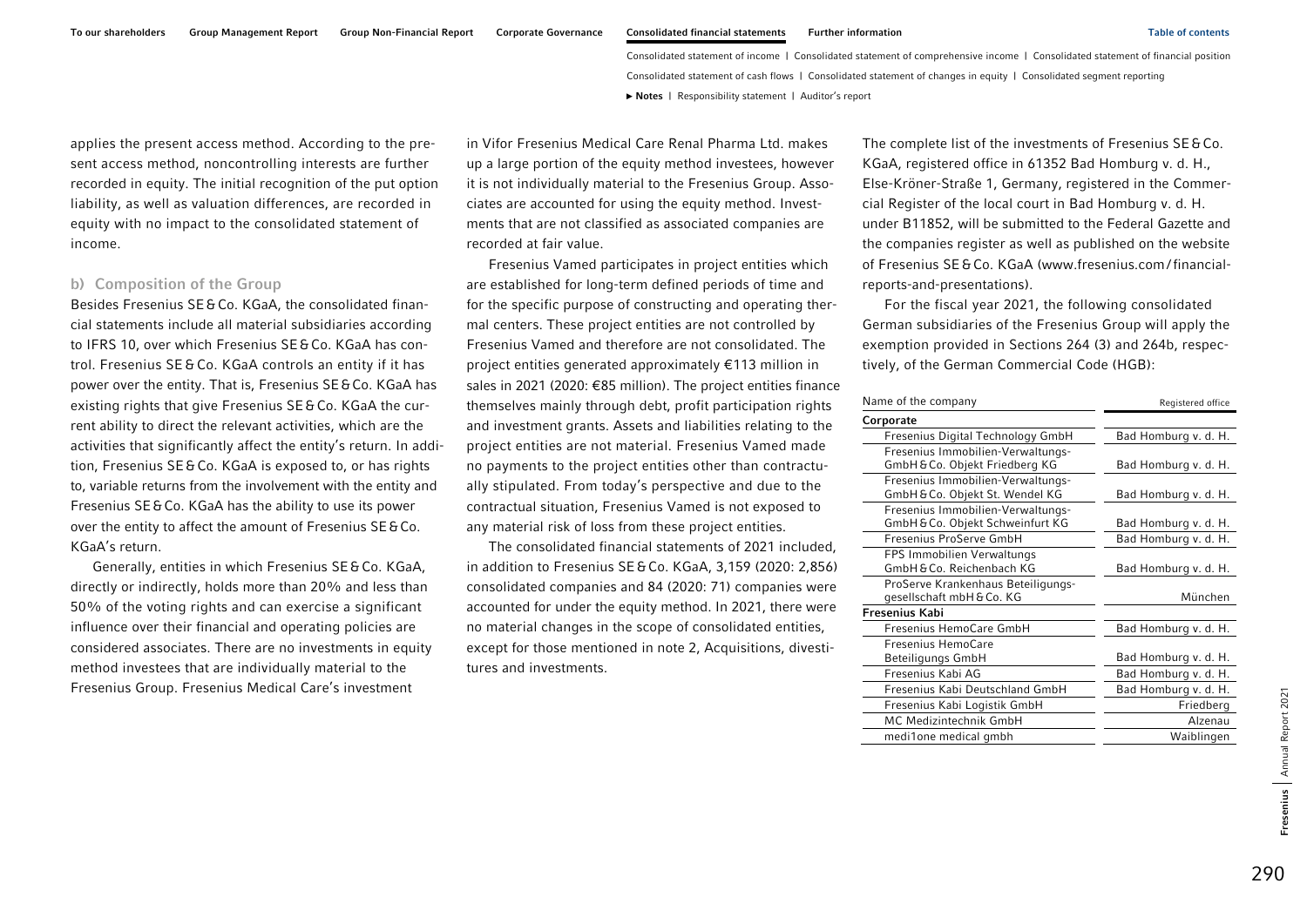Consolidated statement of cash flows | Consolidated statement of changes in equity | Consolidated segment reporting

**►** [Notes](#page-0-0) | [Responsibility statement](#page-97-0) | [Auditor's report](#page-98-0) 

| Name of the company                  | Registered office    |
|--------------------------------------|----------------------|
| <b>Fresenius Helios</b>              |                      |
| Gesundheitsmanagement                |                      |
| Elbe-Fläming GmbH                    | Burg                 |
| Helios Agnes-Karll Krankenhaus GmbH  | <b>Bad Schwartau</b> |
| Helios Aukamm-Klinik Wiesbaden GmbH  | Wiesbaden            |
| Helios Bördeklinik GmbH              | Oschersleben         |
| Helios Fachklinik Schleswig GmbH     | Schleswig            |
| <b>Helios Fachklinik</b>             |                      |
| Vogelsang-Gommern GmbH               | Gommern              |
| Helios Fachkliniken                  |                      |
| Hildburghausen GmbH                  | Hildburghausen       |
| Helios Frankenwaldklinik             |                      |
| Kronach GmbH                         | Kronach              |
| Helios Hanseklinikum Stralsund GmbH  | Stralsund            |
| <b>Helios Health GmbH</b>            | <b>Berlin</b>        |
| Helios Klinik Blankenhain GmbH       | Blankenhain          |
| Helios Klinik Bleicherode GmbH       | Bleicherode          |
| Helios Klinik für Herzchirurgie      |                      |
| Karlsruhe GmbH                       | Karlsruhe            |
| Helios Klinik Herzberg/Osterode GmbH | Herzberg am Harz     |
| Helios Klinik Jerichower Land GmbH   | Burg                 |
| Helios Klinik Leezen GmbH            | Leezen               |
| Helios Klinik Leisnig GmbH           | Leisnig              |
| Helios Klinik Lengerich GmbH         | Lengerich            |
| Helios Klinik Köthen GmbH            | Köthen (Anhalt)      |
| Helios Klinik Rottweil GmbH          | Rottweil             |
| Helios Klinik Schkeuditz GmbH        | Schkeuditz           |
| Helios Klinik Schleswig GmbH         | Schleswig            |
| Helios Klinik Volkach GmbH           | Volkach              |
| Helios Klinik Wipperfürth GmbH       | Wipperfürth          |
| Helios Klinik Zerbst/Anhalt GmbH     | Zerbst               |
| Helios Kliniken GmbH                 | <b>Berlin</b>        |
| Helios Kliniken                      |                      |
| Breisgau Hochschwarzwald GmbH        | Müllheim             |
|                                      |                      |

| Name of the company                                                    | Registered office     |
|------------------------------------------------------------------------|-----------------------|
| <b>Fresenius Helios</b>                                                |                       |
| Helios Kliniken Mansfeld-Südharz GmbH                                  | Sangerhausen          |
| Helios Kliniken Mittelweser GmbH                                       | Nienburg/Weser        |
| Helios Kliniken Taunus GmbH                                            | <b>Bad Schwalbach</b> |
| Helios Klinikum Aue GmbH                                               | Aue                   |
| Helios Klinikum Bad Saarow GmbH                                        | <b>Bad Saarow</b>     |
| Helios Klinikum Berlin-Buch GmbH                                       | <b>Berlin</b>         |
| Helios Klinikum Erfurt GmbH                                            | Erfurt                |
| Helios Klinikum Gifhorn GmbH                                           | Gifhorn               |
| Helios Klinikum Gotha GmbH                                             | Gotha                 |
| Helios Klinikum Hildesheim GmbH                                        | Hildesheim            |
| Helios Klinikum Meiningen GmbH                                         | Meiningen             |
| Helios Klinikum Pirna GmbH                                             | Pirna                 |
| Helios Klinikum Schwelm GmbH                                           | Schwelm               |
| Helios Klinikum Siegburg GmbH                                          | Siegburg              |
| Helios Klinikum Uelzen GmbH                                            | Uelzen                |
| Helios Klinikum Wuppertal GmbH                                         | Wuppertal             |
| Helios Park-Klinikum Leipzig GmbH                                      | Leipzig               |
| Helios Privatkliniken GmbH                                             | Bad Homburg v. d. H.  |
| Helios Reinigung GmbH                                                  | Berlin                |
| Helios Spital Überlingen GmbH                                          | Überlingen            |
| Helios St. Elisabeth Klinik                                            |                       |
| Oberhausen GmbH                                                        | Oberhausen            |
| Helios St. Elisabeth-Krankenhaus                                       |                       |
| <b>Bad Kissingen</b>                                                   | <b>Bad Kissingen</b>  |
| Helios St. Marienberg Klinik<br><b>Helmstedt GmbH</b>                  | Helmstedt             |
|                                                                        | <b>Berlin</b>         |
| Helios Versorgungszentren GmbH<br>Helios Vogtland-Klinikum Plauen GmbH | Plauen                |
| Helios Weißeritztal-Kliniken GmbH                                      | Freital               |
| Herzzentrum Leipzig GmbH                                               |                       |
|                                                                        | Leipzig<br>Erlenbach  |
| Kliniken Miltenberg-Erlenbach GmbH                                     |                       |
| Medizinisches Versorgungszentrum am<br>Helios Klinikum Bad Saarow GmbH | <b>Bad Saarow</b>     |
| MVZ Campus Gifhorn GmbH                                                | Gifhorn               |
| Poliklinik am                                                          |                       |
| Helios Klinikum Buch GmbH                                              | <b>Berlin</b>         |

### c) Classifications

Comparative information for certain items have been reclassified to conform with current year's presentation.

In the business segment Fresenius Medical Care, in the consolidated statement of income, gain related to divestitures of Care Coordination activities in the amount of €31 million for the year ended December 31, 2020, which was previously presented separately, has been included within other operating income.

Furthermore, in the business segment Fresenius Medical Care, in the consolidated statement of financial position as of December 31, 2020, short-term provisions and other short-term liabilities in the amount of €103 million related to the self-insurance program have been reclassified to long-term provisions and other long-term liabilities.

### d) Hyperinflationary accounting

Fresenius Group's subsidiaries operating in Argentina and Lebanon apply IAS 29, Financial Reporting in Hyperinflationary Economies, due to inflation in those countries. For the fiscal year 2021, the application of IAS 29 resulted in an effect on net income attributable to shareholders of Fresenius SE&Co. KGaA of -€18 million (2020:-€14 million).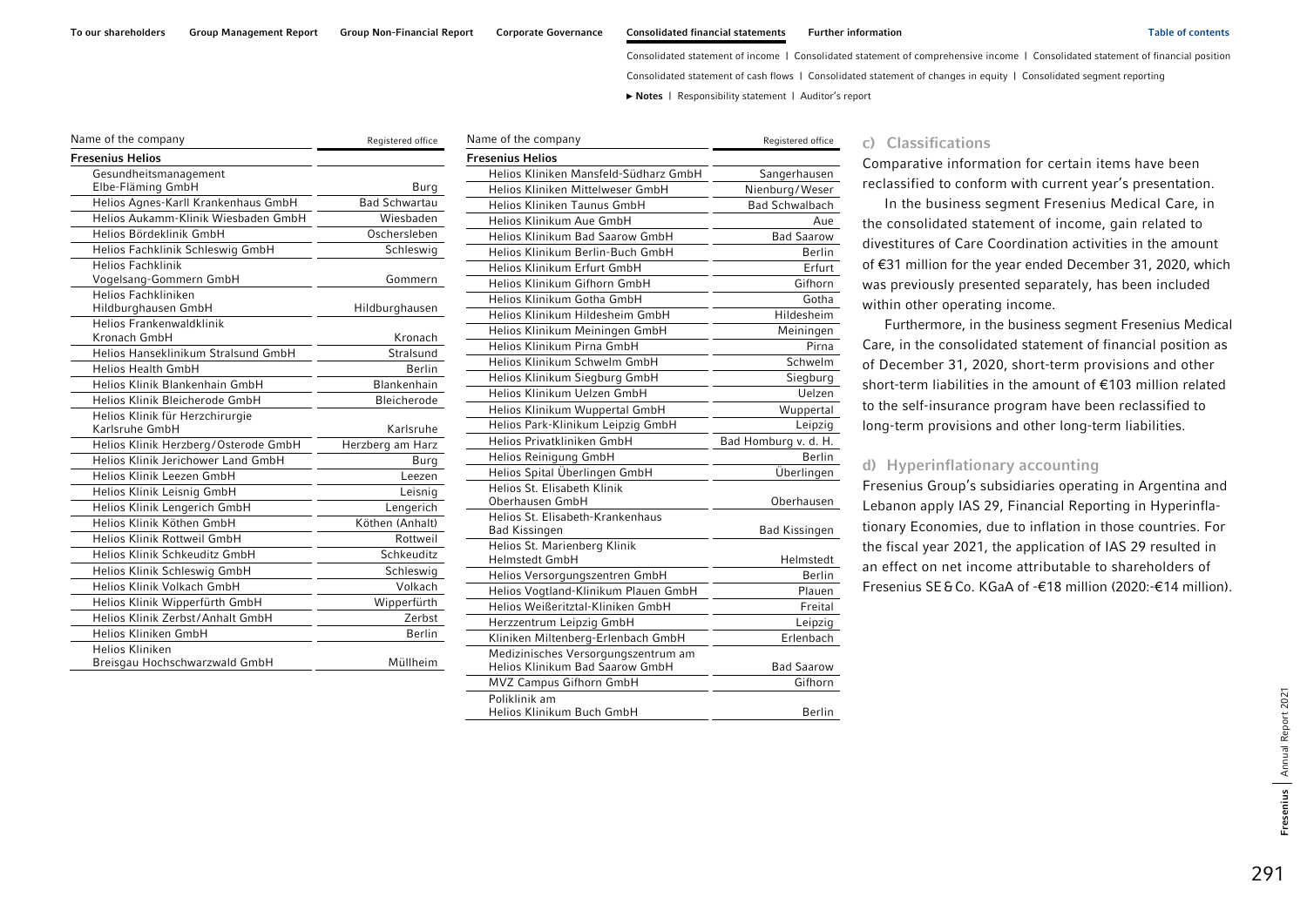### e) Revenue recognition policy

Revenue is recognized in accordance with IFRS 15, Revenue from Contracts with Customers.

Revenues from services and products are billed according to the usual contract arrangements with customers, patients and related third parties. For services performed for patients, the transaction price is estimated based on either Fresenius Group's standard rates, rates determined under reimbursement arrangements or by government regulations. These arrangements are generally with third party payors, such as U.S. Medicare, U.S. Medicaid, German health insurance funds or commercial insurers. Amounts billed are recorded net of contractually agreed upon discounts or rebates to reflect the estimated amounts to be received from these payors. Estimates are determined on the basis of historical experience.

If the collection of the billed amount or a portion of the billed amount for services performed for patients is considered to be uncertain at the time services are performed, the Fresenius Group concludes that the consideration is variable (implicit price concession) and records the difference between the billed amount and the amount estimated to be collectible as a reduction to health care services revenue. Implicit price concessions include such items as amounts due from patients without adequate insurance coverage and patient co-payment and deductible amounts due from patients with health care coverage. The Fresenius Group determines implicit price concessions primarily upon past collection history.

Revenue from services is recognized on the date the service is performed. At this point of time, the payor is obliged to pay for the services performed.

Revenue from product sales is recognized when the customer obtains control of the product, either after possession is transferred or upon installation and provision of the necessary technical instructions or at another point in time that better defines transfer of control.

A portion of revenues is generated from contracts which on the one hand give the customer the right to use dialysis machines and on the other hand provide the customer with disposables and services. In this case, the transaction price is allocated in accordance with IFRS 15, and revenue is recognized separately for the lease and the non-lease components of the contract in accordance with IFRS 16 and IFRS 15, respectively.

Fresenius Vamed has performance obligations from long-term production contracts that are satisfied over time. Revenue is recognized according to progress towards completion. This progress towards completion of the performance obligation is measured based on the costs incurred in relation to expected total costs of fulfilling the contract, contractually defined milestones or performance completed to date whichever better reflects the progress towards completion of the performance obligation.

IFRS 15 does not apply to lease and insurance contracts. Revenue from leasing components and insurance contracts is determined according to IFRS 16 and IFRS 4, respectively.

Revenues are reported net of sales tax.

### f) Government grants

The Fresenius Group primarily receives governmental funding for hospitals in Germany to finance buildings and medical equipment. Public sector grants are not recognized until there is reasonable assurance that the respective conditions are met and the grants will be received. Initially, the grant related to assets is recorded as a liability and as soon as the asset is acquired, the grant is offset against the acquisition costs. Grants related to income are recognized in other operating income in the period in which the related costs are incurred. For information regarding COVID-19 related government grants, please see note 13, Impacts of the COVID-19 pandemic.

### g) Research and development expenses

Research is the independent and planned investigation undertaken with the prospect of gaining new scientific or technical knowledge and understanding. Development is the technical and commercial implementation of research results and occurs before the start of the commercial production or use. The research and development phase of pharmaceutical products normally ends with the regulatory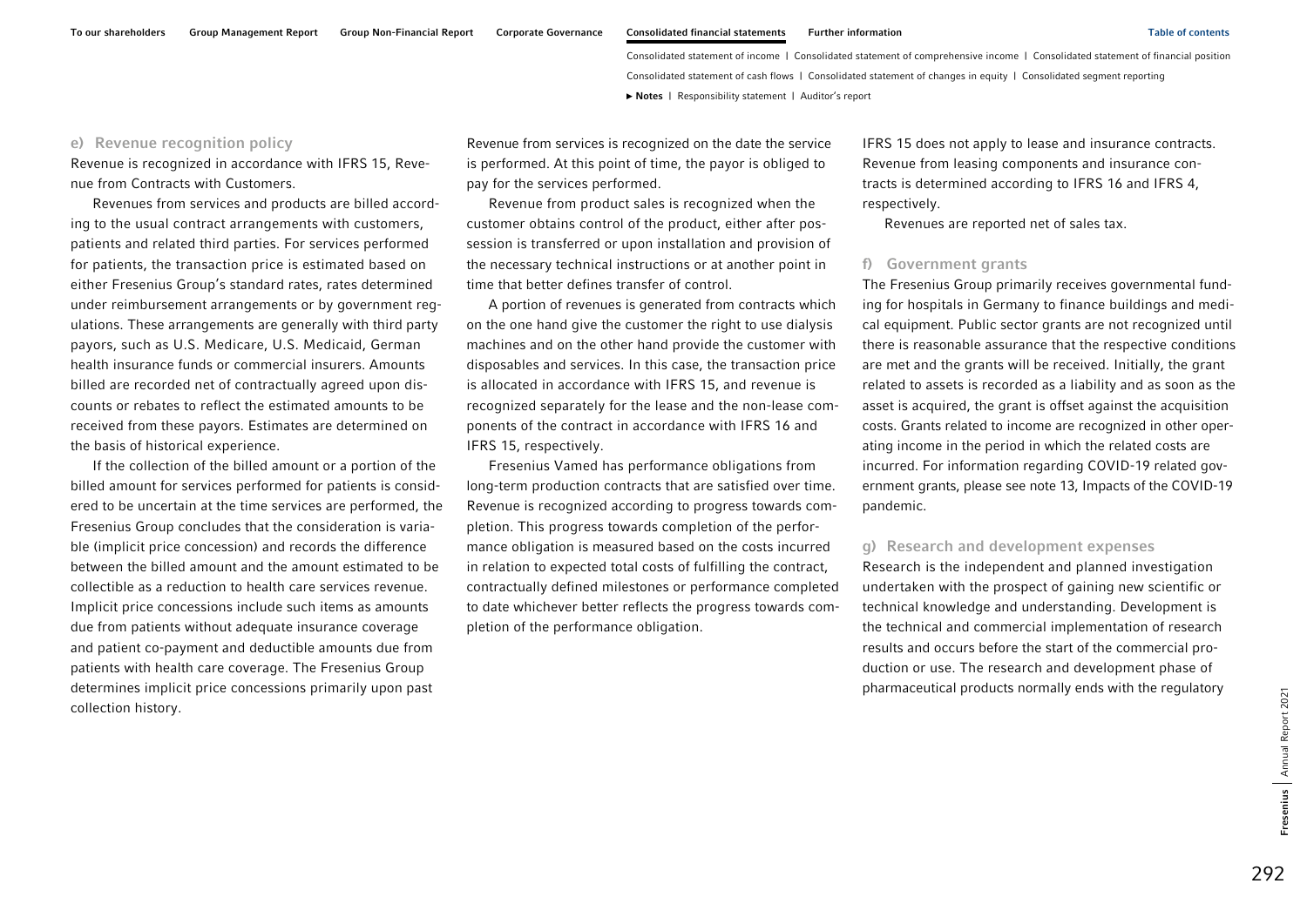approval by the relevant authorities on the market of the particular country. Generally, a new pharmaceutical product is primarily approved in an established market, such as Europe, the United States, China and Japan.

Research expenses are expensed as incurred. Development expenses that meet the criteria for the recognition of an intangible asset are capitalized (see note 1. III. n., Intangible assets with finite useful lives).

### h) Impairment

The Fresenius Group reviews the carrying amounts of its property, plant and equipment, intangible assets and rightof-use assets as well as other non-current assets for impairment whenever events or changes in circumstances indicate that the carrying amount is higher than the asset's recoverable amount. The recoverable amount is the higher of the fair value less costs to sell and its value in use. The fair value less cost of disposal of an asset is estimated as its net realizable value. The value in use is the present value of future cash flows expected to be derived from the relevant asset. If it is not possible to estimate the future cash flows from the individual assets, impairment is tested on the basis of corresponding cash generating units.

Impairment losses, except impairment losses recognized on goodwill, are reversed if there are indications that the reasons for impairment no longer exist and there has been a change in the estimates used to determine the asset's recoverable amount. This reversal shall not exceed the carrying amount that would have been determined had no impairment loss been recognized before.

Assets held for sale are reported at the lower of their carrying amount and fair value less costs to sell and depreciation is ceased.

#### i) Capitalized interest

The Fresenius Group includes capitalized interest as part of the cost of the asset if it is directly attributable to the acquisition, construction or manufacture of qualifying assets. For the fiscal years 2021 and 2020, interest of €7 million and €12 million, respectively, based on an average interest rate of 2.40% and 2.57%, respectively, was recognized as a component of the cost of assets.

#### j) Income taxes

Current taxes are calculated based on the earnings of the fiscal year and in accordance with local tax rules of the respective tax jurisdictions. Expected and executed additional tax payments and tax refunds for prior years are also taken into account.

Deferred tax assets and liabilities are recognized for the future consequences attributable to temporary differences between the financial statement carrying amounts of existing assets and liabilities and their respective tax basis.

Furthermore, deferred taxes are recognized on certain consolidation adjustments which affect net income attributable to shareholders of Fresenius SE&Co. KGaA. Deferred tax assets also include claims for tax reductions which arise from the probable expected use of existing tax losses carryforwards. The recognition of deferred tax assets from net operating losses and their utilization is based on the budget planning of the Fresenius Group and implemented tax strategies.

Deferred tax assets and liabilities are measured at the tax rates that are expected to apply to the period when the asset is realized or the liability is settled, based on tax rates that have been enacted or substantially enacted by the end of the reporting period.

A change in tax rate for the calculation of deferred tax assets and liabilities is recognized in the period the new laws are enacted or substantively enacted. The effects of the adjustment are generally recognized in the income statement. The effects of the adjustment are recognized in equity, if the temporary differences are related to items directly recognized in equity.

The realizability of the carrying amount of a deferred tax asset is reviewed at each date of the statement of financial position. In assessing the realizability of deferred tax assets, the Management considers to which extent it is probable that the deferred tax asset will be realized. The ultimate realization of deferred tax assets is dependent upon the generation of future taxable income during the periods in which those temporary differences and tax loss carryforwards become deductible. The Management considers the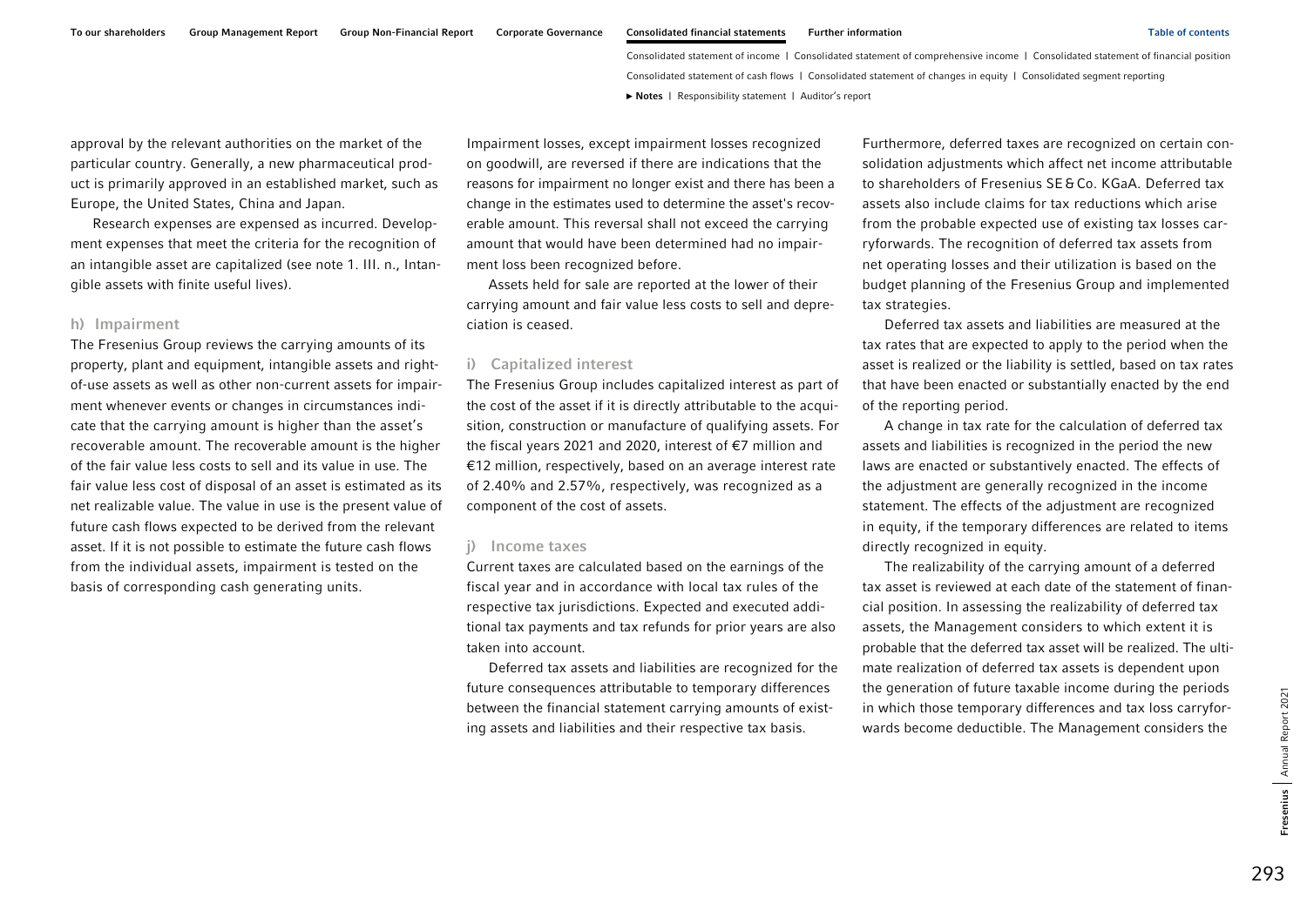expected reversal of deferred tax liabilities and projected future taxable income in making this assessment.

Deferred tax assets are recognized to the extent it is probable that sufficient taxable income will be available for the utilization of parts or of the entire deferred tax asset.

The Fresenius Group recognizes assets and liabilities for uncertain tax treatments to the extent it is probable the tax will be recovered or that the tax will be payable, respectively. In North America and Germany, interest and penalties related to income taxes, including uncertain tax treatments, do not meet the definition of income taxes, and therefore are accounted for under IAS 37. All other jurisdictions account for interest and penalties related to income taxes in accordance with local tax rules of the respective tax jurisdiction either under IAS 37 or as income tax expense under IAS 12.

The Fresenius Group is subject to ongoing and future tax audits in the United States, Germany and other jurisdictions. Different interpretations of tax laws, particularly due to the Fresenius Group's international activities, may lead to potential additional tax payments or tax refunds for prior years. To consider income tax liabilities or income tax receivables, Management's estimates are based on experiences with previous tax audits and local tax rules of the respective tax jurisdiction and the interpretation of such. Differences between actual results and Management's

estimates or future changes in these estimates may have an impact on future tax payments or tax refunds. Estimates are revised in the period in which there is sufficient evidence to revise the assumptions.

The German Federal Constitutional Court has declared that the interest rate pursuant to Section 233a of the German Tax Code is unconstitutional in its current form. As a result, there is uncertainty over the specific interest rate to be applied for interest on income tax receivables and liabilities in Germany for future periods, starting in 2019. Until new legal regulations are passed, this interest rate can only be determined using best estimates consistent with accounting standards. For best possible harmonization of opportunity and risk, Management has used a conservative approach at the reporting date as part of its discretionary decision, considering all available information and explanations of the judgment. As of December 31, 2021, the chosen interest rate is 0.375% per month.

### k) Earnings per share

Basic earnings per share are computed by dividing net income attributable to shareholders of Fresenius SE&Co. KGaA by the weighted average number of ordinary shares outstanding during the year. Diluted earnings per share include the effect of all potentially dilutive instruments on ordinary shares that would have been outstanding during the fiscal year. The equity-settled awards granted under Fresenius' and Fresenius Medical Care's stock option plans can result in a dilutive effect.

#### l) Inventories

Inventories are comprised of all assets which are held for sale in the ordinary course of business (finished goods), in the process of production for such sale (work in process) or consumed in the production process or in the rendering of services (raw materials and purchased components).

Inventories are measured at the lower of acquisition and manufacturing cost (determined by using the average or first-in, first-out method) or net realizable value. Manufacturing costs are comprised of direct costs, production and material overhead, including depreciation charges.

#### m) Property, plant and equipment

Property, plant and equipment are stated at acquisition and manufacturing cost less accumulated depreciation. Repairs and maintenance costs are recognized in profit and loss as incurred. The costs for the replacement of components or the general overhaul of property, plant and equipment are recognized, if it is probable that future economic benefits will flow to the Fresenius Group and these costs can be measured reliably. Depreciation on property, plant and equipment is calculated using the straight-line method over the estimated useful lives of the assets ranging from 3 to 50 years for buildings and improvements (with a weighted average life of 16 years) and 2 to 15 years for machinery and equipment (with a weighted average life of 11 years).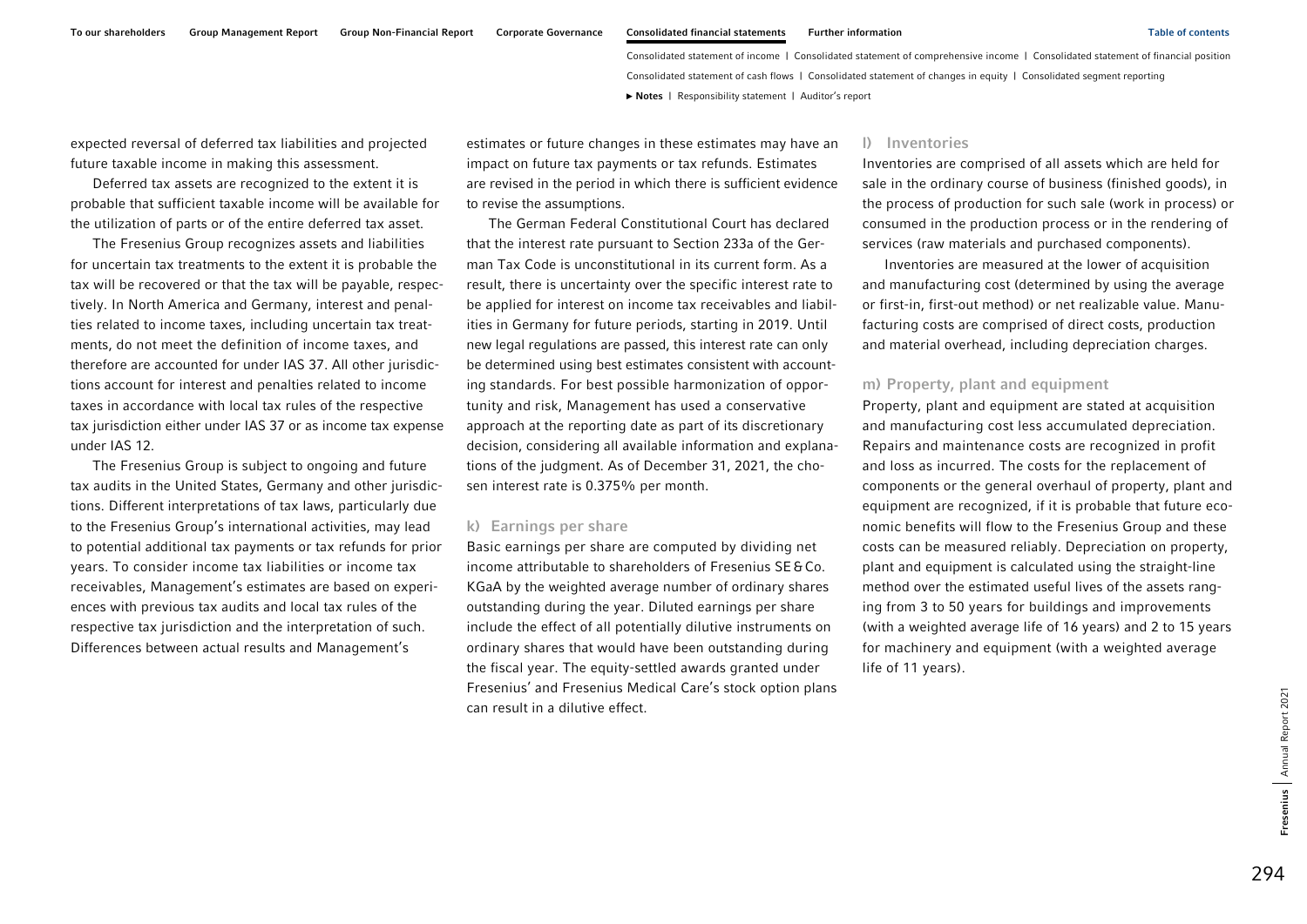n) Intangible assets with finite useful lives Intangible assets with finite useful lives, such as patents, product and distribution rights, customer relationships, non-compete agreements, technology as well as licenses to manufacture, distribute and sell pharmaceutical drugs are recognized and reported apart from goodwill and are amortized using the straight-line method over their respective useful lives to their residual values and reviewed for impairment (see note 1. III. h, Impairment). Patient relationships however are not reported as separate intangible assets due to the missing contractual basis but are part of goodwill. The useful lives of patents, product and distribution rights range from 5 to 20 years, the average useful life is 13 years. The useful lives of customer relationships vary from 10 to 30 years, the average useful life is 18 years. Non-compete agreements with finite useful lives have useful lives ranging from 3 to 25 years with an average useful life of 7 years. Technology is amortized over a finite useful live of 15 years. Licenses to manufacture, distribute and sell pharmaceutical drugs are amortized over the contractual license period. All other intangible assets are amortized over their individual estimated useful lives between 3 and 15 years.

Losses in value of a lasting nature are recorded as an impairment and are reversed if there are indications that the reasons for impairment no longer exist and there has been a change in the estimates used to determine the asset's recoverable amount. This reversal shall not exceed the carrying amount that would have been determined had no impairment loss been recognized before.

Development costs are capitalized as manufacturing costs when the recognition criteria are met.

For development costs of dialysis machines manufactured by Fresenius Medical Care, the timing of the recognition as assets is based on the technical utilizability of the machines. The useful lives of capitalized development costs vary from 5 to 20 years, the average useful life is 7 years.

Fresenius Kabi capitalizes development costs as soon as the registration of a new product is very likely. This mainly applies if a product is already approved on an established market. Costs are amortized on a straight-line basis over the expected useful lives. In 2021, reversals of write-downs and impairments were recorded (see note 7, Research and development expenses).

### o) Goodwill and other intangible assets with indefinite useful lives

The Fresenius Group identified intangible assets with indefinite useful lives because, based on an analysis of all of the relevant factors, there is no foreseeable limit to the period over which those assets are expected to generate net cash inflows for the Group. The identified intangible assets

with indefinite useful lives such as tradenames acquired in a purchase method business combination are recognized and reported apart from goodwill. They are recorded at fair value at acquisition.

Any excess of the net fair value of identifiable assets and liabilities over cost still existing after reassessing the purchase price allocation subsequent to its finalization is recognized immediately in the consolidated statement of income.

Goodwill and intangible assets with indefinite useful lives are not amortized but tested for impairment annually or when an event becomes known that could trigger an impairment (impairment test).

To perform the annual impairment test of goodwill, the Fresenius Group identified several cash generating units (CGUs) and determined the carrying amount of each CGU by assigning the assets and liabilities, including the existing goodwill and intangible assets, to those CGUs. A CGU is usually defined one level below the segment level based on regions or the nature of the business activity. Four CGUs were identified in the segments Fresenius Medical Care and Fresenius Kabi, respectively (Europe (Fresenius Medical Care: EMEA), Latin America, Asia-Pacific and North America). According to the regional organizational structure, the segment Fresenius Helios consists of two CGUs, Germany and Spain. In addition, an impairment test was performed for the Eugin Group which was acquired in 2021. The segment Fresenius Vamed consists of two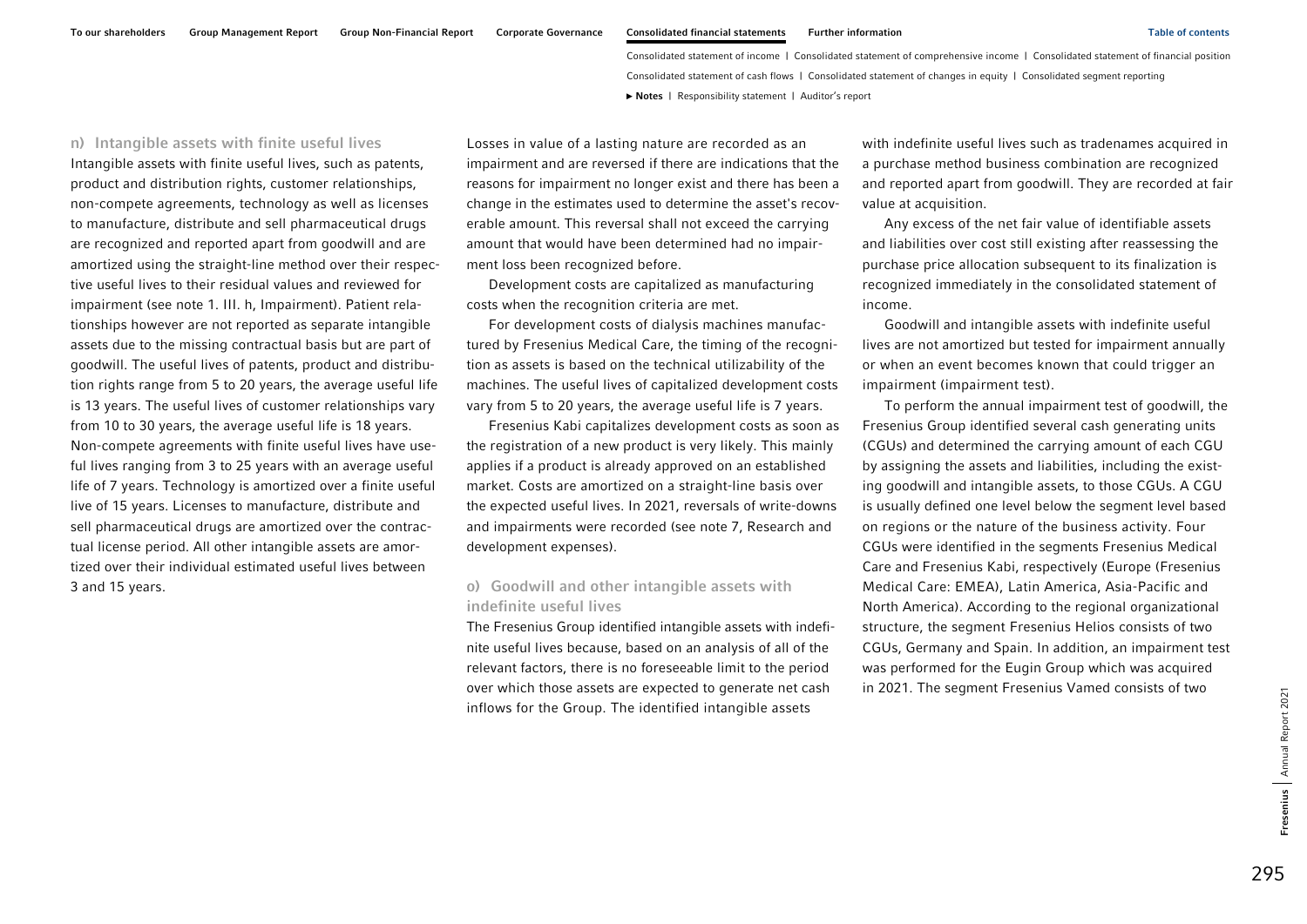CGUs (Project business and Service business). At least once a year, the Fresenius Group compares the value in use of each CGU to the CGU's carrying amount. The recoverable amount as its value in use of a CGU is determined using a discounted cash flow approach based upon the cash flow expected to be generated by the CGU. In case that the value in use of the CGU is less than its carrying amount and the fair value less cost of disposal is not estimated to be higher than the value in use, the difference is at recorded as an impairment of the carrying amount of the CGU goodwill.

To evaluate the recoverability of intangible assets with indefinite useful lives, the Fresenius Group compares the recoverable amounts of the smallest identifiable group of assets that generate largely independent cash inflows with their carrying values. An intangible asset's fair value is determined using a discounted cash flow approach or other methods, if appropriate.

The recoverability of goodwill and other intangible assets with indefinite useful lives recorded in the Group's consolidated statement of financial position was verified. Therefore, in 2021, no impairment losses were recorded. In 2020, the Fresenius Group recorded an impairment of goodwill and tradenames of the CGU Fresenius Medical Care Latin America of €195 million.

### p) Leases

A lease is defined as a contract that conveys the right to use an underlying asset for a period of time in exchange for consideration.

The Fresenius Group decided not to apply the guidance within IFRS 16 to leases with a total maximum term of twelve months (short-term leases) and leases for underlying assets of low value. These leases are exempt from balance sheet recognition and lease payments will be recognized as expenses over the lease term.

IFRS 16 is not applied to leases of intangible assets.

#### Lease liabilities

Lease liabilities are recognized at the present value of the following payments:

- ► fixed lease payments (including in-substance fixed payments), less any lease incentives receivable,
- ► variable lease payments, that are linked to an index or interest rate,
- ►expected payments under residual value guarantees,
- ► the exercise price of purchase options, where exercise is reasonably certain,
- ► lease payments in optional renewal periods, where exercise of extension options is reasonably certain, and
- ► penalty payments for the termination of a lease, if the lease term reflects the exercise of the respective termination option.

IFRS 16 requires the Fresenius Group to make judgments that affect the valuation of lease liabilities as well as rightof-use assets, including the determination of which contracts are within the scope of IFRS 16, identifying the contract lease term and determining the incremental borrowing rate.

With the "reasonably certain" assessments, the Fresenius Group determines if and which future costs based on extension and/or termination options have to be included in the lease liabilities. During these assessments, the Fresenius Group considers all relevant facts and circumstances that create an economic incentive for the Fresenius Group to exercise, or not to exercise, an option, including any expected changes in facts and circumstances (e.g., contract-, object-, entity- or market-specific factors) from the commencement date until the exercise date of the option. Additionally, the Fresenius Group's historical practice regarding the period over which it has typically used particular types of assets, and its economic reasons for doing so, is also relevant. Unrecognized extension options are shown as potential future cash outflows (see note 31, Leases).

Lease payments are discounted using the implicit interest rate underlying the lease if this rate can be readily determined. Otherwise, the incremental borrowing rate of the lessee is used as the discount rate.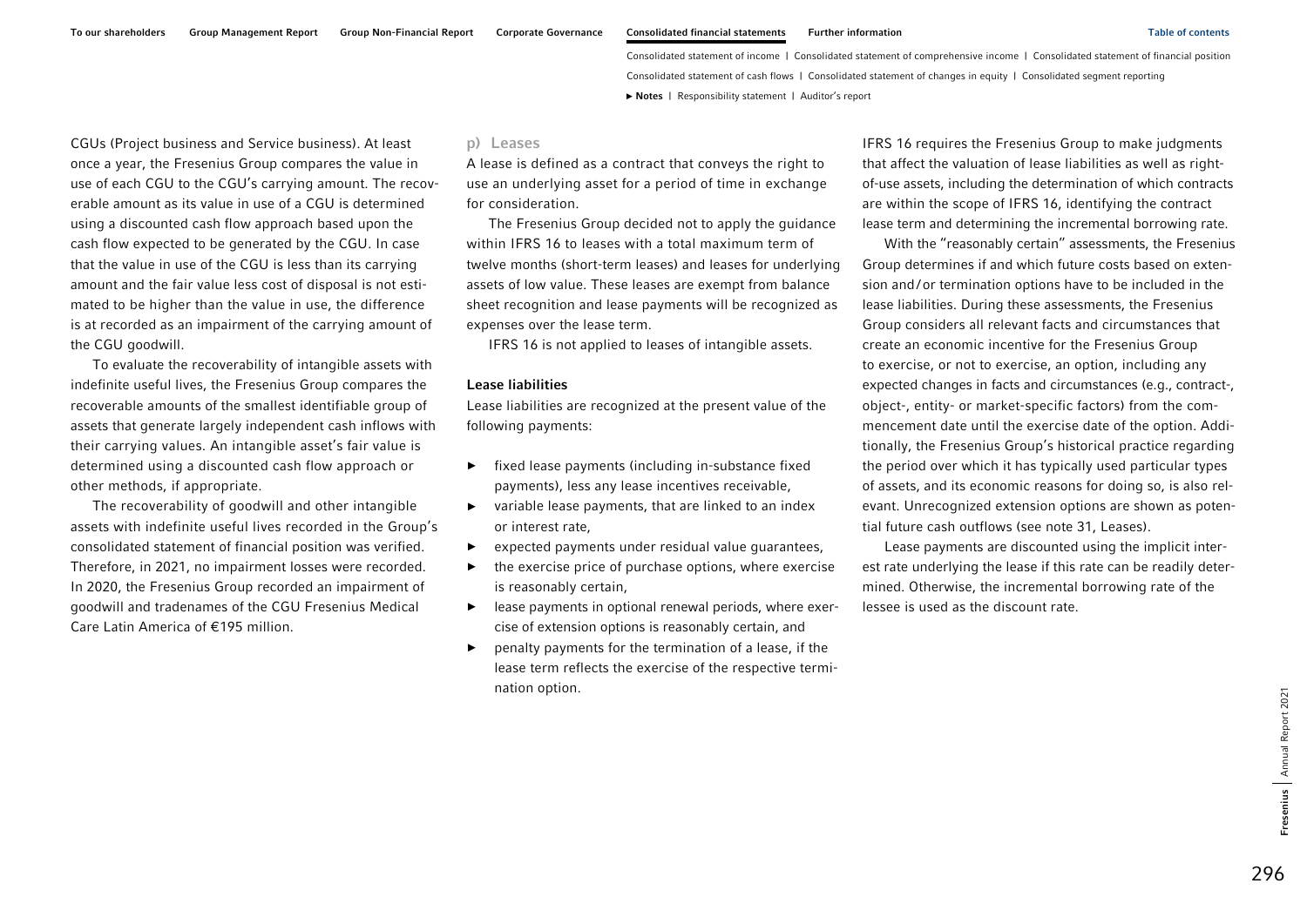Lease liabilities are subsequently measured at amortised cost using the effective interest method. Furthermore, lease liabilities may be remeasured due to lease modifications or reassessments of the lease.

The incremental borrowing rate is determined when the Fresenius Group initiates a lease contract or changes an existing lease. The interest rate is calculated based on the following components: available interest rate sampling points, group risk margins, shadow rating (credit risk) margins, country risk margins, handling margins and other risk margins.

For lease contracts that include both lease and non-lease components that are not separable from lease components, no allocation is performed. Each lease component and any associated non-lease components are accounted for as a single lease.

### Right-of-use assets

Right-of-use asset are stated at cost, which comprises of:

- ►lease liability amount,
- ► initial direct costs incurred when entering into the lease,
- ► (lease) payments before commencement date of the respective lease, and
- ► an estimate of costs to dismantle and remove the underlying asset,
- ►less any lease incentives received.

Right-of-use assets are depreciated over the shorter of the lease term or the useful life of the underlying asset using the straight-line method. Where a lease agreement includes a transfer of ownership at the end of the lease term or the exercise of a purchase option is deemed reasonably certain, right-of-use assets are depreciated over the useful life of the underlying asset using the straight-line method. In addition, right-of-use assets are reduced by impairment losses, if any, and adjusted for certain remeasurements.

Right-of-use assets from lease contracts are classified in accordance with the Fresenius Group's classification of property plant and equipment:

- ►Right-of-use assets: land
- ►Right-of-use assets: buildings and improvements
- ►Right-of-use assets: machinery and equipment

In addition to the right-of-use asset categories above, advanced payments on right-of-use assets are presented separately. Right-of-use assets from lease contracts and lease liabilities are presented separately from property, plant and equipment and other financial debt in the consolidated statement of financial position.

### q) Financial instruments

A financial instrument is any contract that gives rise to a financial asset of one entity and a financial liability or equity instrument of another entity.

Purchases and sales of financial assets are accounted for on the trading day. Furthermore, the Fresenius Group does not make use of the fair value option, which allows financial liabilities to be classified at fair value through profit or loss upon initial recognition. The Fresenius Group elects to represent changes in the fair value of selected equity investments that are not held for trading in other comprehensive income (loss).

Financial instruments are allocated to categories following the analysis of the business model and cash flow characteristics as required by IFRS 9, Financial Instruments. The following categories are relevant for the Fresenius Group: financial assets and liabilities measured at amortized cost, financial assets and liabilities measured at fair value through profit and loss and financial assets measured at fair value through other comprehensive income (loss). The reconciliation of the categories to the positions in the consolidated statement of financial position is shown in tabular form in note 32, Financial instruments.

#### Cash and cash equivalents

Cash and cash equivalents comprise cash funds and all short-term investments with maturities of up to three months. Short-term investments are highly liquid and readily convertible into known amounts of cash. The risk of changes in value is insignificant.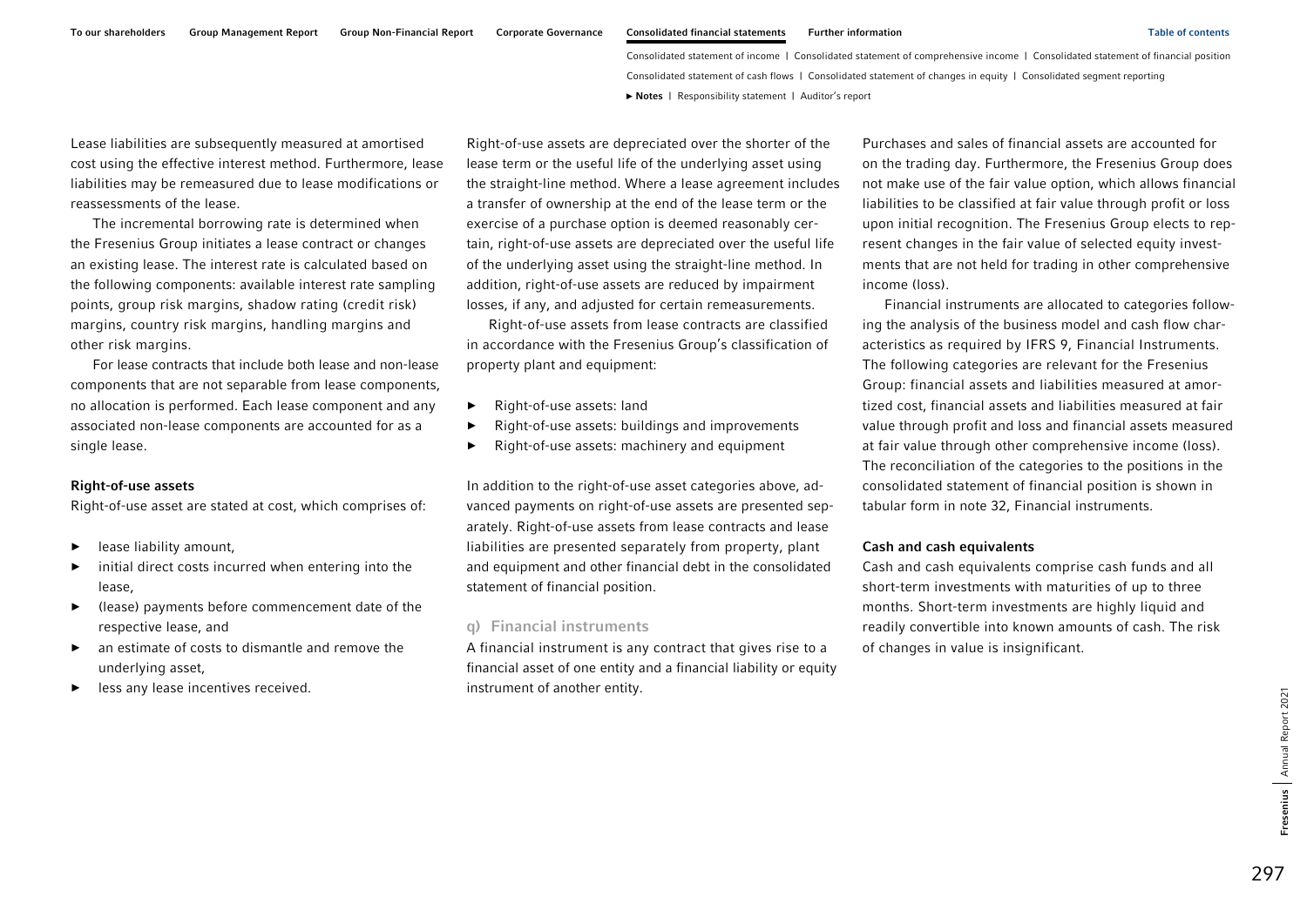### Trade accounts and other receivables

Trade accounts and other receivables are stated at their nominal value less lifetime expected credit losses.

#### Impairments

According to IFRS 9, impairments are recognized on the basis of expected credit losses (expected credit loss model). The Fresenius Group recognizes a loss allowance for expected credit losses on financial assets measured at amortized cost, contract assets and lease receivables as well as for investments in debt instruments measured at fair value through other comprehensive income.

The Fresenius Group recognizes loss allowances for expected credit losses (allowance for doubtful accounts) mainly for trade accounts receivable and cash and cash equivalents. The amount of expected credit losses is updated at each reporting date to reflect changes in credit risk since initial recognition of the respective instrument.

For trade accounts receivable, the Fresenius Group uses the simplified method which requires recognizing lifetime expected credit losses.

Expected credit losses on cash and cash equivalents are measured according to the general method based on IFRS 9. A significant increase in credit risk will be assessed based on available qualitative as well as quantitative information.

Based on external credit ratings of the counterparties, the Fresenius Group considers that its cash and cash equivalents have a low credit risk.

The Fresenius Group does not expect any material credit losses from financial instruments that are measured according to the general approach.

The allowances are estimates comprised of customer and financial asset specific evaluations regarding payment history, current financial stability, and applicable future economic conditions.

Financial assets whose expected credit loss is not assessed individually are allocated to geographical regions. The impairment is generally assessed on the basis of regional macroeconomic indicators such as credit default swaps or scoring models.

Due to the number of transactions and geographical regions that the Fresenius Group operates in, the Fresenius Group's policy of determining when an individual expected credit loss is required considers the appropriate individual local facts and circumstances that apply to an account. While payment and collection practices vary significantly between countries and even agencies within one country, government payors usually represent low to moderate credit risks. It is the Fresenius Group's policy to determine when receivables should be classified as bad debt on a local basis taking into account local payment practices and local collection experience.

In case of objective evidence of a detrimental impact on the estimated future cash flows of a financial asset, the asset is considered to be credit impaired. This is generally the case after more than 360 days overdue, at the latest.

When a counterpart defaults, all financial assets against this counterpart are considered impaired. The definition of default is mainly based on payment practices specific to individual regions and businesses.

For further information regarding impairments, please see note 1. IV. c, Critical accounting policies.

### Put option liabilities

The Fresenius Group, as option writer of existing put options, can be obligated to purchase noncontrolling interests held by third parties. Put option liabilities are recognized at the present value of the exercise price of the option, to the extent the terms triggering exercise are considered genuine. If these put options were exercised, the Fresenius Group would be required to purchase all or part of the third-party owners' noncontrolling interests at the appraised fair value at the time of exercise.

The methodology the Fresenius Group uses to estimate the fair values of the put option liabilities assumes the greater of net book value or a multiple of earnings, based on historical earnings, the development stage of the underlying business and other factors. From time to time the Fresenius Group engages external valuation firms for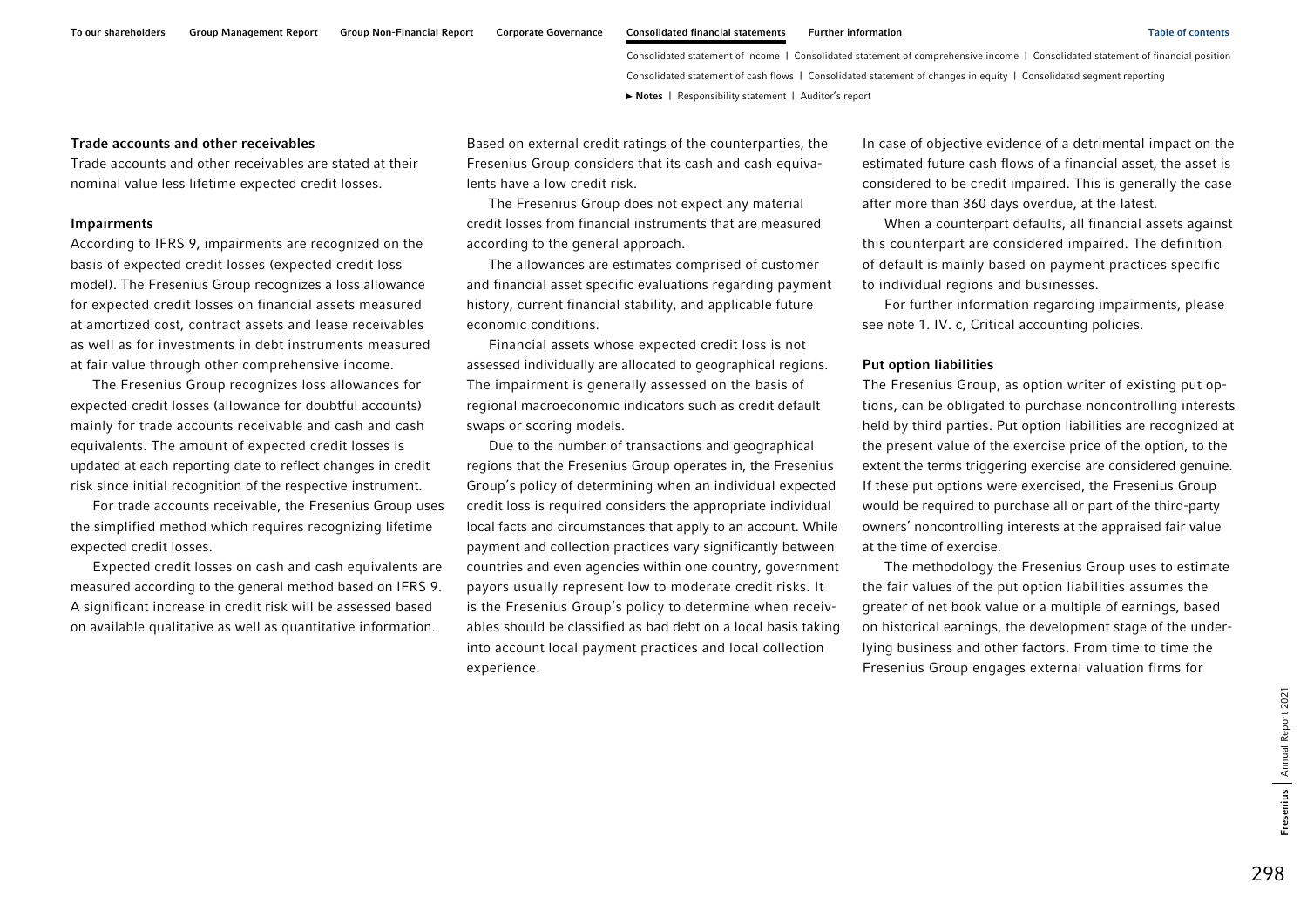the valuation of the put options. The external valuation estimates the fair values using a combination of discounted cash flows and a multiple of earnings and / or revenue. When applicable, the obligations are discounted at a pretax discount rate which reflects the interest effects and current market assessments of the time value of money and the specific risk of the liability. The estimated fair values of the put options can also fluctuate and the discounted cash flows as well as the implicit multiple of earnings and / or revenue at which these obligations may ultimately be settled could vary significantly from Fresenius Group's current estimates depending on market conditions.

#### Derivative financial instruments

Derivative financial instruments, which primarily include foreign currency forward contracts and interest rate swaps, are recognized at fair value as assets or liabilities in the consolidated statement of financial position. The effective portion of changes in fair value of cash flow hedges is recognized in accumulated other comprehensive income (loss) in shareholders' equity until the secured underlying transaction is realized (see note 32, Financial instruments). Based on the spot rate changes of hedged items and hedging instruments, the ineffective portion of cash flow hedges is recognized in current earnings. Changes in the fair value of derivatives that are not designated as hedging instruments are recognized in earnings.

Derivatives embedded in host contracts with a financial liability as host contract are accounted for as separate derivatives if their economic characteristics and risks are not closely related to those of the host contracts. These embedded derivatives are measured at fair value with changes in fair value recognized in the income statement.

### r) Liabilities

At the date of the statement of financial position, liabilities are generally stated at amortized cost, with the exception of contingent considerations resulting from a business combination, put option liabilities as well as derivative financial liabilities.

### s) Legal contingencies

In the ordinary course of Fresenius Group's operations, the Fresenius Group is party to litigation and arbitration and is subject to investigations relating to various aspects of its business. The Fresenius Group regularly analyzes current information about such claims for probable losses and provides accruals for such matters, including the estimated legal expenses and consulting services in connection with these matters, as appropriate. The Fresenius Group utilizes its internal legal department as well as external resources for these assessments. In making the decision regarding the need for a loss accrual, the Fresenius Group considers

the degree of probability of an unfavorable outcome and its ability to make a reasonable estimate of the amount of loss.

The filing of a suit or formal assertion of a claim or assessment, or the disclosure of any such suit or assertion, does not necessarily indicate that accrual of a loss is appropriate.

### t) Provisions

Accruals for other obligations are recognized when there is a present obligation to a third party arising from past events, it is probable that the obligation will be settled in the future and the amount can be reliably estimated.

Provisions for warranties and complaints are estimated based on historical experience.

Non-current provisions with a remaining period of more than one year are discounted to the present value of the expenditures expected to settle the obligation.

#### u) Pension liabilities and similar obligations

Pension obligations for post-employment benefits are measured in accordance with IAS 19 (revised 2011), Employee Benefits, using the projected unit credit method, taking into account future salary and trends for pension increase.

The Fresenius Group uses December 31 as the measurement date when measuring the deficit or surplus of all plans.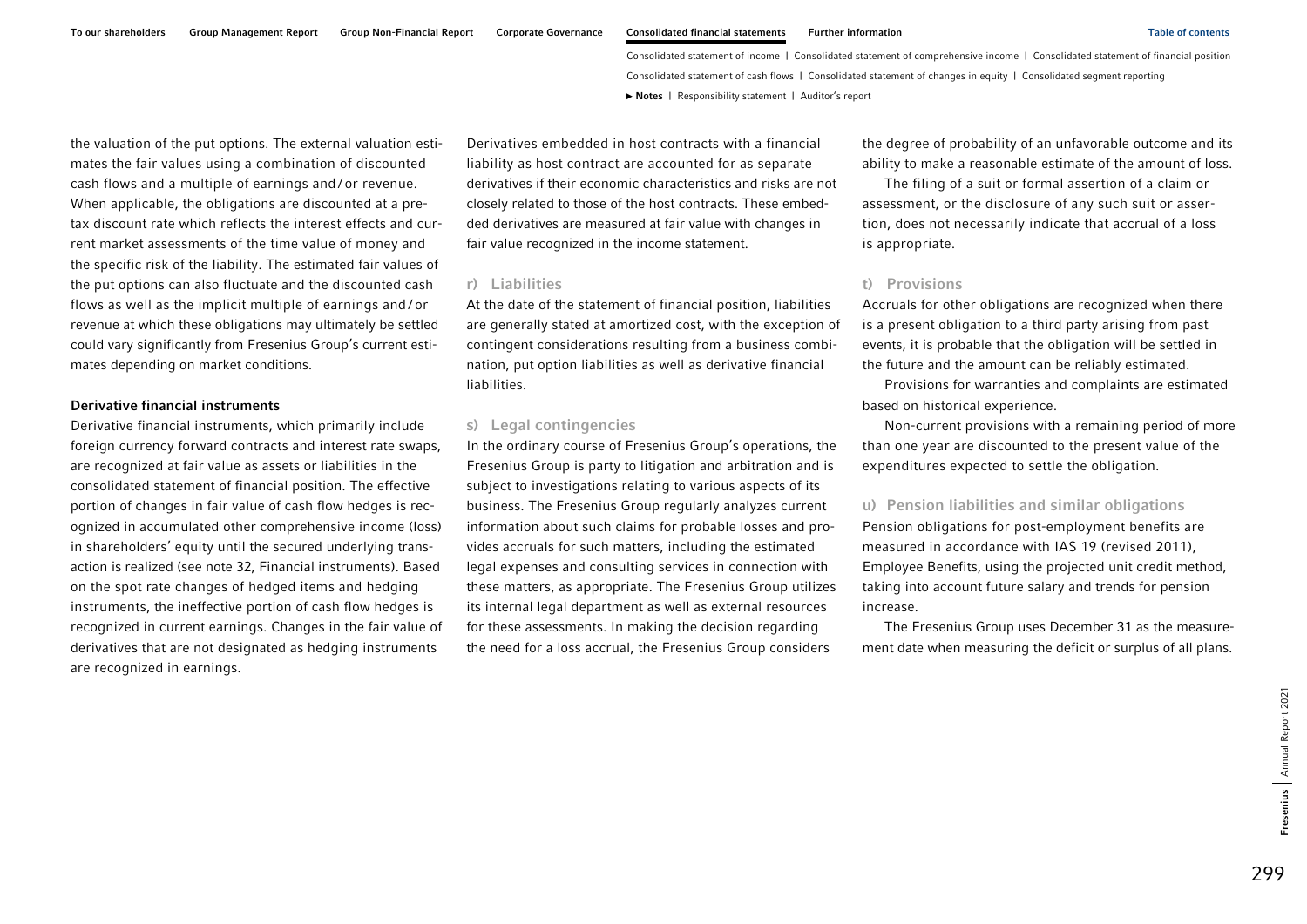To our shareholders Group Management Report Group Non-Financial Report Corporate Governance Consolidated financial statements Further information Table of contents Table of contents

Consolidated statement of income | Consolidated statement of comprehensive income | Consolidated statement of financial position Consolidated statement of cash flows | Consolidated statement of changes in equity | Consolidated segment reporting **►** [Notes](#page-0-0) | [Responsibility statement](#page-97-0) | [Auditor's report](#page-98-0) 

Net interest costs are calculated by multiplying the pension liability at the beginning of the year with the discount rate utilized in determining the benefit obligation. The pension liability results from the benefit obligation less the fair value of plan assets.

Remeasurements include actuarial gains and losses resulting from the evaluation of the defined benefit obligation as well as from the difference between actual return on plan assets and the expected return on plan assets at the beginning of the year used to calculate the net interest costs. In the event of a surplus for a defined benefit pension plan, remeasurements can also contain the effect from Asset Ceiling, as far as this effect is not included in net interest costs.

Remeasurements are recognized in accumulated other comprehensive income (loss) completely. It is not allowed to reclassify the remeasurements in subsequent periods. Components of net periodic benefit cost are recognized in profit and loss of the period.

### v) Debt issuance costs

Debt issuance costs related to a recognized debt liability are presented in the consolidated statement of financial position as a direct deduction from the carrying amount of

that debt liability. Debt issuance costs related to undrawn credit facilities are presented in other assets. These costs are amortized over the term of the related obligation or credit facility.

#### w) Share-based compensation plans

The Fresenius Group measures its share-based compensation plans in accordance with IFRS 2, Share-based Payments.

The total cost of stock options granted to members of the Management Board and executive employees of the Fresenius Group at the grant date were measured using an option pricing model and are recognized as expense over the vesting period of the stock option plans.

The measurement date fair value of cash-settled phantom stocks granted to members of the Management Board and executive employees of the Fresenius Group (except for Fresenius Medical Care) and of cash-settled performance shares granted to members of the Management Board and executive employees of the Fresenius Group is calculated using the Monte Carlo simulation. The corresponding liability based on the measurement date fair value is accrued over the vesting period of the phantom stock and performance share plans.

The measurement date fair value of cash-settled phantom stocks granted to members of the Management Board and executive employees of Fresenius Medical Care is

calculated using a binomial model. The corresponding liability based on the measurement date fair value is accrued over the vesting period of the phantom stock plans.

### x) Self-insurance programs

Under the insurance programs for professional, product and general liability, auto liability, worker's compensation claims and medical malpractice claims, the largest subsidiary of Fresenius Medical Care AG&Co. KGaA (FMC-AG& Co. KGaA), located in the United States, is partially selfinsured for professional liability claims. For all other coverage, FMC-AG&Co. KGaA assumes responsibility for incurred claims up to predetermined amounts, above which third party insurance applies. Reported liabilities for the year represent estimated future payments of the anticipated expense for claims incurred (both reported and incurred but not reported) based on historical experience and existing claim activity. This experience includes both the rate of claims incidence (number) and claim severity (cost) and is combined with individual claim expectations to estimate the reported amounts.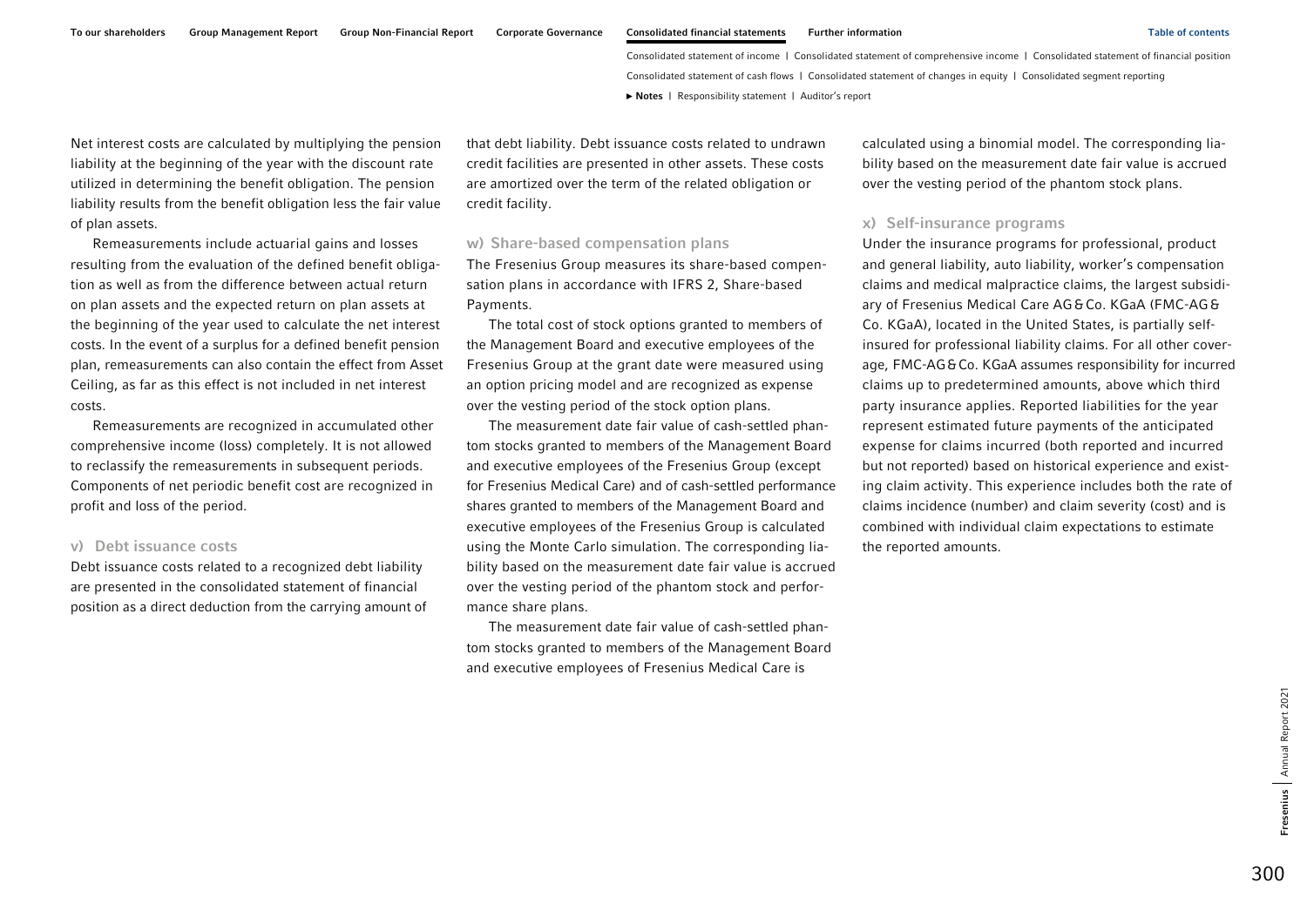### y) Foreign currency translation

The reporting and functional currency is the euro. Substantially all assets and liabilities of the foreign subsidiaries that use a functional currency other than the euro are translated at year-end exchange rates, while income and expense are translated at annual average exchange rates of the fiscal

year. Adjustments due to foreign currency translation fluctuations are excluded from net earnings and are reported in accumulated other comprehensive income (loss). In addition, the translation adjustments of certain intercompany borrowings, which are of a long-term nature, are also reported in accumulated other comprehensive income (loss).

Gains and losses arising from the translation of foreign currency positions as well as those arising from the elimination of foreign currency intercompany loans are recorded as other operating income or expenses, as far as they are not considered foreign equity instruments. In the fiscal year 2021, only immaterial losses resulted out of this translation.

The exchange rates of the main currencies affecting foreign currency translation developed as follows:

|                                  |                   | Year-end exchange rate |           | Average exchange rate |
|----------------------------------|-------------------|------------------------|-----------|-----------------------|
|                                  | December 31, 2021 | December 31, 2020      | 2021      | 2020                  |
| U.S. dollar per $\epsilon$       | 1.133             | 1.227                  | 1.183     | 1.142                 |
| Chinese renminbi per €           | 7.195             | 8.023                  | 7.628     | 7.875                 |
| Argentinean peso per $\epsilon$  | 116.780           | 102.900                | 112.522   | 81.042                |
| Australian dollar per $\epsilon$ | 1.562             | 1.590                  | 1.575     | 1.655                 |
| Brazilian real per $\epsilon$    | 6.310             | 6.374                  | 6.378     | 5.894                 |
| Japanese yen per $\epsilon$      | 130.380           | 126.490                | 129.877   | 121.846               |
| Korean won per $\epsilon$        | 1,346.380         | 1,336.000              | 1,354.057 | 1,345.577             |
| Pound sterling per $\epsilon$    | 0.840             | 0.899                  | 0.860     | 0.890                 |
| Russian ruble per $\epsilon$     | 85.300            | 91.467                 | 87.153    | 82.725                |
| Swedish krona per $\epsilon$     | 10.250            | 10.034                 | 10.146    | 10.485                |

### z) Fair value hierarchy

The three-tier fair value hierarchy as defined in IFRS 13, Fair Value Measurement, classifies financial assets and liabilities recognized at fair value based on the inputs used in estimating the fair value. Level 1 is defined as observable inputs, such as quoted prices in active markets. Level 2 is in application of recognized financial mathematical models defined as inputs other than quoted prices in active markets that are directly or indirectly observable. Level 3 is

defined as unobservable inputs for which little or no market data exists, therefore requiring the company to develop its own assumptions. The three-tier fair value hierarchy is used in note 32, Financial instruments.

### aa) Use of estimates

The preparation of consolidated financial statements in conformity with IFRS requires management to make estimates and assumptions that affect the reported amounts of assets and liabilities, the disclosure of contingent assets

and liabilities at the date of the consolidated financial statements and the reported amounts of income and expenses during the reporting period. Actual results could differ from those estimates. Estimates and judgmental assumptions are required in particular for the positions trade accounts receivable, deferred tax assets and pension liabilities as well as put option liabilities, contingent payments outstanding for acquisitions, equity investments and when examining the recoverability of goodwill.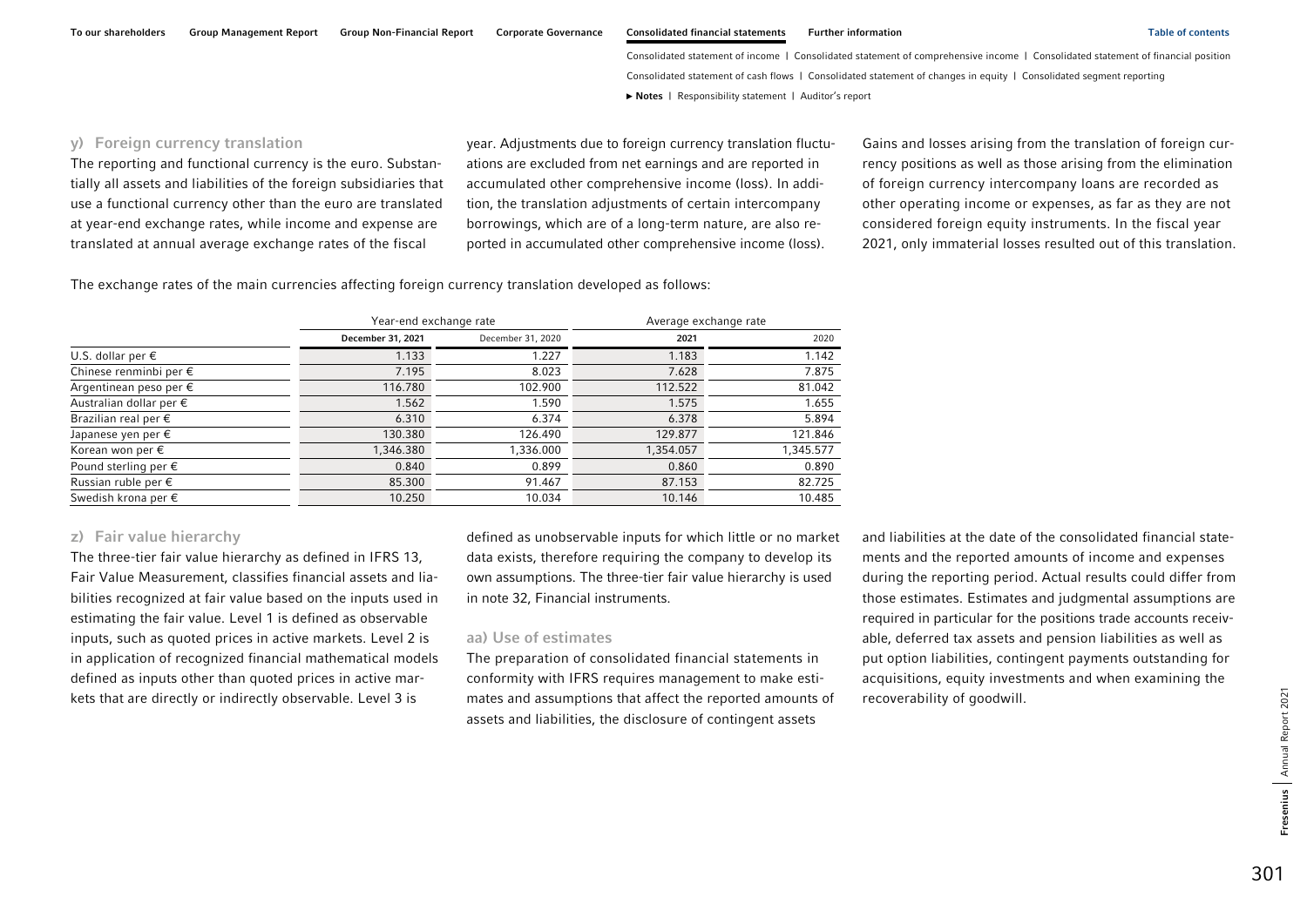### bb) Receivables management

The entities of the Fresenius Group perform ongoing evaluations of the financial situation of their customers and generally do not require a collateral from the customers for the supply of products and provision of services. Approximately 13% and 16% of Fresenius Group's sales were earned and subject to the regulations under governmental health care programs, Medicare and Medicaid, administered by the United States government in 2021 and 2020, respectively.

#### cc) Recent pronouncements, applied

The Fresenius Group has prepared its consolidated financial statements at and for the year ended December 31, 2021 in conformity with IFRS, as adopted by the EU, that must be applied for fiscal years beginning on January 1, 2021.

For the year ended December 31, 2021, there were no recently implemented accounting pronouncements that had a material effect on the Fresenius Group's consolidated financial statements.

### dd) Recent pronouncements, not yet applied

The International Accounting Standards Board (IASB) issued the following new standards relevant for the Fresenius Group and mandatory for fiscal years commencing on or after January 1, 2022:

### IAS 1

In January 2020, the IASB issued Amendments to IAS 1, Classification of Liabilities as Current and Non-current. The amendments clarify under which circumstances debt and other liabilities with an uncertain settlement date should be classified as current or non-current. Among others, the amendments state that liabilities shall be classified depending on rights that exist at the end of the reporting period and define under which conditions liabilities might be settled by cash, other economic resources or equity. On July 15, 2020, the IASB deferred the effective date by one year to provide companies with more time to implement any classification changes resulting from the amendments. The amendments to IAS 1 are now effective for fiscal years beginning on or after January 1, 2023. Earlier adoption is permitted. The Fresenius Group is currently evaluating the impact of the amendments to IAS 1 on the consolidated financial statements.

#### IFRS 17

In May 2017, the IASB issued IFRS 17, Insurance Contracts. In June 2020 and December 2021,further amendments were published. IFRS 17 establishes principles for the recognition, measurement, presentation and disclosure related to the issuance of insurance contracts. IFRS 17 replaces IFRS 4, Insurance Contracts, which was brought in

as an interim standard in 2004. IFRS 4 permitted the use of national accounting standards for the accounting of insurance contracts under IFRS. As a result of the varied application for insurance contracts, there was a lack of comparability among peer groups. IFRS 17 eliminates this diversity in practice by requiring all insurance contracts to be accounted for using current values. The frequent updates to the insurance values are expected to provide more useful information to users of financial statements. On June 25, 2020, the IASB issued amendments to IFRS 17, which among others, defer the effective date to fiscal years beginning on or after January 1, 2023. Earlier adoption is permitted for entities that have also adopted IFRS 9, Financial Instruments, and IFRS 15, Revenue from Contracts with Customers. The Fresenius Group is currently evaluating the impact of IFRS 17 on the consolidated financial statements.

The EU Commission's endorsement of the amendments to IAS 1 is still outstanding.

In the Fresenius Group's view, there are no other IFRS standards or interpretations not yet effective that would be expected to have a material impact on the consolidated financial statements.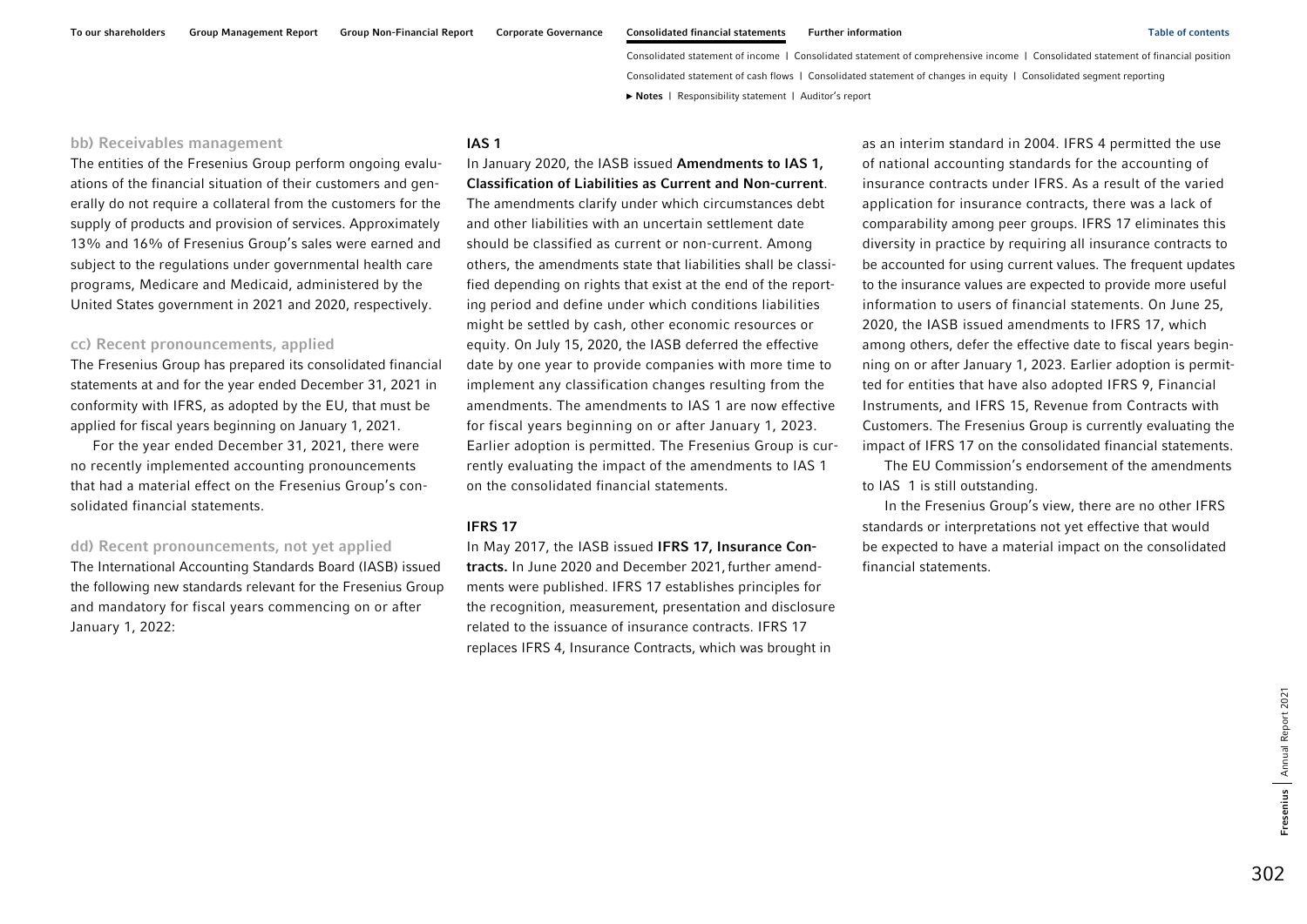<span id="page-16-0"></span>ee) Impacts of the climate change on accounting In 2021, the Fresenius Group analyzed potential sustainability risks in the areas of climate change and water scarcity. In both areas, the Fresenius Group has not identified any significant risks for its business model. Therefore, the Fresenius Group does not currently expect any material impact of sustainability risks on the accounting.

#### IV. CRITICAL ACCOUNTING POLICIES

In the opinion of the Management of the Fresenius Group, the following accounting policies and topics are critical for the consolidated financial statements in the present economic environment. The influences and judgments as well as the uncertainties which affect them are also important factors to be considered when looking at present and future operating earnings of the Fresenius Group.

### a) Recoverability of goodwill and intangible assets with indefinite useful lives

The amount of goodwill and other non-amortizable intangible assets with indefinite useful lives represents a considerable part of the total assets of the Fresenius Group. At December 31, 2021 and December 31, 2020, the carrying amount of these was €29,220 million and €26,825 million, respectively. This represented 41% and 40%, respectively, of total assets.

An impairment test of goodwill and non-amortizable intangible assets with indefinite useful lives is performed at least once a year, or if events occur or circumstances change that would indicate the carrying amount may not be recoverable.

To determine possible impairments of these assets, the recoverable amount as its value in use of the cash generating units (CGUs) is compared to their carrying amount and the fair value less cost of disposal. The value in use of each

CGU is determined using estimated future cash flows for the unit discounted by a weighted average cost of capital (WACC) specific to that CGU. Estimating the discounted future cash flows involves significant assumptions, especially regarding future reimbursement rates and sales prices, number of treatments, sales volumes and costs. In determining discounted cash flows, the Fresenius Group utilizes for every CGU its approved three-year budget, projections for years 4 to 10 and a corresponding growth rate for all remaining years. Projections for up to 10 years are possible due to historical experience and the stability of Fresenius Group's business, which is largely independent from the economic cycle. Except for the CGUs in Asia-Pacific, the CGUs' average revenue growth for the 10-year planning period is between 3% and 6%. In Asia-Pacific, the average growth is in the mid single-digit range for Fresenius Medical Care and in the upper single-digit range for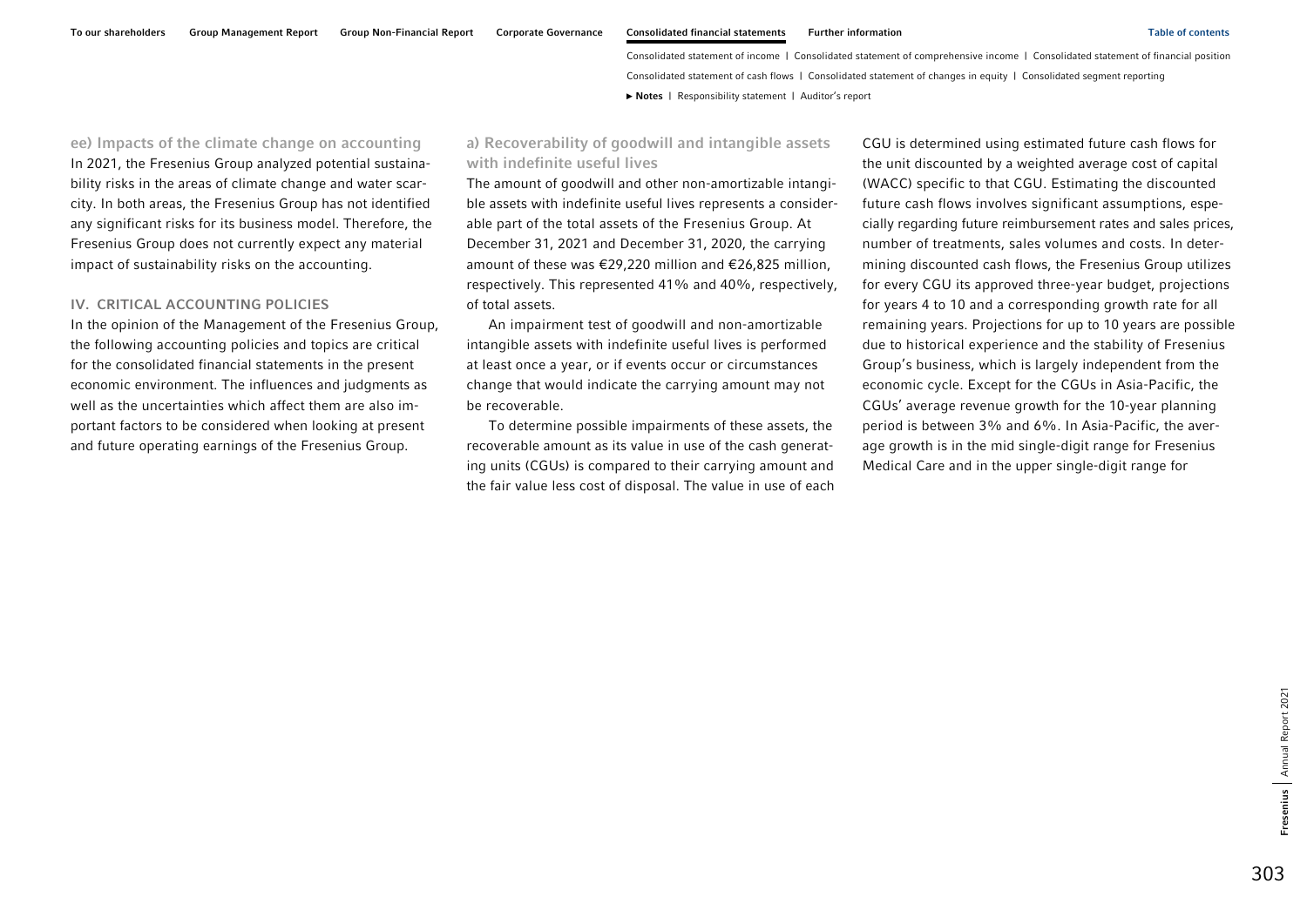Fresenius Kabi. A significant part of goodwill is assigned to the CGUs of Fresenius Medical Care and Fresenius Kabi in North America (carrying amounts of goodwill as of December 31, 2021: €12,224 million and €4,212 million, respectively; December 31, 2020: €10,909 million and €3,918 million, respectively) as well as the CGUs of Fresenius Helios in Germany and Spain (carrying amounts of goodwill as of December 31, 2021: €4,804 million and €3,717 million, respectively; December 31, 2020: €4,576 million and €3,702 million, respectively). A significant part of the operating income is also achieved in these CGUs. For the 10-year planning period, the average growth of the operating income is in the low to mid single-digit range for these CGUs. For the period after 10 years, the growth rates are 1% to 4% for Fresenius Medical Care, 3% for Fresenius Kabi, 1% for Fresenius Helios (Germany), 1.5% for Fresenius Helios (Spain) and 1% for Fresenius Vamed. The growth rates of the main CGUs of Fresenius Medical Care and Fresenius Kabi in North America were 1% and 3%, respectively. The discount factor is determined by the WACC of the respective CGU. Fresenius Medical Care's WACC consisted of a basic rate of 4.57% and the WACC in the business segment Fresenius Kabi consisted of a basic rate of 5.43% for 2021, respectively. This basic rate is then adjusted by a countryspecific risk premium and, if appropriate, by a factor to reflect higher risks associated with the cash flows from recent material acquisitions, until they are appropriately

integrated, within each CGU. In 2021, WACCs (after tax) for the CGUs of Fresenius Medical Care ranged from 4.58% to 16.25% and WACCs (after tax) for the CGUs of Fresenius Kabi ranged from 5.99% to 7.47%. In the CGU Fresenius Helios (Germany), the WACC (after tax) was 5.43%, countryspecific adjustments did not occur. In the CGU Fresenius Helios (Spain), the WACC (after tax) was 6.34%. In the business segment Fresenius Vamed, the WACC (after tax) was 5.60%. The WACCs (after tax) of the main CGUs of Fresenius Medical Care and Fresenius Kabi in North America were 4.58% and 6.02%, respectively.

If the value in use of the CGU is less than its carrying amount and the fair value less cost of disposal is not estimated to be higher than the value in use, the difference is recorded as an impairment of the CGU goodwill.

In 2021, no impairment was recognized. In 2020, as a result of the annual impairment test of goodwill, the Latin America CGU of Fresenius Medical Care recognized an impairment of goodwill and tradenames of €195 million to reduce the carrying amount of goodwill and tradenames. The impairment was driven by a macro-economic downturn and increasing risk adjustment rates for certain countries in Latin America. An increase of the WACC (after tax) by 0.5 percentage points would not have resulted in the recognition of an impairment loss in 2021. An increase of the WACC (after tax) of the CGU Fresenius Kabi Latin America

(carrying amount of goodwill as of December 31, 2021: €121 million) by 4.13 percentage points would have led to the value in use being equal to the carrying amount. An increase of the WACC (after tax) of the CGU Fresenius Medical Care EMEA (carrying amount of goodwill as of December 31, 2021: €1,377 million) by 2.09 percentage points would have led to the value in use being equal to the carrying amount.

A decrease of the EBIT margin per annum of the CGU Fresenius Kabi Latin America by 4.08 percentage points and of the CGU Fresenius Medical Care EMEA by 3.49 percentage points would have led to the value in use being equal to the carrying amount.

A prolonged downturn in the health care industry with lower than expected increases in reimbursement rates and prices and/or higher than expected costs for providing health care services and for procuring and selling health care products or a significant increase of mortality of patients with chronic kidney diseases which may be attributable to COVID-19 could adversely affect the estimated future cash flows of certain countries or segments. Future adverse changes in a reporting unit's economic environment could affect the discount rate. A decrease in the estimated future cash flows and/or a decline in the reporting unit's economic environment could result in impairment charges to goodwill and other intangible assets with indefinite useful lives which could materially and adversely affect Fresenius Group's future operating results.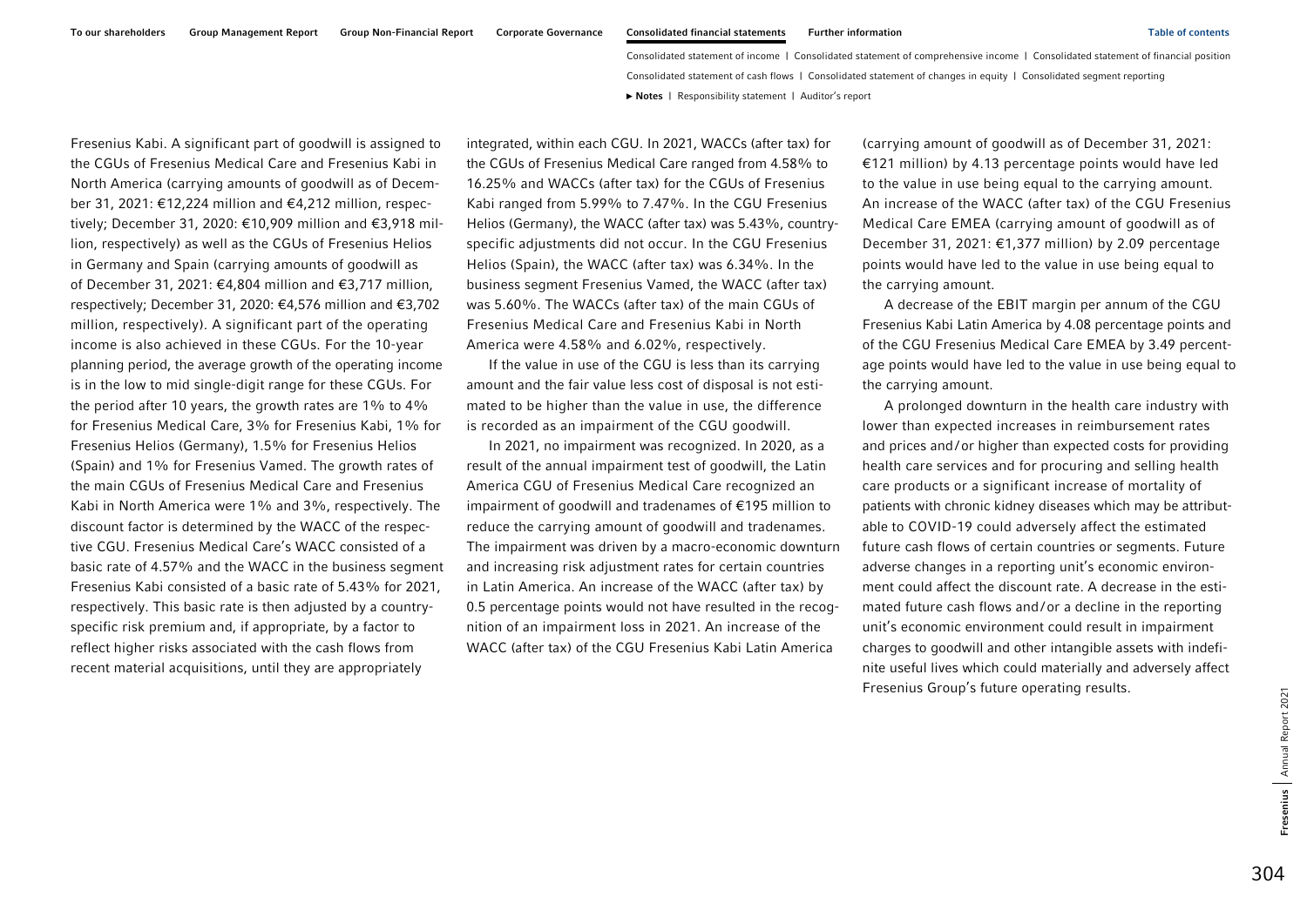### b) Legal contingencies

The Fresenius Group is involved in several legal matters arising from the ordinary course of its business. The outcome of these matters may have a material adverse effect on the financial position, results of operations or cash flows of the Fresenius Group. For details, please see note 30, Commitments and contingencies.

The Fresenius Group regularly analyzes current information about such claims for probable losses and provides accruals for such matters, including the estimated legal expenses and consulting services in connection with these matters, as appropriate. The Fresenius Group utilizes its internal legal department as well as external resources for these assessments. In making the decision regarding the need for a provision for legal matters, the Fresenius Group considers the degree of probability of an unfavorable outcome and its ability to make a reasonable estimate of the amount of loss.

The filing of a suit or formal assertion of a claim or assessment, or the disclosure of any such suit or assertion, does not necessarily indicate that a provision for a loss is appropriate.

### c) Allowances for expected credit losses

Trade accounts receivable are a significant asset and the allowances for expected credit losses are a significant estimate made by the local Management. Trade accounts receivable were €7,045 million and €6,937 million in 2021 and 2020, respectively, net of allowance. Approximately 48% and 45%, respectively, of receivables derive from the business segment Fresenius Medical Care and mainly relate to the dialysis care business in North America.

The major debtors or debtor groups of trade accounts receivable were U.S. Medicare and Medicaid health care programs with 15%, private insurers in the United States with 7% as well as the public health authority of the region of Madrid with 15%, at December 31, 2021. Other than that, the Fresenius Group has no significant risk concentration, due to its international and heterogeneous customer structure.

The allowances for expected credit losses were €449 million and €401 million as of December 31, 2021 and December 31, 2020, respectively. A valuation allowance is calculated if specific circumstances indicate that amounts will not be collectible. When all efforts to collect a receivable,

including the use of outside sources where required and allowed, have been exhausted, and after appropriate review by the local management, a receivable deemed to be uncollectible is considered a bad debt and written off.

Deterioration in the aging of receivables and collection difficulties could require that the Fresenius Group increases the estimates of allowances for expected credit losses. Additional expenses for uncollectible receivables could have a significant negative impact on future operating results.

### d) Self-insurance programs

Under the insurance programs for professional, product and general liability, auto liability, worker's compensation claims and medical malpractice claims, the largest subsidiary of Fresenius Medical Care AG & Co. KGaA, located in the United States, is partially self-insured for professional liability claims. For further details regarding the accounting policies for self-insurance programs, please see note 1. III. x, Self-insurance programs.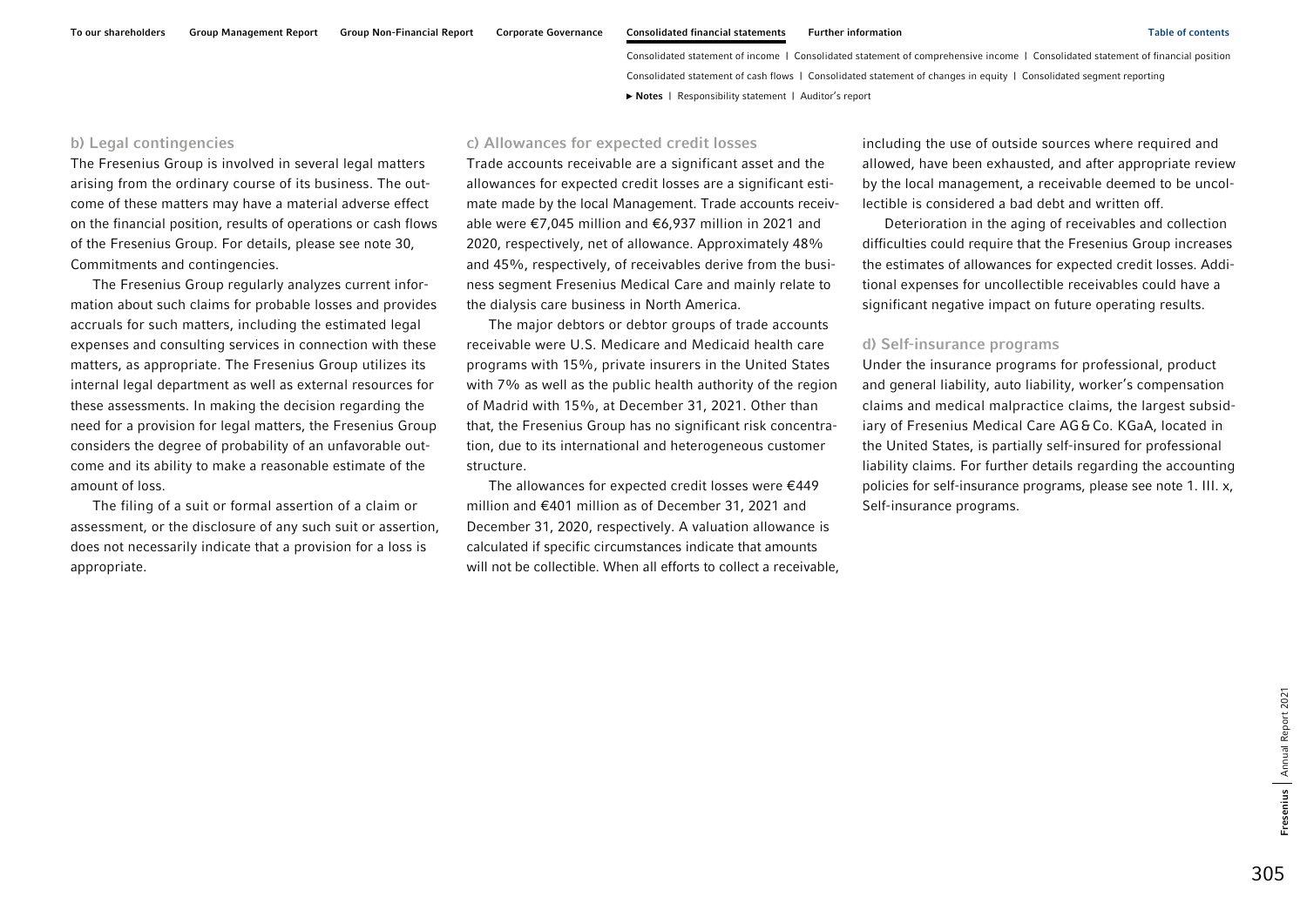## <span id="page-19-0"></span>2. ACQUISITIONS, DIVESTITURES AND INVESTMENTS

#### ACQUISITIONS, DIVESTITURES AND INVESTMENTS

The Fresenius Group made acquisitions, investments and purchases of intangible assets of €1,085 million and €902 million in 2021 and 2020, respectively. In 2021, of this amount, €999 million was paid in cash and €86 million was assumed obligations.

### Fresenius Medical Care

In 2021, Fresenius Medical Care spent €628 million on acquisitions, mainly on the purchase of dialysis clinics.

In 2020, Fresenius Medical Care spent €407 million on acquisitions, mainly on the purchase of dialysis clinics.

### Fresenius Kabi

In 2021, Fresenius Kabi spent €1 million on acquisitions, mainly for already planned acquisition related milestone payments relating to the acquisition of the biosimilars business.

In 2020, Fresenius Kabi spent €31 million on acquisitions, mainly for already planned acquisition related milestone payments relating to the acquisition of the biosimilars business.

### Fresenius Helios

In 2021, Fresenius Helios spent €453 million on acquisitions, mainly for the purchase of the Eugin Group. Furthermore, subsequent purchase price payments for the Malteser hospital in Duisburg, Germany, were made and the DRK Kliniken Nordhessen in Kassel, Germany, were acquired. Moreover, Centro Oncológico de Antioquia S.A. and Clínica Clofán S.A. were acquired in Colombia.

### Acquisition of the Eugin Group

On April 14, 2021, Fresenius Helios has finalized the complete acquisition of Luarmia S.L., Spain, holding company of all worldwide activities of the Eugin group, and of NMC Eugin US Corporation from NMC Health (together the Eugin Group), one of the leading international fertility groups. The purchase price is based on a valuation of  $€430$  million. It includes acquired noncontrolling interests and debt of approximately €80 million. The noncontrolling interests are held by the respective senior doctors. The Eugin Group has been consolidated as of April 1, 2021.

Eugin Group's network comprised at the time of the acquisition 31 clinics and additional 34 sites across 9 countries on 3 continents. With about 1,300 employees, the company offers a wide spectrum of state-of-the-art services in the field of fertility treatments. With the acquisition of the Eugin Group, Fresenius Helios becomes a leading player in the dynamically growing market for fertility services and establishes a strong basis for further expansion.

The acquisition was financed through available cash and credit facilities. The purchase price was paid in cash.

The transaction was accounted for as a business combination whereby assets and liabilities and noncontrolling interests are recognized at their fair values. The allocation of the purchase price is based upon the best information available to management at present.

Based on a preliminary purchase price allocation, intangible assets in the amount of €41 million and a goodwill of €348 million which is not deductible for tax purposes were recorded for the initial statement of financial position of the Eugin Group. Any adjustments to acquisition accounting, net of related income tax effects, will be recorded with a corresponding adjustment to goodwill. Goodwill mainly represents the market position of the acquired fertility hospitals and employee know-how.

Since January 1, 2022, the Eugin Group forms a new and separate Fresenius Helios business and reporting unit, Helios Fertility, alongside Helios Germany and Helios Spain.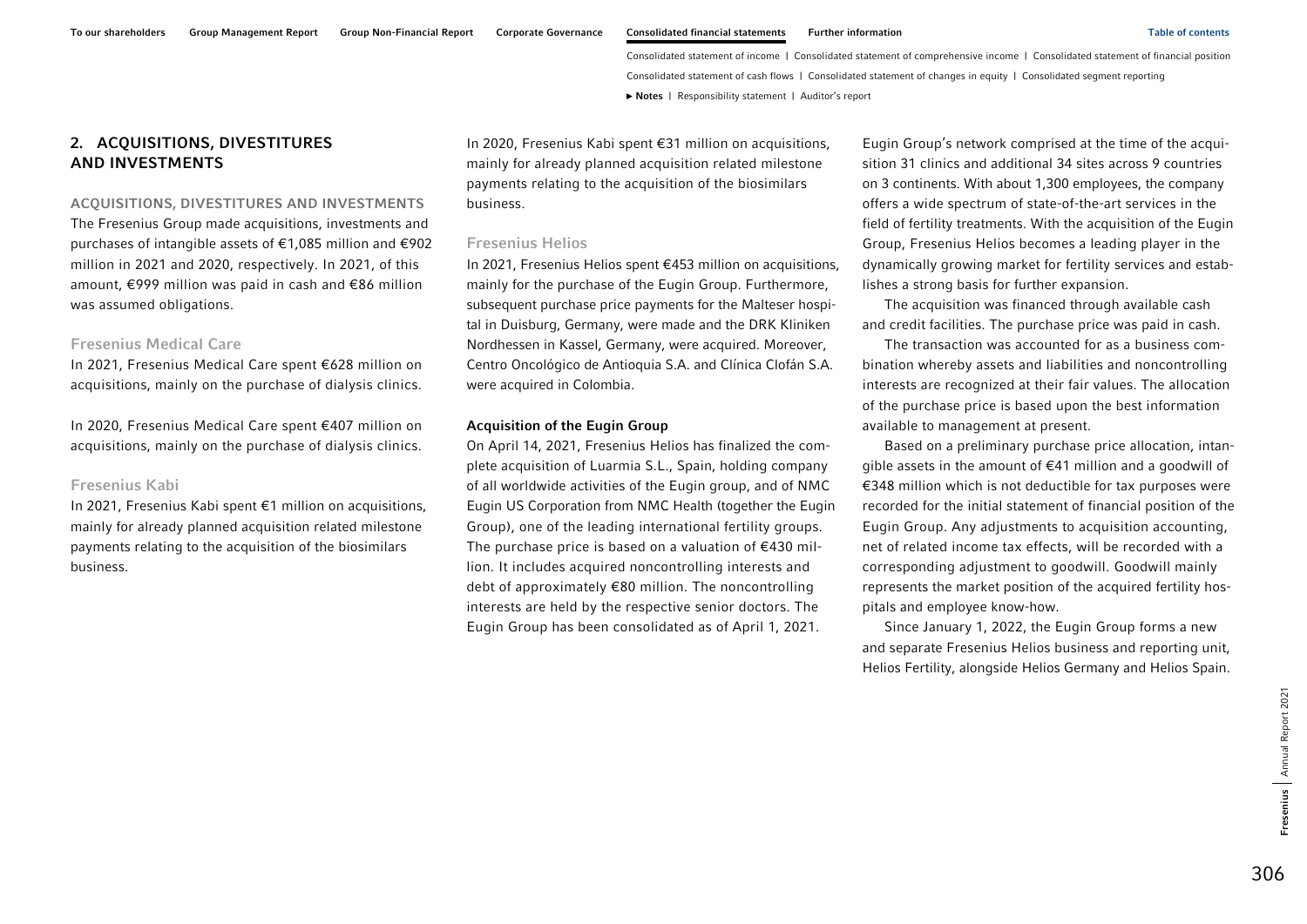In the year 2021, the Eugin Group has contributed €133 million to sales and €19 million to the operating income (EBIT) of the Fresenius Group since April 1, 2021.

In 2020, Fresenius Helios spent €459 million on acquisitions, mainly for the purchase of Centro Médico Imbanaco S.A. in Colombia. Furthermore, Clínica del Prado S.A. and Clínica de la Mujer S.A.S. were acquired in Colombia. In Germany, hospitals and outpatient clinics of the Malteser humanitarian aid group as well as Digitale Gesundheits Gruppe GmbH were acquired.

### Fresenius Vamed

In 2021, Fresenius Vamed spent €1 million on acquisitions.

In 2020, Fresenius Vamed spent €6 million on acquisitions.

## IMPACTS ON FRESENIUS GROUP'S CONSOLIDATED FINANCIAL STATEMENTS RESULTING FROM ACQUISITIONS

In the fiscal year 2021, all acquisitions have been accounted for applying the purchase method and accordingly have been consolidated starting at the date of acquisition. The excess of the total fair value of consideration paid over the fair value of the net assets acquired was €1,402 million and €844 million in 2021 and 2020, respectively. The measurement period adjustments from the previous year's acquisitions did not have a significant impact on the consolidated financial statements in 2021.

The purchase price allocations are not yet finalized for all acquisitions of the current year. Based on preliminary purchase price allocations, the recognized goodwill was €1,065 million and the other intangible assets were €337 million. Of this goodwill, €444 million is attributable to the acquisitions of Fresenius Medical Care and €621 million to the acquisitions of Fresenius Helios.

Goodwill is an asset representing the future economic benefits arising from other assets acquired in a business combination that are not individually identified and separately recognized. Goodwill arises principally due to the fair value placed on an established stream of future cash flows.

The acquisitions completed in 2021 or included in the consolidated financial statements for the first time for a full year contributed the following amounts to the development of sales and earnings:

| $\epsilon$ in millions                                                | 2021 |
|-----------------------------------------------------------------------|------|
| <b>Sales</b>                                                          | 509  |
| EBITDA                                                                | 65   |
| EBIT                                                                  | 45   |
| Net interest                                                          | -10  |
| Net income attributable to<br>shareholders of Fresenius SE & Co. KGaA |      |

The acquisitions increased the total assets of the Fresenius Group by €1,121 million.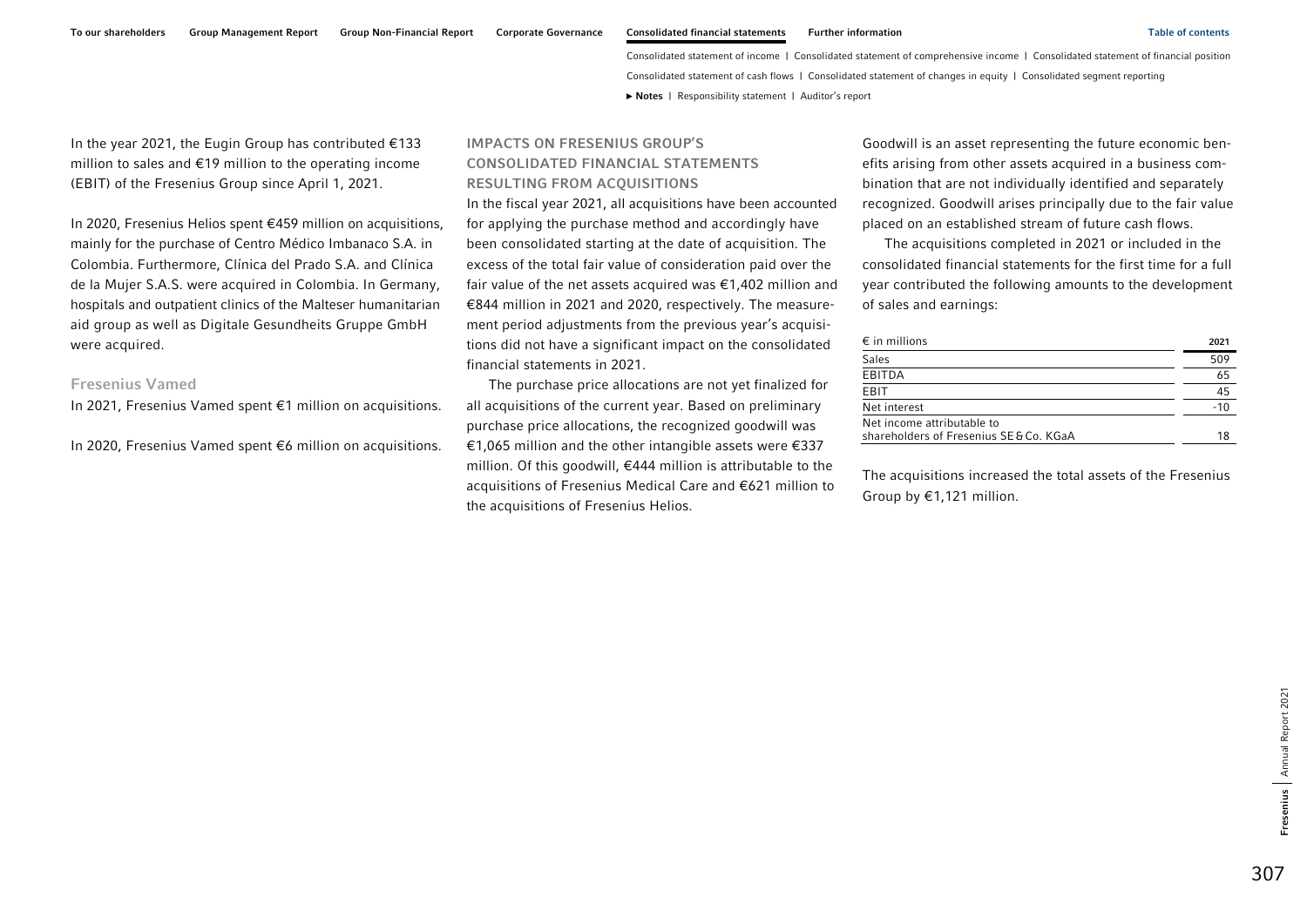Net income

Consolidated statement of income | Consolidated statement of comprehensive income | Consolidated statement of financial position

Consolidated statement of cash flows | Consolidated statement of changes in equity | Consolidated segment reporting

**►** [Notes](#page-0-0) | [Responsibility statement](#page-97-0) | [Auditor's report](#page-98-0) 

<span id="page-21-0"></span>NOTES ON THE CONSOLIDATED STATEMENT OF INCOME

### 3. SPECIAL ITEMS

Net income attributable to shareholders of Fresenius SE&Co. KGaA for the year 2021 in the amount of €1,818 million includes special items relating to the Fresenius cost and efficiency program (including the FME25 program) and the revaluation of biosimilars contingent purchase price liabilities.

| $\epsilon$ in millions                                                                                    | EBIT   | Interest<br>expenses | attributable to<br>shareholders<br>of Fresenius<br>SE & Co. KGaA |
|-----------------------------------------------------------------------------------------------------------|--------|----------------------|------------------------------------------------------------------|
| Earnings 2021, before<br>special items                                                                    | 4,252  | -504                 | 1,867                                                            |
| Expenses associated with the<br>Fresenius cost and efficiency<br>program (including the FME25<br>program) | $-143$ |                      | -82                                                              |
| Revaluations of biosimilars<br>contingent purchase price<br>liabilities                                   | 49     | $-2$                 | 33                                                               |
| <b>Earnings 2021 according to IFRS</b>                                                                    | 4,158  | -506                 | 1,818                                                            |

The special items had the following impact on the consoli-

dated statement of income of 2021:

The special items had the following impact on the consoli-

dated statement of income of 2020:

| $\epsilon$ in millions                                                      | <b>EBIT</b> | Interest<br>expenses | Net income<br>attributable to<br>shareholders<br>of Fresenius<br>SE&Co. KGaA |
|-----------------------------------------------------------------------------|-------------|----------------------|------------------------------------------------------------------------------|
| Earnings 2020, before                                                       |             |                      |                                                                              |
| special items                                                               | 4,612       | -654                 | 1,796                                                                        |
| Impairment of goodwill at<br><b>Fresenius Medical Care</b><br>Latin America | $-195$      |                      | -63                                                                          |
|                                                                             |             |                      |                                                                              |
| <b>Revaluations of biosimilars</b><br>contingent purchase price             |             |                      |                                                                              |
| liabilities                                                                 | $-32$       | -5                   | -26                                                                          |
| <b>Earnings 2020 according to IFRS</b>                                      | 4,385       | -659                 | 1,707                                                                        |

Net income attributable to shareholders of Fresenius SE&Co. KGaA for the year 2020 in the amount of €1,707 million included special items relating to an impairment of goodwill at Fresenius Medical Care Latin America and the revaluation of biosimilars contingent purchase price liabilities.

### 4. SALES

Sales by activity were as follows:

|                                                     |                                  |                   | 2021                     |                    |           |                    |
|-----------------------------------------------------|----------------------------------|-------------------|--------------------------|--------------------|-----------|--------------------|
| $\epsilon$ in millions                              | Fresenius<br><b>Medical Care</b> | Fresenius<br>Kabi | Fresenius<br>Helios      | Fresenius<br>Vamed | Corporate | Fresenius<br>Group |
| Sales from contracts with customers                 | 17,054                           | 7,123             | 10,850                   | 1,956              |           | 36,985             |
| thereof sales of services                           | 13,479                           | 59                | 10,839                   | 1,283              |           | 25,662             |
| thereof sales of products and related services      | 3,575                            | 7,052             |                          | -                  |           | 10,627             |
| thereof sales from long-term production contracts   | -                                | -                 | $\overline{\phantom{a}}$ | 673                |           | 673                |
| thereof further sales from contracts with customers | -                                |                   |                          |                    |           | 23                 |
| Other sales                                         | 516                              |                   |                          |                    |           | 535                |
| <b>Sales</b>                                        | 17,570                           | 7.126             | 10,862                   | 1,960              |           | 37,520             |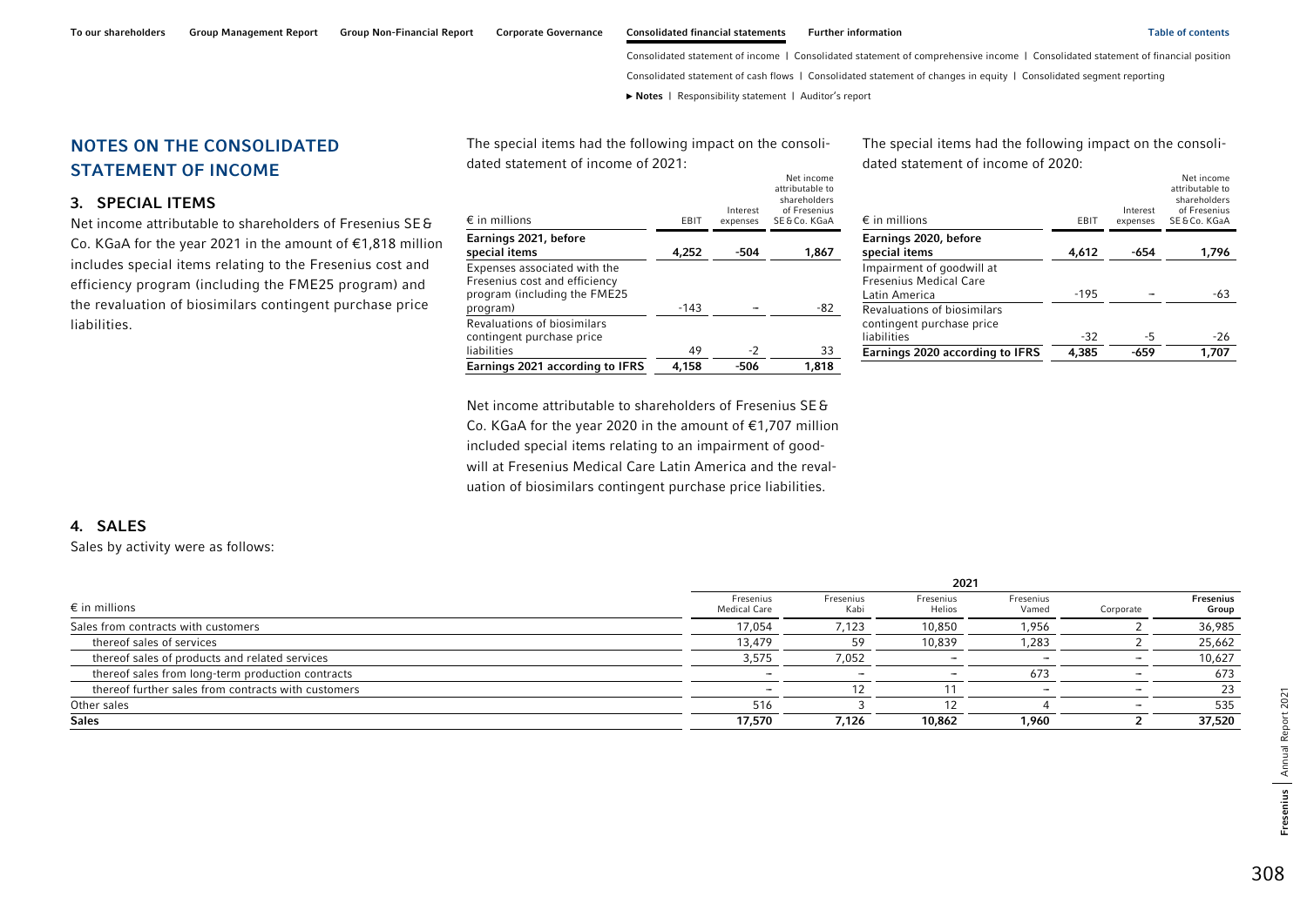Consolidated statement of cash flows | Consolidated statement of changes in equity | Consolidated segment reporting

**►** [Notes](#page-0-0) | [Responsibility statement](#page-97-0) | [Auditor's report](#page-98-0) 

|                                                     |                                  |                          | 2020                     |                          |           |                           |
|-----------------------------------------------------|----------------------------------|--------------------------|--------------------------|--------------------------|-----------|---------------------------|
| $\epsilon$ in millions                              | Fresenius<br><b>Medical Care</b> | Fresenius<br>Kabi        | Fresenius<br>Helios      | Fresenius<br>Vamed       | Corporate | <b>Fresenius</b><br>Group |
| Sales from contracts with customers                 | 17,410                           | 6,913                    | 9,786                    | 1.742                    |           | 35,853                    |
| thereof sales of services                           | 13,810                           | 67                       | 9,782                    | .160                     |           | 24,820                    |
| thereof sales of products and related services      | 3,600                            | 6,830                    | $\overline{\phantom{0}}$ | -                        |           | 10,431                    |
| thereof sales from long-term production contracts   | -                                | $\overline{\phantom{a}}$ | $\overline{\phantom{a}}$ | 582                      |           | 582                       |
| thereof further sales from contracts with customers |                                  | 16                       |                          | $\overline{\phantom{a}}$ |           | 20                        |
| Other sales                                         | 409                              |                          | 12                       |                          |           | 424                       |
| <b>Sales</b>                                        | 17,819                           | 6,916                    | 9,798                    | 1.742                    |           | 36,277                    |

Other sales include sales from insurance and lease contracts.

At December 31, 2021, sales recognized that were included in the contract liabilities balance at the beginning of the period were €603 million (2020: €72 million).

As of December 31, 2021 and 2020, respectively, the Fresenius Group had performance obligations that are unsatisfied or partially unsatisfied and that are expected to be satisfied and recorded in sales in the following years.

| December 31, 2021, € in millions                                                      | 2022  | 2023  | 2024 | 2025 | 2026 | thereafter | Total        |
|---------------------------------------------------------------------------------------|-------|-------|------|------|------|------------|--------------|
| Transaction price of the unsatisfied or partially unsatisfied performance obligations | 1.549 | 1.089 | 884  | .082 |      | 450        | 5,427        |
|                                                                                       |       |       |      |      |      |            |              |
| December 31, 2020, € in millions                                                      | 2021  | 2022  | 2023 | 2024 | 2025 | thereafter | <b>Total</b> |
| Transaction price of the unsatisfied or partially unsatisfied performance obligations | .657  | 1,206 | 845  | 779  | 529  | 581        | 5,597        |

A sales analysis by business segment and region is shown

in the segment information on pages 285 to 286.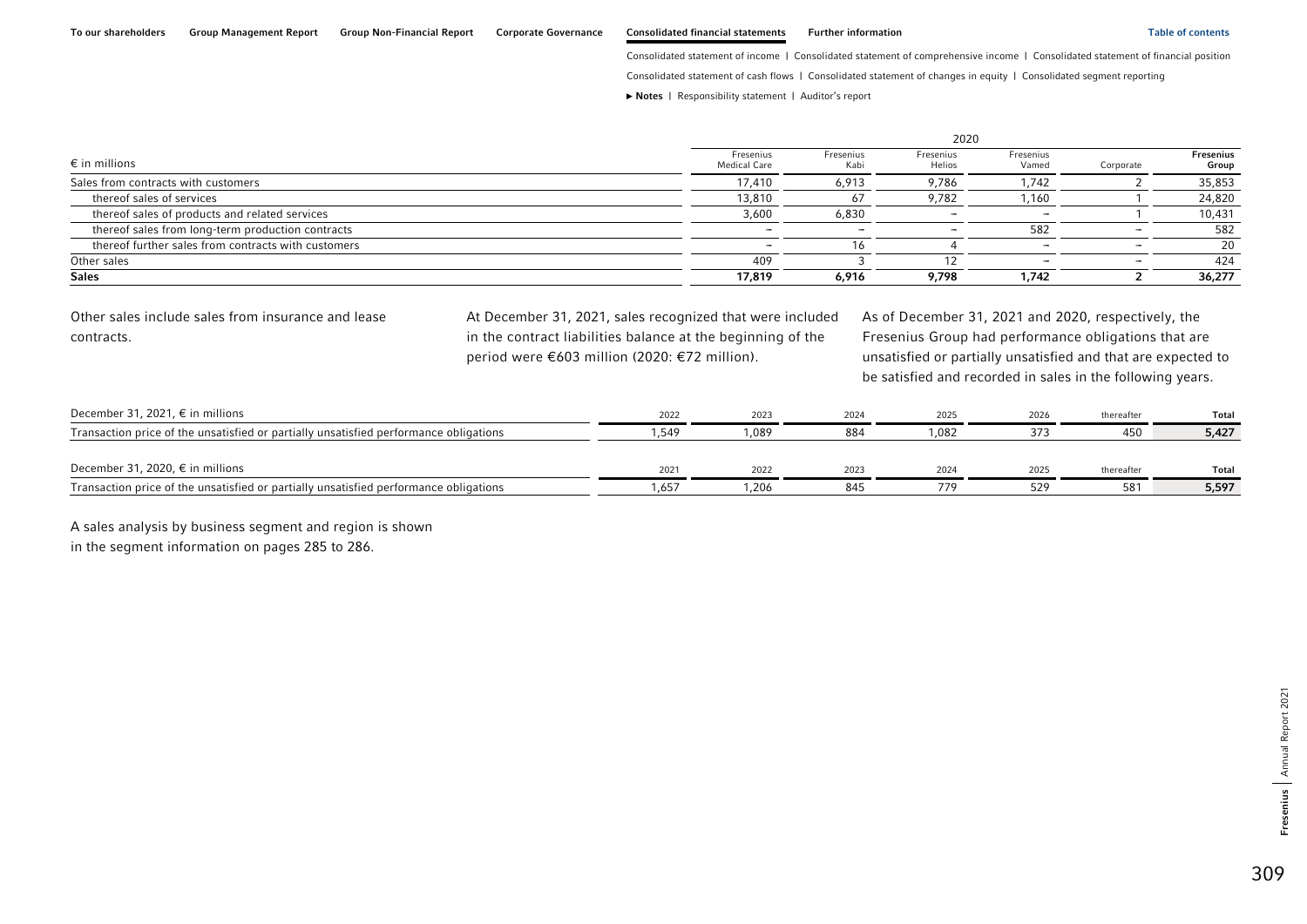### <span id="page-23-0"></span>5. COST OF MATERIALS

Cost of materials included in cost of sales was comprised of cost of raw materials, supplies and purchased components and cost of purchased services:

| $\epsilon$ in millions              | 2021  | 2020  |
|-------------------------------------|-------|-------|
| Cost of raw materials, supplies and |       |       |
| purchased components                | 7.629 | 7.333 |
| Cost of purchased services          | 1.191 | 1.461 |
| <b>Cost of materials</b>            | 8,820 | 8.794 |

The comparative cost of materials figures for 2020 were reduced by €317 million to adjust classifications within cost of sales in the consolidated statement of income. Therefore, this reclassification had no impact on the consolidated statement of income.

### 6. PERSONNEL EXPENSES

Cost of sales, selling expenses, general and administrative expenses and research and development expenses included personnel expenses of €15,610 million and €15,128 million in 2021 and 2020, respectively.

Personnel expenses were comprised of the following:

| $\epsilon$ in millions                            | 2021   | 2020   |
|---------------------------------------------------|--------|--------|
| Wages and salaries                                | 12.679 | 12,357 |
| Social security contributions, cost of retirement |        |        |
| pensions and social assistance                    | 2,931  | 2.771  |
| thereof retirement pensions                       | 414    | 395    |
| <b>Personnel expenses</b>                         | 15,610 | 15,128 |

Fresenius Group's annual average number of employees by function is shown below:

|                              | 2021    | 2020    |
|------------------------------|---------|---------|
| Production                   | 42,773  | 42,657  |
| Service                      | 222,809 | 217,099 |
| Administration               | 30,831  | 29.454  |
| Sales and marketing          | 13.574  | 12,982  |
| Research and development     | 3.641   | 3,514   |
| Total employees (per capita) | 313,628 | 305,706 |

### 7. RESEARCH AND DEVELOPMENT EXPENSES

Research and development expenses of €805 million (2020: €751 million) included expenditures for research and noncapitalizable development costs as well as regular depreciation and amortization expenses relating to capitalized development costs of €22 million (2020: €20 million). Furthermore, in 2021, research and development expenses included reversals of write-downs on capitalized development expenses of €5 million and impairments of €26 million (2020: reversals of write-downs on capitalized development expenses of €7 million). The expenses for the further development of the biosimilars business included in the research and development expenses amounted to €148 million (2020: €159 million).

### 8. GENERAL AND ADMINISTRATIVE EXPENSES

General and administrative expenses amounted to €4,394 million (2020: €4,373 million) and were related to expenditures for administrative functions not attributable to research and development, production or selling.

### 9. OTHER OPERATING INCOME AND EXPENSES

Other operating income and expenses mainly included in 2021 and 2020 foreign exchange gains and losses, income related to the equity method investee named Vifor Fresenius Medical Care Renal Pharma Ltd. and valuations of equity and debt investments that are measured at fair value through profit and loss as well as the release of provisions.

### 10. NET INTEREST

Net interest of -€506 million (2020: -€659 million) included interest expenses of €630 million (2020: €752 million) and interest income of €124 million (2020: €93 million). The main portion of the interest expenses resulted from Fresenius Group's financial liabilities, which are recognized at amortized cost (see note 32, Financial instruments). Moreover, €188 million related to lease liabilities. The main portion of interest income resulted from trade accounts and other receivables recognized at amortized cost and from interest income related to the release of interest accruals on tax positions.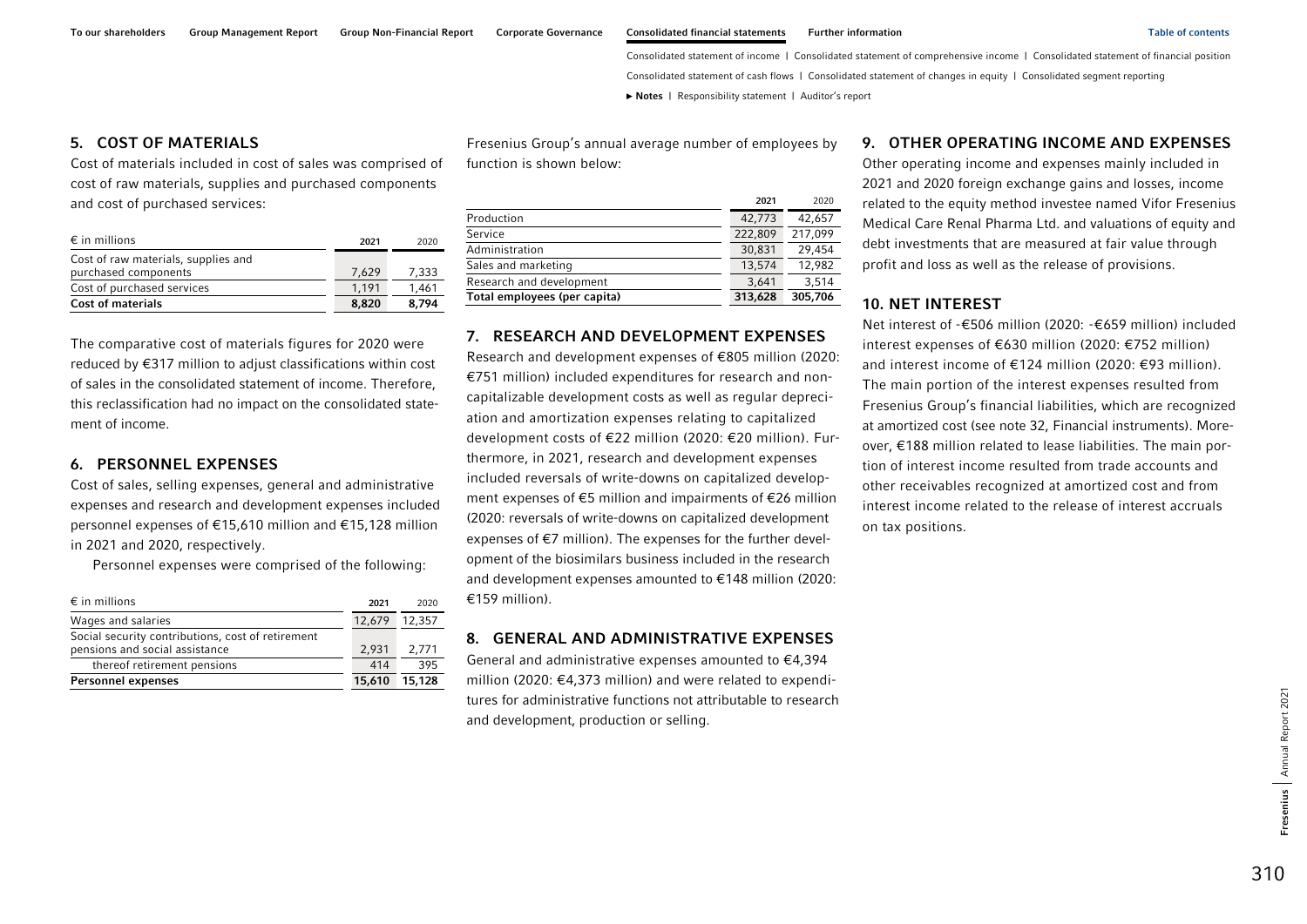### <span id="page-24-0"></span>11. TAXES

### INCOME TAXES

Income before income taxes was attributable to the following geographic regions:

| $\epsilon$ in millions | 2021  | 2020  |
|------------------------|-------|-------|
| Germany                | 434   | 420   |
| International          | 3.218 | 3,306 |
| <b>Total</b>           | 3.652 | 3.726 |

Income tax expenses (benefits) for 2021 and 2020 consisted of the following:

| $\epsilon$ in millions | Current<br>taxes | Deferred<br>taxes | Income<br>taxes |
|------------------------|------------------|-------------------|-----------------|
| 2021                   |                  |                   |                 |
| Germany                | 78               | 19                | 97              |
| International          | 671              | 65                | 736             |
| <b>Total</b>           | 749              | 84                | 833             |
| 2020                   |                  |                   |                 |
| Germany                | 137              | $-12$             | 125             |
| International          | 723              | 55                | 778             |
| Total                  | 860              | 43                | 903             |

A reconciliation between the expected and actual income tax expense is shown in the following table. The expected corporate income tax expense is computed by applying the German corporation tax rate (including the solidarity surcharge) and the effective trade tax rate on income before income taxes. The respective combined tax rate was 30.8% for the fiscal years 2021 and 2020.

| $\epsilon$ in millions                                  | 2021   | 2020   |
|---------------------------------------------------------|--------|--------|
| Computed "expected" income tax expense                  | 1,123  | 1,146  |
| Increase (reduction) in income taxes<br>resulting from: |        |        |
| Items not recognized for tax purposes                   | 96     | 114    |
| Tax rate differential                                   | $-294$ | $-307$ |
| Tax rate changes                                        | 3      | 4      |
| Tax-free income                                         | $-50$  | -60    |
| Taxes for prior years                                   | $-17$  | 33     |
| Noncontrolling interests                                | $-65$  | -70    |
| Other                                                   | 37     | 43     |
| Income tax                                              | 833    | 903    |
| <b>Effective tax rate</b>                               | 22.8%  | 24.2%  |

#### DEFERRED TAXES

The tax effects of the temporary differences and losses carried forward from prior years that gave rise to deferred tax assets and liabilities at December 31 are presented below:

| $\epsilon$ in millions                  | 2021  | 2020  |
|-----------------------------------------|-------|-------|
| Deferred tax assets                     |       |       |
| Accounts receivable                     | 67    | 59    |
| Inventories                             | 175   | 181   |
| Other current assets                    | 108   | 88    |
| Other non-current assets                | 162   | 144   |
| Lease liabilities                       | 1,287 | 1,199 |
| Provisions and other liabilities        | 487   | 467   |
| Benefit obligations                     | 322   | 300   |
| Losses carried forward from prior years | 205   | 191   |
| Deferred tax assets                     | 2,813 | 2,629 |
|                                         |       |       |
| <b>Deferred tax liabilities</b>         |       |       |
| Accounts receivable                     | 52    | 45    |
| Inventories                             | 16    | 6     |
| Other current assets                    | 228   | 183   |
| Other non-current assets                | 1,883 | 1,741 |
| Right-of-use assets                     | 1,171 | 1,112 |
| Provisions and other liabilities        | 120   | 120   |
| <b>Deferred tax liabilities</b>         | 3,470 | 3,207 |
| Net deferred tax assets/liabilities     | -657  | -578  |

In the consolidated statement of financial position, the net amounts of deferred tax assets and liabilities are included as follows:

| $\epsilon$ in millions              | 2021  | 2020  |
|-------------------------------------|-------|-------|
| Deferred tax assets                 | 858   | 812   |
| Deferred tax liabilities            | 1.515 | 1.390 |
| Net deferred tax assets/liabilities | -657  | -578  |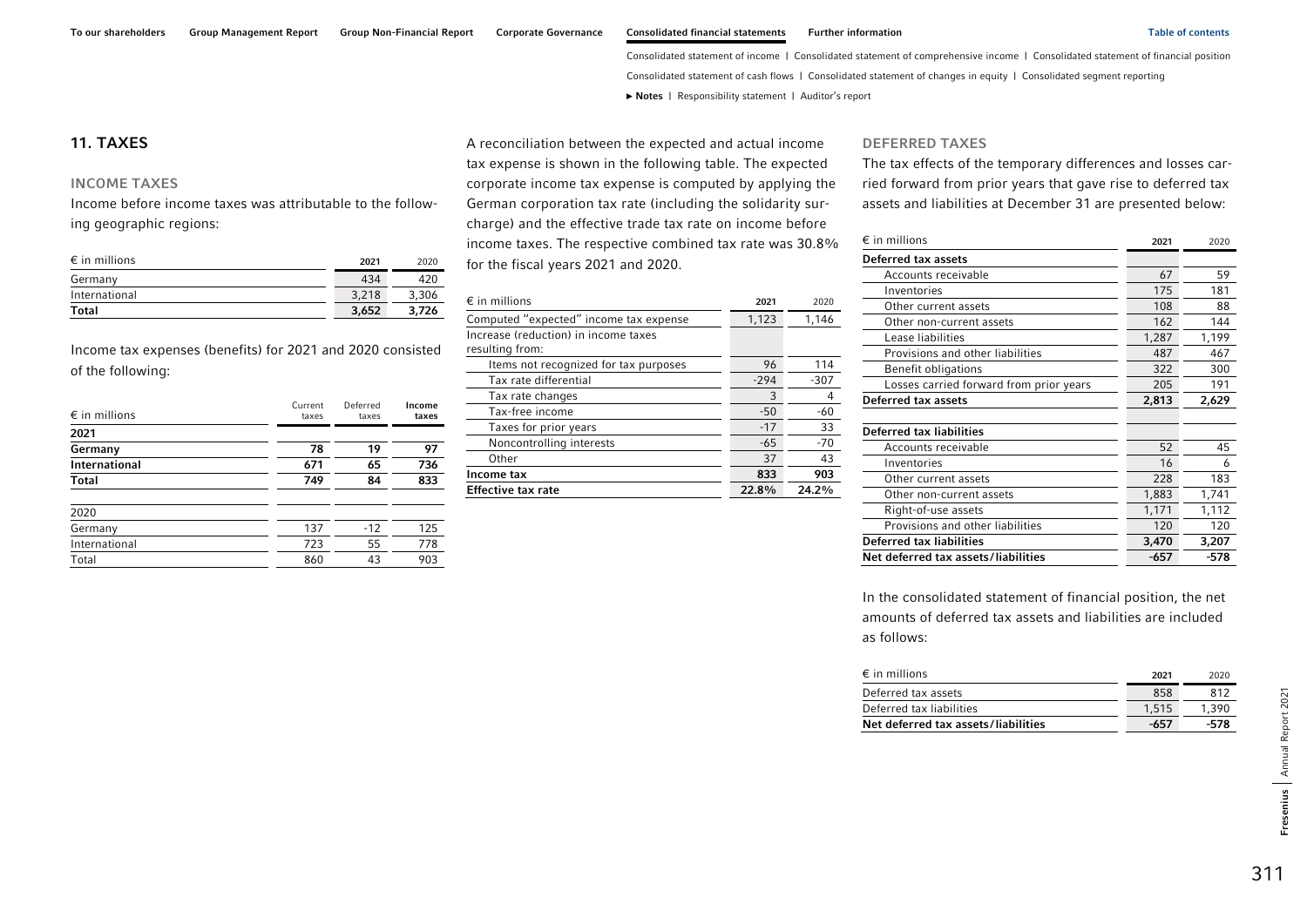<span id="page-25-0"></span>The change in the balance of deferred tax assets and deferred tax liabilities does not equal the deferred tax expense / benefit. This is due to deferred taxes that are booked directly to equity, the effects of exchange rate changes on tax assets and liabilities denominated in cur-

of entities as part of ordinary activities. As of December 31, 2021, Fresenius Medical Care has not recognized a deferred tax liability on approximately €10 billion (2020: €9 billion) of undistributed earnings of its foreign subsidiaries, because those earnings are consid-

rencies other than euro and the acquisition and disposal

#### NET OPERATING LOSSES

ered indefinitely reinvested.

The expiration of net operating losses as of December 31, 2021 is as follows:

| for the fiscal years | $\epsilon$ in millions |  |
|----------------------|------------------------|--|
| 2022                 | 26                     |  |
| 2023                 | 46                     |  |
| 2024                 | 60                     |  |
| 2025                 | 64                     |  |
| 2026                 | 93                     |  |
| 2027                 | 41                     |  |
| 2028                 | 74                     |  |
| 2029                 | 5                      |  |
| 2030                 | 3                      |  |
| 2031 and thereafter  | 59                     |  |
| Total                | 471                    |  |

The expiration of net operating losses as of December 31, 2020 was as follows:

| for the fiscal years | $\epsilon$ in millions |  |
|----------------------|------------------------|--|
| 2021                 | 37                     |  |
| 2022                 | 38                     |  |
| 2023                 | 37                     |  |
| 2024                 | 51                     |  |
| 2025                 | 61                     |  |
| 2026                 | 6                      |  |
| 2027                 | 38                     |  |
| 2028                 | 6                      |  |
| 2029                 | 11                     |  |
| 2030 and thereafter  | 178                    |  |
| <b>Total</b>         | 463                    |  |

The total remaining operating losses of  $\epsilon$ 1,546 million (2020: €1,127 million) can mainly be carried forward for an unlimited period. The total amount of the existing operating losses as of December 31, 2021 includes an amount of €1,189 million (2020: €1,014 million) that will probably not be realizable. For these operating losses, deferred tax assets were not recognized.

Based upon the level of historical taxable income and projections for future taxable income, the Management of the Fresenius Group believes it is more likely than not that the Fresenius Group will realize the benefits of these deductible differences, net of the existing valuation allowances, at December 31, 2021.

### 12. NONCONTROLLING INTERESTS

As of December 31, noncontrolling interests in net income in the Fresenius Group were as follows:

| $\epsilon$ in millions                                |       | 2021 | 2020  |
|-------------------------------------------------------|-------|------|-------|
| Noncontrolling interests<br>in Fresenius Medical Care |       | 658  | 791   |
| Noncontrolling interests<br>in Fresenius Vamed        |       | 15   |       |
| Noncontrolling interests<br>in the business segments  |       |      |       |
| <b>Fresenius Medical Care</b>                         |       | 250  | 271   |
| Fresenius Kabi                                        |       | 58   | 44    |
| <b>Fresenius Helios</b>                               |       | 16   |       |
| <b>Fresenius Vamed</b>                                |       |      | 3     |
| <b>Total noncontrolling interests</b>                 | 1,001 |      | 1.116 |

In the fiscal year 2021, Fresenius Medical Care AG&Co. KGaA paid dividends to noncontrolling interests in the amount of €266 million (2020: €238 million).

### 13. IMPACTS OF THE COVID-19 PANDEMIC

The financial statements of the Fresenius Group have been impacted by COVID-19, mostly in the form of lost revenue and additional costs incurred to protect its patients and employees, to safeguard its production activities and clinical operations and additional freight and logistic costs. Across the Fresenius global footprint, various governments in regions have provided economic assistance programs to address the consequences of the pandemic on companies and support health care providers and patients. The related reimbursement payments and funding received by Fresenius

312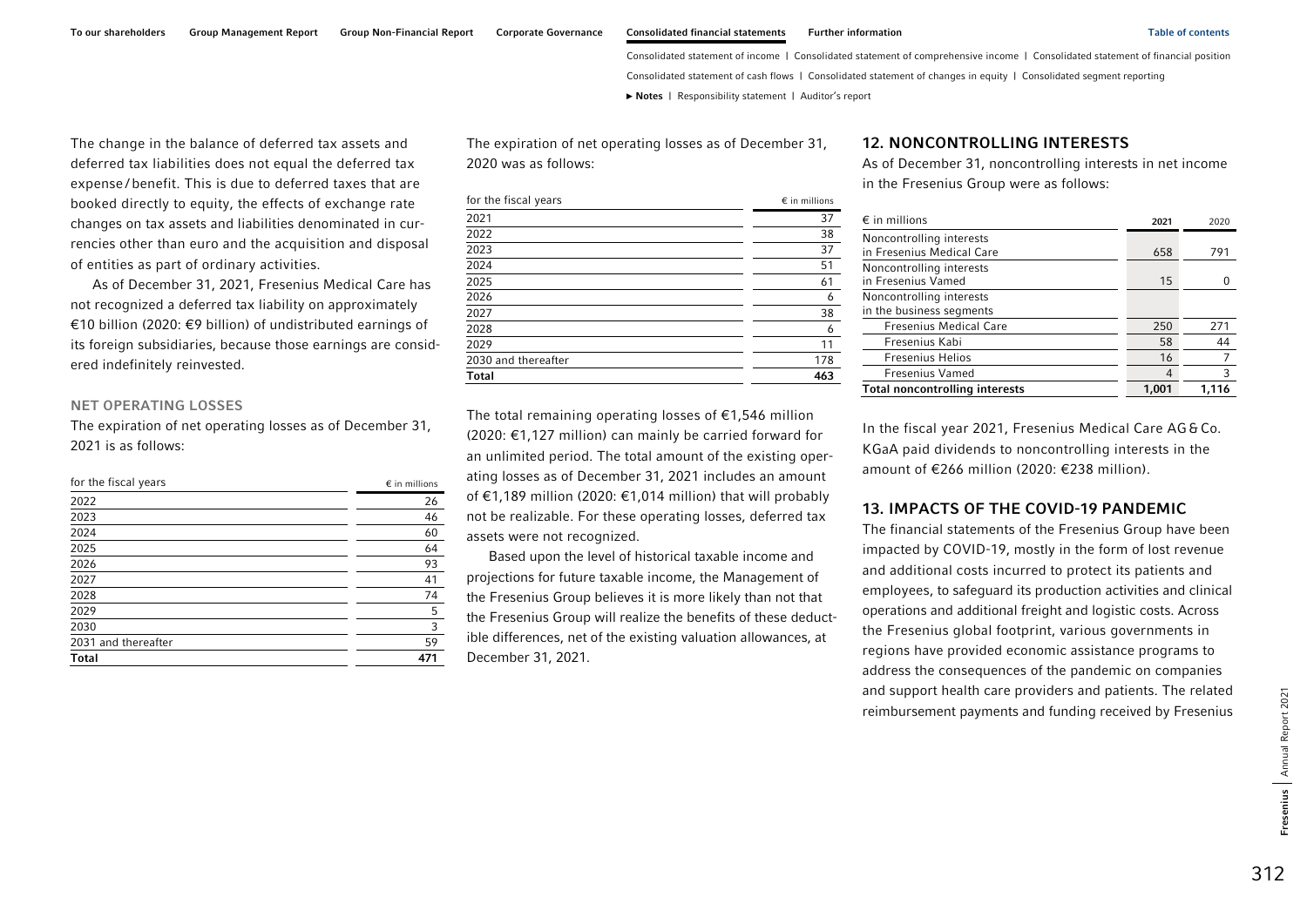<span id="page-26-0"></span>have been accounted for in accordance with terms and regulations set forth by the local laws and regulations.

In Germany, the hospitals of the Fresenius Group have received reimbursements and grants to compensate for COVID-19 related financial charges. Hospitals have been compensated for their increase in capacity and related patient services through the postponement of elective treatments and provision of additional intensive care beds for the treatment of COVID-19 patients and for higher treatment costs. As these additional reimbursements for hospital services are paid by the partly state funded health care fund, such revenues are recognized in accordance with the Fresenius Group's existing revenue recognition policies for hospital services (IFRS 15, Revenue from Contracts with Customers). In 2021, the German hospitals of the Fresenius Group received total reimbursements and grants of €509 million (2020: €742 million), of which €442 million (2020: €697 million) were recorded in sales and €67 million (2020: €45 million) as grants in other operating income.

In the United States, Fresenius Medical Care North America received government grants under the Coronavirus Aid, Relief, and Economic Security Act (CARES Act) from the U.S. government in 2020. During the fourth quarter of 2021, Fresenius Medical Care received an additional US\$122 million (€103 million) in new U.S. Department of Health and Human Services funding (Provider Relief Fund Phase 4) available for health care providers affected by the

COVID-19 pandemic, of which US\$58 million (€49 million) were recognized in cost of sales in the consolidated statement of income used to offset eligible costs in 2021. The remaining amounts of government grants received recorded in deferred income were US\$62 million (€55 million) from the Provider Relief Fund Phase 4 at December 31, 2021 and US\$22 million (€18 million) from the CARES Act at December 31, 2020. In 2020, the Fresenius Group also recorded a contract liability for advance payments received under the CMS Accelerated and Advance Payment program within short-term provisions and other short-term liabilities and long-term provisions and other long-term liabilities. Contract liabilities related to the CMS Accelerated and Advance Payment program were US\$443 million (€391 million) and US\$1,046 million (€852 million) as of December 31, 2021 and December 31, 2020, respectively.

In addition to the programs above, the Fresenius Group also received grants and other reimbursements under various other programs from multiple governments around the world in the amount of €50 million (2020: €52 million).

All funds received from grants comply with the respective conditions. The Fresenius Group is obliged and committed to fulfilling all the requirements as set out in the grant funding arrangements.

In addition to the aforementioned additional reimbursements and compensated costs incurred in various countries, the Fresenius Group was affected by impacts COVID-19 had on the global economy and financial markets as well as

effects related to lockdowns. At the same time the Fresenius Group was affected by lower cost in certain areas, for example for incentive plans and travel.

The Fresenius Group is well positioned to meet its ongoing financial obligations and has sufficient liquidity to support its normal business activities.

#### 14. EARNINGS PER SHARE

The following table shows the earnings per share including and excluding the dilutive effect from stock options issued:

|                                                | 2021        | 2020        |
|------------------------------------------------|-------------|-------------|
| Numerators, $\epsilon$ in millions             |             |             |
| Net income attributable to                     |             |             |
| shareholders of                                |             |             |
| Fresenius SE&Co. KGaA                          | 1,818       | 1,707       |
| less effect from dilution due to               |             |             |
| Fresenius Medical Care shares                  | $\Omega$    | ŋ           |
| Income available to                            |             |             |
| all ordinary shares                            | 1,818       | 1,707       |
| Denominators in number of shares               |             |             |
| Weighted average number of                     |             |             |
| ordinary shares outstanding                    | 558,061,878 | 557,451,759 |
| Potentially dilutive                           |             |             |
| ordinary shares                                | 94,447      | 292,103     |
| Weighted average number of ordinary            |             |             |
| shares outstanding assuming dilution           | 558,156,325 | 557,743,862 |
|                                                |             |             |
| Basic earnings per share in $\epsilon$         | 3.26        | 3.06        |
| Fully diluted earnings per share in $\epsilon$ | 3.26        | 3.06        |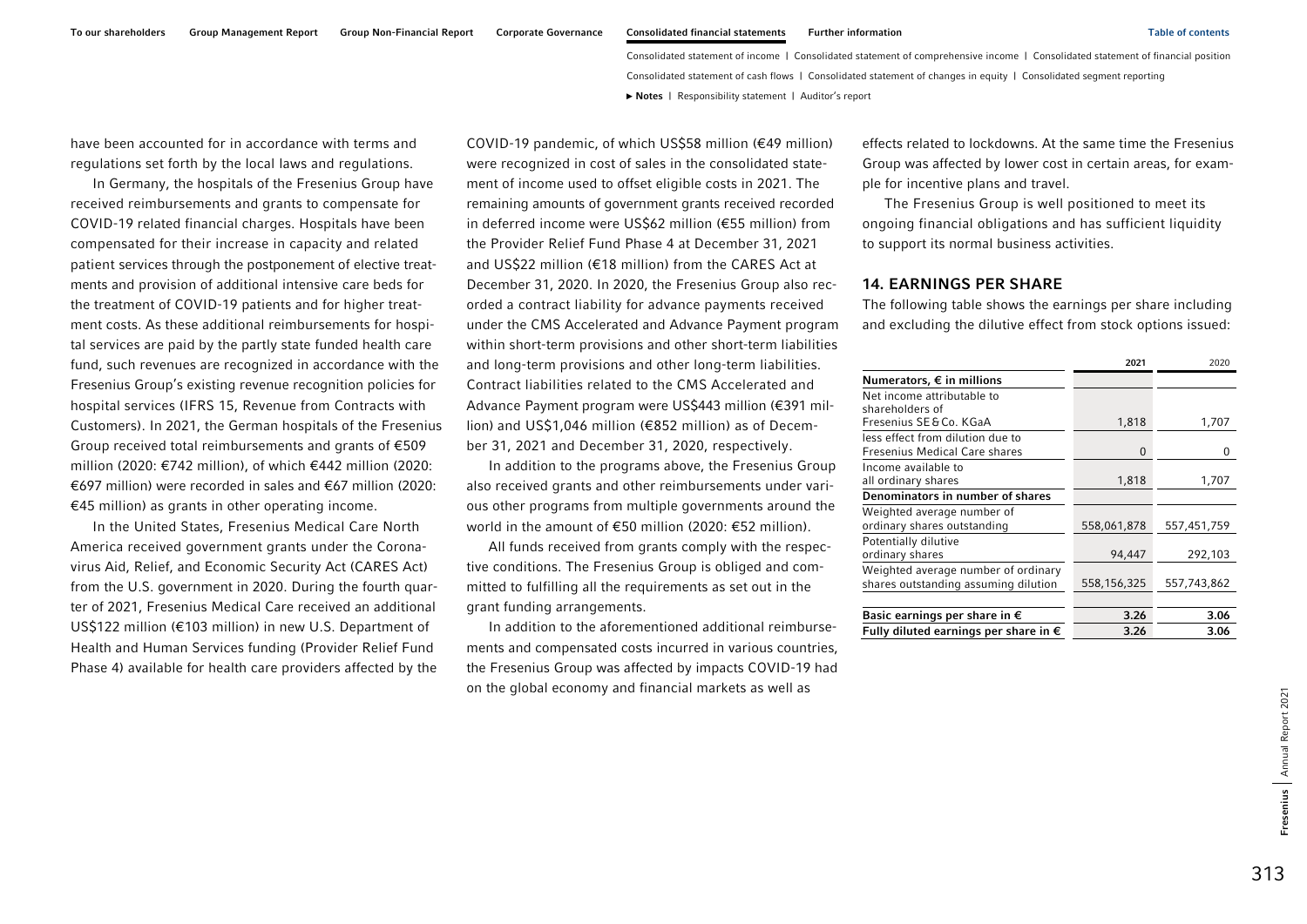## <span id="page-27-0"></span>NOTES ON THE CONSOLIDATED STATEMENT OF FINANCIAL POSITION

### 15. CASH AND CASH EQUIVALENTS

As of December 31, cash and cash equivalents were as follows:

| $\epsilon$ in millions             | 2021  | 2020  |
|------------------------------------|-------|-------|
| Cash                               | 1.833 | 1.192 |
| Time deposits and securities       |       |       |
| (with a maturity of up to 90 days) | 931   | 645   |
| Total cash and cash equivalents    | 2.764 | 1,837 |

As of December 31, 2021 and December 31, 2020, earmarked funds of €154 million and €121 million, respectively, were included in cash and cash equivalents.

The Fresenius Group operates a multi-currency notional cash pooling management system. In this cash pooling management system amounts in euro and other currencies are offset without being transferred to a specific cash pool account. The system is used for an efficient utilization of funds within the Fresenius Group. The Fresenius Group met the conditions to offset balances within this cash pool for reporting purposes. At December 31, 2021, €117 million (December 31, 2020: €1,006 million) of the cash balances and the equivalent amount of the overdraft balances

were offset. These solely related to Fresenius Medical Care (December 31, 2020: €998 million). Before this offset, cash and cash equivalents as of December 31, 2021, were €2,881 million (December 31,2020: €2,843 million) and short-term debt was €2,958 million (December 31, 2020: €1,251 million.

### 16. TRADE ACCOUNTS AND OTHER RECEIVABLES

As of December 31, trade accounts and other receivables were as follows:

| $\epsilon$ in millions                     | 2021  | 2020  |
|--------------------------------------------|-------|-------|
| Trade accounts and other receivables       | 7.494 | 7.338 |
| less allowances for expected credit losses | 449   | 401   |
| Trade accounts and other receivables, net  | 7.045 | 6.937 |

Within trade accounts and other receivables (before allowances) as of December 31, 2021, €7,378 million (December 31, 2020: €7,248 million) relate to revenue from contracts with customers as defined by IFRS 15. This amount includes €448 million (December 31, 2020: €400 million) of allowances for expected credit losses. Further trade accounts and other receivables, net, relate to other sales.

When utilized, Fresenius Medical Care assigns interests in certain receivables to institutional investors under its Accounts Receivable Facility. For further information on the utilization of this facility, please see note 23, Debt.

All trade accounts and other receivables are due within one year. Trade accounts and other receivables with a term of more than one year in the amount of €46 million (2020: €38 million) are included in other non-current assets.

The following table shows the development of the allowances for expected credit losses during the fiscal year:

| $\epsilon$ in millions                                                                | 2021  | 2020  |
|---------------------------------------------------------------------------------------|-------|-------|
| Allowances for expected credit losses<br>at the beginning of the year                 | 401   | 351   |
| Change in valuation allowances as recorded<br>in the consolidated statement of income | 71    | 94    |
| Write-offs and recoveries of amounts<br>previously written-off                        | $-24$ | $-23$ |
| Foreign currency translation                                                          |       | $-21$ |
| Allowances for expected credit losses<br>at the end of the year                       |       |       |

Further allowances for expected credit losses are included in other current and non-current assets (see note 18, Other current and non-current assets). As of December 31, 2021, the Fresenius Group had total allowances for expected credit losses of €488 million (2020: €423 million).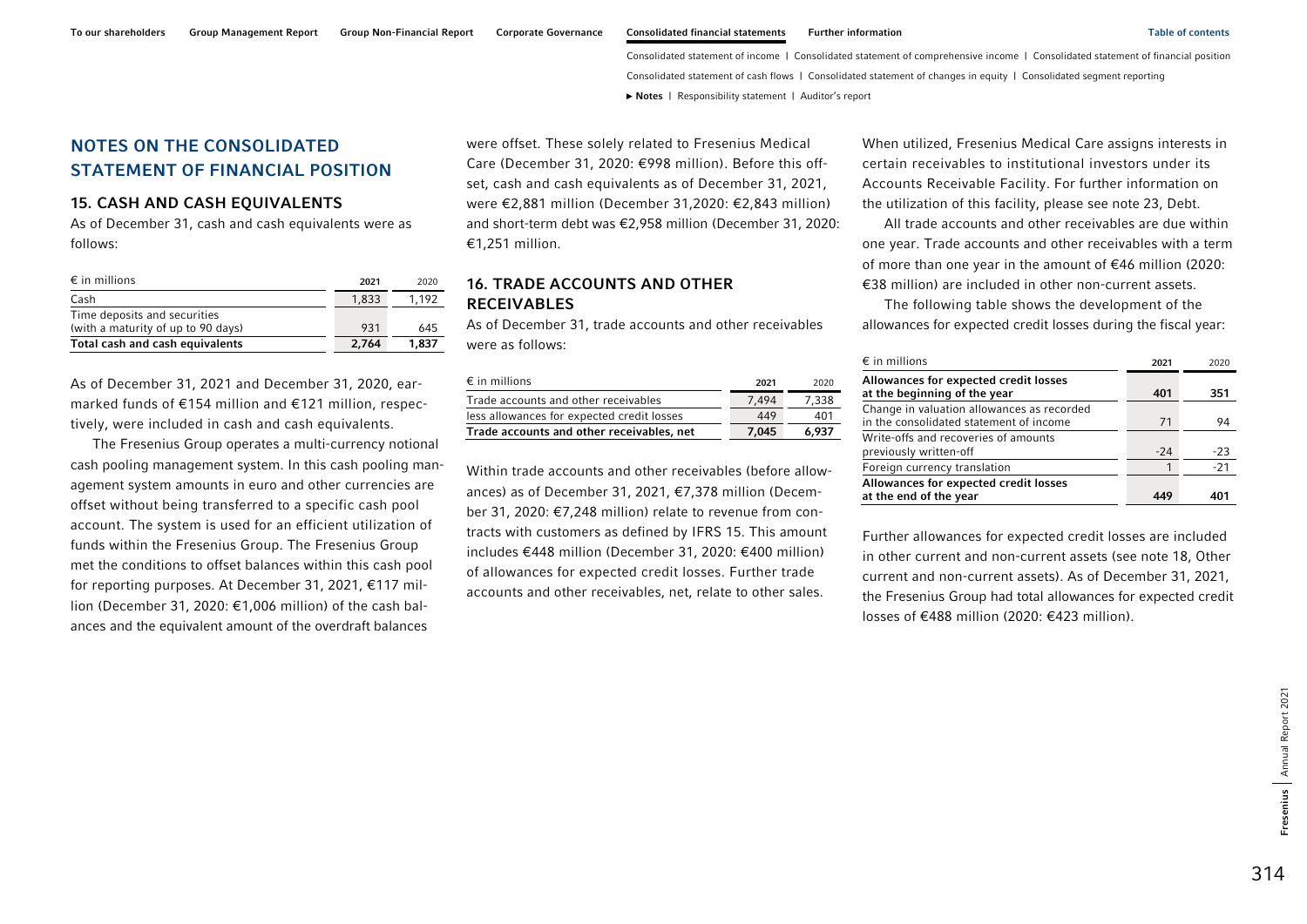Consolidated statement of cash flows | Consolidated statement of changes in equity | Consolidated segment reporting

**►** [Notes](#page-0-0) | [Responsibility statement](#page-97-0) | [Auditor's report](#page-98-0) 

<span id="page-28-0"></span>The following table shows the credit risk rating grades of trade accounts receivable and their allowances for expected credit losses:

|                                            |       | December 31, 2021               |                                         | December 31, 2020 |                                 |                                         |
|--------------------------------------------|-------|---------------------------------|-----------------------------------------|-------------------|---------------------------------|-----------------------------------------|
| $\epsilon$ in millions                     | Total | thereof<br>overdue <sup>1</sup> | thereof credit<br>impaired <sup>2</sup> | Total             | thereof<br>overdue <sup>1</sup> | thereof credit<br>impaired <sup>2</sup> |
| Trade accounts and other receivables       | 7,494 | 3,225                           | 691                                     | 7.338             | 3,283                           | 674                                     |
| less allowances for expected credit losses | 449   | 405                             | 340                                     | 401               | 347                             | 314                                     |
| Trade accounts and other receivables, net  | 7,045 | 2,820                           | 351                                     | 6,937             | 2,936                           | 360                                     |

1 Receivables are classified as overdue from the first day of exceeding the contractually agreed payment term.

<sup>2</sup> In case of objective evidence of a detrimental impact on the estimated future cash flows of a financial asset, the asset is considered to be credit impaired. This is generally the case after more than 360 days overdue,

2020

### 17. INVENTORIES

As of December 31, inventories consisted of the following:

 $\epsilon$  in millions 2021

The companies of the Fresenius Group are obliged to purchase approximately €1,352 million of raw materials and purchased components under fixed terms, of which €689 million was committed at December 31, 2021 for 2022.

Raw materials and purchased components 971 913 Work in process 440 363 Finished goods 2,961 2,796 less reserves 154  $\frac{1}{27}$ Inventories, net 4,218 3,945

The terms of these agreements run 1 to 10 years.

In 2021 and in 2020, immaterial reversals of write-downs of inventory were made.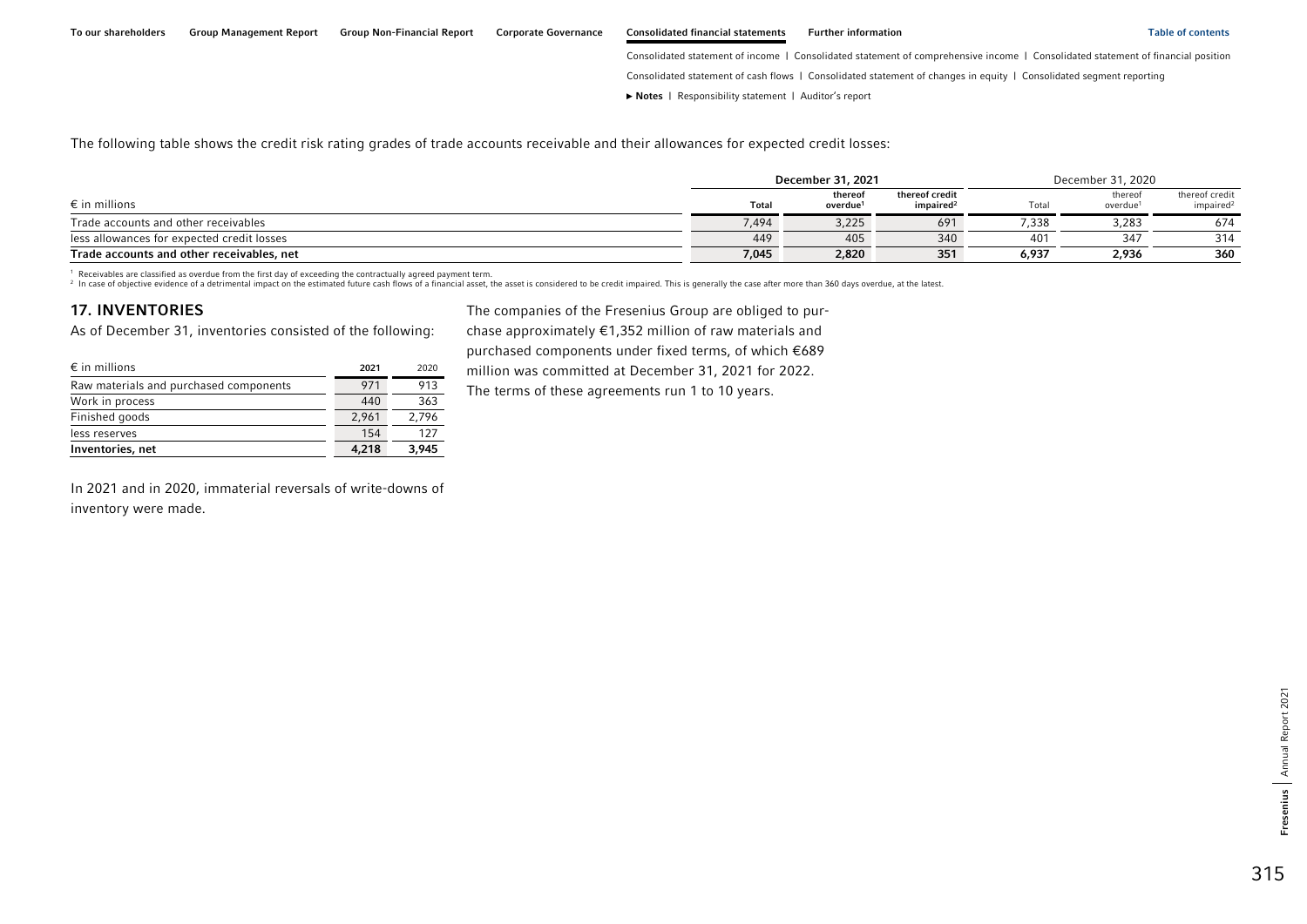### <span id="page-29-0"></span>18. OTHER CURRENT AND NON-CURRENT ASSETS

As of December 31, other current and non-current assets were comprised of the following according to the categorization of the financial instruments:

|                                                            | 2021               |                          | 2020  |                          |  |
|------------------------------------------------------------|--------------------|--------------------------|-------|--------------------------|--|
| $\epsilon$ in millions                                     | thereof short-term |                          |       | thereof short-term       |  |
| At equity investments                                      | 804                | $\overline{\phantom{a}}$ | 764   | $\overline{\phantom{a}}$ |  |
| Tax receivables                                            | 520                | 496                      | 553   | 530                      |  |
| Contract assets                                            | 487                | 487                      | 474   | 474                      |  |
| Advance payments                                           | 256                | 252                      | 356   | 352                      |  |
| Prepaid expenses                                           | 124                | 85                       | 87    | 61                       |  |
| Accounts receivable resulting from German hospital law     | 118                | 104                      | 82    | 81                       |  |
| Prepaid rent and insurance                                 | 47                 | 47                       | 46    | 46                       |  |
| Other assets                                               | 657                | 487                      | 594   | 436                      |  |
| Other non-financial assets, net                            | 3,013              | 1,958                    | 2,956 | 1,980                    |  |
| Compensation receivable resulting from German hospital law | 992                | 987                      | 516   | 512                      |  |
| Debt instruments                                           | 422                | 136                      | 401   | 161                      |  |
| Equity investments                                         | 320                | $\overline{\phantom{a}}$ | 393   | $\overline{\phantom{a}}$ |  |
| Leasing receivables                                        | 131                | $\overline{\phantom{a}}$ | 109   | $\overline{\phantom{a}}$ |  |
| Deposits                                                   | 120                | 48                       | 96    | 39                       |  |
| Long-term loans                                            | 118                | 42                       | 127   | 51                       |  |
| Receivable for supplier rebates                            | 21                 | 21                       | 91    | 91                       |  |
| Derivative financial instruments                           | 20                 | 18                       | 18    | 18                       |  |
| Other assets                                               | 416                | 77                       | 360   | 91                       |  |
| Other financial assets, net                                | 2,560              | 1,329                    | 2,111 | 963                      |  |
| Other assets, net                                          | 5,573              | 3,287                    | 5,067 | 2,943                    |  |
| Allowances                                                 | 39                 | 30                       | 22    | 18                       |  |
| Other assets, gross                                        | 5,612              | 3,317                    | 5,089 | 2,961                    |  |

At equity investments mainly related to the equity method investee of Fresenius Medical Care named Vifor Fresenius Medical Care Renal Pharma Ltd. In 2021, income of €93 million (2020: €94 million) resulting from this equity investment was included in other operating income in the consolidated statement of income.

The accounts receivable resulting from German hospital law contain approved but not yet received earmarked subsidies of the Fresenius Helios operations. The approval is evidenced in a letter written by the granting authorities that Fresenius Helios has already received. The compensation receivable resulting from German hospital law mainly relates to income equalization claims for hospital services.

The increase in compensation receivable in 2021 is mainly due to delayed budget negotiations with providers.

Contract assets mainly related to long-term production contracts for which revenue is recognized over time. As of December 31, 2021, they included €1 million (2020: €0.1 million) of allowances for expected credit losses.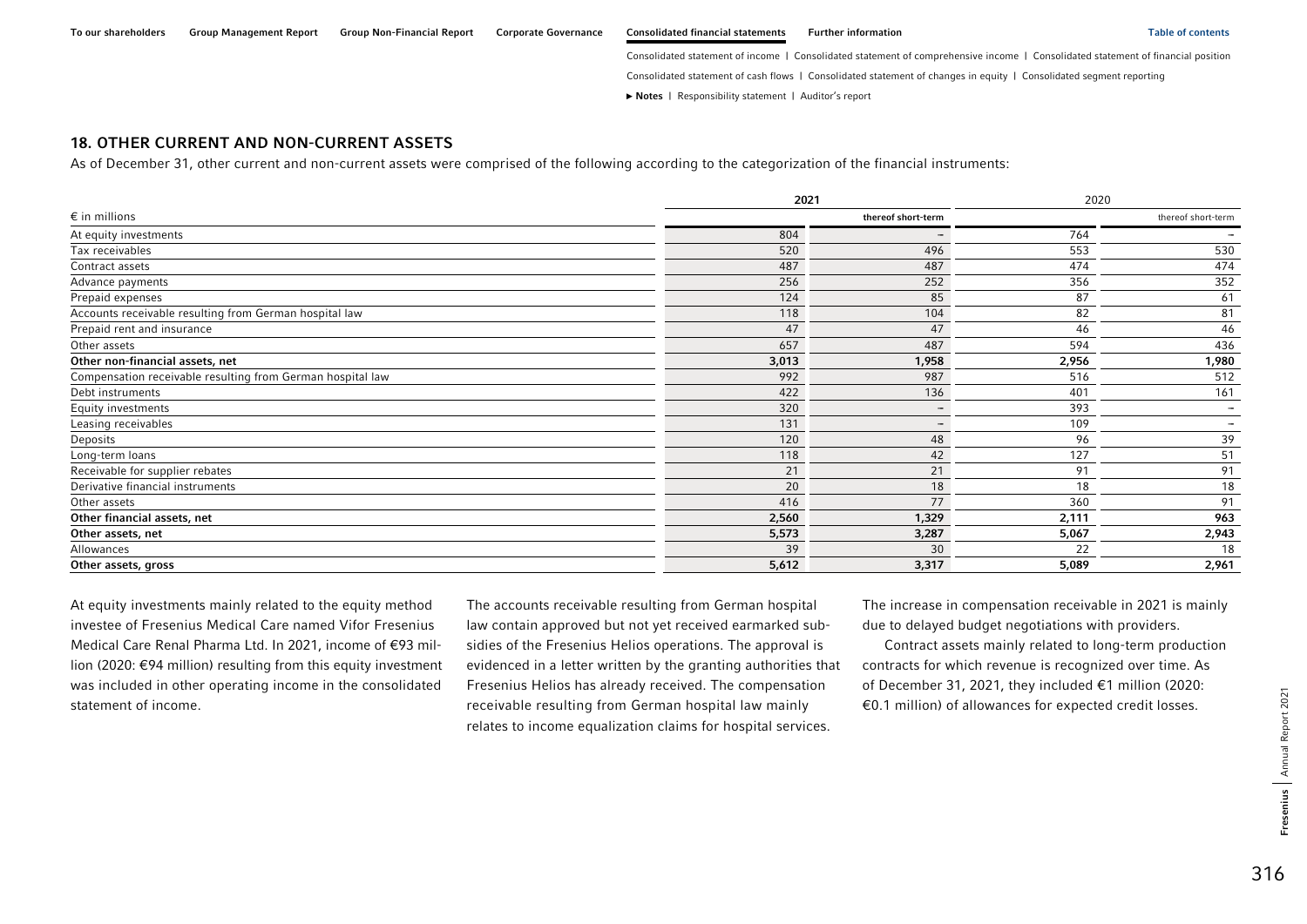#### **►** [Notes](#page-0-0) | [Responsibility statement](#page-97-0) | [Auditor's report](#page-98-0)

### <span id="page-30-0"></span>19. PROPERTY, PLANT AND EQUIPMENT

As of December 31, the acquisition and manufacturing costs as well as accumulated depreciation of property, plant and equipment consisted of the following:

#### ACQUISITION AND MANUFACTURING COSTS

| $\epsilon$ in millions        | As of<br>January 1, 2021 | Foreign<br>currency<br>translation | Changes in<br>consolidation | Additions | Reclassifications | Disposals | As of<br>December 31, 2021 |
|-------------------------------|--------------------------|------------------------------------|-----------------------------|-----------|-------------------|-----------|----------------------------|
| Land                          | 879                      |                                    | $-10$                       |           |                   |           | 905                        |
| Buildings and improvements    | 1.731                    | 267                                |                             | 158       |                   | 104       | 9,615                      |
| Machinery and equipment       | 10.058                   | 320                                |                             | 670       |                   | 418       | 11,019                     |
| Construction in progress      | 2,125                    |                                    |                             | 905       | -920              | 18        | 2,172                      |
| Property, plant and equipment | 21,793                   | 671                                | 30                          | 1.747     |                   | 543       | 23,711                     |

#### DEPRECIATION

| $\epsilon$ in millions        | As of<br>January 1, 2021 | Foreign<br>currency<br>translation | Changes in<br>consolidation | Additions | Reclassifications | <b>Disposals</b> | As of<br>December 31, 2021 |
|-------------------------------|--------------------------|------------------------------------|-----------------------------|-----------|-------------------|------------------|----------------------------|
| Land                          |                          |                                    |                             |           |                   |                  |                            |
| Buildings and improvements    | 3,735                    | 165                                |                             | 462       |                   | 69               | 4,311                      |
| Machinery and equipment       | 6.123                    | 186                                |                             | 891       |                   | 378              | 6,808                      |
| Construction in progress      |                          |                                    |                             |           |                   |                  |                            |
| Property, plant and equipment | 9,881                    | 351                                |                             | 1,357     |                   | 451              | 11,142                     |

#### ACQUISITION AND MANUFACTURING COSTS

| $\epsilon$ in millions        | As of<br>January 1, 2020 | Foreign<br>currency<br>translation | Changes in<br>consolidation | Additions | Reclassifications | Disposals | As of<br>December 31, 2020 |
|-------------------------------|--------------------------|------------------------------------|-----------------------------|-----------|-------------------|-----------|----------------------------|
| Land                          | 848                      |                                    |                             |           |                   |           | 879                        |
| Buildings and improvements    | 8,336                    | $-352$                             | 163                         | 174       | 499               |           | 8,731                      |
| Machinery and equipment       | 9.593                    | -452                               |                             | 813       | 384               | 273       | 10,058                     |
| Construction in progress      | ,886                     |                                    |                             | .137      | -815              |           | 2,125                      |
| Property, plant and equipment | 20,663                   | -905                               | 199                         | 2,140     |                   | 372       | 21,793                     |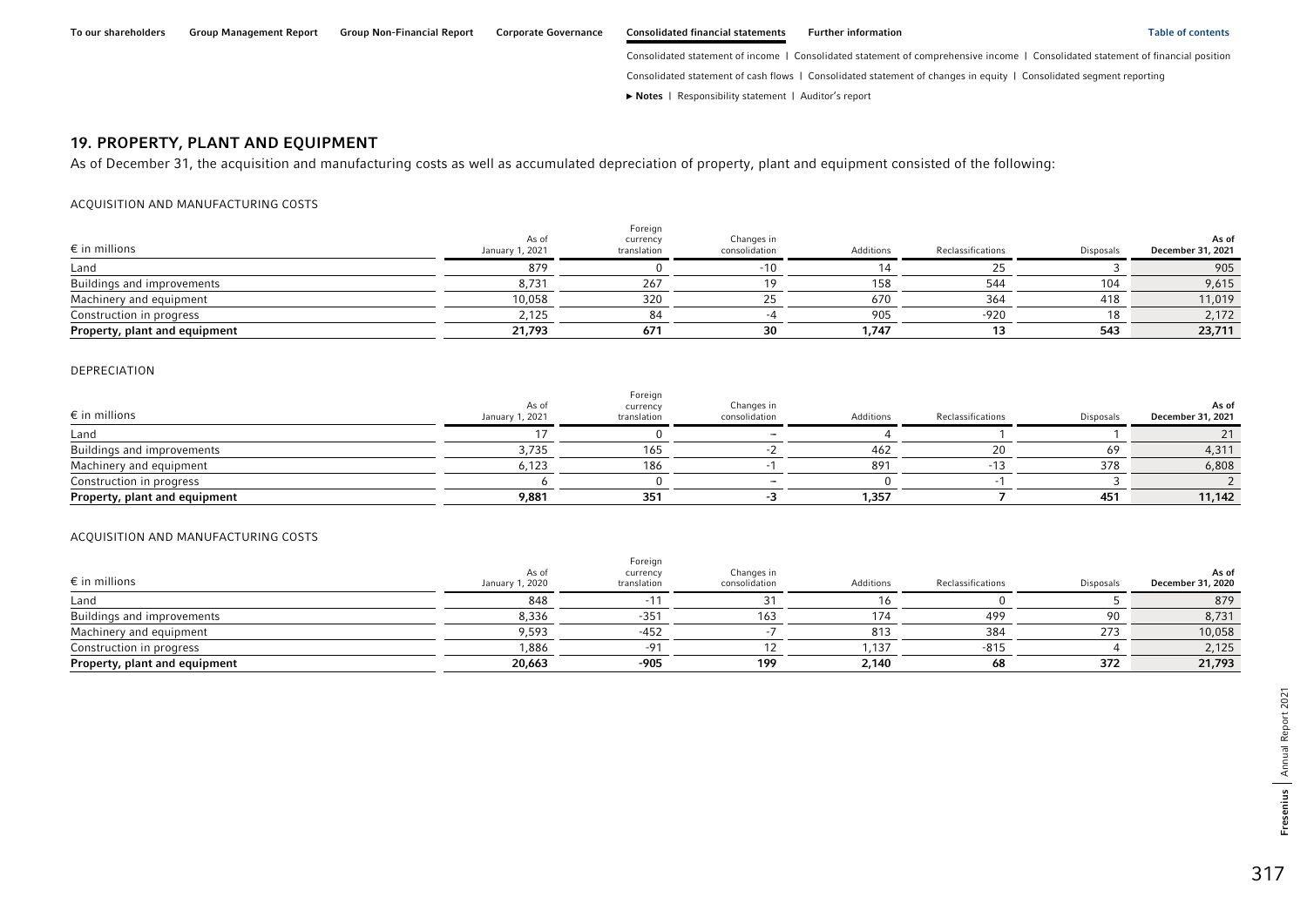Consolidated statement of cash flows | Consolidated statement of changes in equity | Consolidated segment reporting

**►** [Notes](#page-0-0) | [Responsibility statement](#page-97-0) | [Auditor's report](#page-98-0) 

#### DEPRECIATION

| $\epsilon$ in millions        | As of<br>January 1, 2020 | Foreign<br>currency<br>translation | Changes in<br>consolidation | Additions | Reclassifications | <b>Disposals</b> | As of<br>December 31, 2020 |
|-------------------------------|--------------------------|------------------------------------|-----------------------------|-----------|-------------------|------------------|----------------------------|
| Land                          |                          |                                    |                             |           |                   |                  |                            |
| Buildings and improvements    | 3,562                    | -182                               |                             | 426       |                   | 62               | 3,735                      |
| Machinery and equipment       | 5.774                    | $-256$                             |                             | 854       |                   | 236              | 6,123                      |
| Construction in progress      |                          |                                    |                             |           |                   |                  |                            |
| Property, plant and equipment | 9,356                    | $-438$                             | -36                         | 1,282     |                   | 298              | 9,881                      |

#### CARRYING AMOUNTS

| $\epsilon$ in millions        | December 31, 2021 | December 31, 2020 |
|-------------------------------|-------------------|-------------------|
| Land                          | 884               | 862               |
| Buildings and improvements    | 5,304             | 4.996             |
| Machinery and equipment       | 4.211             | 3.935             |
| Construction in progress      | 2,170             | 2.119             |
| Property, plant and equipment | 12,569            | 11,912            |

Depreciation and impairments on property, plant and equipment for the years 2021 and 2020 amounted to €1,357 million and €1,282 million, respectively. They are allocated within cost of sales, selling expenses, general and administrative expenses and research and development expenses, depending upon the use of the asset. In 2021, depreciation and impairments on property, plant and equipment included impairment losses of €37 million.

#### LEASING

Machinery and equipment as of December 31, 2021 and 2020 included medical devices which Fresenius Medical Care and Fresenius Kabi lease to hospitals, patients and physicians under operating leases in an amount of €914 million and €884 million, respectively.

For information on the development of the right-of-use assets, see note 31, Leases.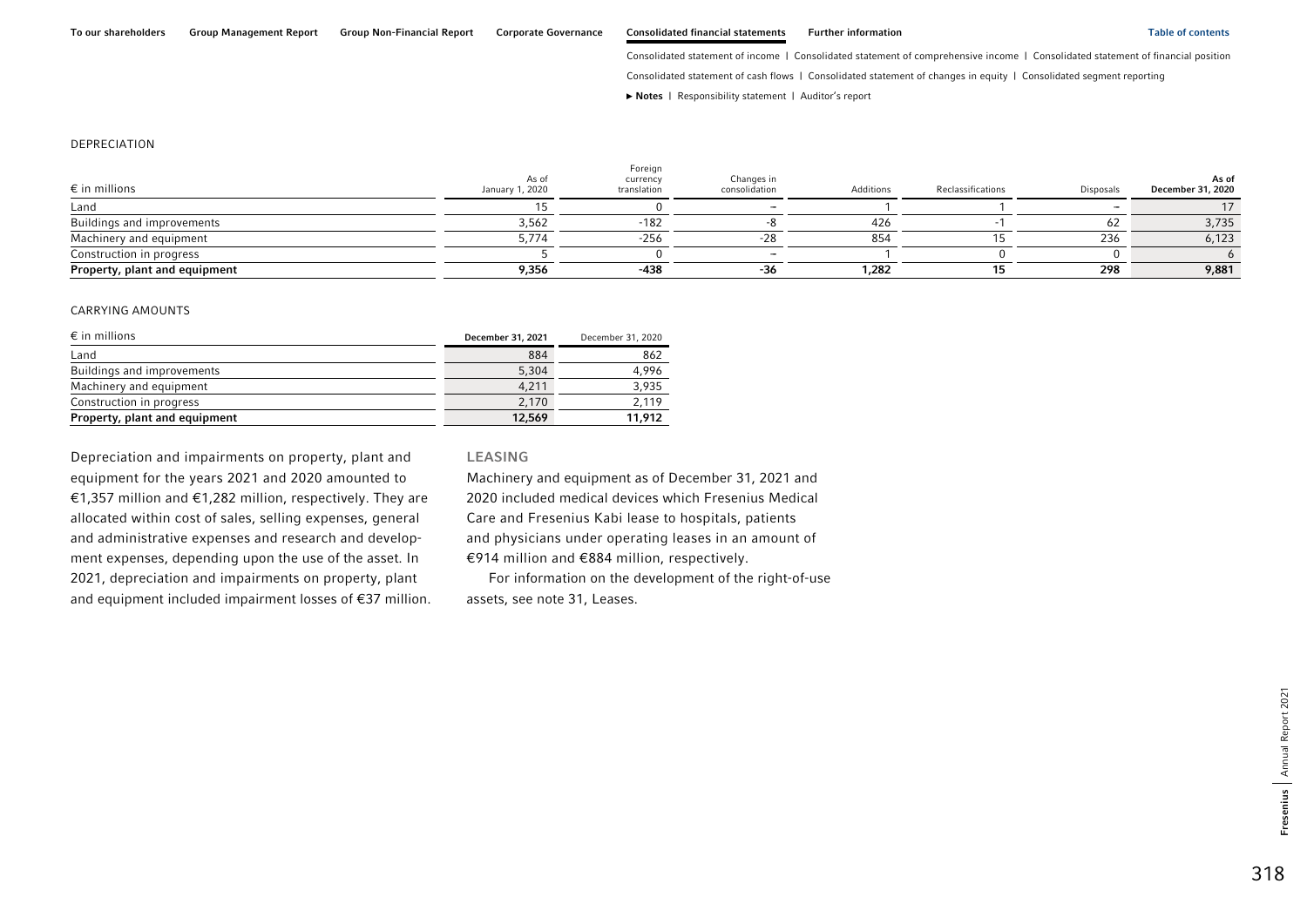Consolidated statement of cash flows | Consolidated statement of changes in equity | Consolidated segment reporting

**►** [Notes](#page-0-0) | [Responsibility statement](#page-97-0) | [Auditor's report](#page-98-0) 

## <span id="page-32-0"></span>20. GOODWILL AND OTHER INTANGIBLE ASSETS

As of December 31, the acquisition cost and accumulated amortization of intangible assets consisted of the following:

#### ACQUISITION COST

| $\epsilon$ in millions                   | As of<br>January 1, 2021 | Foreign<br>currency<br>translation | Changes in<br>consolidation | Additions                | Reclassifications | Disposals | As of<br>December 31, 2021 |
|------------------------------------------|--------------------------|------------------------------------|-----------------------------|--------------------------|-------------------|-----------|----------------------------|
| Goodwill                                 | 26,794                   | 1,280                              | 1,052                       |                          |                   |           | 29,138                     |
| Customer relationships                   | 755                      |                                    |                             |                          |                   |           | 765                        |
| Tradenames with finite useful lives      | 690                      |                                    |                             | -                        |                   | -         | 693                        |
| Capitalized development costs            | 937                      | 31                                 |                             | 41                       |                   |           | 1,020                      |
| Patents, product and distribution rights | 637                      | 46                                 |                             | 10                       |                   | 29        | 666                        |
| Software                                 | 1,355                    | 38                                 |                             | 237                      | $-32$             | 54        | 1,550                      |
| Technology                               | 947                      | 68                                 |                             |                          |                   | -         | 1,015                      |
| Tradenames with indefinite useful lives  | 224                      | 18                                 | 35                          |                          |                   |           | 277                        |
| Non-compete agreements                   | 315                      | 25                                 |                             | $\overline{\phantom{0}}$ |                   |           | 344                        |
| Management contracts                     |                          |                                    |                             |                          |                   |           |                            |
| Other                                    | 377                      | 14                                 |                             | 41                       | $-17$             | 21        | 396                        |
| Goodwill and other intangible assets     | 33,034                   | 1,532                              | 1,101                       | 342                      | $-34$             | 108       | 35,867                     |

#### AMORTIZATION

| $\epsilon$ in millions                   | As of<br>January 1, 2021 | Foreign<br>currency<br>translation | Changes in<br>consolidation | Additions | Reclassifications | Disposals | As of<br>December 31, 2021 |
|------------------------------------------|--------------------------|------------------------------------|-----------------------------|-----------|-------------------|-----------|----------------------------|
| Goodwill                                 | 195                      |                                    |                             |           |                   |           | 195                        |
| Customer relationships                   | 203                      |                                    |                             | 39        |                   |           | 247                        |
| Tradenames with finite useful lives      | 168                      |                                    |                             | 41        |                   | -         | 210                        |
| Capitalized development costs            | 256                      |                                    |                             | 43        |                   |           | 312                        |
| Patents, product and distribution rights | 404                      | 28                                 |                             | 27        |                   |           | 458                        |
| Software                                 | 625                      |                                    |                             | 160       | $-63$             | 52        | 687                        |
| Technology                               | 357                      | 25                                 |                             |           |                   |           | 455                        |
| Tradenames with indefinite useful lives  | -                        |                                    |                             |           |                   |           |                            |
| Non-compete agreements                   | 281                      | 23                                 |                             |           |                   |           | 311                        |
| Management contracts                     |                          |                                    |                             |           |                   |           |                            |
| Other                                    | 209                      |                                    |                             |           |                   |           | 215                        |
| Goodwill and other intangible assets     | 2,699                    | 120                                |                             | 414       | -63               | 77        | 3,093                      |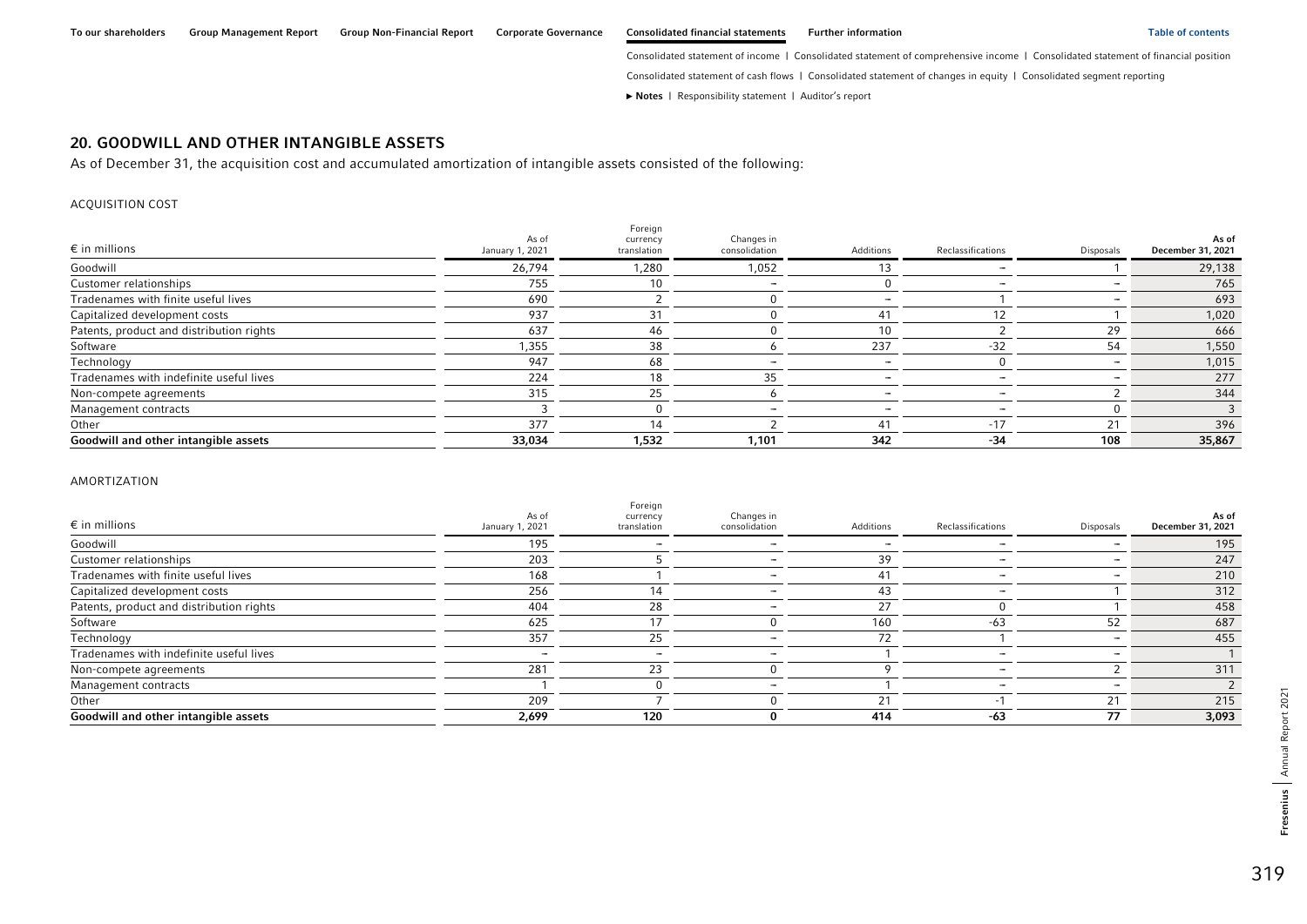Consolidated statement of cash flows | Consolidated statement of changes in equity | Consolidated segment reporting

**►** [Notes](#page-0-0) | [Responsibility statement](#page-97-0) | [Auditor's report](#page-98-0) 

#### ACQUISITION COST

| $\epsilon$ in millions                   | As of<br>January 1, 2020 | Foreign<br>currency<br>translation | Changes in<br>consolidation | Additions | Reclassifications | Disposals | As of<br>December 31, 2020 |
|------------------------------------------|--------------------------|------------------------------------|-----------------------------|-----------|-------------------|-----------|----------------------------|
| Goodwill                                 | 27,737                   | $-1,491$                           | 537                         |           |                   |           | 26,794                     |
| Customer relationships                   | 765                      | $-10$                              |                             |           |                   |           | 755                        |
| Tradenames with finite useful lives      | 693                      | -3                                 |                             |           |                   |           | 690                        |
| Capitalized development costs            | 923                      | $-29$                              |                             | 65        | $-21$             |           | 937                        |
| Patents, product and distribution rights | 745                      | $-52$                              |                             |           |                   | 63        | 637                        |
| Software                                 | 1,109                    | $-47$                              |                             | 238       | 68                |           | 1,355                      |
| Technology                               | 1,022                    | $-75$                              |                             |           |                   |           | 947                        |
| Tradenames with indefinite useful lives  | 243                      | $-19$                              |                             |           |                   |           | 224                        |
| Non-compete agreements                   | 337                      | $-27$                              |                             |           | -                 |           | 315                        |
| Management contracts                     |                          |                                    |                             |           |                   |           |                            |
| Other                                    | 491                      | $-21$                              |                             | 34        | $-33$             | 101       | 377                        |
| Goodwill and other intangible assets     | 34,068                   | $-1,774$                           | 555                         | 354       | 15                | 184       | 33,034                     |

#### AMORTIZATION

| $\epsilon$ in millions                   | As of<br>January 1, 2020 | Foreign<br>currency<br>translation | Changes in<br>consolidation | Additions | Reclassifications | Disposals | As of<br>December 31, 2020 |
|------------------------------------------|--------------------------|------------------------------------|-----------------------------|-----------|-------------------|-----------|----------------------------|
| Goodwill                                 |                          |                                    |                             | 195       |                   |           | 195                        |
| Customer relationships                   | 167                      |                                    |                             | 43        |                   |           | 203                        |
| Tradenames with finite useful lives      | 129                      |                                    |                             | 41        |                   |           | 168                        |
| Capitalized development costs            | 258                      | $-15$                              |                             | 13        |                   |           | 256                        |
| Patents, product and distribution rights | 470                      | $-31$                              |                             | 31        |                   | 67        | 404                        |
| Software                                 | 528                      | $-21$                              |                             | 129       |                   |           | 625                        |
| Technology                               | 307                      | $-23$                              |                             | 73        |                   |           | 357                        |
| Tradenames with indefinite useful lives  |                          |                                    |                             | -         |                   |           |                            |
| Non-compete agreements                   | 296                      | $-24$                              |                             |           |                   |           | 281                        |
| Management contracts                     |                          |                                    |                             |           |                   |           |                            |
| Other                                    | 307                      | $-13$                              |                             | 17        |                   | 101       | 209                        |
| Goodwill and other intangible assets     | 2,462                    | $-134$                             |                             | 554       |                   | 181       | 2,699                      |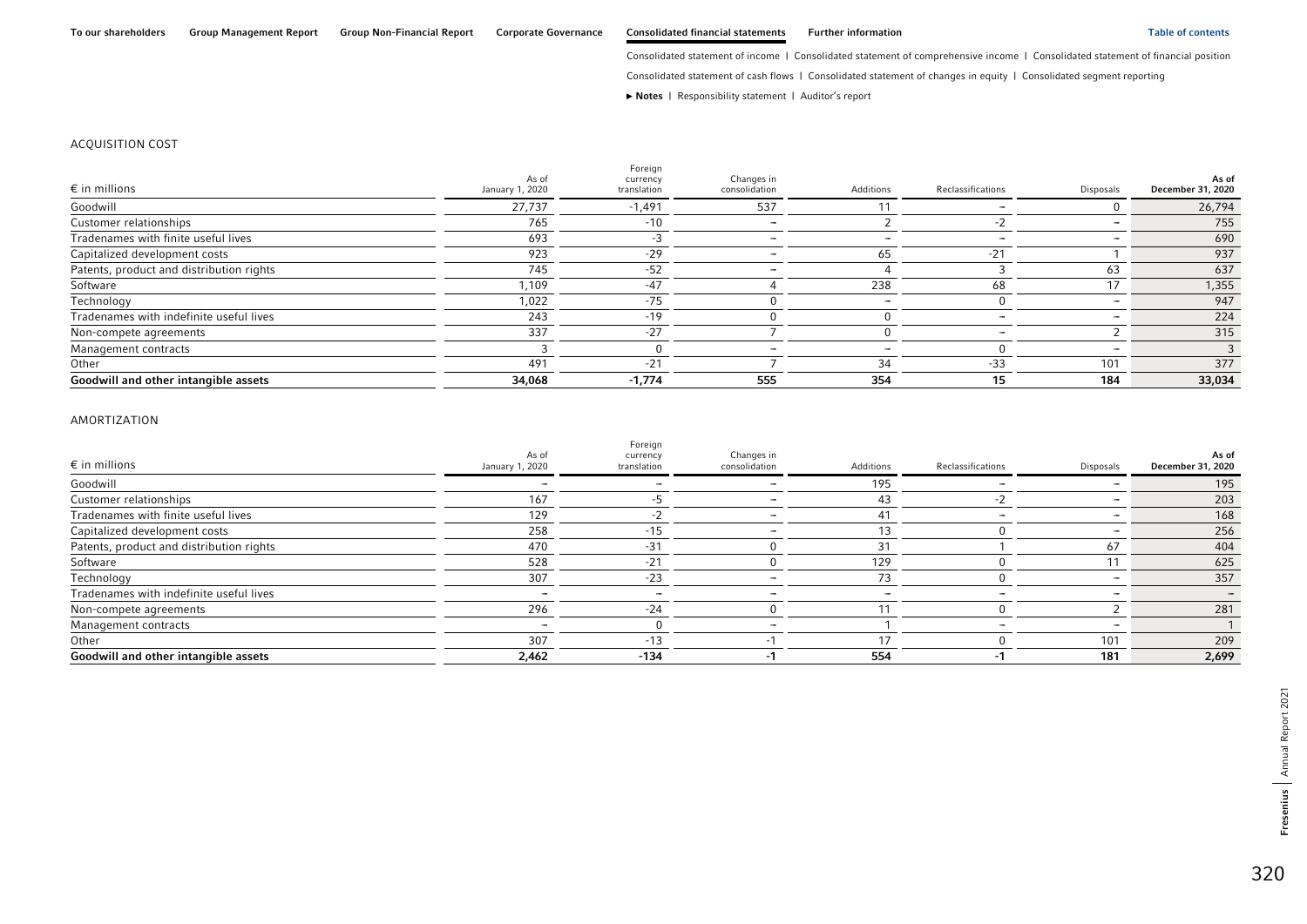Consolidated statement of cash flows | Consolidated statement of changes in equity | Consolidated segment reporting

**►** [Notes](#page-0-0) | [Responsibility statement](#page-97-0) | [Auditor's report](#page-98-0) 

#### CARRYING AMOUNTS

| $\epsilon$ in millions                   | December 31, 2021 | December 31, 2020 |
|------------------------------------------|-------------------|-------------------|
| Goodwill                                 | 28,943            | 26,599            |
| Customer relationships                   | 518               | 552               |
| Tradenames with finite useful lives      | 483               | 522               |
| Capitalized development costs            | 708               | 681               |
| Patents, product and distribution rights | 208               | 233               |
| Software                                 | 863               | 730               |
| Technology                               | 560               | 590               |
| Tradenames with indefinite useful lives  | 276               | 224               |
| Non-compete agreements                   | 33                | 34                |
| Management contracts                     |                   | 2                 |
| Other                                    | 181               | 168               |
| Goodwill and other intangible assets     | 32.774            | 30.335            |

Amortization and impairments on intangible assets amounted to €414 million and €554 million for the years 2021 and 2020, respectively. It is allocated within cost of sales, selling expenses, general and administrative

expenses and research and development expenses, depending upon the use of the asset. In 2020, amortization and impairments on intangible assets included €195 million related to an impairment of goodwill and tradenames of

the cash generating unit (CGU) Fresenius Medical Care Latin America. This was allocated within general and administrative expenses.

The split of intangible assets into amortizable and non-amortizable intangible assets is shown in the following tables:

#### AMORTIZABLE INTANGIBLE ASSETS

|                                          | December 31, 2021   |                             |                    | December 31, 2020   |                             |                    |
|------------------------------------------|---------------------|-----------------------------|--------------------|---------------------|-----------------------------|--------------------|
| $\epsilon$ in millions                   | Acquisition<br>cost | Accumulated<br>amortization | Carrying<br>amount | Acquisition<br>cost | Accumulated<br>amortization | Carrying<br>amount |
| Customer relationships                   | 765                 | 247                         | 518                | 755                 | 203                         | 552                |
| Tradenames                               | 693                 | 210                         | 483                | 690                 | 168                         | 522                |
| Capitalized development costs            | 1,020               | 312                         | 708                | 937                 | 256                         | 681                |
| Patents, product and distribution rights | 666                 | 458                         | 208                | 637                 | 404                         | 233                |
| Software                                 | 1,550               | 687                         | 863                | 1,355               | 625                         | 730                |
| Technology                               | 1,015               | 455                         | 560                | 947                 | 357                         | 590                |
| Non-compete agreements                   | 344                 | 311                         | 33                 | 315                 | 281                         | 34                 |
| Other                                    | 396                 | 215                         | 181                | 377                 | 209                         | 168                |
| <b>Total</b>                             | 6,449               | 2,895                       | 3,554              | 6,013               | 2,503                       | 3,510              |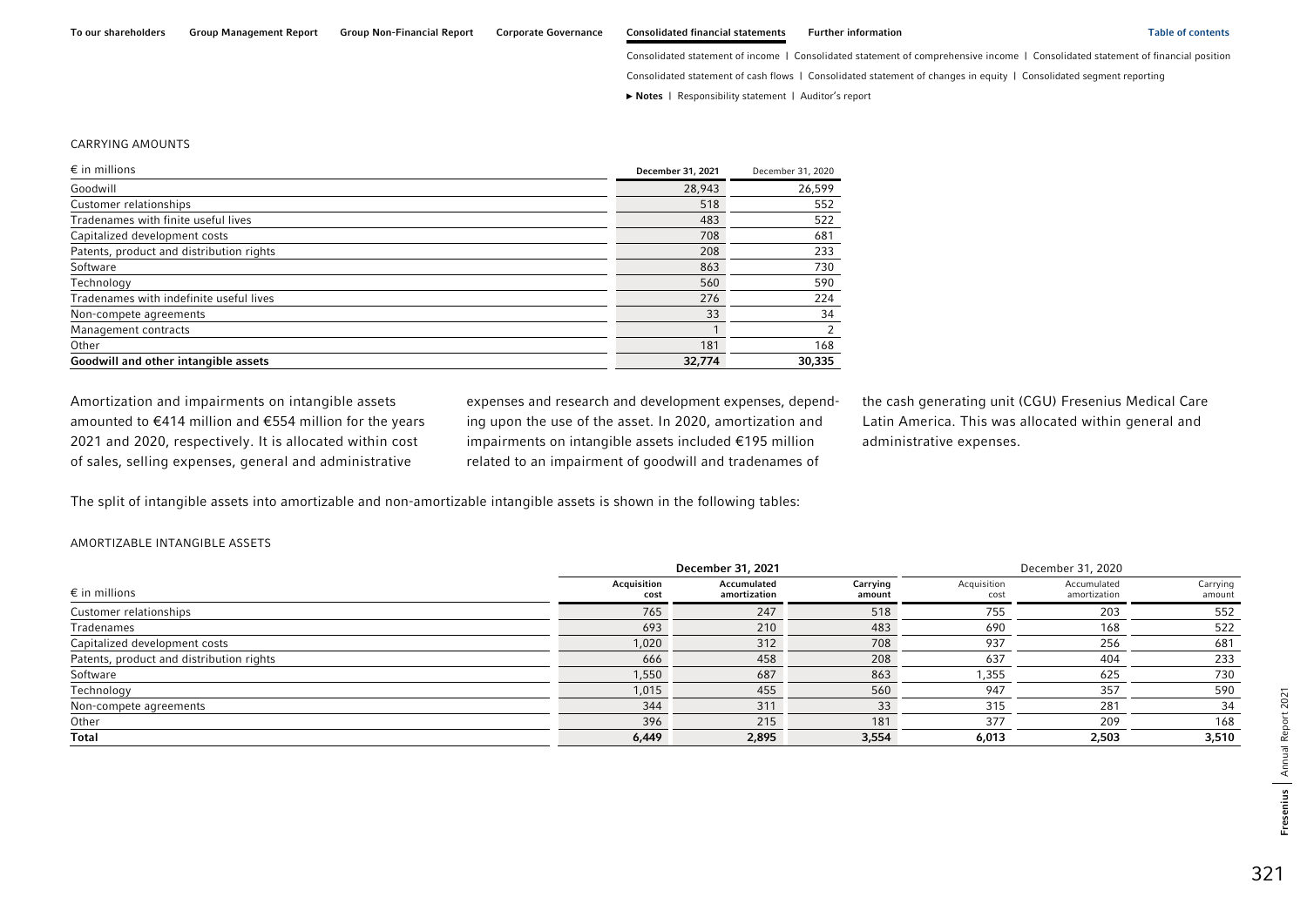Fresenius Medical Care capitalized development costs in an amount of €58 million for the fiscal year 2021 (2020: €32 million). Capitalized development costs are amortized on a straight-line basis over a useful life of 7 years. The amortization expense for the fiscal year 2021 amounted to €6 million (2020: €5 million). In the case of Fresenius Kabi, development costs capitalized amounted to €647 million at December 31, 2021 (December 31, 2020: €646 million). The amortization is recorded on a straight-line basis over a useful life of 5 to 20 years and amounted to €15 million for the fiscal year 2021 (2020: €15 million). Furthermore, in 2021, research and development expenses included reversals of

write-downs on capitalized development expenses of €5 million and impairments of €26 million (2020: reversals of write-downs on capitalized development expenses of €7 million) (see note 7, Research and development expenses). These are included in the preceding amortization tables in the columns additions.

#### NON-AMORTIZABLE INTANGIBLE ASSETS

|                        | December 31, 2021   |                             |                    | December 31, 2020   |                             |                    |
|------------------------|---------------------|-----------------------------|--------------------|---------------------|-----------------------------|--------------------|
| $\epsilon$ in millions | Acquisition<br>cost | Accumulated<br>amortization | Carrying<br>amount | Acquisition<br>cost | Accumulated<br>amortization | Carrying<br>amount |
| Goodwill               | 29,138              | 195                         | 28,943             | 26,794              | 195                         | 26,599             |
| Tradenames             | 277                 |                             | 276                | 2/4                 | -                           | 224                |
| Management contracts   |                     |                             |                    |                     |                             |                    |
| Total                  | 29,418              | 198                         | 29,220             | 27,021              | 196                         | 26,825             |

### The carrying amount of goodwill has developed as follows:

| $\epsilon$ in millions                  | Fresenius<br><b>Medical Care</b> | Fresenius<br>Kabi | Fresenius<br>Helios | Fresenius<br>Vamed | Corporate | <b>Fresenius</b><br>Group |
|-----------------------------------------|----------------------------------|-------------------|---------------------|--------------------|-----------|---------------------------|
| Carrying amount as of January 1, 2020   | 14,017                           | 5,431             | 7,988               | 295                |           | 27,737                    |
| Additions                               | 254                              |                   | 290                 |                    |           | 548                       |
| Disposals                               |                                  |                   |                     |                    |           |                           |
| Impairment loss                         | $-195$                           |                   |                     |                    |           | $-195$                    |
| Foreign currency translation            | $-1,117$                         | $-373$            |                     |                    |           | $-1,491$                  |
| Carrying amount as of December 31, 2020 | 12,959                           | 5,058             | 8,278               | 298                |           | 26,599                    |
| Additions                               | 444                              |                   | 62 <sup>1</sup>     |                    |           | 1,065                     |
| Disposals                               |                                  |                   |                     |                    |           |                           |
| Foreign currency translation            | 958                              | 316               |                     |                    |           | 1,280                     |
| Carrying amount as of December 31, 2021 | 14,361                           | 5,373             | 8,903               | 300                |           | 28,943                    |

The increase of goodwill mainly relates to foreign currency translation and acquisitions (see note 2, Acquisitions, divestitures and investments).

As of December 31, 2021, the carrying amounts of the other non-amortizable intangible assets were €226 million (2020: €210 million) for Fresenius Medical Care, €15 million (2020: €16 million) for Fresenius Kabi and €36 million (2020: €0 million) for Fresenius Helios.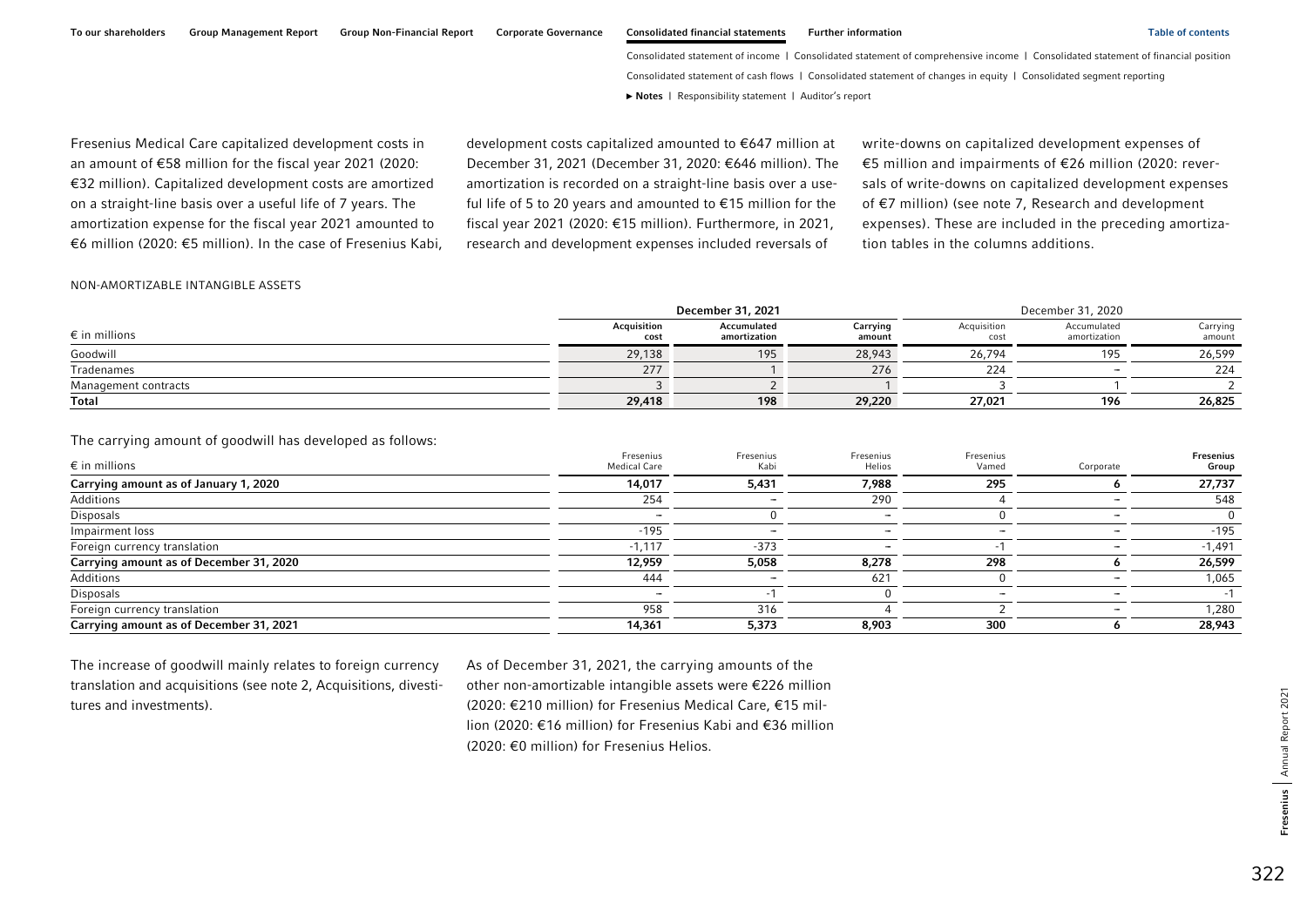Consolidated statement of cash flows | Consolidated statement of changes in equity | Consolidated segment reporting

**►** [Notes](#page-0-0) | [Responsibility statement](#page-97-0) | [Auditor's report](#page-98-0) 

### 21. PROVISIONS

As of December 31, provisions consisted of the following:

|                                          |       | 2021                  | 2020  |                       |
|------------------------------------------|-------|-----------------------|-------|-----------------------|
| $\epsilon$ in millions                   |       | thereof<br>short-term |       | thereof<br>short-term |
| Self-insurance programs                  | 427   | 306                   | 371   | 264                   |
| Personnel expenses                       | 384   | 288                   | 283   | 165                   |
| Warranties and complaints                | 240   | 236                   | 246   | 244                   |
| Litigation and other legal risks         | 72    | 50                    | 141   | 123                   |
| Interest payable related to income taxes | 53    |                       |       |                       |
| Other provisions                         | 482   | 269                   | 455   | 276                   |
| <b>Provisions</b>                        | 1,658 | 1,149                 | 1,569 | 1,072                 |

The following table shows the development of provisions in the fiscal year:

| $\epsilon$ in millions                   | As of<br>January 1, 2021 | Foreign<br>currency<br>translation | Changes in<br>consolidation | Additions | Reclassifications | Utilized | Reversed | As of<br>December 31, 2021 |
|------------------------------------------|--------------------------|------------------------------------|-----------------------------|-----------|-------------------|----------|----------|----------------------------|
| Self-insurance programs                  | 37'                      |                                    |                             |           |                   |          | -26      | 427                        |
| Personnel expenses                       | 283                      |                                    |                             | 206       |                   | $-102$   | -22      | 384                        |
| Warranties and complaints                | 246                      |                                    |                             | 122       |                   | $-120$   | $-1F$    | 240                        |
| Litigation and other legal risks         | 141                      |                                    |                             |           |                   | ートト      | $-36$    | 72.                        |
| Interest payable related to income taxes |                          |                                    |                             |           |                   |          | $-21$    |                            |
| Other provisions                         | 455                      |                                    |                             | 186       |                   | $-124$   | -48      | 482                        |
| Total                                    | 1,569                    | 28                                 | 28                          | 610       |                   | $-409$   | $-168$   | 1,658                      |

Provisions for personnel expenses mainly refer to sharebased and other compensation plans, severance payments and jubilee payments.

For details regarding provisions for self-insurance programs, please see note 1. III. x, Self-insurance programs.

For details regarding litigation and other legal risks, please see note 30, Commitments and contingencies.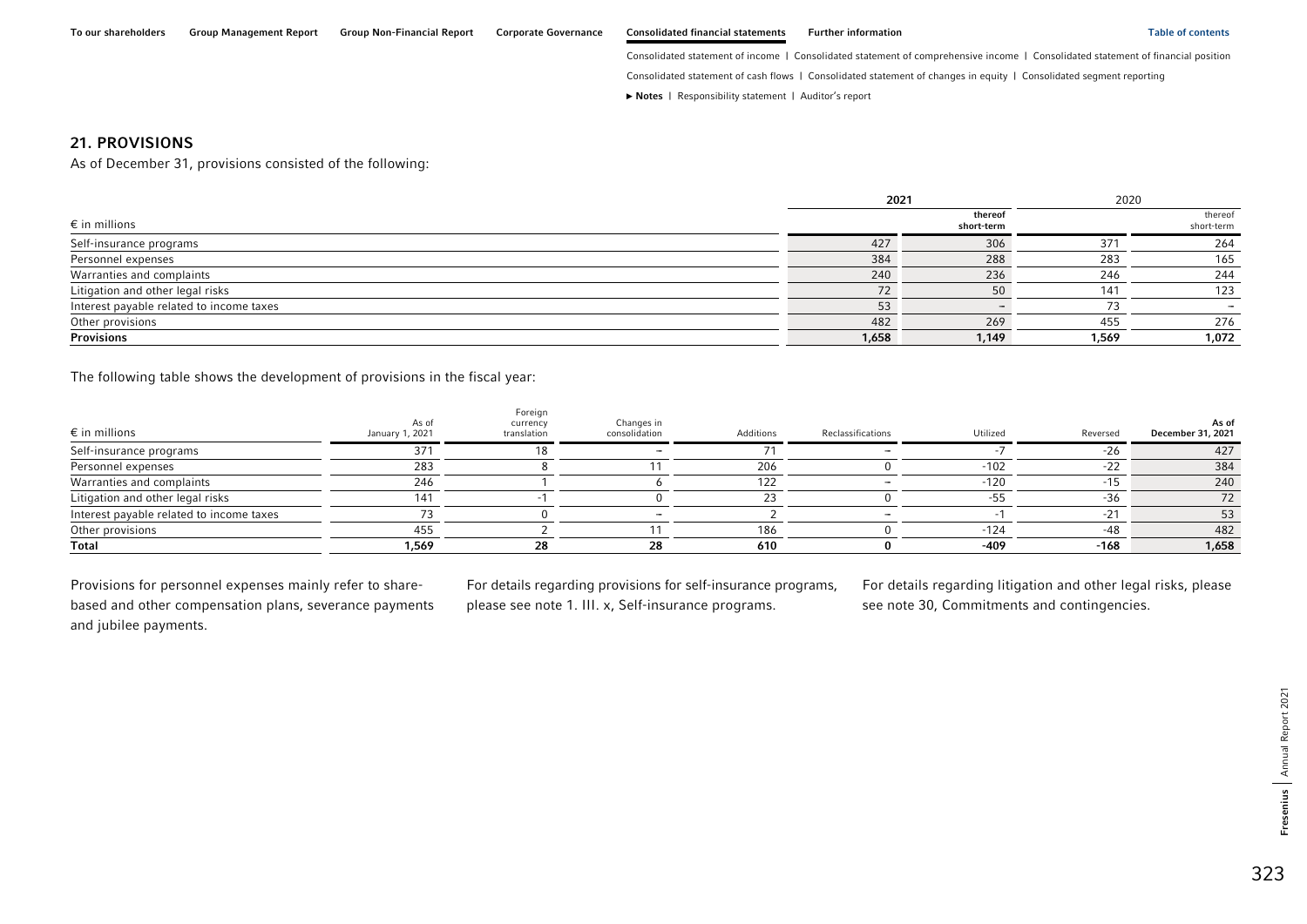Consolidated statement of cash flows | Consolidated statement of changes in equity | Consolidated segment reporting

**►** [Notes](#page-0-0) | [Responsibility statement](#page-97-0) | [Auditor's report](#page-98-0) 

## 22. OTHER LIABILITIES

As of December 31, other liabilities consisted of the following according to the categorization of the financial instruments:

|                                                          |       | 2021                  |       |                       |
|----------------------------------------------------------|-------|-----------------------|-------|-----------------------|
| $\epsilon$ in millions                                   |       | thereof<br>short-term |       | thereof<br>short-term |
| Personnel liabilities <sup>1</sup>                       | 1,608 | 1,478                 | 1,571 | 1,379                 |
| Contract liabilities                                     | 534   | 504                   | 962   | 648                   |
| Tax liabilities                                          | 335   | 314                   | 295   | 276                   |
| Accounts payable resulting from German hospital law      | 179   | 178                   | 152   | 152                   |
| Deferred income                                          | 170   | 142                   | 116   | 85                    |
| All other liabilities                                    | 1,193 | 975                   | 984   | 799                   |
| Other non-financial liabilities <sup>1</sup>             | 4,019 | 3,591                 | 4,080 | 3,339                 |
| Invoices outstanding                                     | 1,066 | 1,066                 | 1,011 | 1,011                 |
| Put option liabilities                                   | 1,044 | 685                   | 901   | 646                   |
| Debtors with credit balances                             | 676   | 676                   | 526   | 526                   |
| Accrued contingent payments outstanding for acquisitions | 528   | 41                    | 581   | 56                    |
| Bonuses and discounts                                    | 296   | 296                   | 277   | 277                   |
| Interest liabilities                                     | 145   | 145                   | 168   | 168                   |
| Compensation payable resulting from German hospital law  | 133   | 132                   | 68    | 68                    |
| Legal matters, advisory and audit fees                   | 56    | 56                    | 46    | 46                    |
| Derivative financial instruments                         | 47    | 47                    | 88    | 88                    |
| Commissions                                              | 31    | 31                    | 33    | 33                    |
| All other liabilities                                    | 4     | $\Omega$              |       | $\Omega$              |
| Other financial liabilities <sup>1</sup>                 | 4,026 | 3,175                 | 3,702 | 2,919                 |
| <b>Other liabilities</b>                                 | 8,045 | 6,766                 | 7,782 | 6,258                 |

1 €1,377 million were reclassified from other financial liabilities to other non-financial liabilities as of December 31, 2020.

Personnel liabilities mainly include liabilities for wages and salaries and social security liabilities.

Contract liabilities primarily relate to advance payments for Fresenius Medical Care under the CMS Accelerated and Advance Payment program which are recorded as contract liability upon receipt and recognized as revenue when the respective services are provided. Furthermore, contract liabilities relate to advance payments from customers and to sales of dialysis machines. In these cases, revenue is recognized upon installation and provision of the necessary

technical instructions whereas a receivable is recognized once the machine is delivered or billed to the customer.

The accounts payable resulting from German hospital law contain earmarked subsidies received but not yet spent appropriately by Fresenius Helios. The amount not yet spent appropriately is classified as liability.

The Fresenius Group, as option writer of existing put options, has potential obligations to purchase noncontrolling interests held by third parties in certain of its consolidated subsidiaries. If these put options were exercised, the

Fresenius Group would be required to purchase all or part of third-party owners' noncontrolling interests at the appraised fair value at the time of exercise.

The accrued contingent payments outstanding for acquisitions include €441 million at December 31, 2021 (2020: €486 million) for the acquisition of the biosimilars business.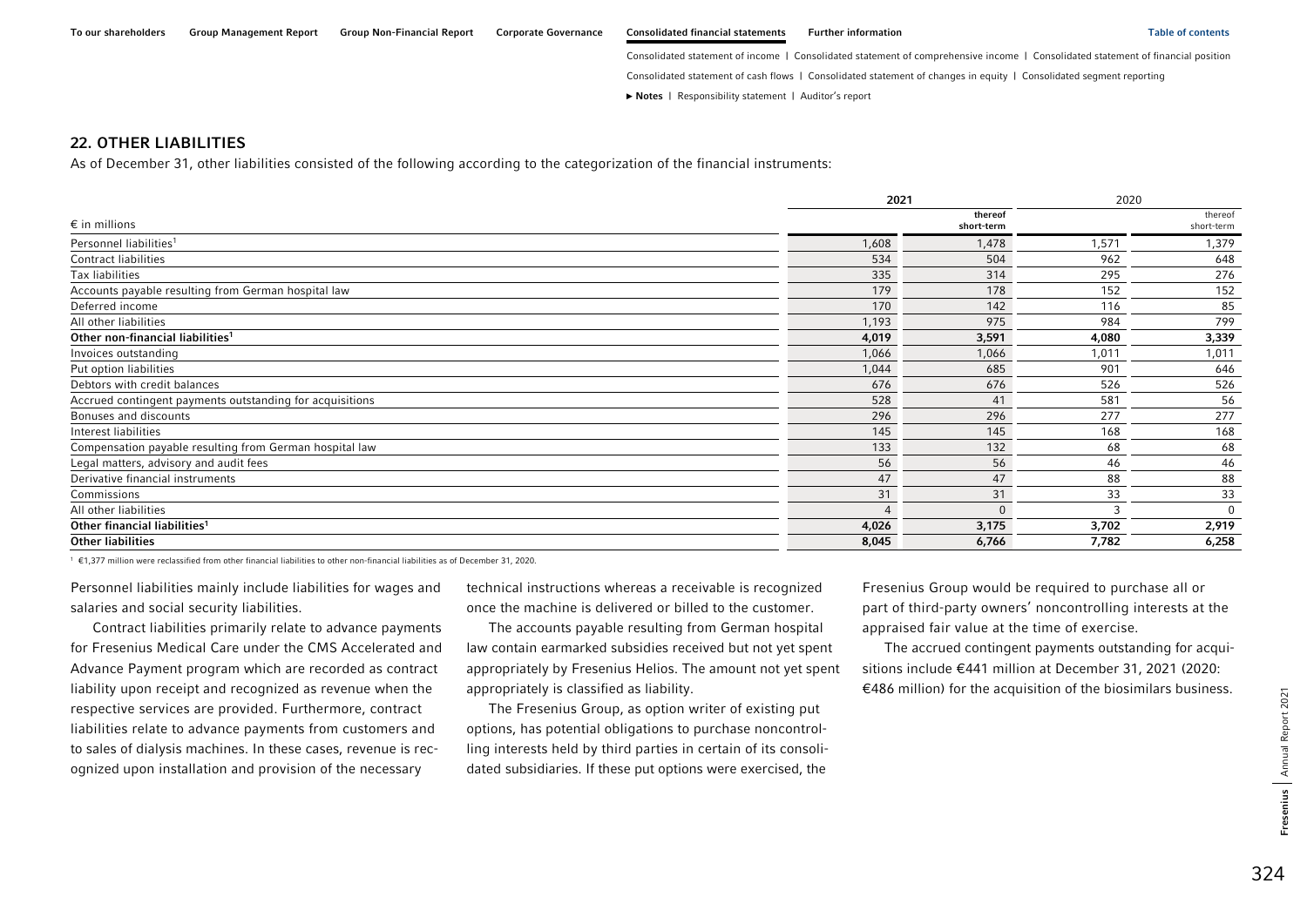Consolidated statement of cash flows | Consolidated statement of changes in equity | Consolidated segment reporting

**►** [Notes](#page-0-0) | [Responsibility statement](#page-97-0) | [Auditor's report](#page-98-0) 

#### 23. DEBT

#### SHORT-TERM DEBT

As of December 31, short-term debt consisted of the following:

|                                                     | Book value |      |  |
|-----------------------------------------------------|------------|------|--|
| $\epsilon$ in millions                              | 2021       | 2020 |  |
| Fresenius SE & Co. KGaA Commercial Paper            | 1,056      | 30   |  |
| Fresenius Medical Care AG&Co. KGaA Commercial Paper | 715        | 20   |  |
| Other short-term debt                               | 1.070      | 195  |  |
| Short-term debt                                     | 2,841      | 245  |  |

Other short-term debt mainly consists of borrowings by certain entities of the Fresenius Group under lines of credit with commercial banks. The average interest rates on the

borrowings at December 31, 2021 and 2020 were 1.29% and 2.25%, respectively.

### LONG-TERM DEBT

As of December 31, long-term debt net of debt issuance costs consisted of the following:

|                                         | Book value               |       |
|-----------------------------------------|--------------------------|-------|
| $\epsilon$ in millions                  | 2021                     | 2020  |
| Fresenius Medical Care Credit Agreement | $\overline{\phantom{0}}$ | 1,162 |
| Fresenius Credit Agreement              |                          | 1,793 |
| Schuldschein Loans                      | 1,757                    | 1,793 |
| Other                                   | 843                      | 406   |
| Subtotal                                | 2,600                    | 5,154 |
| less current portion                    | 473                      | 1,132 |
| Long-term debt, less current portion    | 2,127                    | 4,022 |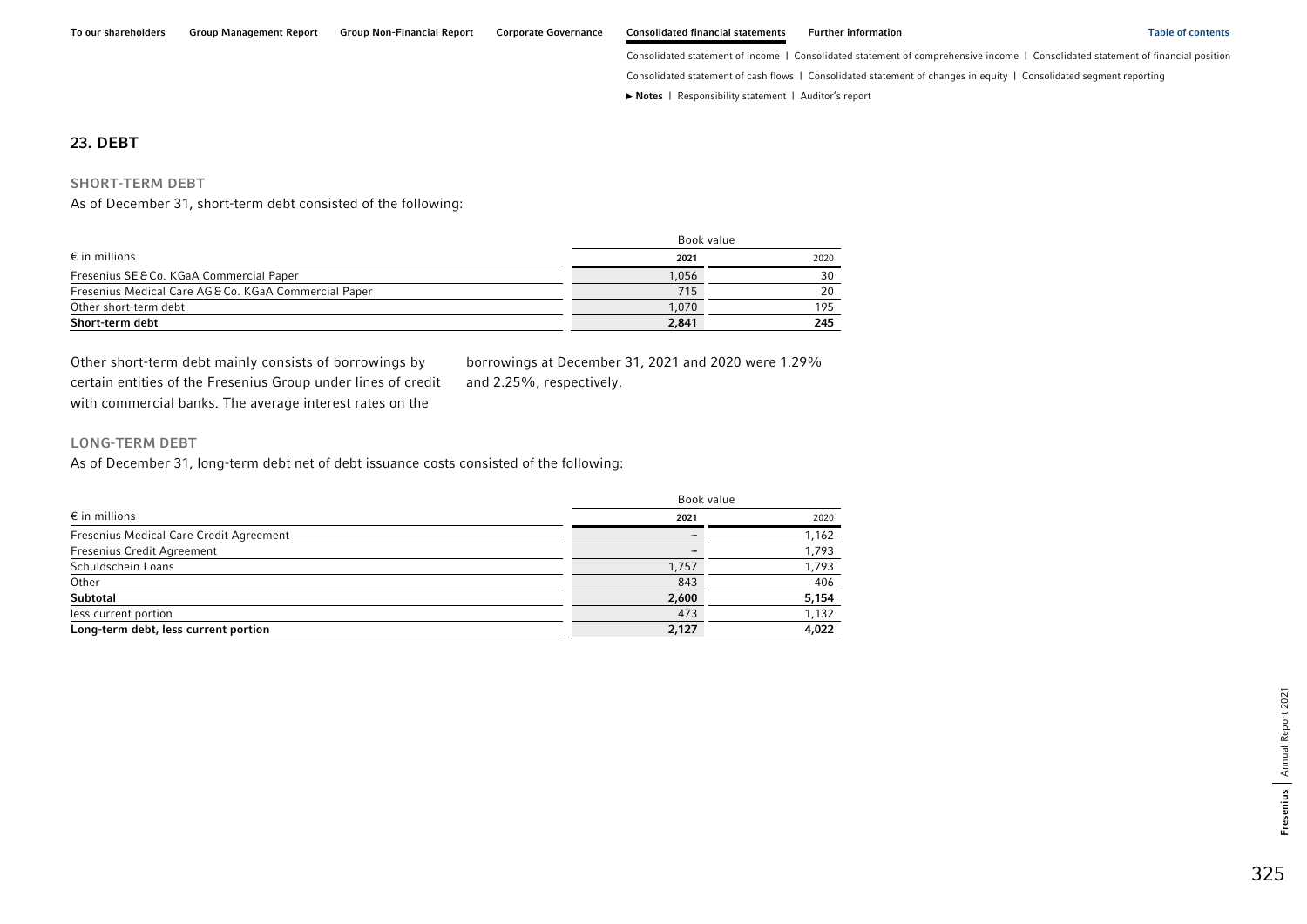To our shareholders Group Management Report Group Non-Financial Report Corporate Governance Consolidated financial statements Further information Table of contents Table of contents

Consolidated statement of income | Consolidated statement of comprehensive income | Consolidated statement of financial position Consolidated statement of cash flows | Consolidated statement of changes in equity | Consolidated segment reporting **►** [Notes](#page-0-0) | [Responsibility statement](#page-97-0) | [Auditor's report](#page-98-0) 

Fresenius Medical Care Syndicated Credit Facility On July 1, 2021, Fresenius Medical Care AG&Co. KGaA (FMC-AG&Co. KGaA) entered into a new syndicated revolving credit facility of €2,000 million with a group of 34 core relationship banks (FMC Syndicated Credit Facility). It has a term of five years plus two one-year extension options and can be drawn in different currencies. In addition, a sustainability component has been embedded in the new credit

facility. Based on this structure, the credit facility's margin may rise or fall depending on the company's sustainability performance. The new credit facility replaces the US\$900 million and €600 million revolving credit facilities (Fresenius Medical Care Credit Agreement), initially signed in 2012 and amended from time to time. As of December 31, 2021 the FMC Syndicated Credit Facility was undrawn and serves as backup line for the company.

The following table shows the available and outstanding amounts under the Fresenius Medical Care Credit Agreement at December 31, 2020:

|                                               | 2020                     |                        |                            |                        |  |
|-----------------------------------------------|--------------------------|------------------------|----------------------------|------------------------|--|
|                                               | Maximum amount available |                        | <b>Balance outstanding</b> |                        |  |
|                                               |                          | $\epsilon$ in millions |                            | $\epsilon$ in millions |  |
| Revolving Credit Facility (in US\$) 2017/2022 | US\$900 million          | 734                    | US\$0 million              |                        |  |
| Revolving Credit Facility (in €) 2017/2022    | €600 million             | 600                    | €0 million                 |                        |  |
| Term Loan (in US\$) 2017/2022                 | US\$1,110 million        | 904                    | US\$1,110 million          | 904                    |  |
| Term Loan (in €) 2017/2022                    | €259 million             | 259                    | €259 million               | 259                    |  |
| <b>Total</b>                                  |                          | 2,497                  |                            | 1,163                  |  |
| less financing cost                           |                          |                        |                            |                        |  |
| Total                                         |                          |                        |                            | 1,162                  |  |

The U.S. dollar denominated loan and the euro denominated loan of the Fresenius Medical Care Credit Agreement were prematurely redeemed at May 20, 2021.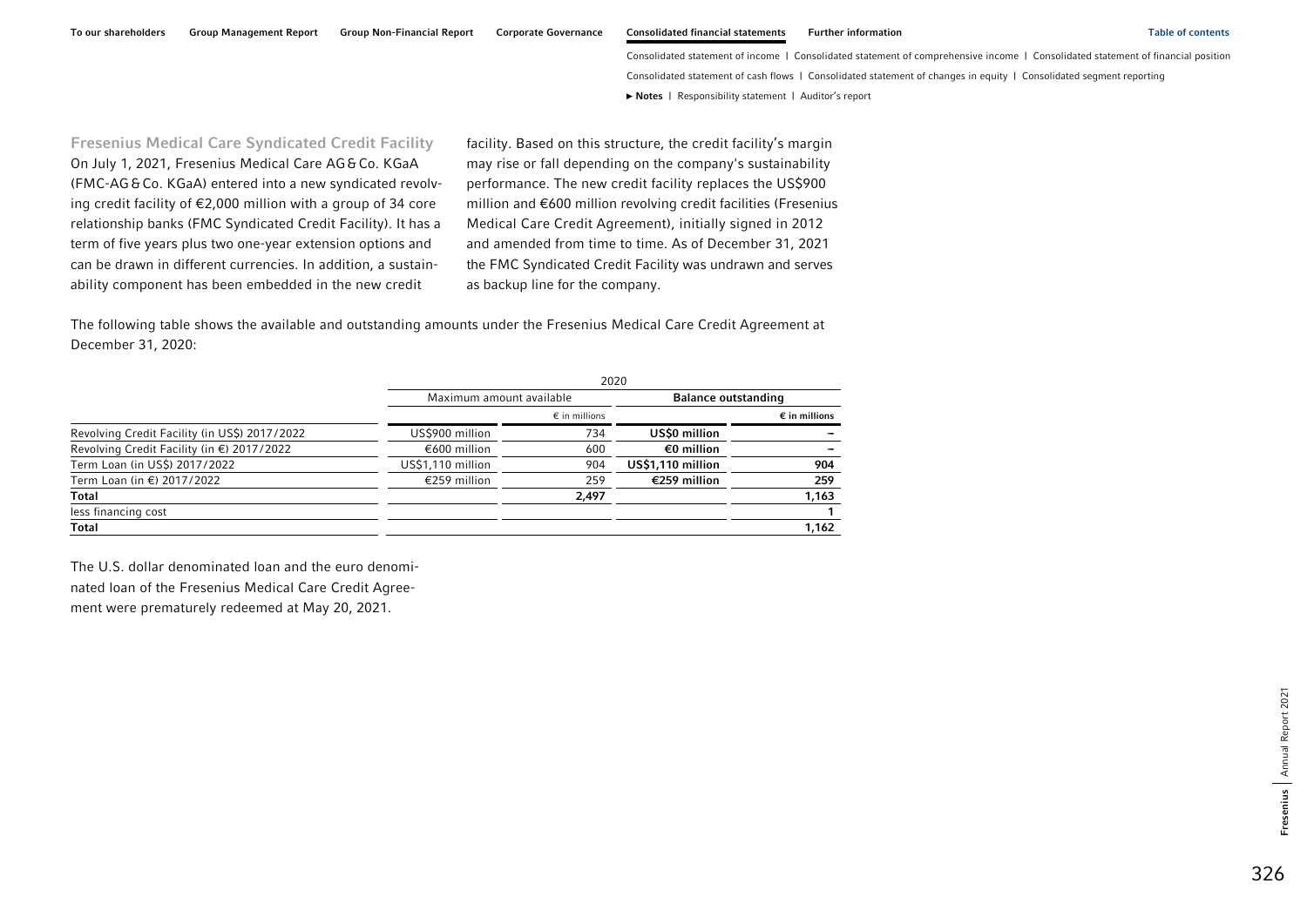## Fresenius Syndicated Credit Facility

On July 1, 2021, Fresenius SE&Co. KGaA entered into a new syndicated revolving credit facility of €2,000 million with a group of 29 core relationship banks (FSE Syndicated Credit Facility). It has a maturity of five years with two oneyear extension options and can be drawn in various currencies. Emphasizing Fresenius' commitment to embed sustainability in all aspects of its business, a sustainability

component has been included in the credit facility. Correspondingly, the credit facility's margin can be adjusted up or down according to changes in Fresenius' sustainability performance. The new credit facility replaces the €1,100 million and US\$500 million revolving credit facilities (Fresenius Credit Agreement), originally entered into in 2012 and amended from time to time. As of December 31, 2021, the FSE Syndicated Credit Facility was undrawn and serves as backup line for the company.

The following table shows the available and outstanding amounts under the Fresenius Credit Agreement at December 31, 2020:

|                                               | 2020                     |                        |                            |                        |  |  |
|-----------------------------------------------|--------------------------|------------------------|----------------------------|------------------------|--|--|
|                                               | Maximum amount available |                        | <b>Balance outstanding</b> |                        |  |  |
|                                               |                          | $\epsilon$ in millions |                            | $\epsilon$ in millions |  |  |
| Revolving Credit Facility (in €) 2017/2022    | €1,100 million           | 1,100                  | €0 million                 |                        |  |  |
| Revolving Credit Facility (in US\$) 2017/2022 | US\$500 million          | 407                    | US\$0 million              |                        |  |  |
| Term Loan (in €) 2017/2021                    | €750 million             | 750                    | €750 million               | 750                    |  |  |
| Term Loan (in €) 2017/2022                    | €675 million             | 675                    | €675 million               | 675                    |  |  |
| Term Loan (in US\$) 2017/2022                 | US\$455 million          | 371                    | US\$455 million            | 371                    |  |  |
| <b>Total</b>                                  |                          | 3,303                  |                            | 1,796                  |  |  |
| less financing cost                           |                          |                        |                            |                        |  |  |
| <b>Total</b>                                  |                          |                        |                            | 1,793                  |  |  |

The U.S. dollar denominated loan was prematurely redeemed at March 29, 2021 and refinanced through bilateral loans with a maturity of up to three years.

The euro denominated loans were prematurely redeemed at April 1, 2021 through the issuance proceeds of bonds (see note 24, Bonds).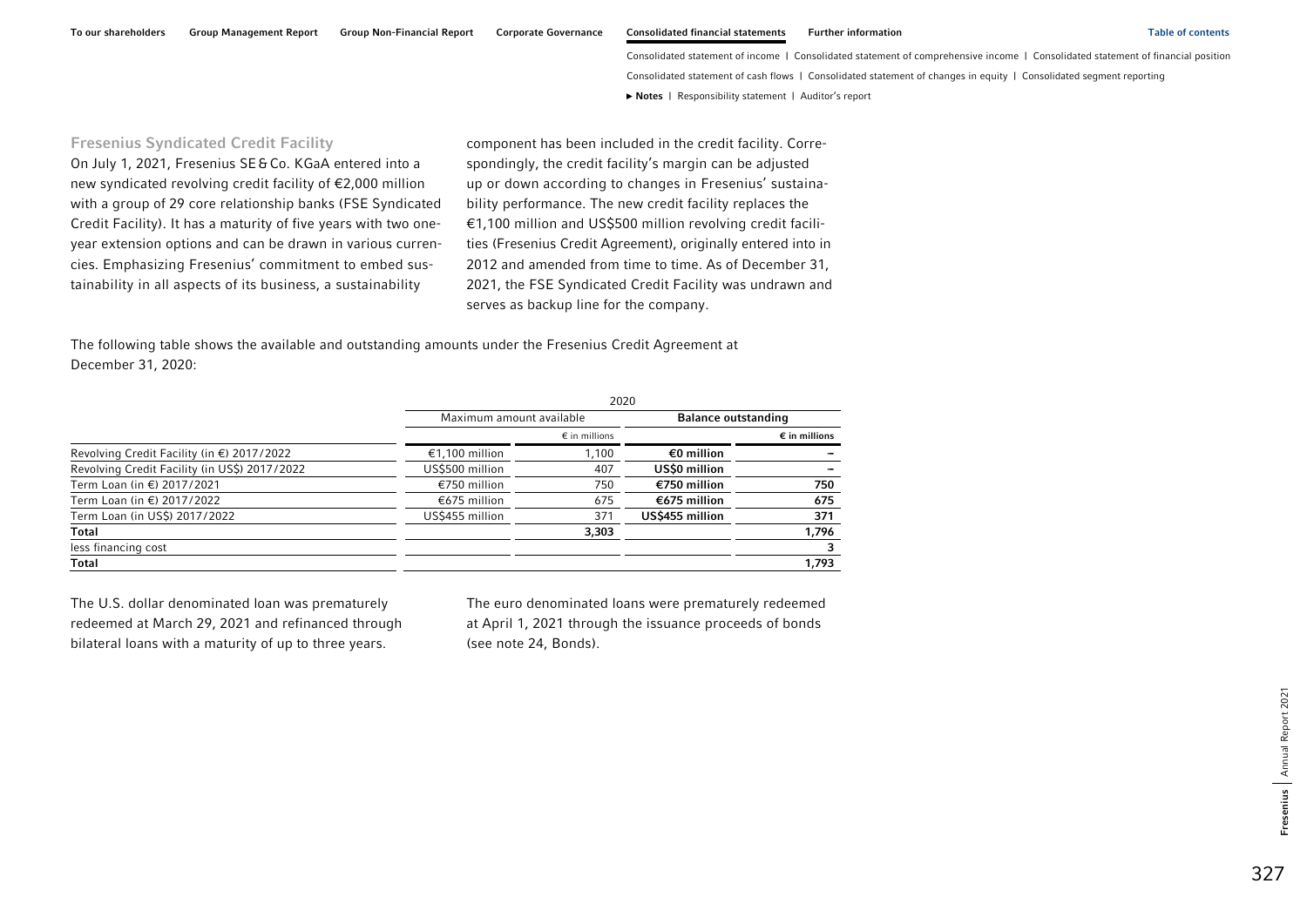Consolidated statement of cash flows | Consolidated statement of changes in equity | Consolidated segment reporting

**►** [Notes](#page-0-0) | [Responsibility statement](#page-97-0) | [Auditor's report](#page-98-0) 

#### Schuldschein Loans

As of December 31, Schuldschein Loans of the Fresenius Group net of debt issuance costs consisted of the following:

|                                         |                 |                |                                  |       | Book value<br>$\epsilon$ in millions |
|-----------------------------------------|-----------------|----------------|----------------------------------|-------|--------------------------------------|
|                                         | Notional amount | Maturity       | Interest rate<br>fixed /variable | 2021  | 2020                                 |
| Fresenius SE & Co. KGaA 2017/2022       | €372 million    | Jan. 31, 2022  | 0.93% / variable                 | 372   | 372                                  |
| Fresenius SE&Co. KGaA 2015/2022         | €21 million     | April 7, 2022  | 1.61%                            | 21    | 21                                   |
| Fresenius SE&Co. KGaA 2019/2023         | €378 million    | Sept. 25, 2023 | 0.55% / variable                 | 378   | 377                                  |
| Fresenius SE & Co. KGaA 2017/2024       | €421 million    | Jan. 31, 2024  | 1.40% / variable                 | 421   | 420                                  |
| Fresenius SE & Co. KGaA 2019/2026       | €238 million    | Sept. 23, 2026 | 0.85% / variable                 | 238   | 238                                  |
| Fresenius SE & Co. KGaA 2017/2027       | €207 million    | Jan. 29, 2027  | 1.96% / variable                 | 206   | 207                                  |
| Fresenius SE & Co. KGaA 2019/2029       | €84 million     | Sept. 24, 2029 | 1.10%                            | 84    | 84                                   |
| Fresenius US Finance II, Inc. 2016/2021 | US\$33 million  | March 10, 2021 | 2.66%                            |       | 27                                   |
| Fresenius US Finance II, Inc. 2016/2023 | US\$43 million  | March 10, 2023 | $3.12\%$                         | 37    | 47                                   |
| <b>Schuldschein Loans</b>               |                 |                |                                  | 1,757 | 1,793                                |

The variable tranche of US\$15.5 million of the Schuldschein Loans of Fresenius US Finance II, Inc. in the amount of US\$58 million which were originally due on March 10, 2023, was prematurely redeemed at December 10, 2021.

As of December 31, 2021, the Schuldschein Loans of Fresenius SE&Co. KGaA in the amount of €372 million due on January 31, 2022 and in the amount of €21 million due on April 7, 2022, are shown as current portion of long-term debt in the consolidated statement of financial position.

The Schuldschein Loans of Fresenius SE&Co. KGaA issued before 2017 are guaranteed by Fresenius Kabi AG and Fresenius ProServe GmbH. The Schuldschein Loans of Fresenius US Finance II, Inc. are guaranteed by Fresenius SE&Co. KGaA, Fresenius Kabi AG and Fresenius ProServe GmbH.

## Accounts Receivable Facility of Fresenius Medical Care

On August 11, 2021, the asset securitization facility (Accounts Receivable Facility) of Fresenius Medical Care was amended and restated, extending it until August 11, 2024. The maximum capacity of US\$900 million (€768 million at August 11, 2021) remains unchanged under the restated Accounts Receivable Facility.

At December 31, 2021 and December 31, 2020, there were no outstanding borrowings under the Accounts Receivable Facility. Fresenius Medical Care had letters of credit outstanding under the Accounts Receivable Facility in the amount of US\$13 million (€11 million) at December 31, 2021 and US\$13 million (€10 million) at December 31, 2020. These letters of credit are not included

above as part of the balance outstanding at December 31, 2021, however, they reduce available borrowings under the Accounts Receivable Facility.

Under the Accounts Receivable Facility, certain receivables are contributed to NMC Funding Corp. (NMC Funding), a wholly owned subsidiary of Fresenius Medical Care. NMC Funding then assigns percentage ownership interests in the accounts receivable to certain bank investors (and their conduit affiliates). Under the terms of the Accounts Receivable Facility, NMC Funding retains the rights in the underlying cash flows of the transferred receivables. Interest is remitted to the bank investors at the end of each tranche period. If NMC Funding requires additional credit,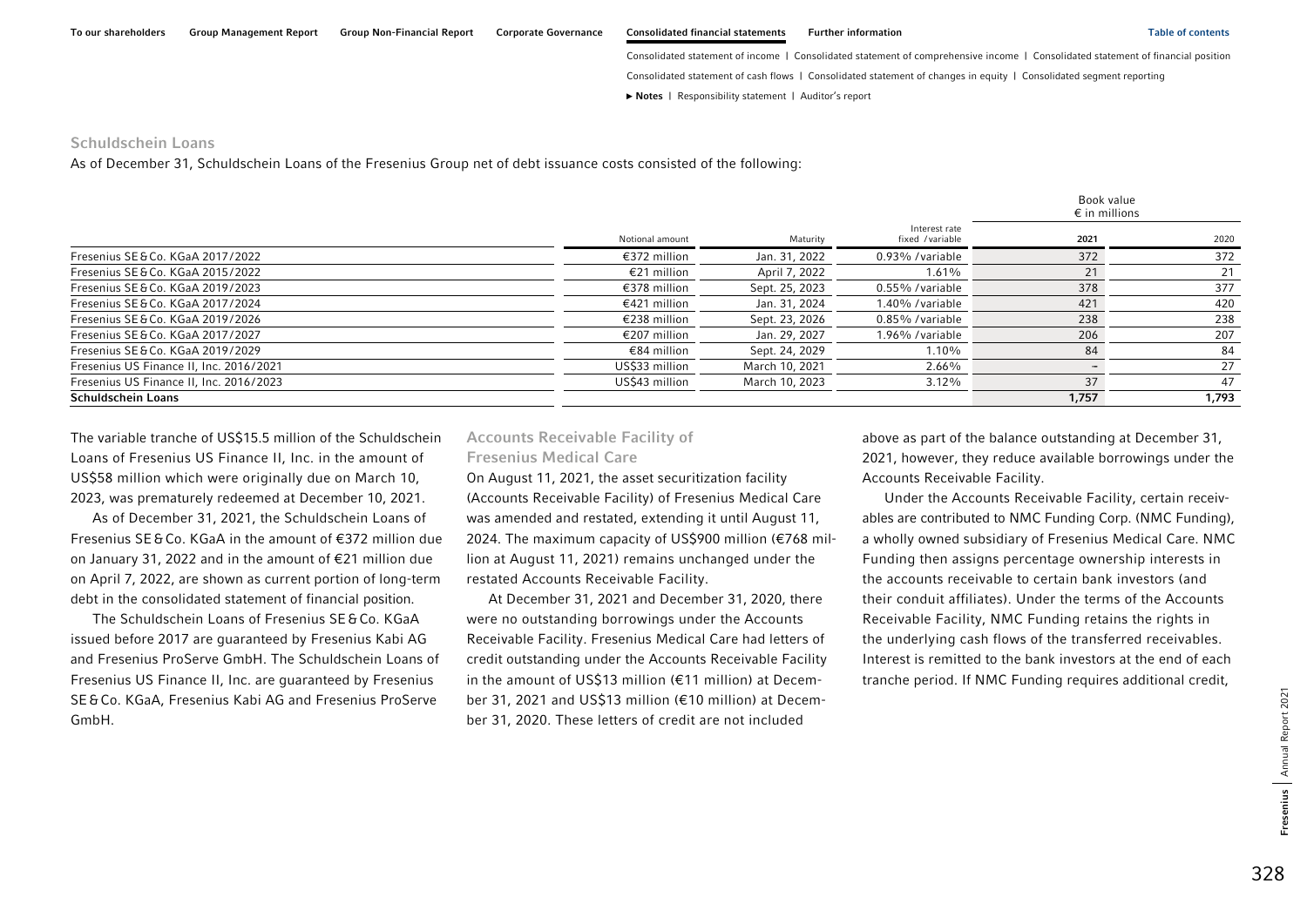the principal cash flows are reinvested to purchase additional interests in the receivables. Borrowings under the Accounts Receivable Facility are expected to remain longterm. NMC Funding retains significant risks and rewards in the receivables, among other things, the percentage ownership interest assigned requires Fresenius Medical Care to retain first loss risk in those receivables, and Fresenius Medical Care can, at any time, recall all the then outstanding transferred interests in the accounts receivable. Consequently, the receivables remain on the consolidated statement of financial position and the proceeds from the transfer of percentage ownership interests are recorded as long-term debt.

NMC Funding pays interest to the bank investors, calculated based on the commercial paper rates for the particular tranches selected. Refinancing fees, which include legal costs and bank fees, are amortized over the term of the facility.

## CREDIT LINES AND OTHER SOURCES OF LIQUIDITY

In addition to the financial liabilities described before, the Fresenius Group maintains credit facilities which have not been utilized, or have only been utilized in part, as of the reporting date. At December 31, 2021, the additional financial headroom resulting from unutilized credit facilities was approximately €5.0 billion. Syndicated credit facilities accounted for €4.0 billion of Fresenius Medical Care AG& Co. KGaA (€2.0 billion) and Fresenius SE &Co. KGaA (€2.0 billion). Furthermore, bilateral facilities with commercial banks of approximately €1.0 billion were available. Moreover, a bilateral loan agreement with the European Investment Bank was concluded in December 2021 in the amount of €400 million, which was disbursed on January 31, 2022 and will be available to Fresenius SE&Co. KGaA until December 2025.

In addition, Fresenius SE&Co. KGaA has a commercial paper program under which short-term notes can be issued. On September 15, 2021, the commercial paper

program was amended and the available borrowing capacity increased from €1,000 million to €1,500 million. As of December 31, 2021, the commercial paper program of Fresenius SE &Co. KGaA was utilized in the amount of €1,056 million.

Fresenius Medical Care can also issue short-term notes under a commercial paper program. On October 15, 2021, the commercial paper program was amended and the available borrowing capacity increased from €1,000 million to €1,500 million. As of December 31, 2021, the commercial paper program of Fresenius Medical Care AG&Co. KGaA was utilized in the amount of €715 million.

Additional financing of up to US\$900 million (€795 million) can be provided using the Fresenius Medical Care Accounts Receivable Facility which had been utilized with US\$13 million (€11 million) as of December 31, 2021.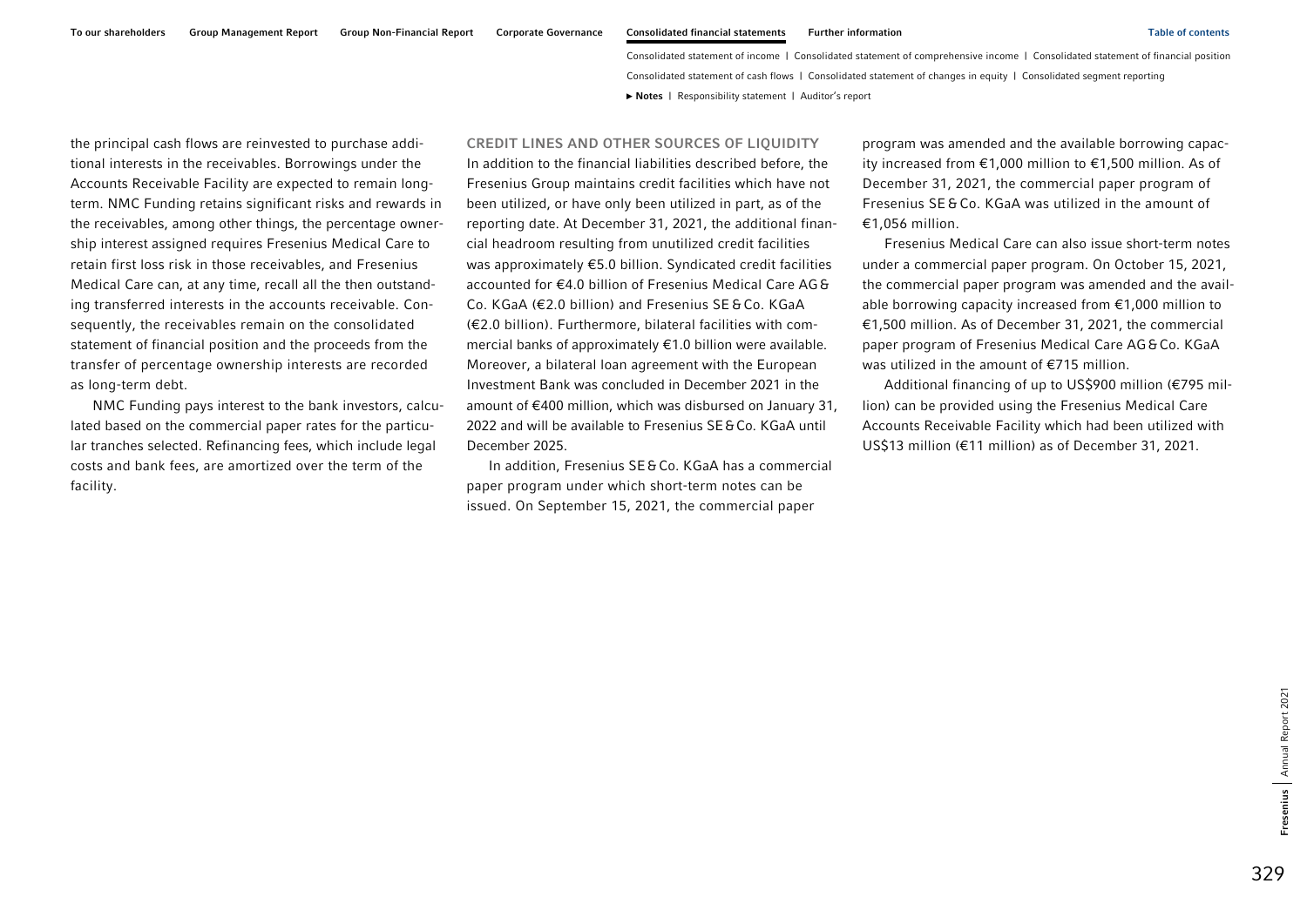### 24. BONDS

Fresenius SE &Co. KGaA and Fresenius Medical Care AG &Co. KGaA each maintain debt issuance programs which enable the companies to issue bonds up to a total volume of €12.5 billion and €10 billion, respectively, each in various currencies and maturities. In 2021, the proceeds of the financing activities were mainly used for general corporate purposes, including refinancing of existing financial liabilities.

As of December 31, bonds of the Fresenius Group net of debt issuance costs consisted of the following:

|                                                       |                   |               |               |                          | Book value $\epsilon$ in millions |  |  |
|-------------------------------------------------------|-------------------|---------------|---------------|--------------------------|-----------------------------------|--|--|
|                                                       | Notional amount   | Maturity      | Interest rate | 2021                     | 2020                              |  |  |
| Fresenius Finance Ireland PLC 2017/2022               | €700 million      | Jan. 31, 2022 | 0.875%        |                          | 699                               |  |  |
| Fresenius Finance Ireland PLC 2017/2024               | €700 million      | Jan. 30, 2024 | 1.50%         | 699                      | 698                               |  |  |
| Fresenius Finance Ireland PLC 2021/2025               | €500 million      | Oct. 1, 2025  | $0.00\%$      | 497                      |                                   |  |  |
| Fresenius Finance Ireland PLC 2017/2027               | €700 million      | Feb. 1, 2027  | 2.125%        | 695                      | 694                               |  |  |
| Fresenius Finance Ireland PLC 2021/2028               | €500 million      | Oct. 1, 2028  | 0.50%         | 497                      |                                   |  |  |
| Fresenius Finance Ireland PLC 2021/2031               | €500 million      | Oct. 1, 2031  | 0.875%        | 494                      |                                   |  |  |
| Fresenius Finance Ireland PLC 2017/2032               | €500 million      | Jan. 30, 2032 | 3.00%         | 496                      | 495                               |  |  |
| Fresenius SE & Co. KGaA 2014/2021                     | €450 million      | Feb. 1, 2021  | $3.00\%$      |                          | 450                               |  |  |
| Fresenius SE&Co. KGaA 2014/2024                       | €450 million      | Feb. 1, 2024  | 4.00%         | 449                      | 450                               |  |  |
| Fresenius SE & Co. KGaA 2019/2025                     | €500 million      | Feb. 15, 2025 | 1.875%        | 497                      | 496                               |  |  |
| Fresenius SE&Co. KGaA 2020/2026                       | €500 million      | Sep. 28, 2026 | 0.375%        | 495                      | 495                               |  |  |
| Fresenius SE & Co. KGaA 2020/2027                     | €750 million      | Oct. 8, 2027  | 1.625%        | 742                      | 740                               |  |  |
| Fresenius SE & Co. KGaA 2020/2028                     | €750 million      | Jan. 15, 2028 | 0.75%         | 745                      | 744                               |  |  |
| Fresenius SE&Co. KGaA 2019/2029                       | €500 million      | Feb. 15, 2029 | 2.875%        | 495                      | 495                               |  |  |
| Fresenius SE&Co. KGaA 2020/2033                       | €500 million      | Jan. 28, 2033 | 1.125%        | 497                      | 497                               |  |  |
| Fresenius US Finance II, Inc. 2014/2021               | US\$300 million   | Feb. 1, 2021  | 4.25%         |                          | 244                               |  |  |
| Fresenius US Finance II, Inc. 2015/2023               | US\$300 million   | Jan. 15, 2023 | 4.50%         | 265                      | 243                               |  |  |
| FMC Finance VII S.A. 2011/2021                        | €300 million      | Feb. 15, 2021 | 5.25%         |                          | 299                               |  |  |
| Fresenius Medical Care AG&Co, KGaA 2019/2023          | €650 million      | Nov. 29, 2023 | 0.25%         | 649                      | 648                               |  |  |
| Fresenius Medical Care AG&Co, KGaA 2018/2025          | €500 million      | July 11, 2025 | 1.50%         | 498                      | 497                               |  |  |
| Fresenius Medical Care AG&Co. KGaA 2020/2026          | €500 million      | May 29, 2026  | 1.00%         | 496                      | 496                               |  |  |
| Fresenius Medical Care AG&Co. KGaA 2019/2026          | €600 million      | Nov. 30, 2026 | 0.625%        | 595                      | 594                               |  |  |
| Fresenius Medical Care AG&Co. KGaA 2019/2029          | €500 million      | Nov. 29, 2029 | 1.25%         | 497                      | 497                               |  |  |
| Fresenius Medical Care AG&Co. KGaA 2020/2030          | €750 million      | May 29, 2030  | 1.50%         | 746                      | 745                               |  |  |
| Fresenius Medical Care US Finance, Inc. 2011/2021     | US\$650 million   | Feb. 15, 2021 | 5.75%         | $\overline{\phantom{a}}$ | 529                               |  |  |
| Fresenius Medical Care US Finance II, Inc. 2012/2022  | US\$700 million   | Jan. 31, 2022 | 5.875%        | 618                      | 570                               |  |  |
| Fresenius Medical Care US Finance II, Inc. 2014/2024  | US\$400 million   | Oct. 15, 2024 | 4.75%         | 352                      | 325                               |  |  |
| Fresenius Medical Care US Finance III, Inc. 2019/2029 | US\$500 million   | June 15, 2029 | 3.75%         | 434                      | 400                               |  |  |
| Fresenius Medical Care US Finance III, Inc. 2020/2031 | US\$1,000 million | Feb. 16, 2031 | 2.375%        | 875                      | 807                               |  |  |
| Fresenius Medical Care US Finance III, Inc. 2021/2026 | US\$ 850 million  | Dec. 1, 2026  | 1.875%        | 744                      |                                   |  |  |
| Fresenius Medical Care US Finance III, Inc. 2021/2031 | US\$ 650 million  | Dec. 1, 2031  | 3.00%         | 567                      |                                   |  |  |
| <b>Bonds</b>                                          |                   |               |               | 14,634                   | 13,847                            |  |  |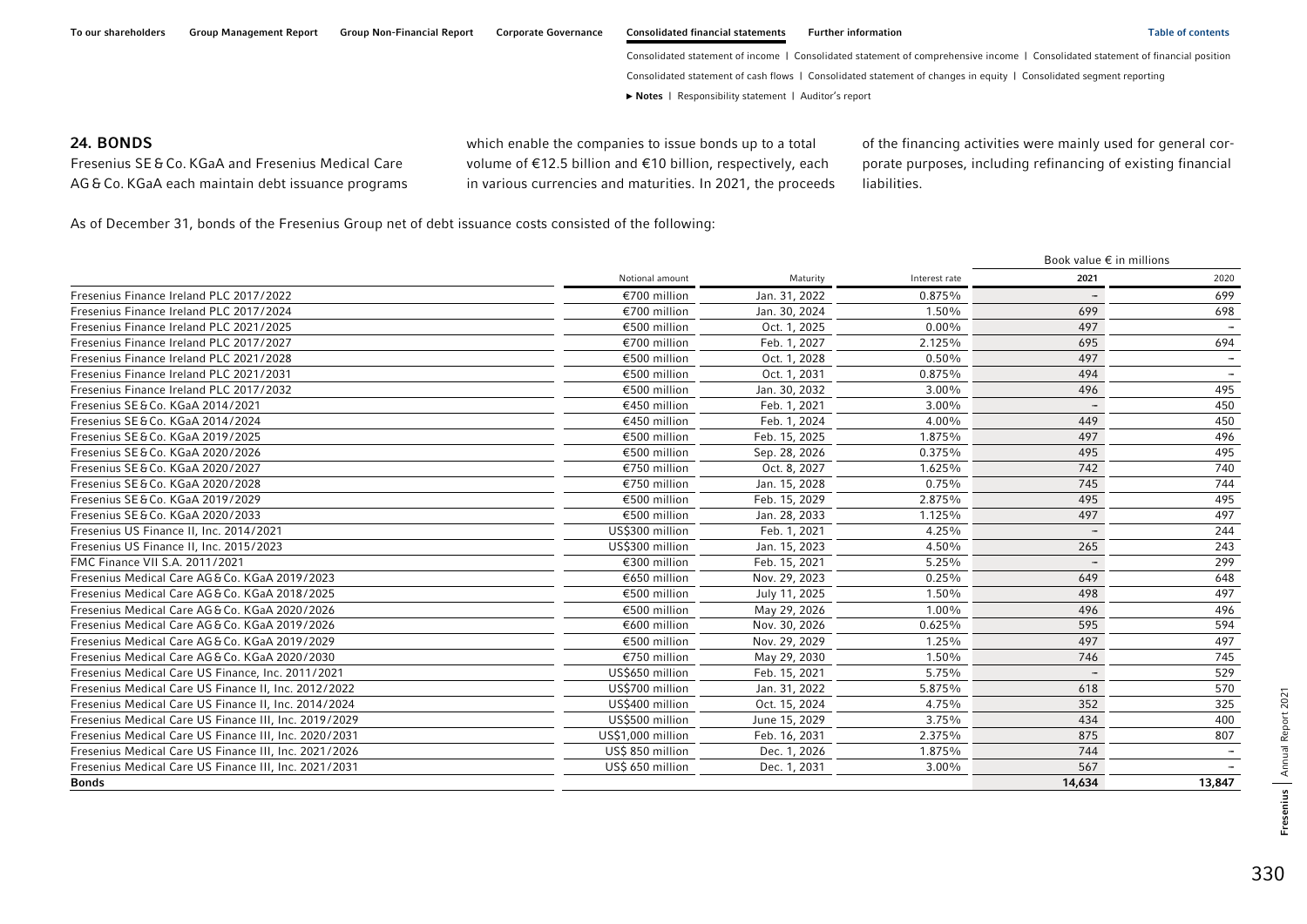#### FRESENIUS SE &CO. KGAA

On April 1, 2021, Fresenius Finance Ireland PLC issued bonds with an aggregate volume of €1,500 million. The bonds consist of three tranches with maturities of four and a half, seven and a half and ten and a half years.

On September 28, 2020, Fresenius SE&Co. KGaA issued bonds with an aggregate volume of €1,000 million. The bonds consist of 2 tranches with maturities of 6 years and 12 years and 4 months.

On April 8, 2020, Fresenius SE&Co. KGaA issued bonds with a volume of €750 million. The bonds have a maturity of seven and a half years.

On January 15, 2020, Fresenius SE&Co. KGaA issued bonds in the amount of €750 million. The bonds have a maturity of eight years.

The bonds issued by Fresenius Finance Ireland PLC in the amount of €700 million, which were originally due on January 31, 2022, were redeemed prior to maturity on November 15, 2021.

All bonds of Fresenius US Finance II, Inc. and of Fresenius Finance Ireland PLC are guaranteed by Fresenius SE&Co. KGaA. All bonds issued before 2019, may be redeemed prior to their maturity at the option of the issuers at a price of 100% plus accrued interest and a premium calculated pursuant to the terms of the indentures under observance of certain notice periods.

The holders of Fresenius bonds have the right to request that the issuers repurchase the bonds at 101% of principal plus accrued interest upon the occurrence of a change of control followed by a decline in the rating of the respective bonds.

Fresenius SE & Co. KGaA has agreed to a number of covenants to provide protection to the holders of bonds issued before 2017, which partly restrict the scope of action of Fresenius SE &Co. KGaA and its subsidiaries (excluding Fresenius Medical Care AG &Co. KGaA (FMC-AG &Co. KGaA) and its subsidiaries). These covenants include restrictions on further debt that can be raised, the mortgaging or sale of assets, the entering into sale and leaseback transactions as well as mergers and consolidations with other companies. Some of these restrictions were suspended automatically as the rating of the respective bonds reached investment grade status. As of December 31, 2021, the Fresenius Group was in compliance with all of its covenants.

#### FRESENIUS MEDICAL CARE AG&CO. KGAA

On May 18, 2021, Fresenius Medical Care US Finance III, Inc. issued bonds with an aggregate volume of US\$1,500 million. The bonds consist of two tranches with maturities of five years and seven months and ten years and seven months.

On September 16, 2020, Fresenius Medical Care US Finance III, Inc. issued bonds with a volume of US\$1,000 million. The bonds have a maturity of 10 years and 5 months.

On May 29, 2020, Fresenius Medical Care AG&Co. KGaA issued bonds with an aggregate volume of €1,250 million. The bonds consist of 2 tranches with maturities of 6 and 10 years.

As of December 31, 2021, the bonds issued by Fresenius Medical Care US Finance II, Inc. in the amount of US\$700 million, which were due on January 31, 2022, are shown as current portion of bonds in the consolidated statement of financial position.

The bonds of Fresenius Medical Care US Finance II, Inc. and Fresenius Medical Care US Finance III, Inc. (wholly owned subsidiaries of FMC-AG&Co. KGaA) are quaranteed jointly and severally by FMC-AG&Co. KGaA and Fresenius Medical Care Holdings, Inc. As for all outstanding U.S. dollar bonds, the issuers may redeem the respective bonds at any time at 100% of principal plus accrued interest and a premium calculated pursuant to the terms of the indentures.

The holders of Fresenius Medical Care bonds have the right to request that the respective issuers repurchase the respective bonds at 101% of principal plus accrued interest upon the occurrence of a change of control of FMC-AG&Co. KGaA followed by a decline in the rating of the respective bonds.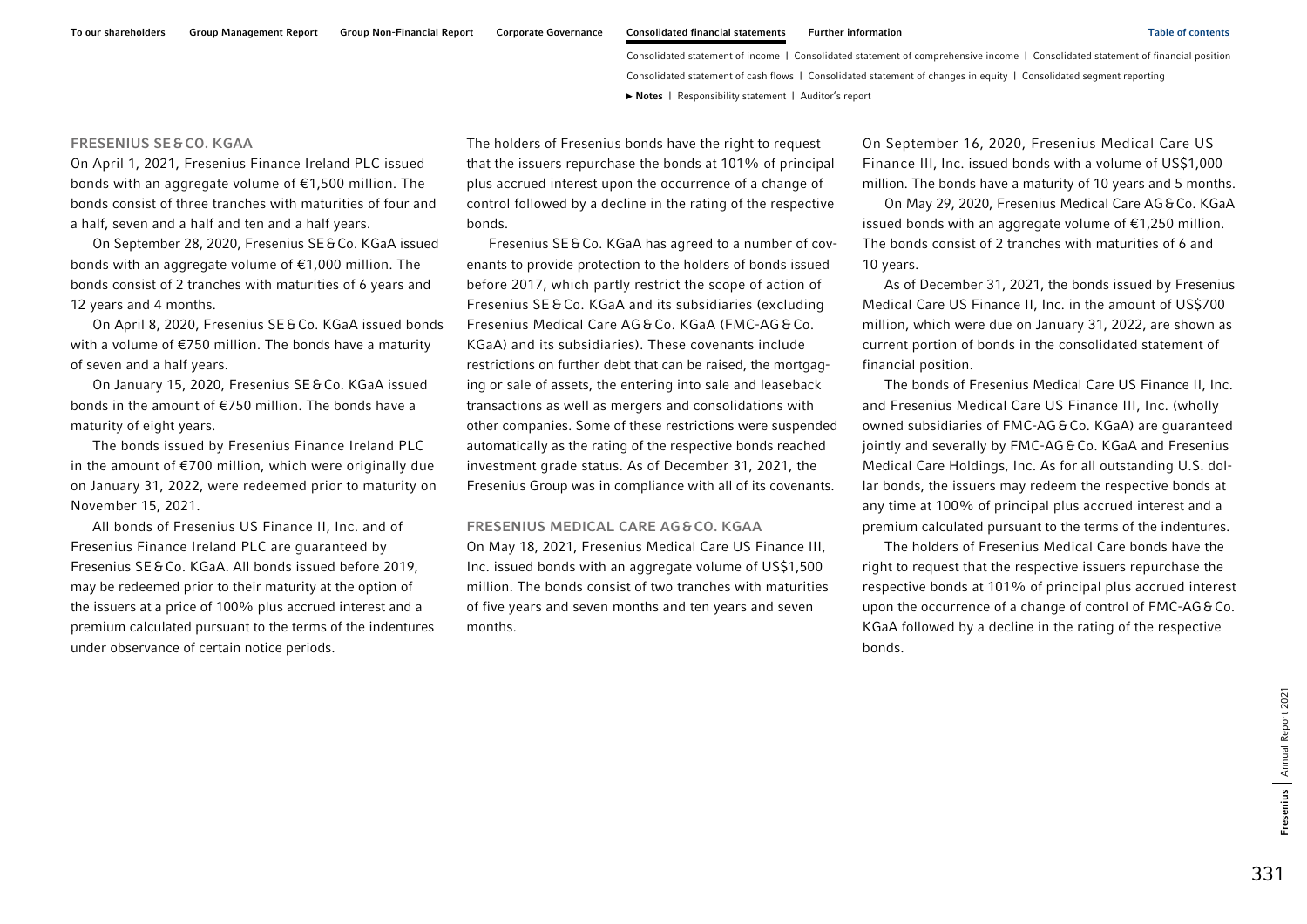|  |  | To our shareholders Group Management Report Group Non-Financial Report Corporate Governance Consolidated financial statements Further information | <b>Table of contents</b> |
|--|--|---------------------------------------------------------------------------------------------------------------------------------------------------|--------------------------|
|  |  |                                                                                                                                                   |                          |

FMC-AG&Co. KGaA has agreed to a number of covenants to provide protection to the holders of bonds issued before 2018 which, under certain circumstances, restrict the scope of action of FMCAG&Co. KGaA and its subsidiaries. These

covenants include restrictions on further debt that can be raised, the mortgaging or sale of assets, the entering into sale and leaseback transactions as well as mergers and consolidations with other companies. Some of these restrictions were suspended automatically as the rating of the respective bonds reached investment grade status. As of December 31, 2021, FMC-AG&Co. KGaA and its subsidiaries were in compliance with all of their covenants under the bonds.

# 25. CONVERTIBLE BONDS

As of December 31, the convertible bonds of the Fresenius Group net of debt issuance costs consisted of the following:

|                                 |                 |               |           |                             |      | Book value<br>$\epsilon$ in millions |
|---------------------------------|-----------------|---------------|-----------|-----------------------------|------|--------------------------------------|
|                                 | Notional amount | Maturity      | Coupon    | Current<br>conversion price | 2021 | 2020                                 |
| Fresenius SE&Co. KGaA 2017/2024 | €500 million    | Jan. 31, 2024 | $0.000\%$ | €105.2603                   | 482  | 474                                  |
| <b>Convertible bonds</b>        |                 |               |           |                             | 482  | 474                                  |

The fair value of the derivative embedded in the convertible bonds of Fresenius SE&Co. KGaA was €70 thousand and €117 thousand at December 31, 2021 and December 31, 2020, respectively. Fresenius SE&Co. KGaA purchased stock options (call options) with a corresponding fair value to hedge future fair value fluctuations of this derivative.

Potential conversions are always cash-settled. Any increase of Fresenius' share price above the conversion price would be offset by a corresponding value increase of the call options.

# 26. PENSIONS AND SIMILAR OBLIGATIONS

### GENERAL

The Fresenius Group recognizes pension costs and related pension liabilities for current and future benefits to qualified current and former employees of the Fresenius Group. Fresenius Group's pension plans are structured in accordance with the differing legal, economic and fiscal circumstances in each country. The Fresenius Group currently has two types of plans, defined benefit and defined contribution

plans. In general, plan benefits in defined benefit plans are based on all or a portion of the employees' years of services and final salary. Plan benefits in defined contribution plans are determined by the amount of contribution by the employee and the employer, both of which may be limited by legislation, and the returns earned on the investment of those contributions. For the members of the Management Board of Fresenius Management SE, both defined benefit plans as well as defined contribution plans exist. In their basic features, these are similar to the obligations for the employees.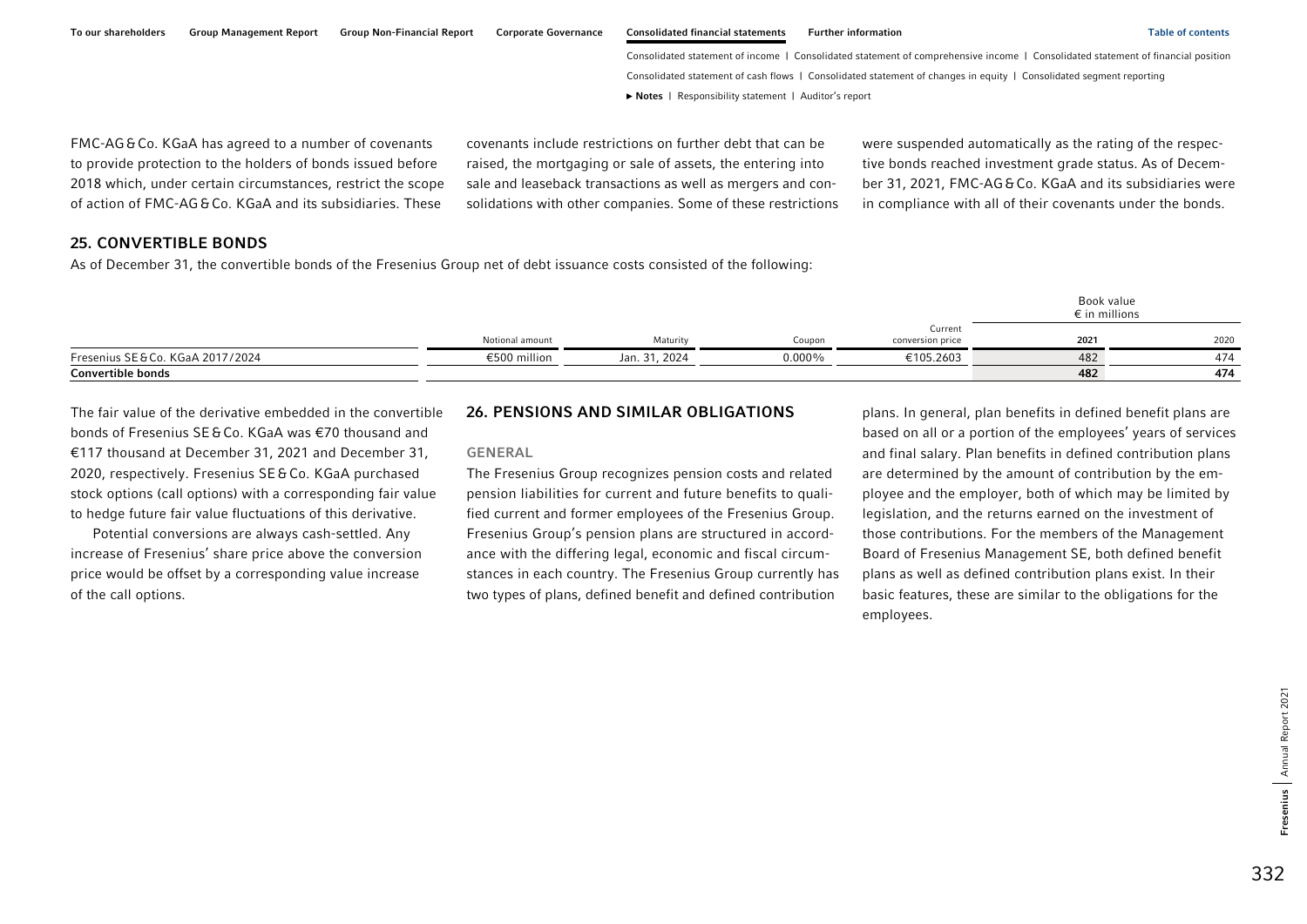Upon retirement under defined benefit plans, the Fresenius Group is required to pay defined benefits to former employees when the defined benefits become due. Defined benefit plans may be funded or unfunded. The Fresenius Group has funded defined benefit plans in particular in the United States, Norway, the United Kingdom, the Netherlands, Switzerland and Austria. Unfunded defined benefit plans are located in Germany and France.

Actuarial assumptions generally determine benefit obligations under defined benefit plans. The actuarial calculations require the use of estimates. The main factors used in the actuarial calculations affecting the level of the benefit obligations are: assumptions on life expectancy, the discount rate and future salary and benefit levels. Under Fresenius Group's funded plans, assets are set aside to meet future payment obligations. An estimated return on the plan assets is recognized as income in the respective period. Actuarial gains and losses are generated when there are

variations in the actuarial assumptions and by differences between the actual and the estimated projected benefit obligations and the return on plan assets for that year. A company's pension liability is impacted by these actuarial gains or losses.

Related to defined benefit plans, the Fresenius Group is exposed to certain risks. Besides general actuarial risks, e.g. the longevity risk and the interest rate risk, the Fresenius Group is exposed to market risk as well as to investment risk.

In the case of Fresenius Group's funded plans, the defined benefit obligation is offset against the fair value of plan assets (deficit or surplus). A pension liability is recognized in the consolidated statement of financial position if the defined benefit obligation exceeds the fair value of plan assets. An asset is recognized and reported under other assets in the consolidated statement of financial position if the fair value of plan assets exceeds the defined benefit obligation and if the Fresenius Group has a right of reimbursement against the fund or a right to reduce future payments to the fund.

Under defined contribution plans, the Fresenius Group pays defined contributions to an independent third party as directed by the employee during the employee's service life which satisfies all obligations of the Fresenius Group to the employee. The employee retains all rights to the contributions made by the employee and to the vested portion of the Fresenius Group paid contributions upon leaving the Fresenius Group. The Fresenius Group has a main defined contribution plan in the United States.

#### DEFINED BENEFIT PENSION PLANS

At December 31, 2021, the defined benefit obligation (DBO) of the Fresenius Group of €2,240 million (2020: €2,086 million) included €583 million (2020: €522 million) funded by plan assets and €1,657 million (2020: €1,564 million) covered by pension liabilities. Furthermore, the pension liability contains benefit obligations offered by other subsidiaries of Fresenius Medical Care in an amount of €46 million (2020: €44 million). The current portion of the pension liability in an amount of €28 million (2020: €26 million) is recognized in the consolidated statement of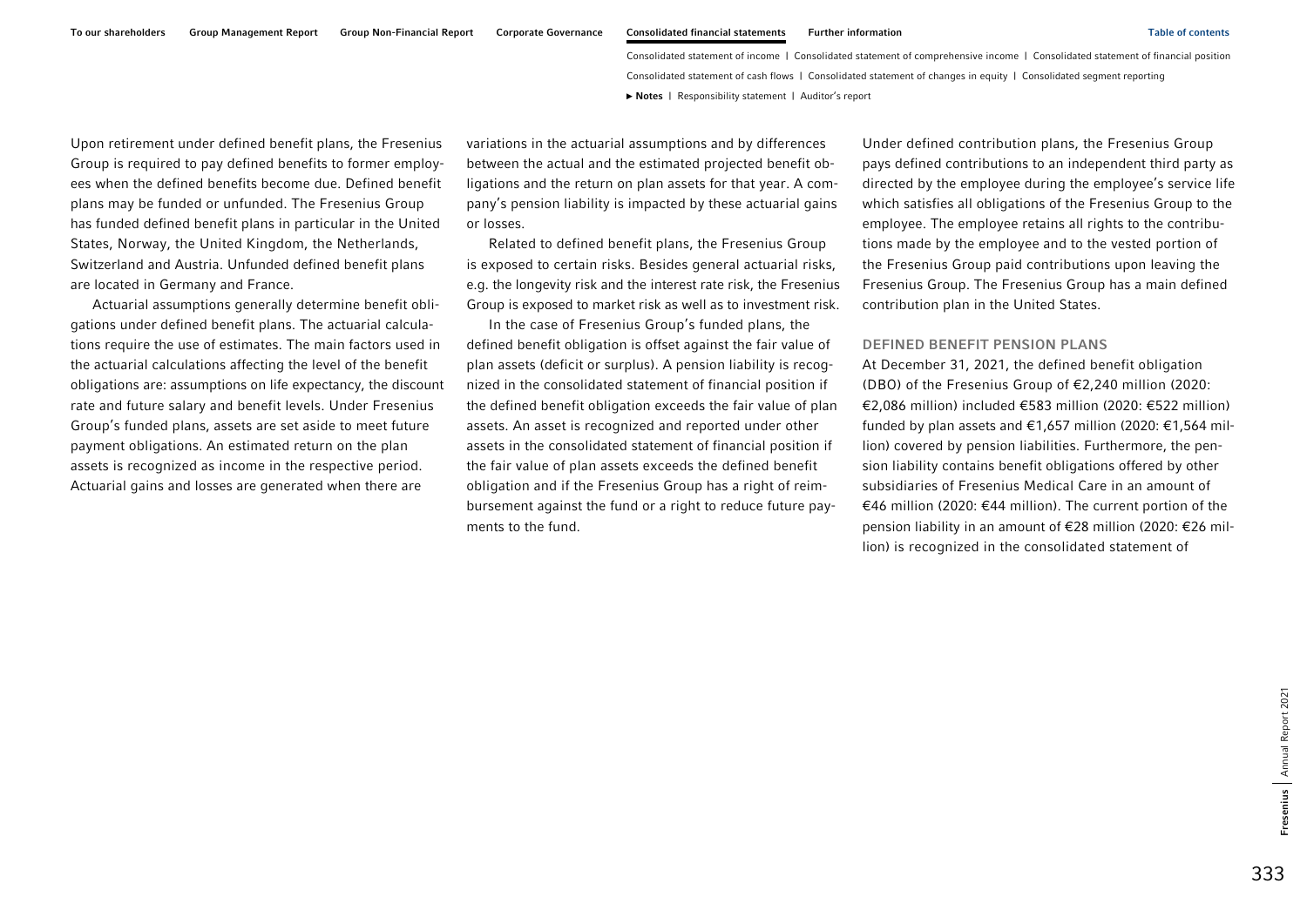financial position within short-term provisions and other short-term liabilities. The non-current portion of  $€1,675$  million (2020: €1,582 million) is recorded as pension liability.

The major part of pension liabilities relates to Germany. At December 31, 2021, 85% of the pension liabilities were recognized in Germany and 12% predominantly in the rest of Europe and North America. 48% of the beneficiaries were located in North America, 36% in Germany and the remainder throughout the rest of Europe and other continents.

79% of the pension liabilities in an amount of €1,703 million relate to the ''Versorgungsordnung der Fresenius-Unternehmen" established in 2016 (Pension Plan 2016), which applied for most of the German entities of the Fresenius Group for entries up until December 31, 2019 except Fresenius Helios and Fresenius Vamed. For new entrants from January 1, 2020 onwards, a new defined contribution plan applies for these entities. The remaining pension liabilities relate to individual plans from Fresenius Helios entities in Germany and non-German Group entities.

Plan benefits are generally based on an employee's years of service and final salary. Consistent with predominant practice in Germany, the benefit obligations of the German entities of the Fresenius Group are unfunded. The German Pension Plan 2016 does not have a separate pension asset.

Fresenius Medical Care Holdings, Inc. (FMCH), a subsidiary of Fresenius Medical Care AG&Co. KGaA, has a defined benefit pension plan for its employees in the United States and supplemental executive retirement plans. During the first quarter of 2002, FMCH curtailed these pension plans. Under the curtailment amendment for substantially all employees eligible to participate in the plan, benefits have been frozen as of the curtailment date and no additional defined benefits for future services will be earned. FMCH has retained all employee benefit obligations as of the curtailment date. Each year, FMCH contributes to the plan covering United States employees at least the minimum amount required by the Employee Retirement Income Security Act of 1974, as amended. In 2021, there was no minimum funding requirement for the defined benefit plan. FMCH voluntarily provided €1 million. Expected funding for 2022 is €1 million.

Controlling and managing the administration of the plan in the United States was delegated by Fresenius Medical Care to an administrative committee. This committee has

the authority and discretion to manage the assets of the fund and to approve and adopt certain plan amendments. The board of directors of National Medical Care, Inc., a subsidiary of Fresenius Medical Care, reserves the right to approve or adopt all major plan amendments, such as termination, modification or termination of the future benefit accruals and plan mergers with other pension plans.

Benefit plans offered by other subsidiaries of Fresenius Medical Care outside of the United States, Germany and France contain separate benefit obligations. The total pension liability for these other plans was €46 million and €44 million at December 31, 2021 and 2020, respectively. The current pension liability of €4 million (2020: €4 million) is recognized as a current liability in the line item short-term provisions and other short-term liabilities. The non-current pension liability of €42 million (2020: €40 million) for these plans is recorded as pension liability in the consolidated statement of financial position.

Fresenius Group's benefit obligations relating to fully or partly funded pension plans were €716 million. Benefit obligations relating to unfunded pension plans were €1,524 million.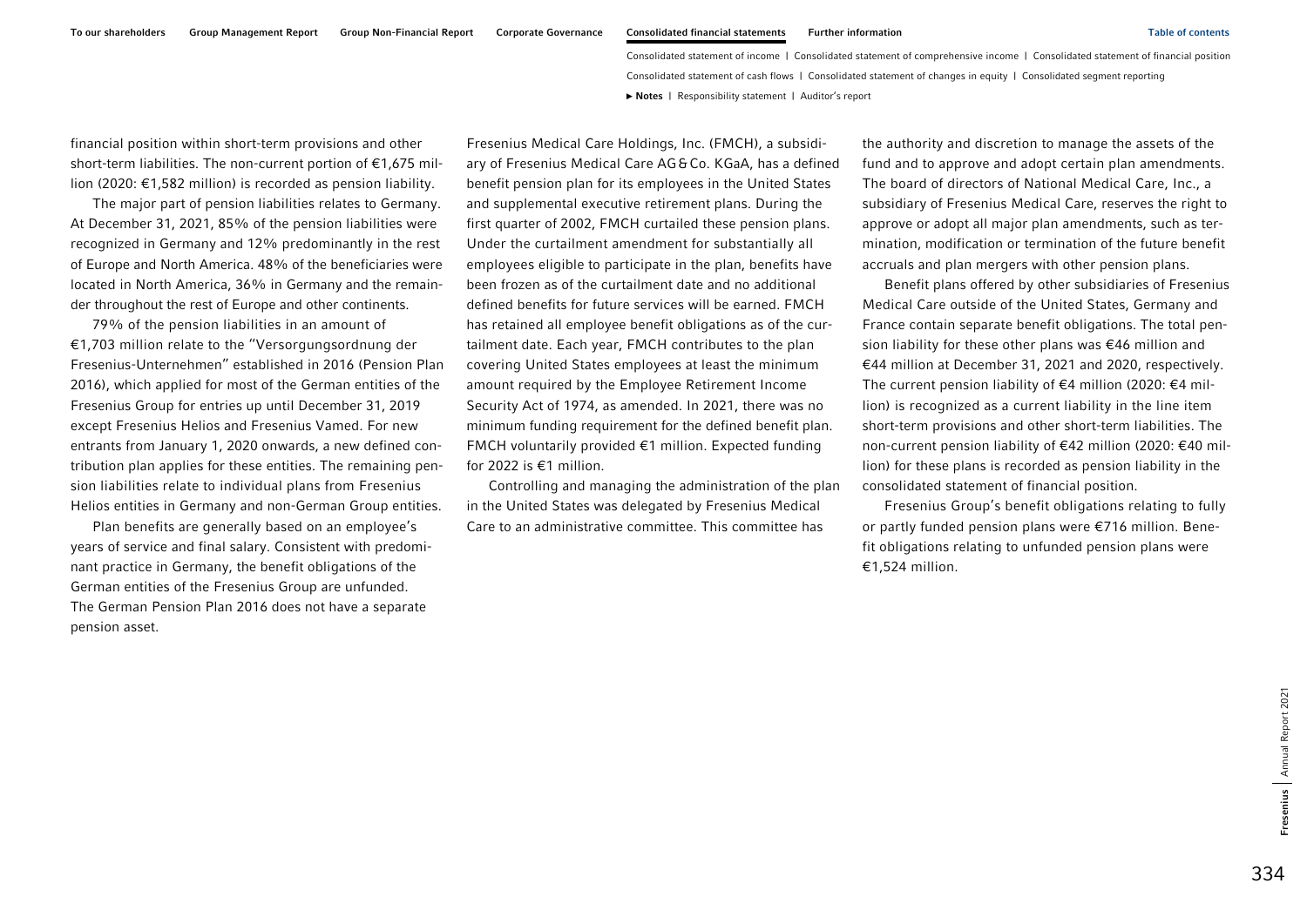Consolidated statement of cash flows | Consolidated statement of changes in equity | Consolidated segment reporting

**►** [Notes](#page-0-0) | [Responsibility statement](#page-97-0) | [Auditor's report](#page-98-0) 

The following table shows the changes in benefit obligations, the changes in plan assets, the deficit or surplus of the pension plans and the pension liability. Benefits paid as shown in the changes in benefit obligations represent payments made from both the funded and unfunded plans while the benefits paid as shown in the changes in plan assets include only benefit payments from Fresenius Group's funded benefit plans.

The net pension liability has developed as follows:

| $\epsilon$ in millions                                                      | 2021  | 2020     |
|-----------------------------------------------------------------------------|-------|----------|
| Benefit obligations at the beginning                                        |       |          |
| of the year                                                                 | 2,086 | 2,132    |
| Changes in entities consolidated                                            | $-2$  | 5        |
| Foreign currency translation                                                | 45    | $-40$    |
| Service cost                                                                | 85    | 89       |
| Past service cost                                                           | 0     | 3        |
| Settlements                                                                 | 0     | $\Omega$ |
| Net interest cost                                                           | 34    | 34       |
| Contributions by plan participants                                          | 5     | 4        |
| Transfer of plan participants                                               | 9     | $-101$   |
| Remeasurements                                                              | 36    | 19       |
| Actuarial losses (gains) arising from<br>changes in financial assumptions   | 46    | 15       |
| Actuarial losses (gains) arising from<br>changes in demographic assumptions | -4    | 1        |
| Actuarial losses (gains) arising from<br>experience adjustments             | -6    | 3        |
| Benefits paid                                                               | $-58$ | -59      |
| Benefit obligations at the end of the year                                  | 2,240 | 2,086    |
| thereof vested                                                              | 1,828 | 1,686    |

| $\epsilon$ in millions                                          | 2021  | 2020   |
|-----------------------------------------------------------------|-------|--------|
| Fair value of plan assets at the beginning<br>of the year       | 522   | 626    |
| Foreign currency translation                                    | 36    | $-31$  |
| Actual return (cost) on plan assets                             | 31    | 44     |
| Interest income from plan assets                                | 11    | 12     |
| Actuarial gains (losses) arising from<br>experience adjustments | 20    | 32     |
| Contributions by the employer                                   | 14    | 21     |
| Contributions by plan participants                              | 5     | 4      |
| Transfer of plan participants                                   | 10    | $-102$ |
| Benefits paid                                                   | $-35$ | $-40$  |
| Fair value of plan assets at the end<br>of the year             | 583   | 522    |
| Net funded position as of December 31                           | 1,657 | 1,564  |
| Benefit plans offered by other subsidiaries                     | 45    | 44     |
| Net pension liability as of December 31                         | 1,702 | 1,608  |

As of December 31, 2021, pension liabilities in the amount of €41 million (December 31, 2020: €46 million) related to the members of the Management Board of Fresenius Management SE.

The plan assets are neither invested in the Fresenius Group nor in related parties of the Fresenius Group.

As of December 31, 2021, the fair value of plan assets relating to individual pension plans exceeded the corresponding benefit obligations by €1 million. As of December 31, 2020, the fair value of plan assets did not exceed

the benefit obligations in any pension plan. Furthermore, for the years 2021 and 2020, there were no effects from asset ceiling.

The discount rates for all plans are based upon yields of portfolios of highly rated debt instruments with maturities that mirror the plan's benefit obligation. Fresenius Group's discount rate is the weighted average of these plans based upon their benefit obligations.

The following weighted average assumptions were utilized in determining benefit obligations as of December 31:

| in $\frac{0}{n}$              | 2021 | 2020 |
|-------------------------------|------|------|
| Discount rate                 | 1.66 | 1.61 |
| Rate of compensation increase | 2.80 | 2 79 |
| Rate of pension increase      | 1.60 | 1.36 |

Mainly changes in the discount factor, as well as inflation and mortality assumptions used for the actuarial computation resulted in actuarial losses in 2021 which increased the fair value of the defined benefit obligation. Unrecognized actuarial losses were €853 million (2020: €887 million).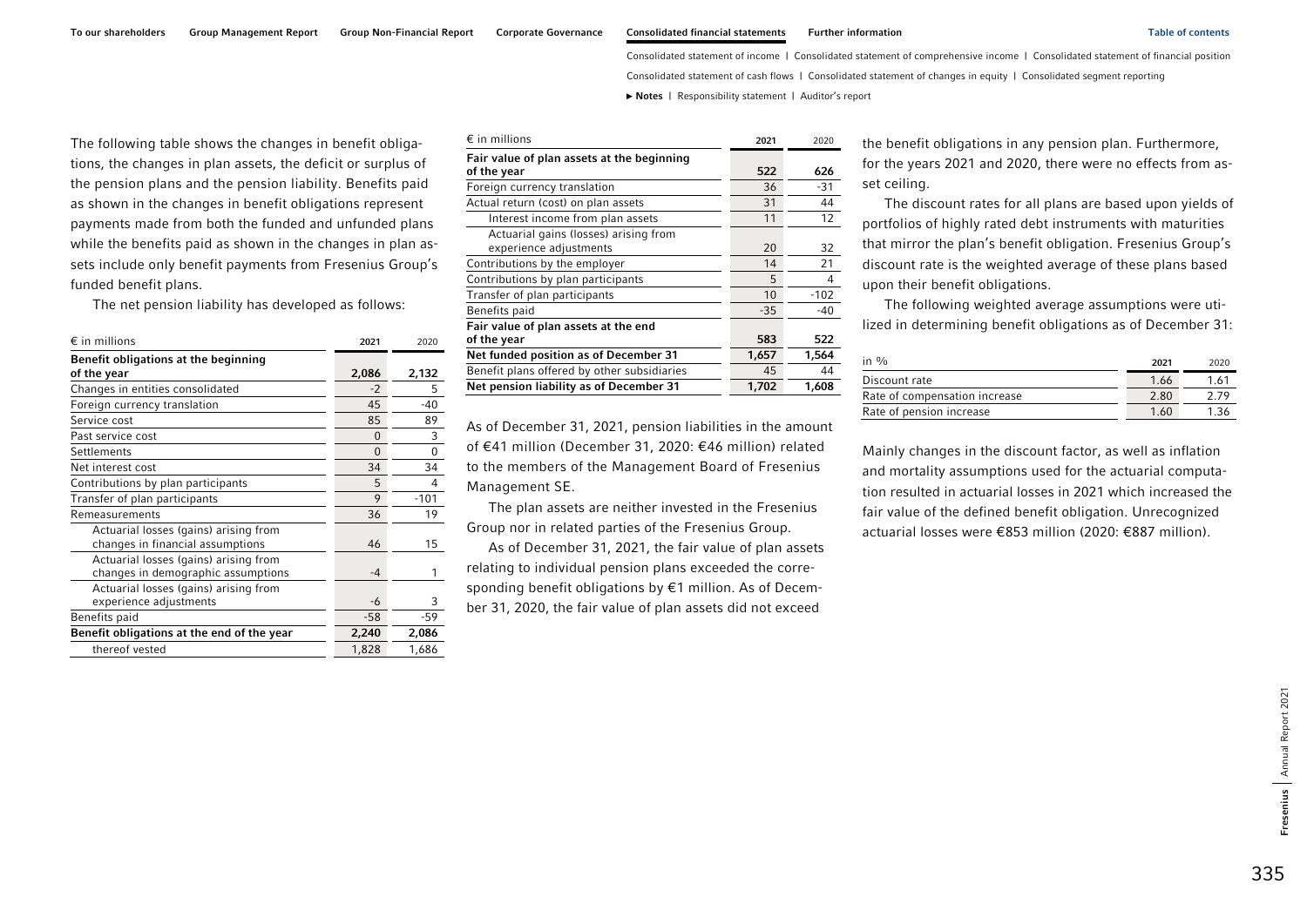### Sensitivity analysis

Increases and decreases in principal actuarial assumptions by 0.5 percentage points would affect the pension liability as of December 31, 2021 as follows:

| Development of pension liability $\epsilon$ in millions | $0.5$ pp<br>increase | $0.5$ pp<br>decrease |
|---------------------------------------------------------|----------------------|----------------------|
| Discount rate                                           | -206                 | 236                  |
| Rate of compensation increase                           | 36                   | $-35$                |
| Rate of pension increase                                | 126                  | $-112$               |

The sensitivity analysis was calculated based on the average duration of the pension obligations determined at December 31, 2021. The calculations were performed isolated for each significant actuarial parameter, in order to show the effect on the fair value of the pension liability separately. The sensitivity analysis for compensation increases

and for pension increases excludes the U.S. pension plan, because it is frozen and therefore is not affected by changes from these two actuarial assumptions.

### Further explanatory notes

Defined benefit pension plans' net periodic benefit costs of €107 million (2020: €114 million) were comprised of the following components:

| $\epsilon$ in millions    | 2021 | 2020 |
|---------------------------|------|------|
| Service cost              | 84   |      |
| Net interest cost         | 23   |      |
| Net periodic benefit cost | 107  | 114  |

Net periodic benefit cost is allocated as personnel expense within cost of sales, selling expenses, general and administrative expenses as well as research and development expenses. The allocation depends upon the area in which the beneficiary is employed.

The following weighted average assumptions were used in determining net periodic benefit cost for the year ended December 31:

| in $\%$                       | 2021 | 2020 |
|-------------------------------|------|------|
| Discount rate                 | 2.02 | 2.03 |
| Rate of compensation increase | 2.93 | 2 89 |
| Rate of pension increase      | 1.54 | 171  |

The following table shows the expected benefit payments for the next 10 years:

| for the fiscal years            | $\epsilon$ in millions |
|---------------------------------|------------------------|
| 2022                            | 57                     |
| 2023                            | 59                     |
| 2024                            | 63                     |
| 2025                            | 66                     |
| 2026                            | 70                     |
| 2027 to 2031                    | 399                    |
| Total expected benefit payments | 714                    |

At December 31, 2021 and at December 31, 2020, the weighted average duration of the defined benefit obligation was 19 years.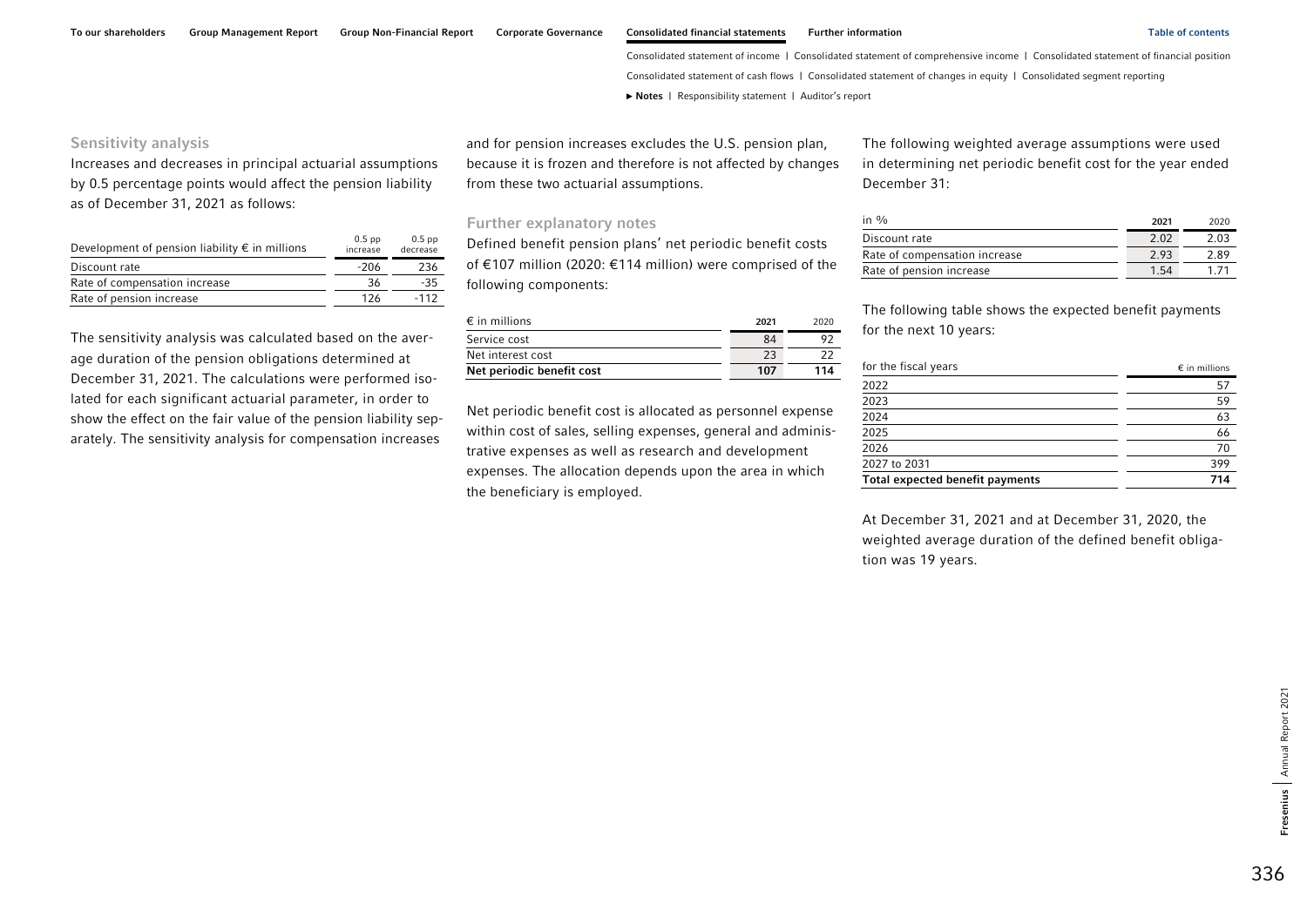Consolidated statement of cash flows | Consolidated statement of changes in equity | Consolidated segment reporting

**►** [Notes](#page-0-0) | [Responsibility statement](#page-97-0) | [Auditor's report](#page-98-0) 

### The fair values of plan assets by categories were as follows:

|                                                |                                                                       | December 31, 2021                           |                                               |              |                                                                       | December 31, 2020                           |                                               |       |
|------------------------------------------------|-----------------------------------------------------------------------|---------------------------------------------|-----------------------------------------------|--------------|-----------------------------------------------------------------------|---------------------------------------------|-----------------------------------------------|-------|
| $\epsilon$ in millions                         | Quoted prices in<br>active markets<br>for identical assets<br>Level 1 | Significant<br>observable inputs<br>Level 2 | Significant<br>unobservable inputs<br>Level 3 | <b>Total</b> | Quoted prices in<br>active markets<br>for identical assets<br>Level 1 | Significant<br>observable inputs<br>Level 2 | Significant<br>unobservable inputs<br>Level 3 | Total |
| Categories of plan assets                      |                                                                       |                                             |                                               |              |                                                                       |                                             |                                               |       |
| Equity investments                             | 81                                                                    | 85                                          |                                               | 166          | 64                                                                    | 79                                          |                                               | 143   |
| Index funds $1$                                | 44                                                                    | 85                                          |                                               | 129          | 35                                                                    | 79                                          |                                               | 114   |
| Other equity invest-<br>ments                  | 37                                                                    | $\overline{\phantom{a}}$                    |                                               | 37           | 29                                                                    | $\overline{\phantom{a}}$                    |                                               | 29    |
| Fixed income investments                       | 103                                                                   | 220                                         |                                               | 331          | 109                                                                   | 192                                         |                                               | 308   |
| Government securities <sup>2</sup>             | 21                                                                    | $\Omega$                                    |                                               | 21           | 25                                                                    |                                             |                                               | 25    |
| Corporate bonds <sup>3</sup>                   | 29                                                                    | 212                                         |                                               | 241          | 28                                                                    | 183                                         |                                               | 211   |
| Other fixed income<br>investments <sup>4</sup> | 53                                                                    | 8                                           | 8                                             | 69           | 56                                                                    | $\circ$                                     |                                               | 72    |
| Other <sup>5</sup>                             | 74                                                                    | 12 <sup>2</sup>                             |                                               | 86           | 57                                                                    | 14                                          |                                               | 71    |
| Total                                          | 258                                                                   | 317                                         | 8                                             | 583          | 230                                                                   | 285                                         |                                               | 522   |

<sup>1</sup> This category is mainly comprised of low-cost equity index funds not actively managed that track the S&P 500, S&P 400,

Russell 2000, the MSCI Emerging Markets Index and the Morgan Stanley International EAFE Index.

2 This category is primarily comprised of fixed income investments by the U.S. government and government sponsored entities.

<sup>3</sup> This category primarily represents investment grade bonds of U.S. issuers from diverse industries.

4 This category is mainly comprised of private placement bonds as well as collateralized mortgage obligations as well as cash and funds that invest in U.S. treasury obligations directly or in U.S. treasury backed obligations.

5 This category mainly represents cash, money market funds as well as mutual funds comprised of high grade corporate bonds.

The methods and inputs used to measure the fair value of plan assets are as follows:

Index funds are valued based on market quotes.

Other equity investments are valued at their market

prices as of the date of the statement of financial position.

Government bonds are valued based on both market prices (Level 1) and market quotes (Level 2).

Corporate bonds and other bonds are valued based on market quotes as of the date of the statement of financial position.

Cash is stated at nominal value which equals the fair value.

U.S. Treasury money market funds as well as other money market and mutual funds are valued at their market prices.

# Plan investment policy and strategy in the United States

The Fresenius Group periodically reviews the assumptions for long-term expected return on pension plan assets. As part of the assumptions review, a range of reasonable expected investment returns for the pension plan as a whole was determined based on an analysis of expected future

returns for each asset class weighted by the allocation of the assets. The range of returns developed relies both on forecasts, which include the actuarial firm's expected longterm rates of return for each significant asset class or economic indicator, and on broad-market historical benchmarks for expected return, correlation, and volatility for each asset class.

The overall investment strategy for the U.S. pension plan is to achieve a mix of approximately 99% of investments for long-term growth and income and 1% in cash or cash equivalents. Investment income and cash or cash equivalents are used for near-term benefit payments.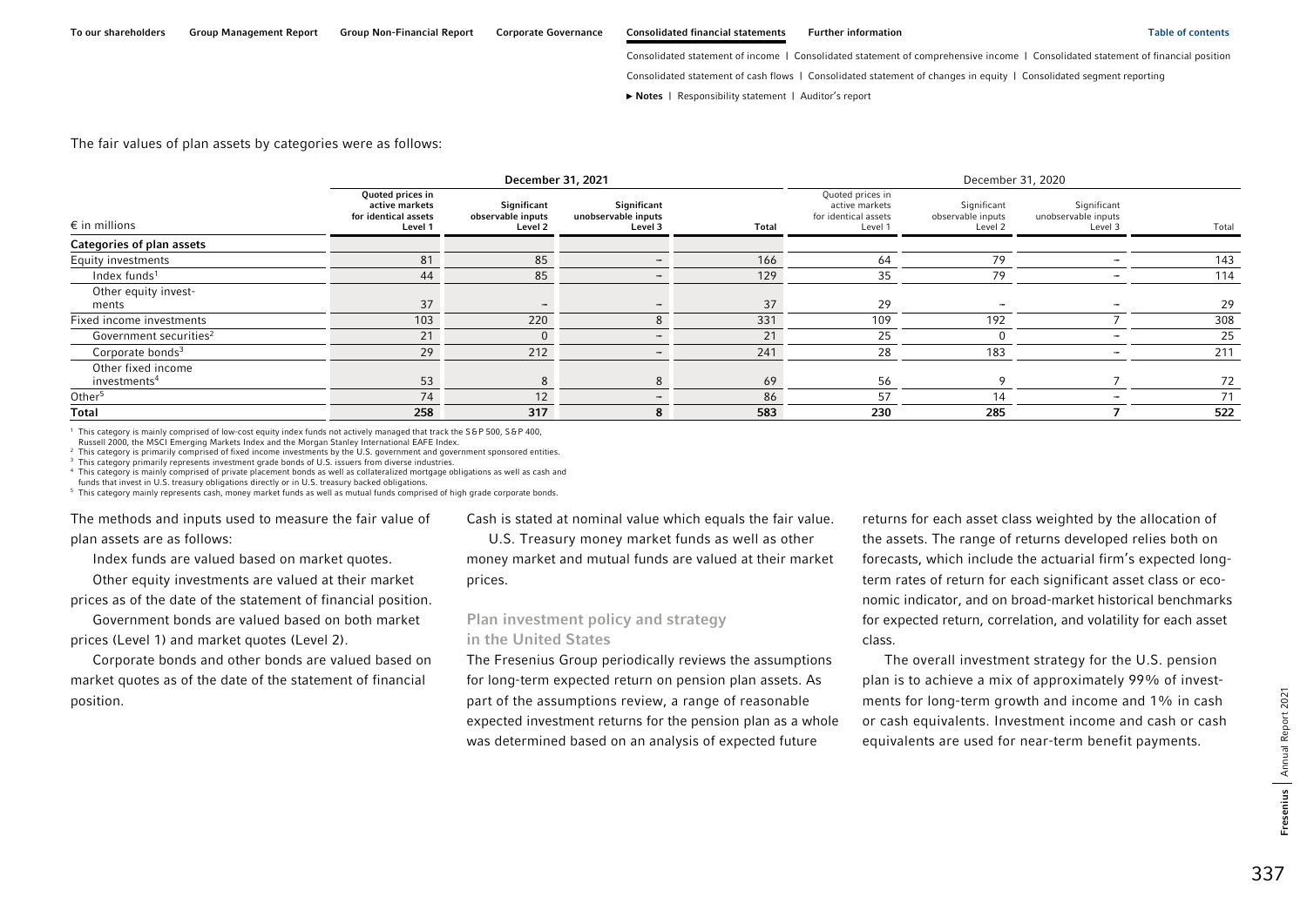Investments are governed by the plan investment policy and include well diversified index funds or funds targeting index performance.

The plan investment policy, utilizing a revised target investment allocation in a range around 26% equity and 74% fixed income investments, considers that there will be a time horizon for invested funds of more than five years. The total portfolio will be measured against a custom index that reflects the asset class benchmarks and the target asset allocation. The plan investment policy does not allow investments in securities of Fresenius Medical Care AG&Co. KGaA or other related party securities. The performance benchmarks for the separate asset classes include: S&P 500 Index, S&P 400 Mid-Cap Index, Russell 2000 Index, MSCI EAFE Index, MSCI Emerging Markets Index, Barclays Capital Long-Corporate Bond Index, Bloomberg Barclays U.S. Corporate High Yield Index, and Bloomberg Barclays U.S. High Yield Fallen Angel 3% Capped Index.

The following schedule describes Fresenius Group's allocation for all of its funded plans.

| in $\%$                       | Allocation<br>2021 | Allocation<br>2020 | Target<br>allocation |
|-------------------------------|--------------------|--------------------|----------------------|
| Equity investments            | 28.37              | 2745               | 26.91                |
| Fixed income investments      | 57.03              | 59.08              | 59.46                |
| Other incl. real estate/fonds | 14.60              | 1347               | 13.63                |
| Total                         | 100.00             | 100.00             | 100.00               |

Contributions to plan assets for the fiscal year 2022 are expected to amount to €16 million.

### DEFINED CONTRIBUTION PLANS

Fresenius Group's total expense under defined contribution plans for 2021 was €201 million (2020: €187 million). Of this amount, €111 million related to contributions by the Fresenius Group to several public supplementary pension funds for employees of Fresenius Helios. This includes €28 million for contributions related to financing the deficit of past service costs. Further €68 million related to contributions to the U.S. savings plan, which employees of Fresenius Medical Care Holdings, Inc. can join.

In accordance with applicable collective bargaining agreements, the Fresenius Group pays contributions for a given number of employees of Fresenius Helios to the Rheinische Zusatzversorgungskasse (a supplementary pension fund) and to other public supplementary pension funds (together referred to as ZVK ÖD) to complement statutory retirement pensions. Given that employees from multiple participating entities are insured by these ZVK ÖDs, these plans are considered Multi-Employer plans.

ZVK ÖDs are defined benefit plans according to IAS 19 since employees are entitled to the statutory benefits regardless of the amounts contributed. The plan assets of the fund necessary to evaluate and calculate the funded status of the Group cannot be obtained from the supplementary pension funds and therefore due to the missing information about

future payment obligations, the calculation of a pension liability in accordance with IAS 19 is not possible. Therefore, the obligation is accounted for as defined contribution plan in accordance with IAS 19.34a. The contributions are collected as part of a pay-as-you-go system and are based upon applying a fixed rate to given parts of the employees' gross remuneration.

Paid contributions are accounted for as personnel expenses within cost of sales, selling expenses as well as general and administrative expenses and amounted to €111 million in 2021 (2020: €100 million). Thereof, €64 million (2020: €57 million) were payments to Rheinische Zusatzversorgungskasse, to Versorgungsanstalt des Bundes und der Länder and to Zusatzversorgungskasse Baden-Württemberg (2020: Zusatzversorgungskasse Wiesbaden) (supplementary pension funds). The Group expects to contribute in 2022 €118 million (including payments relating to past service costs).

Under the U.S. savings plan, employees can deposit up to 75% of their pay up to an annual maximum of US\$20,500 if under 50 years old (US\$27,000 if 50 or over). Fresenius Medical Care will match 50% of the employee deposit up to a maximum company contribution of 3% of the employee's pay. Fresenius Medical Care's total expense under this defined contribution plan for the years ended December 31, 2021 and 2020 was €68 million and €65 million, respectively.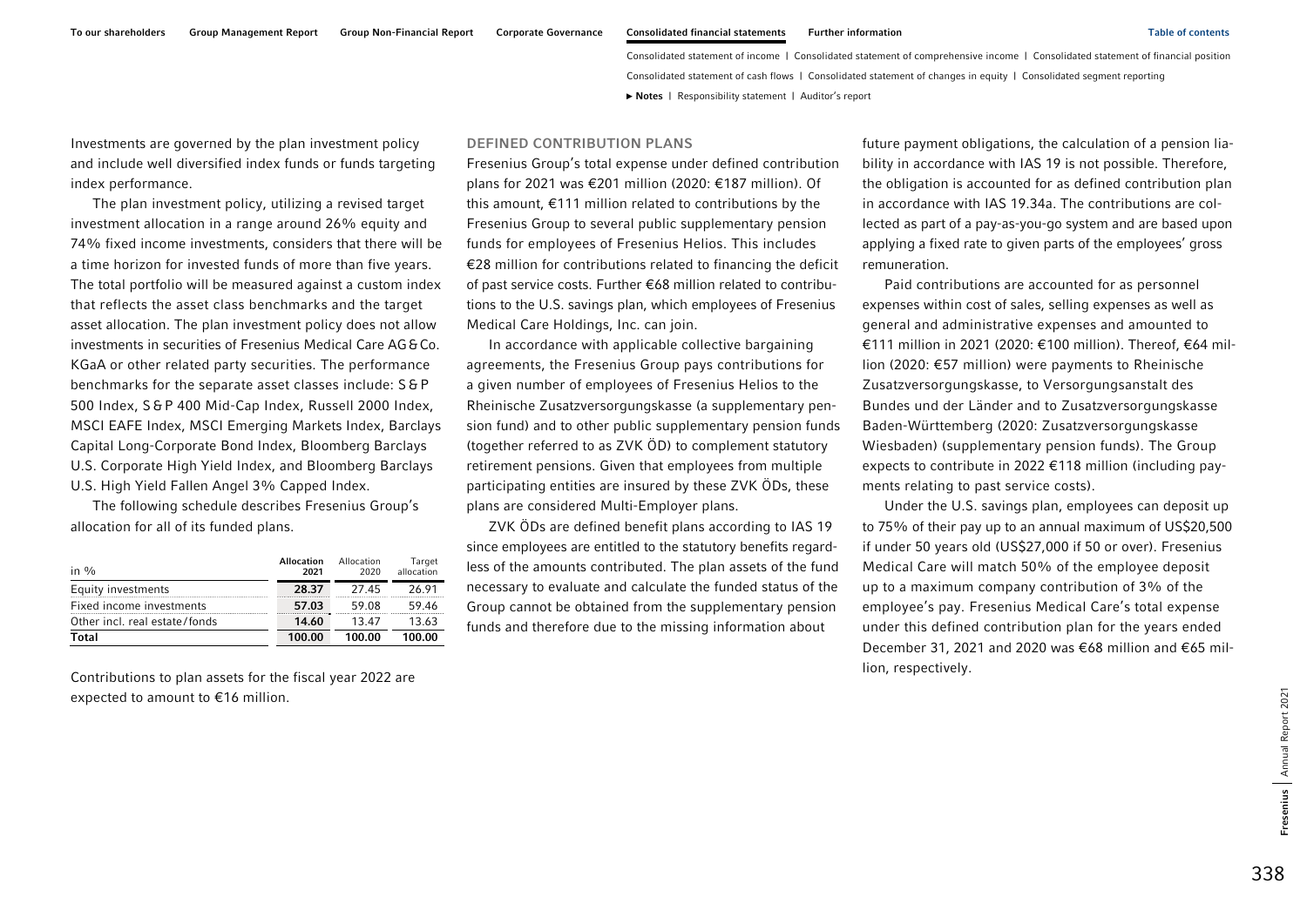## 27. NONCONTROLLING INTERESTS

As of December 31, noncontrolling interests in the Fresenius Group were as follows:

| $\epsilon$ in millions                                            | 2021   | 2020  |
|-------------------------------------------------------------------|--------|-------|
| Noncontrolling interests<br>in Fresenius Medical Care AG&Co. KGaA | 8,609  | 7,600 |
| Noncontrolling interests<br>in VAMED Aktiengesellschaft           | 88     | 91    |
| Noncontrolling interests<br>in the business segments              |        |       |
| <b>Fresenius Medical Care</b>                                     | 1,280  | 1,116 |
| Fresenius Kabi                                                    | 161    | 129   |
| <b>Fresenius Helios</b>                                           | 134    | 122   |
| <b>Fresenius Vamed</b>                                            | 18     | 16    |
| <b>Total noncontrolling interests</b>                             | 10,290 | 9.074 |

For further financial information relating to Fresenius Medical Care see the consolidated segment reporting on pages 285 to 286.

Noncontrolling interests changed as follows:

| $\epsilon$ in millions                           | 2021   |  |
|--------------------------------------------------|--------|--|
| Noncontrolling interests as of December 31, 2020 | 9,074  |  |
| Noncontrolling interests in profit               | 1,001  |  |
| Purchase of noncontrolling interests             |        |  |
| Stock options                                    |        |  |
| Dividend payments                                | $-577$ |  |
| Currency effects and other changes               | 690    |  |
| Noncontrolling interests as of December 31, 2021 | 10,290 |  |

# 28. FRESENIUS SE&CO. KGAA SHAREHOLDERS' EQUITY

SUBSCRIBED CAPITAL

Development of subscribed capital

As of January 1, 2021, the subscribed capital of Fresenius SE&Co. KGaA consisted of 557,540,909 bearer ordinary shares.

During the fiscal year 2021, 961,234 stock options were exercised. Consequently, as of December 31, 2021, the subscribed capital of Fresenius SE&Co. KGaA consisted of 558,502,143 bearer ordinary shares. The shares are issued as non-par value shares. The proportionate amount of the subscribed capital is €1.00 per share.

#### AUTHORIZED CAPITAL

Currently, Fresenius SE&Co. KGaA has a statutory Authorized Capital in the nominal amount of €125,000,000.

The general partner, Fresenius Management SE, is authorized, with the approval of the Supervisory Board, until May 17, 2023, to increase Fresenius SE&Co. KGaA's share capital (subscribed capital) by a total amount of up to €125,000,000 through a single or multiple issues of new bearer ordinary shares against cash contributions and / or contributions in kind (Authorized Capital I).

The number of shares must increase in the same proportion as the subscribed capital. A subscription right must be granted to the shareholders in principle. In defined cases, the general partner is authorized, with the consent of the Supervisory Board, to decide on the exclusion of the

shareholders' subscription right (e.g. to eliminate fractional amounts). For cash contributions, the authorization can only be exercised if the issue price is not significantly below the stock exchange price of the already listed shares at the time the issue price is fixed with final effect by the general partner. Furthermore, in case of a capital increase against cash contributions, the proportionate amount of the shares issued with exclusion of subscription rights may not exceed 10% of the subscribed capital. An exclusion of subscription rights in the context of the use of other authorizations concerning the issuance or the sale of the shares of Fresenius SE&Co. KGaA or the issuance of rights which authorize or bind to the subscription of shares of Fresenius SE&Co. KGaA has to be taken into consideration during the duration of the Authorized Capital until its utilization. In the case of a subscription in kind, the subscription right can be excluded only in order to acquire a company, parts of a company or a participation in a company.

The authorizations granted concerning the exclusion of subscription rights can be used by Fresenius Management SE only to such extent that the proportional amount of the total number of shares issued with exclusion of the subscription rights does not exceed 10% of the subscribed capital. An exclusion of subscription rights in the context of the use of other authorizations concerning the issuance or the sale of the shares of Fresenius SE&Co. KGaA or the issuance of rights which authorize or bind to the subscription of shares of Fresenius SE&Co. KGaA has to be taken into consideration during the duration of the Authorized Capital until its utilization.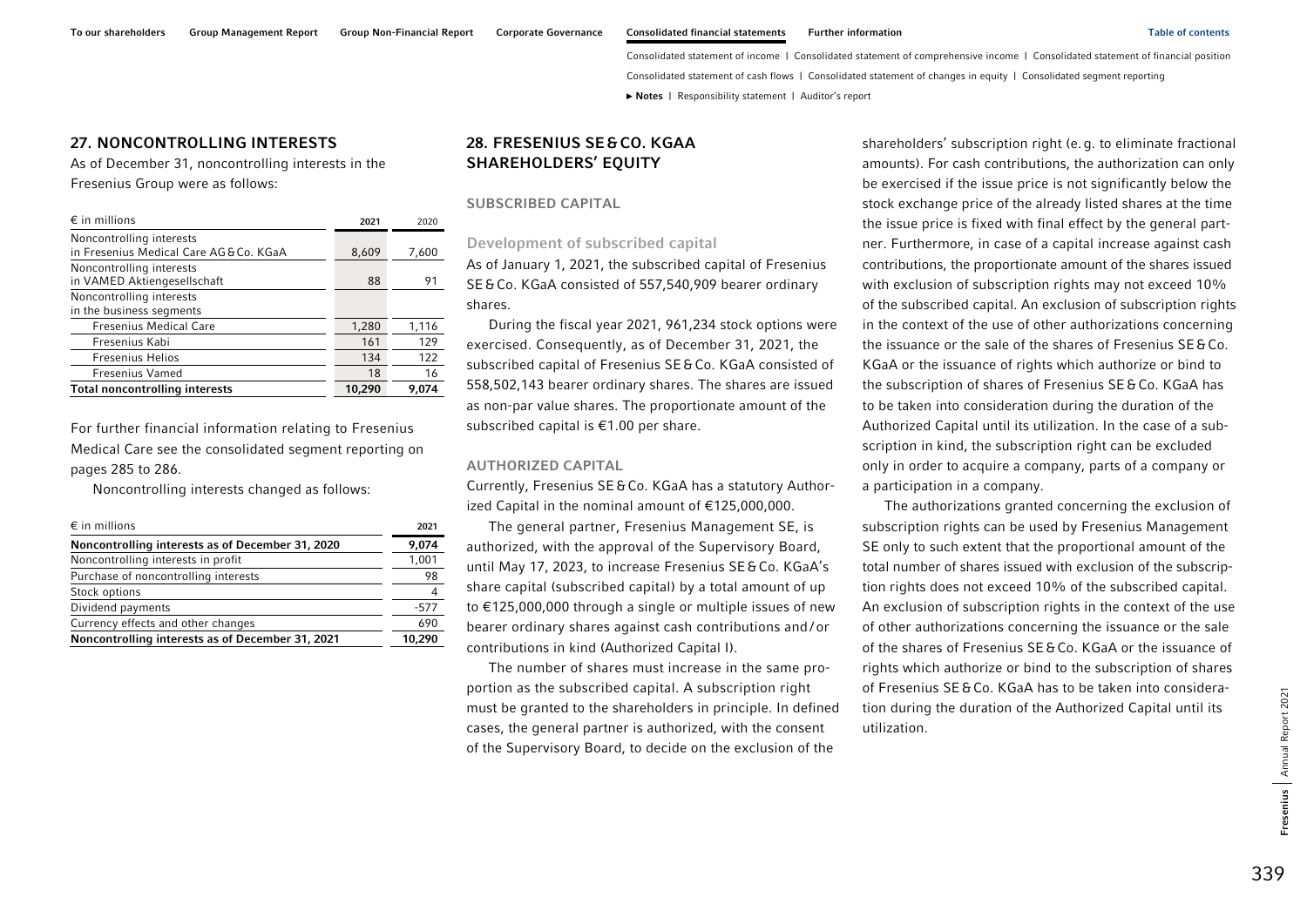To our shareholders Group Management Report Group Non-Financial Report Corporate Governance Consolidated financial statements Further information Table of contents Table of contents

Consolidated statement of income | Consolidated statement of comprehensive income | Consolidated statement of financial position

Consolidated statement of cash flows | Consolidated statement of changes in equity | Consolidated segment reporting

**►** [Notes](#page-0-0) | [Responsibility statement](#page-97-0) | [Auditor's report](#page-98-0) 

### CONDITIONAL CAPITAL

In order to fulfill the subscription right under the current stock option plan 2013 of Fresenius SE&Co. KGaA, Conditional Capital IV exists (see note 36, Share-based

compensation plans). Another Conditional Capital III exists for the authorization to issue option bearer bonds and /or convertible bonds.

The following table shows the development of the Conditional Capital:

| in $\epsilon$                                                        | Ordinary shares |
|----------------------------------------------------------------------|-----------------|
| Conditional Capital I Fresenius AG Stock Option Plan 2003 (expired)  | 4,735,083       |
| Conditional Capital II Fresenius SE Stock Option Plan 2008 (expired) | 3,452,937       |
| Conditional Capital III option bearer bonds and/or convertible bonds | 48,971,202      |
| Conditional Capital IV Fresenius SE&Co. KGaA Stock Option Plan 2013  | 23.786.091      |
| Total Conditional Capital as of January 1, 2021                      | 80.945.313      |
| Fresenius SE & Co. KGaA Stock Option Plan 2013 - options exercised   | $-961.234$      |
| <b>Total Conditional Capital as of December 31, 2021</b>             | 79,984,079      |

As of December 31, 2021, the Conditional Capital was composed as follows:

| in €                                                                 | Ordinary shares |
|----------------------------------------------------------------------|-----------------|
| Conditional Capital I Fresenius AG Stock Option Plan 2003 (expired)  | 4.735.083       |
| Conditional Capital II Fresenius SE Stock Option Plan 2008 (expired) | 3,452,937       |
| Conditional Capital III option bearer bonds and/or convertible bonds | 48.971.202      |
| Conditional Capital IV Fresenius SE&Co. KGaA Stock Option Plan 2013  | 22.824.857      |
| <b>Total Conditional Capital as of December 31, 2021</b>             | 79,984,079      |

### CAPITAL RESERVES

Capital reserves are comprised of the premium paid on the issue of shares and the exercise of stock options (additional paid-in capital).

#### OTHER RESERVES

Other reserves are comprised of earnings generated by Group entities in prior years to the extent that they have not been distributed.

### DIVIDENDS

Under the German Stock Corporation Act (AktG), the amount of dividends available for distribution to shareholders is based upon the unconsolidated retained earnings of Fresenius SE&Co. KGaA as reported in its statement of financial position determined in accordance with the German Commercial Code (HGB).

In May 2021, a dividend of €0.88 per bearer ordinary share was approved by Fresenius SE&Co. KGaA's shareholders at the Annual General Meeting and paid afterwards. The total dividend payment was €491 million.

Thereby, the Else Kröner-Fresenius-Stiftung was paid the dividend which it is entitled as a shareholder in the ordinary share capital of Fresenius SE&Co. KGaA.

TREASURY STOCK OF FRESENIUS MEDICAL CARE In 2020, Fresenius Medical Care repurchased 5,687,473 ordinary shares for an amount of €366 million.

On April 1, 2020, Fresenius Medical Care concluded the current share buy-back program.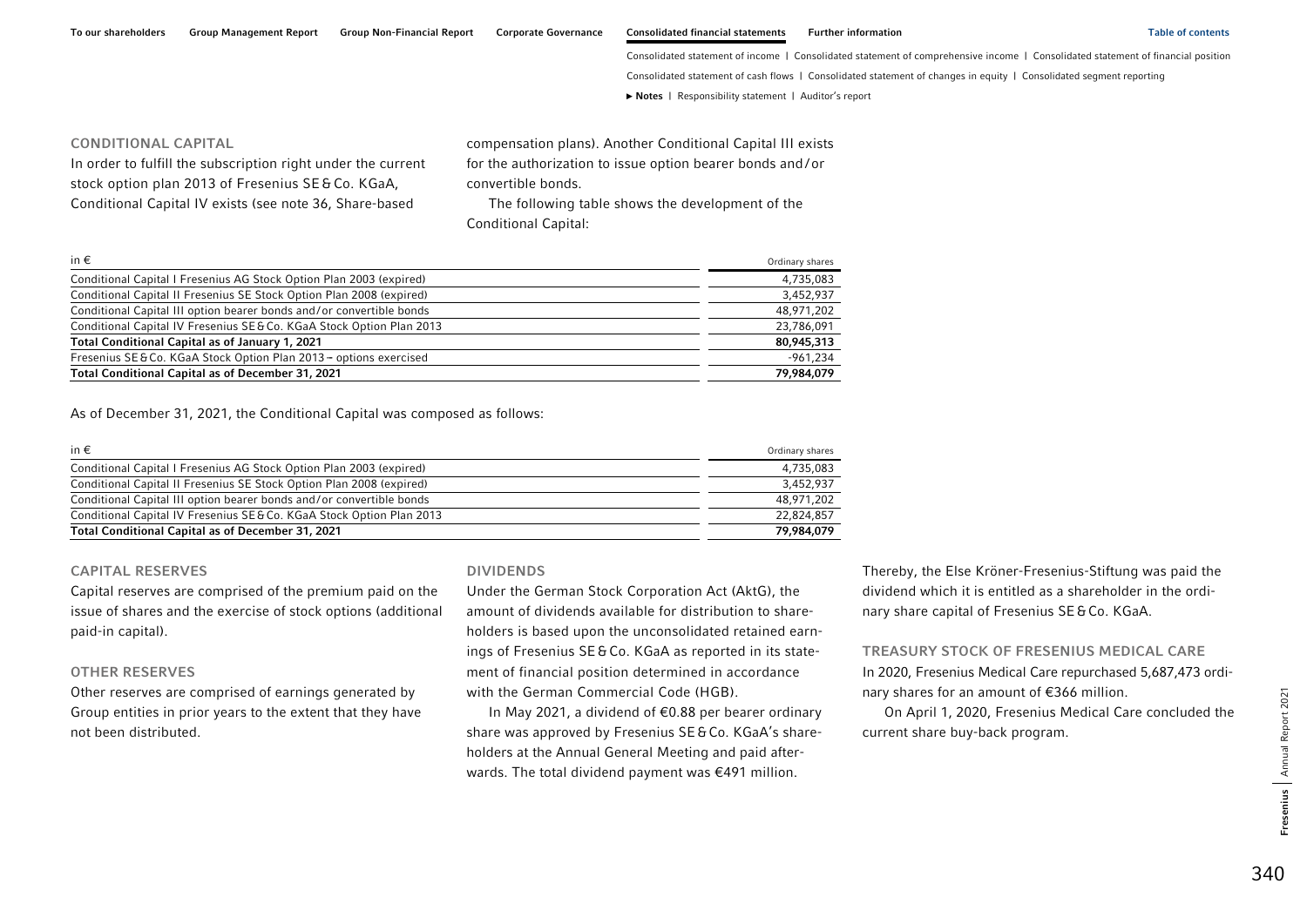#### To our shareholders Group Management Report Group Non-Financial Report Corporate Governance Consolidated financial statements Further information Table of contents Table of contents

Consolidated statement of income | Consolidated statement of comprehensive income | Consolidated statement of financial position Consolidated statement of cash flows | Consolidated statement of changes in equity | Consolidated segment reporting **►** [Notes](#page-0-0) | [Responsibility statement](#page-97-0) | [Auditor's report](#page-98-0) 

## 29. OTHER COMPREHENSIVE INCOME (LOSS)

Other comprehensive income (loss) is comprised of all amounts recognized directly in equity (net of tax) resulting from the currency translation of foreign subsidiaries'

financial statements and the effects of measuring financial instruments at their fair value as well as the change in benefit obligation.

Changes in the components of other comprehensive income (loss) in 2021 and 2020 were as follows:

| $\epsilon$ in millions                                                       | Amount<br>before taxes | Tax effect | Amount<br>after taxes |
|------------------------------------------------------------------------------|------------------------|------------|-----------------------|
| Positions which will be reclassified into net income in subsequent years     |                        |            |                       |
| Cash flow hedges                                                             |                        |            |                       |
| Change in unrealized gains/losses                                            |                        |            |                       |
| Realized gains/losses due to reclassifications                               | -3                     |            |                       |
| <b>FVOCI</b> debt instruments                                                | 30                     | -5         | 25                    |
| Foreign currency translation                                                 | $-2,075$               | -5         | $-2,080$              |
| Positions which will not be reclassified into net income in subsequent years |                        |            |                       |
| <b>FVOCI</b> equity investments                                              |                        | $-1$       | 3                     |
| Equity method investees - share of OCI                                       | 58                     |            | 58                    |
| Actuarial gains/losses on defined benefit pension plans                      | 28                     |            | 21                    |
| Total changes 2020                                                           | $-1,950$               | $-19$      | $-1,969$              |
| Positions which will be reclassified into net income in subsequent years     |                        |            |                       |
| Cash flow hedges                                                             | -6                     | ົ          | $-4$                  |
| Change in unrealized gains/losses                                            | $-22$                  |            | $-17$                 |
| Realized gains/losses due to reclassifications                               | 16                     | -3         | 13                    |
| FVOCI debt instruments                                                       | $-10$                  |            | -8                    |
| Foreign currency translation                                                 | 1,475                  |            | 1,479                 |
| Positions which will not be reclassified into net income in subsequent years |                        |            |                       |
| <b>FVOCI</b> equity investments                                              | $-28$                  | 8          | $-20$                 |
| Equity method investees - share of OCI                                       | $-23$                  |            | $-23$                 |
| Actuarial gains/losses on defined benefit pension plans                      | $-15$                  | 8          | $-7$                  |
| Total changes 2021                                                           | 1,393                  | 24         | 1,417                 |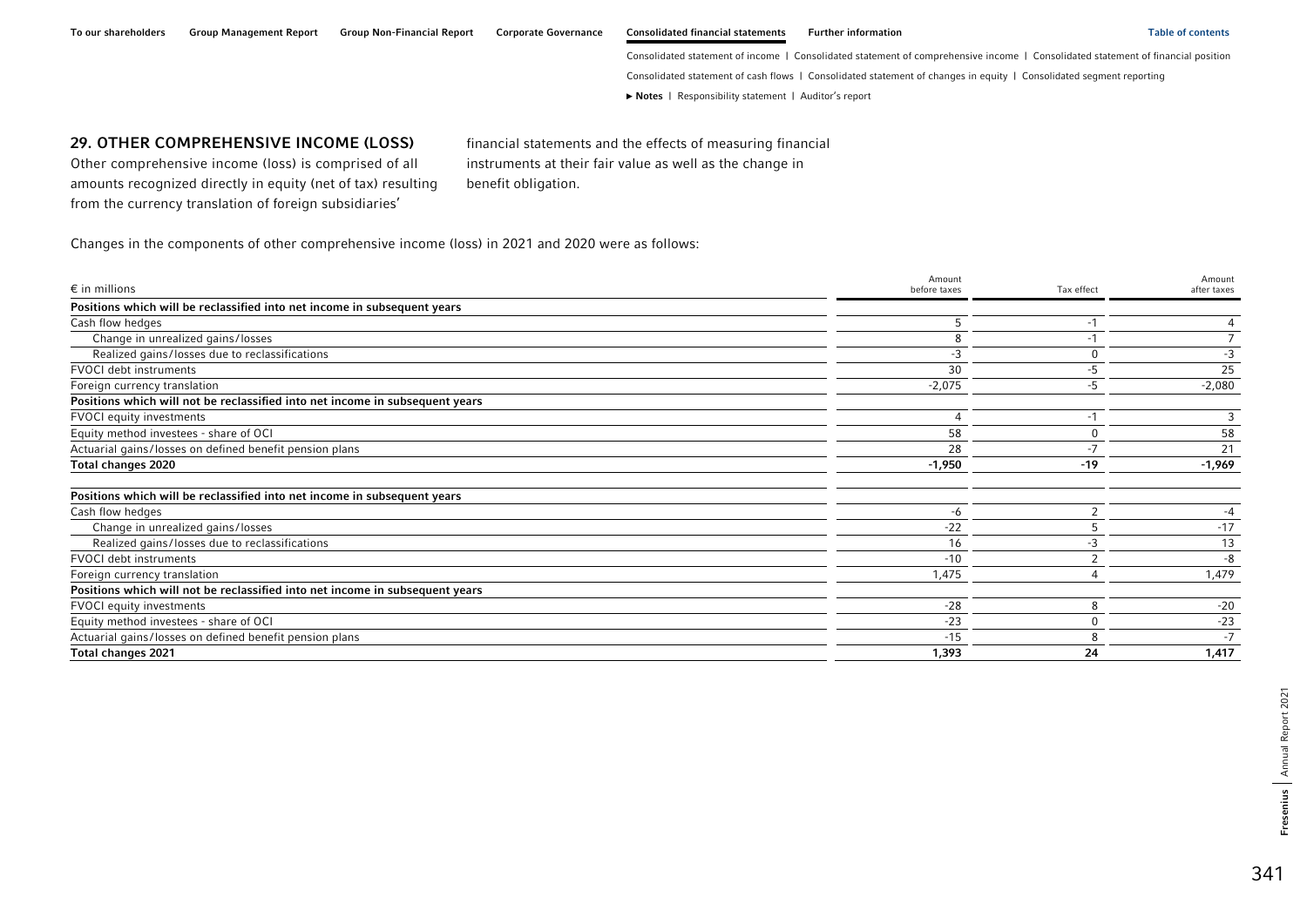## OTHER NOTES

### 30. COMMITMENTS AND CONTINGENCIES

As of December 31, 2021, future investment commitments existed in respect to acquired hospitals, which are projected to amount up to €70 million until 2024. No investment commitments relate to the year 2022.

As of December 31, 2020, future investment commitments existed in respect to acquired hospitals, which are projected to amount up to €124 million until 2024. Thereof €66 million related to the year 2021.

Besides the above-mentioned contingent liabilities, the current estimated amount of Fresenius Group's other known individual contingent liabilities is immaterial.

#### LEGAL AND REGULATORY MATTERS

The Fresenius Group is routinely involved in claims, lawsuits, regulatory and tax audits, investigations and other legal matters arising, for the most part, in the ordinary course of its business of providing health care services and products. Legal matters that the Fresenius Group currently deems to be material or noteworthy are described below. The Fresenius Group records its litigation reserves for certain legal proceedings and regulatory matters to the extent

that the Fresenius Group determines an unfavorable outcome is probable and the amount of loss can be reasonably estimated. For the other matters described below, the Fresenius Group believes that the loss is not probable and / or the loss or range of possible losses cannot be reasonably estimated at this time.

The outcome of litigation and other legal matters is always difficult to predict accurately and outcomes that are not consistent with Fresenius Group's view of the merits can occur. The Fresenius Group believes that it has valid defenses to the legal matters pending against it and is defending itself vigorously. Nevertheless, it is possible that the resolution of one or more of the legal matters currently pending or threatened could have a material adverse effect on its business, results of operations and financial condition.

#### Internal review /FCPA Compliance

Beginning in 2012, Fresenius Medical Care AG&Co. KGaA (FMC-AG&Co. KGaA) received certain communications alleging conduct in countries outside the United States that might violate the Foreign Corrupt Practices Act or other anti-bribery laws. FMC-AG&Co. KGaA conducted investigations with the assistance of outside counsel and, in a continuing dialogue, advised the Securities and Exchange Commission (SEC) and the United States Department of

Justice (DOJ) about these investigations. The DOJ and the SEC also conducted their own investigations, in which FMC-AG&Co. KGaA cooperated.

In the course of this dialogue, FMC-AG&Co. KGaA identified and reported to the DOJ and the SEC, and took remedial actions with respect to, conduct that resulted in the DOJ and the SEC seeking monetary penalties including disgorgement of profits and other remedies. This conduct revolved principally around FMC-AG&Co. KGaA's products business in countries outside the United States.

On March 29, 2019, FMC-AG&Co. KGaA entered into a non-prosecution agreement (NPA) with the DOJ and a separate agreement with the SEC (SEC Order) intended to resolve fully and finally the U.S. government allegations against FMC-AG&Co. KGaA arising from the investigations. Both agreements included terms starting August 2, 2019. The DOJ NPA and SEC Order are both scheduled to terminate on December 31, 2022. In 2019, FMC-AG&Co. KGaA paid a combined total in penalties and disgorgement of approximately US\$232 million (€206 million) to the DOJ and the SEC in connection with these agreements. The entire amount paid to the DOJ and the SEC was reserved for in charges that FMC-AG&Co. KGaA recorded in 2017 and 2018 and announced in 2018. As part of the resolution, FMC-AG&Co. KGaA agreed to certain self-reporting obligations and to retain an independent compliance monitor.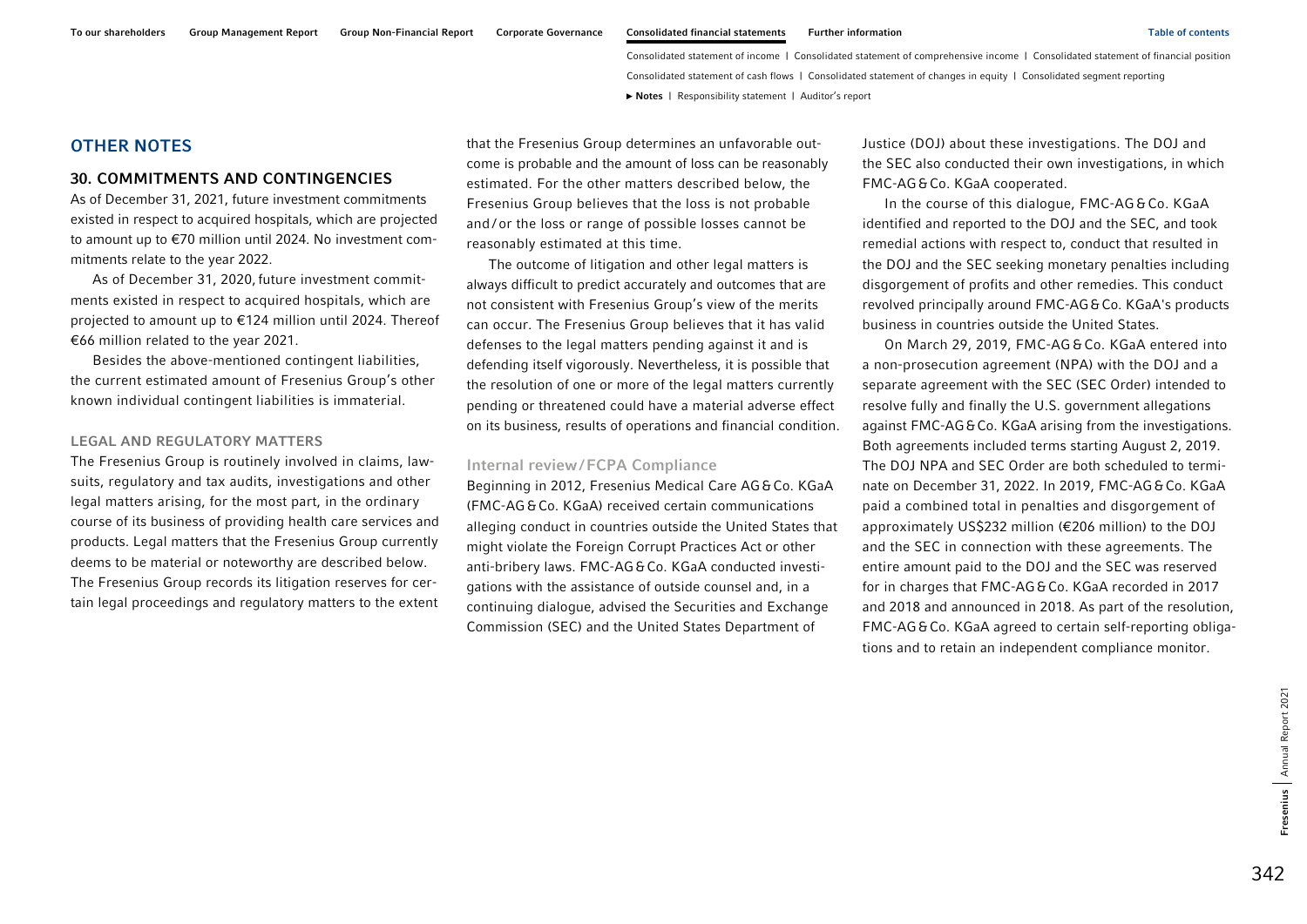Due in part to COVID-19 pandemic restrictions, the monitorship program faced certain delays, but FMC-AG&Co. KGaA is working to complete all its obligations under the resolution with the DOJ and SEC in 2022.

In 2015, FMC-AG&Co. KGaA self-reported to the German prosecutor conduct with a potential nexus to Germany and continues to cooperate with government authorities in Germany in their review of the conduct that prompted FMC-AG &Co. KGaA's and United States government investigations.

Since 2012, FMC-AG & Co. KGaA has made and continues to make further significant investments in its compliance and financial controls and in its compliance, legal and financial organizations. FMC-AG&Co. KGaA's remedial actions included separation from those employees responsible for the above-mentioned conduct. FMC-AG&Co. KGaA is dealing with post-U.S. Foreign Corrupt Practices Act (FCPA) review matters on various levels. FMC-AG & Co. KGaA continues to be fully committed to compliance with the FCPA and other applicable anti-bribery laws.

### Product liability litigation

Personal injury and related litigation involving Fresenius Medical Care Holding Inc.'s (FMCH) acid concentrate product, labeled as Granuflo® or Naturalyte®, first arose in 2012. FMCH's insurers agreed to the settlement in 2017 of

personal injury litigation and funded US\$220 million (€179 million) of the settlement fund under a reciprocal reservation of rights. FMCH accrued a net expense of US\$60 million (€49 million) in connection with the settlement, including legal fees and other anticipated costs. Following the settlement, FMCH's insurers in the AIG group initiated litigation against FMCH seeking to be indemnified by FMCH for their US\$220 million (€179 million) outlay and FMCH initiated litigation against the AIG group to recover defense and indemnification costs FMCH had borne. National Union Fire Insurance v. Fresenius Medical Care, 2016 Index No. 653108 (Supreme Court of New York for New York County).

Discovery in the litigation is complete. The AIG group abandoned certain of its coverage claims and submitted expert reports on damages asserting that, if AIG prevails on all its remaining claims, it should recover US\$60 million (€49 million). FMCH contests all of AIG's claims and submitted expert reports supporting rights to recover US\$108 million (€88 million) from AIG, in addition to the US\$220 million (€179 million) already funded. A trial date has not been set in the matter.

#### Subpoena ''Maryland''

In August 2014, Fresenius Medical Care Holdings, Inc. (FMCH) received a subpoena from the United States Attorney's Office (USAO) for the District of Maryland inquiring into FMCH's contractual arrangements with hospitals and

physicians involving contracts relating to the management of in-patient acute dialysis services. On August 27, 2020, after the USAO declined to pursue the matter by intervening, the United States District Court for Maryland unsealed a 2014 relator's qui tam complaint that gave rise to the investigation. The relator thereafter served the complaint and proceeded on his own in part by filing an amended complaint making broad allegations about financial relationships between FMCH and nephrologists. FMCH's motion to dismiss the amended complaint remains pending. On October 5, 2021, the District Court for Maryland granted FMCH's motion to transfer the case to the United States District Court for Massachusetts, where the litigation continues. Flanagan v. Fresenius Medical Care Holdings, Inc., 1:21-cv-11627.

#### Civil complaint ''Hawaii''

In July 2015, the Attorney General for Hawaii issued a civil complaint under the Hawaii False Claims Act alleging a conspiracy pursuant to which certain Liberty Dialysis subsidiaries of Fresenius Medical Care Holdings, Inc. (FMCH) overbilled Hawaii Medicaid for Liberty's Epogen® administrations to Hawaii Medicaid patients during the period from 2006 through 2010, prior to the time of FMCH's acquisition of Liberty. Hawaii v. Liberty Dialysis - Hawaii, LLC et al., Case No. 15-1-1357-07 (Hawaii 1st Circuit). The State alleges that Liberty acted unlawfully by relying on incorrect and unauthorized billing guidance provided to Liberty by Xerox State Healthcare LLC, which acted as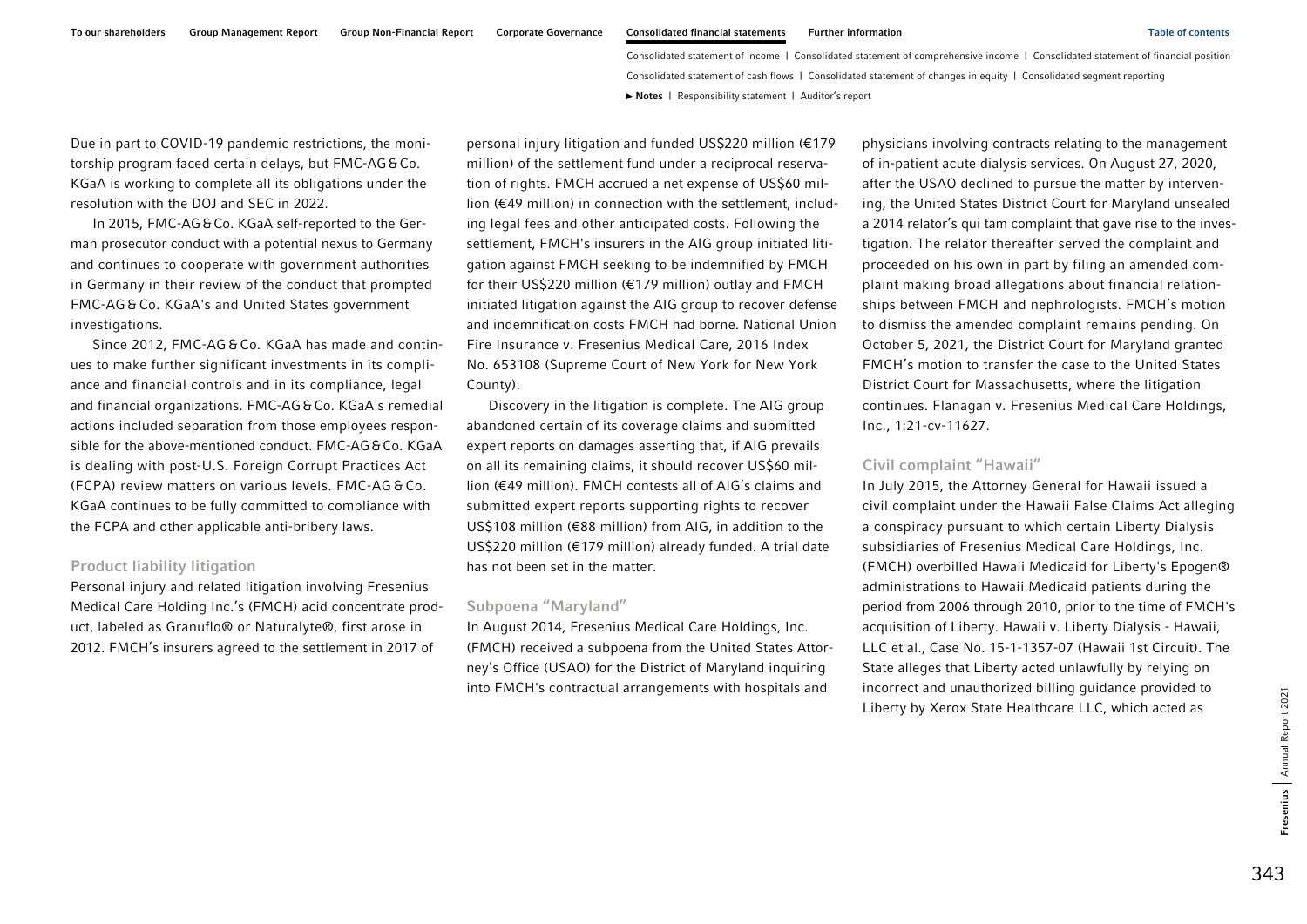Hawaii's contracted administrator for its Medicaid program reimbursement operations during the relevant period. With discovery concluded, the State has specified that its demands for relief relate to US\$7.7 million (€6.3 million) in overpayments on approximately twenty thousand ''claims'' submitted by Liberty. After prevailing on motions by Xerox to preclude it from doing so, FMCH is pursuing third-party claims for contribution and indemnification against Xerox. The State's False Claims Act complaint was filed after Liberty initiated an administrative action challenging the State's recoupment of alleged overpayments from sums currently owed to Liberty. The civil litigation and administrative action are proceeding in parallel. Trial in the civil litigation has been postponed because of COVID-19-related administrative issues and has been rescheduled for August 2022.

### Subpoenas ''Colorado and New York''

On August 31, 2015, Fresenius Medical Care Holdings, Inc. (FMCH) received a subpoena under the False Claims Act from the United States Attorney for the District of Colorado (Denver) inquiring into FMCH's participation in and management of dialysis facility joint ventures in which physicians are partners. FMCH has cooperated in the Denver

USAO investigation, which has come to focus on purchases and sales of minority interests in ongoing outpatient facilities between FMCH and physician groups.

On November 25, 2015, FMCH received a subpoena under the False Claims Act from the United States Attorney for the Eastern District of New York (Brooklyn) also inquiring into FMCH's involvement in certain dialysis facility joint ventures in New York. On September 26, 2018, the Brooklyn USAO declined to intervene on the qui tam complaint filed under seal in 2014 that gave rise to this investigation. CKD Project LLC v. Fresenius Medical Care, 2014 Civ. 06646 (E.D.N.Y. November 12, 2014). The District Court unsealed the complaint, allowing the relator to proceed on its own. On August 3, 2021, the District Court granted FMCH's motion to dismiss the relator's amended complaint, dismissed the case with prejudice and declined to allow further amendment. On August 27, 2021, the relator appealed to the United States Court of Appeals for the Second Circuit.

#### Subpoena ''Fresenius Vascular Care'' (AAC)

Beginning October 6, 2015, the United States Attorney for the Eastern District of New York (Brooklyn) has led an investigation, through subpoenas issued under the False Claims Act, of utilization and invoicing by Fresenius Medical Care Holdings, Inc.'s (FMCH) subsidiary Azura Vascular

Care for a period beginning after FMCH's acquisition of American Access Care LLC (AAC) in October 2011. FMCH is cooperating in the Brooklyn USAO investigation. The Brooklyn USAO has indicated that its investigation is nationwide in scope and is focused on whether certain access procedures performed at Azura facilities were medically unnecessary and whether certain physician assistants employed by Azura exceeded their permissible scope of practice. Allegations against AAC arising in districts in Connecticut, Florida and Rhode Island relating to utilization and invoicing were settled in 2015.

### Subpoena ''New York'' (Shiel)

On November 18, 2016, Fresenius Medical Care Holdings, Inc. (FMCH) received a subpoena under the False Claims Act from the United States Attorney for the Eastern District of New York (Brooklyn) seeking documents and information relating to the operations of Shiel Medical Laboratory, Inc. (Shiel), which FMCH acquired in October 2013. In the course of cooperating in the investigation and preparing to respond to the subpoena, FMCH identified falsifications and misrepresentations in documents submitted by a Shiel salesperson that relate to the integrity of certain invoices submitted by Shiel for laboratory testing for patients in longterm care facilities. On February 21, 2017, FMCH terminated the employee and notified the United States Attorney of the termination and its circumstances. The terminated employee's conduct is expected to result in demands for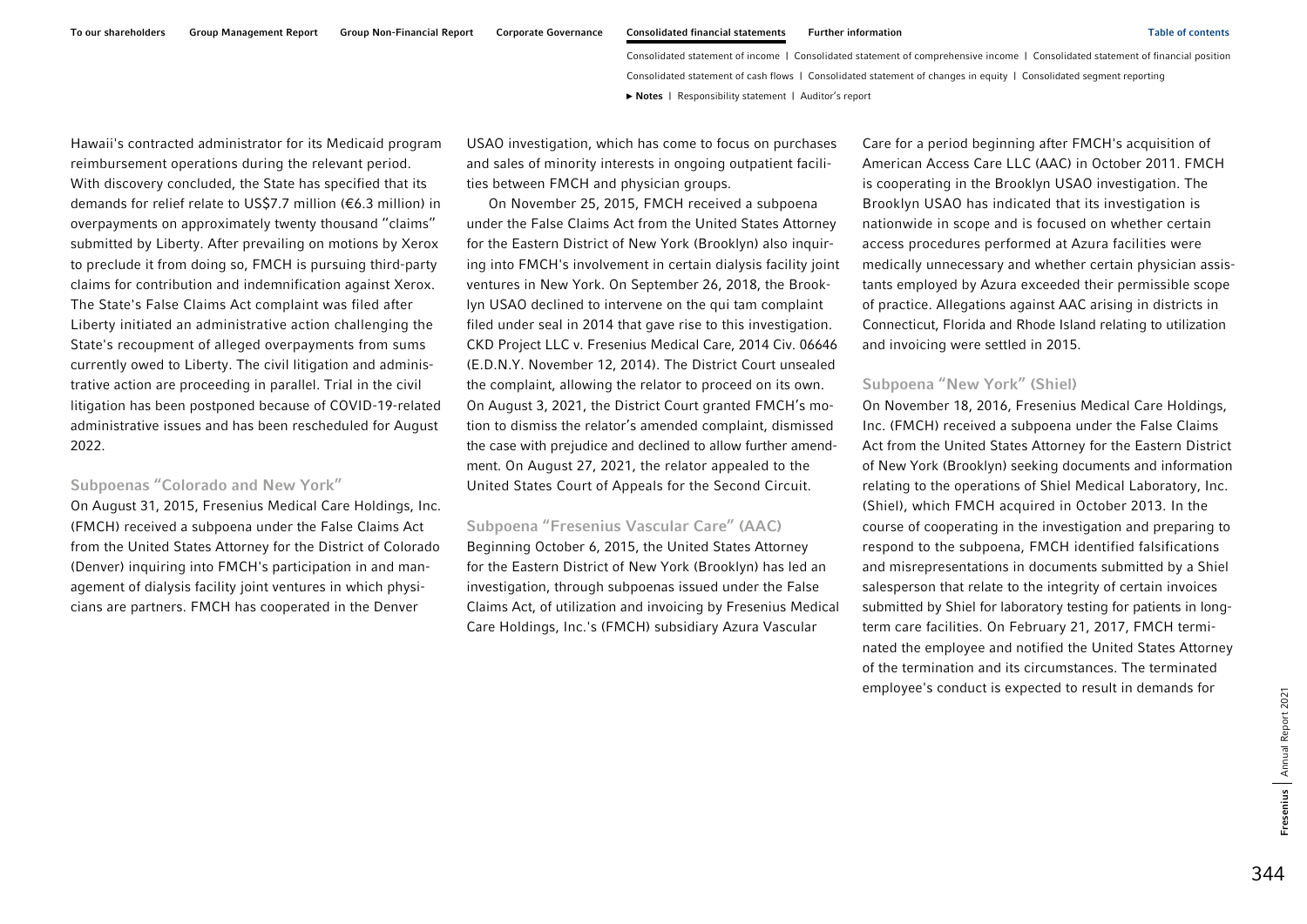FMCH to refund overpayments and to pay related penalties under applicable laws, but the monetary value of such payment demands cannot yet be reasonably estimated. FMCH contends that, under the asset sale provisions of its 2013 Shiel acquisition, it is not responsible for misconduct by the terminated employee or other Shiel employees prior to the date of the acquisition. The Brooklyn USAO continues to investigate a range of issues involving Shiel, including allegations of improper compensation (kickbacks) to physicians, and has disclosed that multiple sealed qui tam complaints underlie the investigation.

On December 12, 2017, FMCH sold to Quest Diagnostics certain Shiel operations that are the subject of this Brooklyn subpoena, including the misconduct reported to the United States Attorney. Under the Quest Diagnostics sale agreement, FMCH retains responsibility for responding to the Brooklyn investigation and for liabilities arising from conduct occurring after its 2013 acquisition of Shiel and prior to its sale of Shiel to Quest Diagnostics. FMCH is cooperating in the investigation.

# Subpoena ''American Kidney Fund'' / CMS Litigation

In May 2017, the United States Attorney for the Middle District of Tennessee (Nashville) issued identical subpoenas to Fresenius Medical Care Holdings, Inc. (FMCH) and two

subsidiaries under the False Claims Act concerning FMCH's retail pharmaceutical business. The subpoenas, and the subsequent investigation in which FMCH cooperated, were apparently predicated on but were not limited to a complaint filed on November 6, 2015 by two former employees. United States ex rel. Keasler et al. v. Fresenius Medical Care Rx, LLC, 03:15-Civ-01183 (M.D. Tenn. 2015). On August 17, 2021, the District Court dismissed the case without prejudice after the Nashville USAO declined to intervene and the relators elected not to proceed.

## Vifor patent infringement Fresenius Medical Care (Delaware)

On March 12, 2018, Vifor Fresenius Medical Care Renal Pharma Ltd. and Vifor Fresenius Medical Care Renal Pharma France S.A.S. (collectively, VFMCRP), filed a complaint for patent infringement against Lupin Atlantis Holdings SA and Lupin Pharmaceuticals Inc. (collectively, Lupin), and Teva Pharmaceuticals USA, Inc. (Teva) in the U.S. District Court for the District of Delaware (Case 1:18-cv-00390-MN, first complaint). The patent infringement action is in response to Lupin and Teva's filings of Abbreviated New Drug Applications (ANDA) with the U.S. Food and Drug Administration (FDA) for generic versions of Velphoro®. Velphoro® is protected by patents listed in the FDA's Approved Drug Products with Therapeutic Equivalence Evaluations, also known as the Orange Book. The complaint was filed within the 45-day period provided for under the Hatch-Waxman

legislation, and triggered a stay of FDA approval of the ANDAs for 30 months (specifically, up to July 29, 2020 for Lupin's ANDA; and August 6, 2020 for Teva's ANDA. In response to another ANDA being filed for a generic Velphoro®, VFMCRP filed a complaint for patent infringement against Annora Pharma Private Ltd., and Hetero Labs Ltd. (collectively, Annora), in the U.S. District Court for the District of Delaware on December 17, 2018. The case was settled among the parties, thus terminating the court action on August 4, 2020. On May 26, 2020, VFMCRP filed a further complaint for patent infringement against Lupin in the U.S. District Court for the District of Delaware (Case No. 1:20 cv-00697-MN) in response to Lupin's ANDA for a generic version of Velphoro® and on the basis of a newly listed patent in the Orange Book. On July 6, 2020, VFMCRP filed an additional complaint for patent infringement against Lupin and Teva in the U.S. District Court for the District of Delaware (Case No. 1:20-cv-00911-MN, second complaint) in response to the companies' ANDA for generic versions of Velphoro® and on the basis of two newly listed patents in the Orange Book. All cases involving Lupin as defendant were settled among the parties, thus terminating the corresponding court actions on December 18, 2020. In relation to the remaining pending cases and the defendant Teva, trial took place for the first complaint between January 19 and 22, 2021. Another patent newly listed in the Orange Book was added to the second complaint on June 23, 2021. Trial is scheduled for the second complaint for June 2022.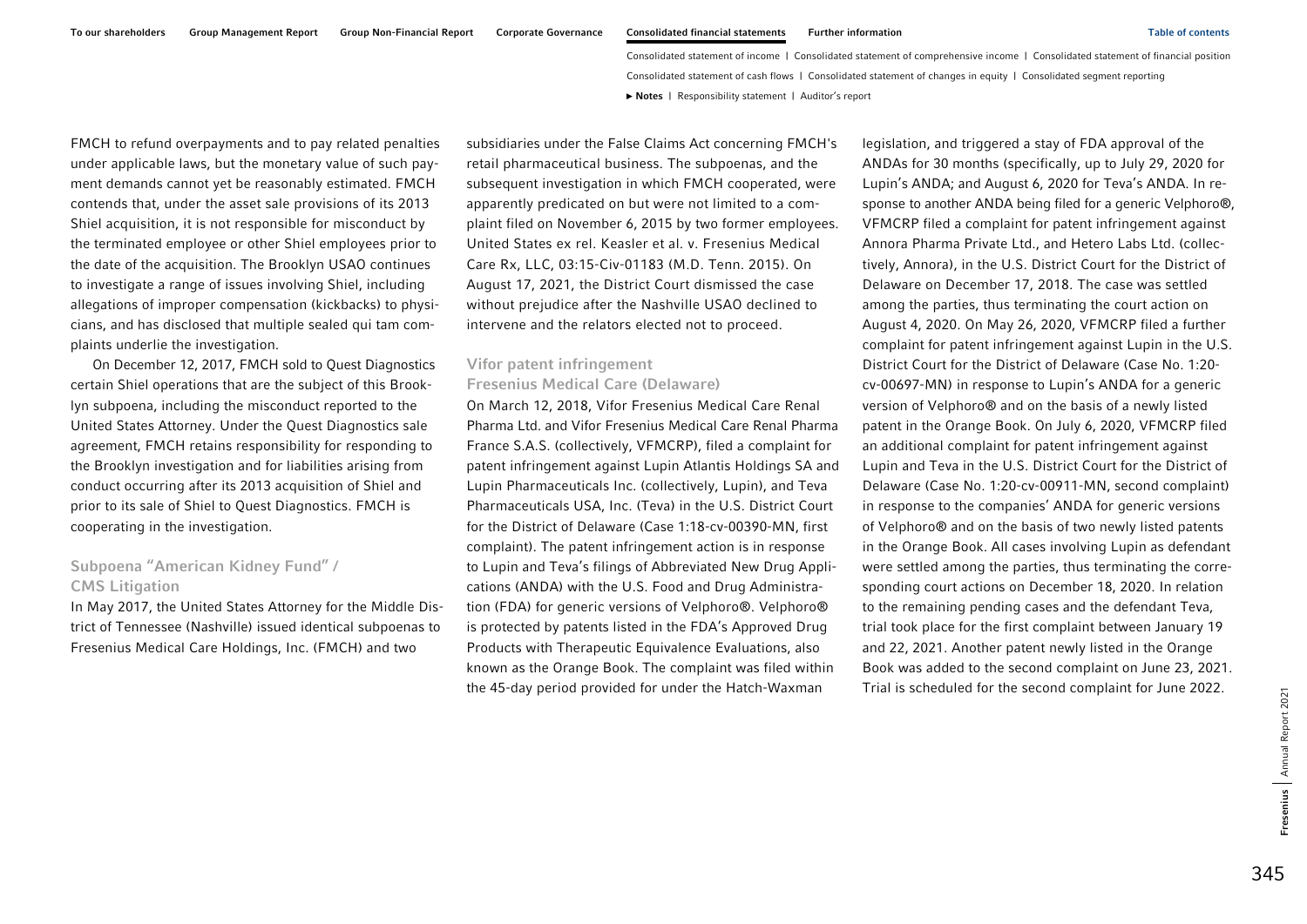### Subpoena ''Colorado (Denver)''

On December 17, 2018, Fresenius Medical Care Holdings, Inc. (FMCH) was served with a subpoena under the False Claims Act from the United States Attorney for the District of Colorado (Denver) as part of an investigation of allegations against DaVita, Inc. involving transactions between FMCH and DaVita. The subject transactions include sales and purchases of dialysis facilities, dialysis-related products and pharmaceuticals, including dialysis machines and dialyzers, and contracts for certain administrative services. FMCH cooperated in the investigation.

### Litigation Tricare Program

On June 28, 2019, certain Fresenius Medical Care Holdings, Inc. (FMCH) subsidiaries filed a complaint against the United States seeking to recover monies owed to them by the United States Department of Defense under the Tricare program, and to preclude Tricare from recouping monies previously paid. Bio-Medical Applications of Georgia, Inc., et al. v. United States, CA 19-947, United States Court of Federal Claims. Tricare provides reimbursement for dialysis treatments and other medical care provided to members of the military services, their dependents and retirees. The litigation challenges unpublished administrative actions by Tricare administrators reducing the rate of compensation

paid for dialysis treatments provided to Tricare beneficiaries based on a recasting or ''crosswalking'' of codes used and followed in invoicing without objection for many years. Tricare administrators have acknowledged the unpublished administrative action and declined to change or abandon it. On July 8, 2020, the U.S. government filed its answer (and confirmed its position) and litigation is continuing. The court has not yet set a date for trial in this matter. FMCH has imposed a constraint on revenue otherwise recognized from the Tricare program that it believes, in consideration of facts currently known, sufficient to account for the risk of this litigation.

# Subpoena ''Massachusetts ChoiceOne and Medspring''

On August 21, 2020, Fresenius Medical Care Holdings, Inc. (FMCH) was served with a subpoena from the United States Attorney for the District of Massachusetts requesting information and documents related to urgent care centers that FMCH owned, operated, or controlled as part of its ChoiceOne and Medspring urgent care operations prior to its divestiture of and exit from that line of business in 2018. The subpoena appears to be related to an ongoing investigation of alleged upcoding in the urgent care industry, which has resulted in certain published settlements under the federal False Claims Act. FMCH is cooperating in the investigation.

#### Subpoena ''Northern District of Texas (Dallas)''

On March 25, 2021, Fresenius Medical Care Holdings, Inc. (FMCH) received a grand jury subpoena issued from the United States District Court for the Northern District of Texas (Dallas). The subpoena sought documents comprising communications between employees of FMCH and DaVita and partially overlaps in content the 2018 Denver subpoena. The Dallas subpoena is part of a separate investigation by the Anti-Trust Division of the Department of Justice into possible employee ''no poaching'' and similar agreements to refrain from competition and is related to the indictments in United States v. Surgical Care Affiliates, 3:2021-Cr-0011 (N.D. Tex.) and United States v. DaVita, Inc. et al., 1:21-cr00229 (D. Col.). The unnamed co-conspirators described in the Surgical Care Affiliates and DaVita indictments do not include FMCH, Fresenius Medical Care AG& Co. KGaA, or any of their employees. FMCH understands that it has completed production of material sought under the subpoena.

#### Subpoena ''Nevada''

In November 2014, Fresenius Kabi Oncology Limited (FKOL) received a subpoena from the U.S. Department of Justice (DOJ), U.S. Attorney for the District of Nevada. The subpoena requested documents in connection with the January 2013 inspection by the U.S. Food and Drug Administration (FDA) of FKOL's plant for active pharmaceutical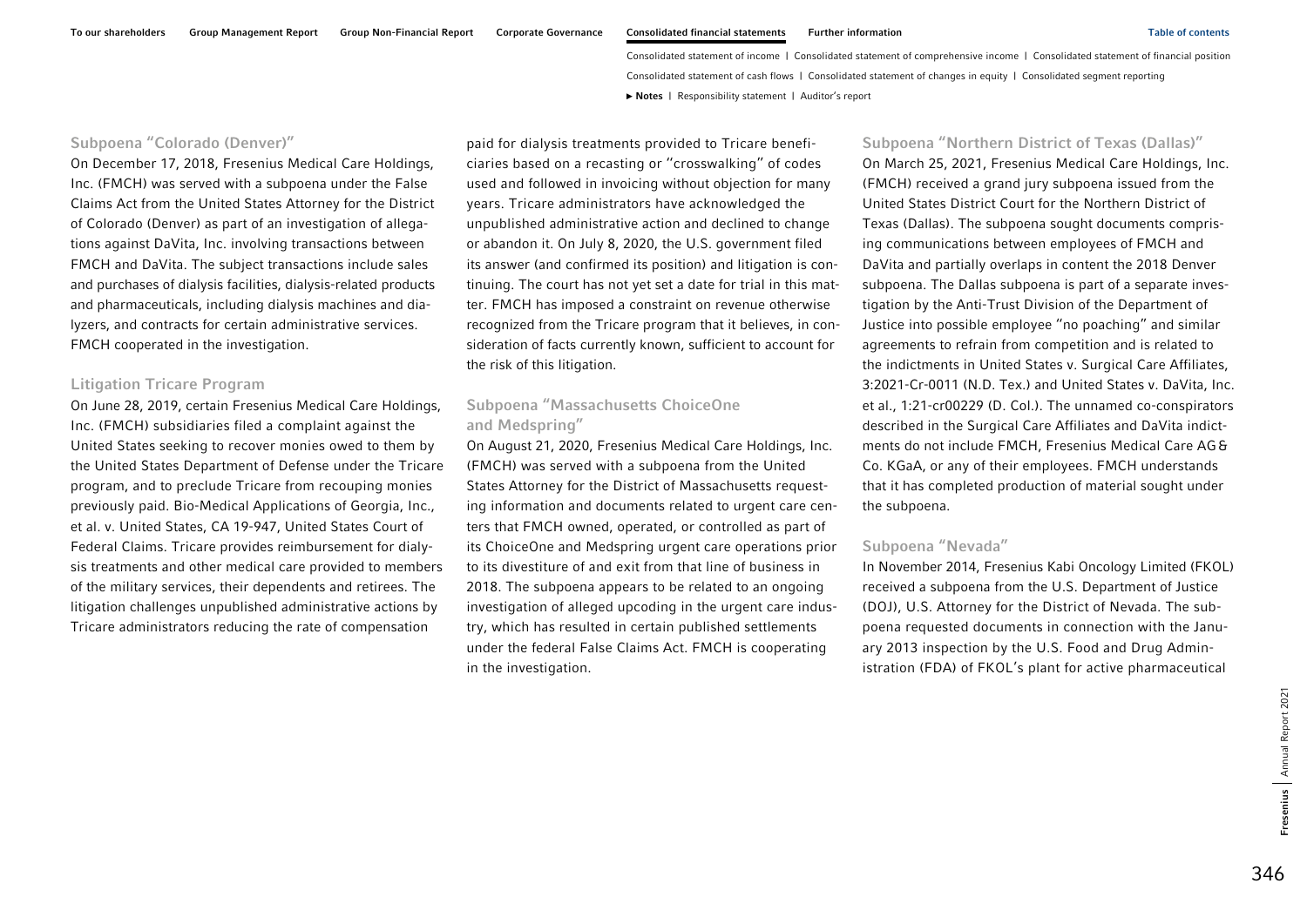ingredients in Kalyani, India. That inspection resulted in a warning letter from the FDA in July 2013. The subpoena marked the DOJ's criminal and/ or civil investigation in this connection and sought information from throughout the Fresenius Kabi group. Fresenius Kabi fully cooperated with the governmental investigation. In January 2021, Fresenius Kabi has entered into a final agreement (Plea Agreement) with the DOJ in which Fresenius Kabi undertakes to make a penalty payment of US\$50 million. The agreement includes other measures to ensure that a misconduct of the nature detected in 2013 will not occur again in the future. The final agreement has received court sentencing and was implemented accordingly. The payment was made on the basis of an existing accrual.

#### Patent Dispute Fresenius Kabi France

Patent dispute between Fresenius Kabi and Eli Lilly in France and other European countries regarding Eli Lilly's originator product Alimta® and Fresenius Kabi's generic Pemetrexed sold in France and further countries in Europe. The Paris Tribunal has now rendered a decision in favor of Eli Lilly holding Fresenius Kabi France to infringe Eli Lilly's patent and to make a preliminary payment of €28 million for patent infringement and damages due to unfair competition, including lost sales and price decrease. This amount is covered by an existing higher accrual. In March 2021, Fresenius Kabi and Eli Lilly have entered into a pan-European settlement pursuant to which, among other

provisions, Fresenius Kabi undertakes to make a payment of US\$68.5 million to Lilly less the amount of €28 million already paid during the proceedings in France. In parallel, all court proceedings pending in Europe in relation to the patent in dispute are discontinued by the parties, including the proceedings in France. As of June 30, 2021, Fresenius Kabi has made all payments required under the settlement agreement.

#### General risks

From time to time, the Fresenius Group is a party to or may be threatened with other litigation or arbitration, claims or assessments arising in the ordinary course of its business. Management regularly analyzes current information including, as applicable, the Fresenius Group's defenses and insurance coverage and, as necessary, provides accruals for probable liabilities for the eventual disposition of these matters.

The Fresenius Group, like other health care providers, insurance plans and suppliers, conducts its operations under intense government regulation and scrutiny. The Fresenius Group must comply with regulations which relate to or govern the safety and efficacy of medical products and supplies, the marketing and distribution of such products, the operation of manufacturing facilities, laboratories, hospitals, dialysis clinics and other health care facilities, and environmental and occupational health and safety. With respect to its development, manufacture, marketing

and distribution of medical products, if such compliance is not maintained, the Fresenius Group could be subject to significant adverse regulatory actions by the U.S. Food and Drug Administration (FDA) and comparable regulatory authorities outside the United States. These regulatory actions could include warning letters or other enforcement notices from the FDA, and/or comparable foreign regulatory authority which may require the Fresenius Group to expend significant time and resources in order to implement appropriate corrective actions. If the Fresenius Group does not address matters raised in warning letters or other enforcement notices to the satisfaction of the FDA and/ or comparable regulatory authorities outside the United States, these regulatory authorities could take additional actions, including product recalls, injunctions against the distribution of products or operation of manufacturing plants, civil penalties, seizures of the Fresenius Group's products and / or criminal prosecution. Fresenius Medical Care Holdings, Inc. completed remediation efforts with respect to one pending FDA warning letter and is awaiting confirmation as to whether the letter is now closed. Fresenius Kabi is currently engaged in remediation efforts with respect to two pending FDA warning letters. The Fresenius Group must also comply with the laws of the United States, including the federal Anti-Kickback Statute, the federal False Claims Act, the federal Stark Law, the federal Civil Monetary Penalties Law and the federal Foreign Corrupt Practices Act as well as other federal and state fraud and abuse laws.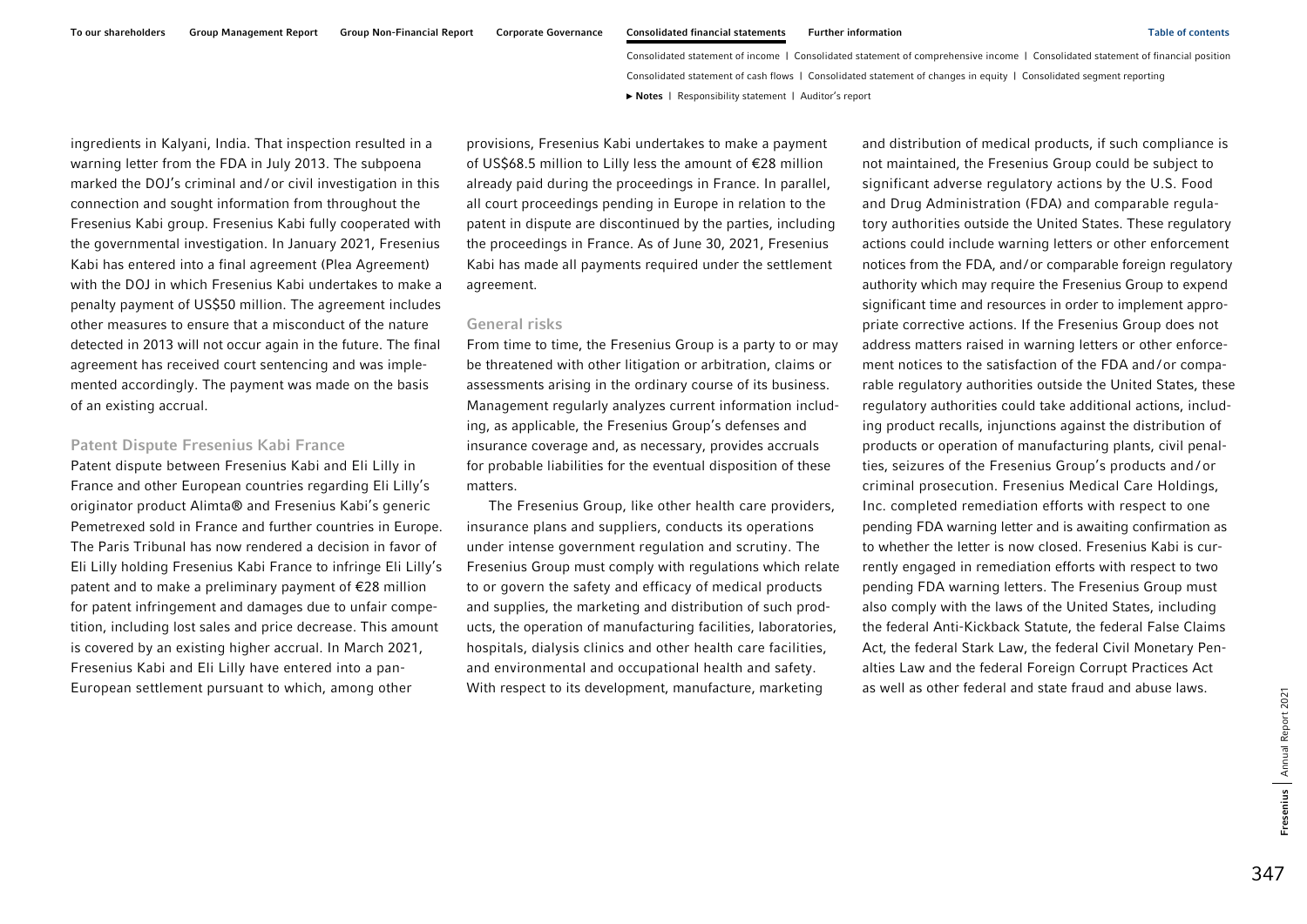Applicable laws or regulations may be amended, or enforcement agencies or courts may make interpretations that differ from the Fresenius Group's interpretations or the manner in which it conducts its business. Enforcement has become a high priority for the federal government and some states. In addition, the provisions of the False Claims Act authorizing payment of a portion of any recovery to the party bringing the suit encourage private plaintiffs to commence whistleblower actions. By virtue of this regulatory environment, the Fresenius Group's business activities and practices are subject to extensive review by regulatory authorities and private parties, and continuing audits, subpoenas, other inquiries, claims and litigation relating to the Fresenius Group's compliance with applicable laws and regulations. The Fresenius Group may not always be aware that an inquiry or action has begun, particularly in the case of whistleblower actions, which are initially filed under court seal.

The Fresenius Group operates many facilities and handles the personal data of its patients and beneficiaries throughout the United States and other parts of the world, and engages with other business associates to help it carry out its health care activities. In such a widespread, global system, it is often difficult to maintain the desired level of oversight and control over the thousands of individuals employed by many affiliated companies and its business

associates. On occasion, the Fresenius Group or its business associates may experience a breach under the Health Insurance Portability and Accountability Act Privacy Rule and Security Rules, the EU's General Data Protection Regulation and/or other similar laws (Data Protection Laws) when there has been impermissible use, access, or disclosure of unsecured personal data or when the Fresenius Group or its business associates neglect to implement the required administrative, technical and physical safeguards of its electronic systems and devices, or a data breach that results in impermissible use, access or disclosure of personal identifying information of its employees, patients and beneficiaries. On those occasions, the Fresenius Group must comply with applicable breach notification requirements.

The Fresenius Group relies upon its management structure, regulatory and legal resources, and the effective operation of its compliance program to direct, manage and monitor the activities of its employees. On occasion, the Fresenius Group may identify instances where employees or other agents deliberately, recklessly or inadvertently contravene the Fresenius Group's policies or violate applicable law. The actions of such persons may subject the Fresenius Group and its subsidiaries to liability under the Anti-Kickback Statute, the Stark Law, the False Claims Act, Data Protection Laws, the Health Information Technology

for Economic and Clinical Health Act and the Foreign Corrupt Practices Act, among other laws and comparable state laws or laws of other countries.

Physicians, hospitals and other participants in the health care industry are also subject to a large number of lawsuits alleging professional negligence, malpractice, product liability, worker's compensation or related claims, many of which involve large claims and significant defense costs. The Fresenius Group has been and is currently subject to these suits due to the nature of its business and expects that those types of lawsuits may continue. Although the Fresenius Group maintains insurance at a level which it believes to be prudent, it cannot assure that the coverage limits will be adequate or that insurance will cover all asserted claims. A successful claim against the Fresenius Group or any of its subsidiaries in excess of insurance coverage could have a material adverse effect upon it and the results of its operations. Any claims, regardless of their merit or eventual outcome, could have a material adverse effect on the Fresenius Group's reputation and business.

The Fresenius Group has also had claims asserted against it and has had lawsuits filed against it relating to alleged patent infringements or businesses that it has acquired or divested. These claims and suits relate both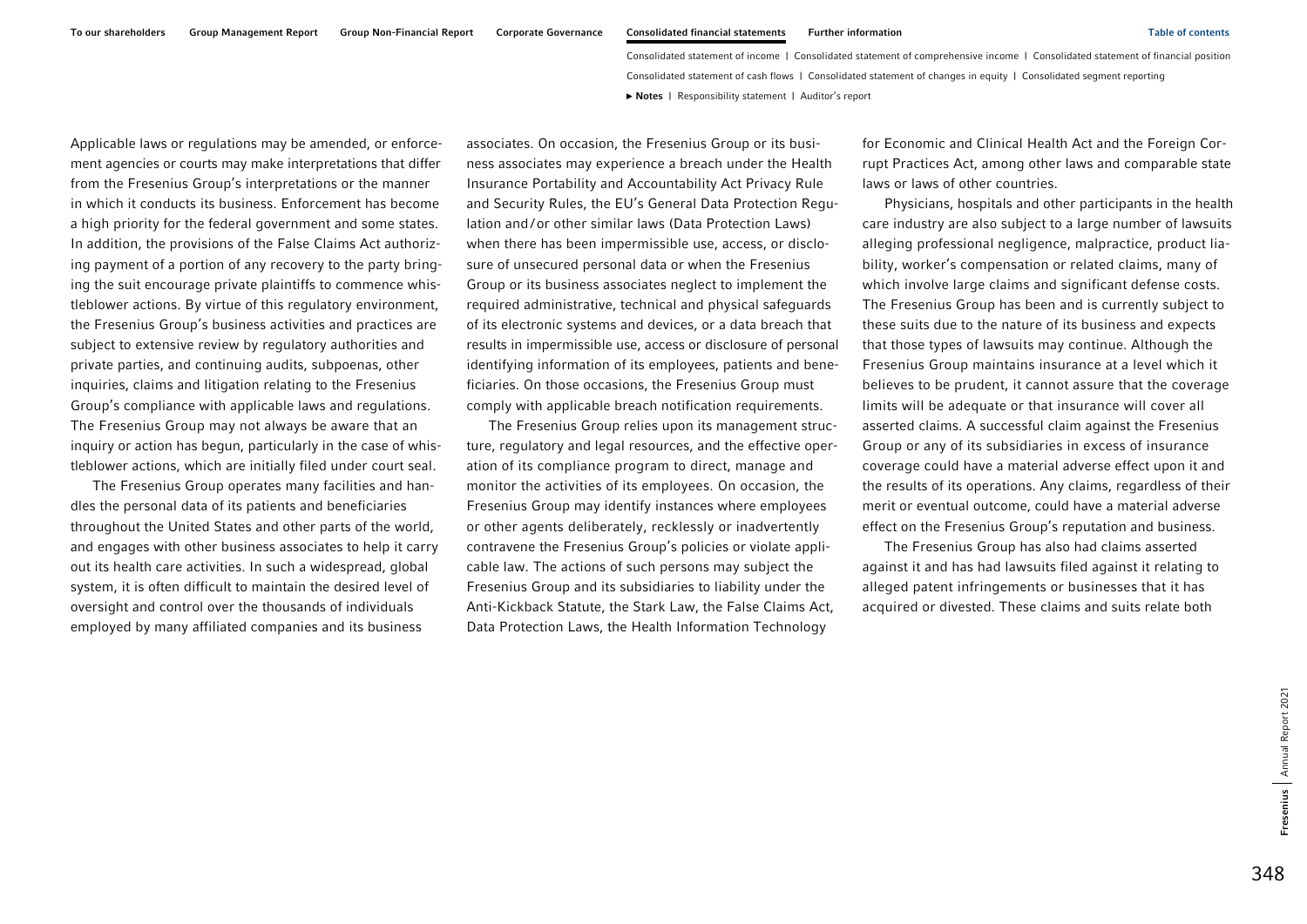to operation of the businesses and to the acquisition and divestiture transactions. The Fresenius Group has, when appropriate, asserted its own claims, and claims for indemnification. A successful claim against the Fresenius Group or any of its subsidiaries could have a material adverse effect upon its business, financial condition, and the results of its operations. Any claims, regardless of their merit or eventual outcome, could have a material adverse effect on the Fresenius Group's reputation and business.

### 31. LEASES

The Fresenius Group leases land, buildings and improvements, machinery and equipment, as well as IT- and office equipment under various lease agreements.

#### LEASES IN THE CONSOLIDATED STATEMENT

### OF INCOME

The following table shows the effects from lease agreements on the consolidated statements of income for 2021 and 2020:

| $\epsilon$ in millions                          | 2021 | 2020  |
|-------------------------------------------------|------|-------|
| Depreciation on right-of-use assets             | 878  | 877   |
| Impairments on right-of-use assets              | 18   |       |
| Expenses relating to short-term leases          | 64   | 67    |
| Expenses relating to leases of low-value assets | 46   | 46    |
| Expenses relating to variable lease payments    | 22   | 22    |
| Other expenses/income from lease agreements     | -6   | $-17$ |
| Interest expenses on lease liabilities          | 188  | 205   |

### LEASES IN THE CONSOLIDATED STATEMENT OF FINANCIAL POSITION

At December 31, the acquisition costs and the accumulated depreciation of right-of-use assets consisted of the following:

#### ACQUISITION COSTS

| $\epsilon$ in millions                          | As of<br>January 1, 2021 | Foreign<br>currency<br>translation | Changes in<br>consolidation | Additions | Reclassifications        | <b>Disposals</b> | As of<br>December 31, 2021 |
|-------------------------------------------------|--------------------------|------------------------------------|-----------------------------|-----------|--------------------------|------------------|----------------------------|
| Right-of-use assets: Land                       |                          |                                    |                             |           |                          |                  | 128                        |
| Right-of-use assets: Buildings and improvements | 6,663                    |                                    |                             | 807       |                          | 124              | 7,829                      |
| Right-of-use assets: Machinery and equipment    | 579                      |                                    |                             |           |                          |                  | 603                        |
| Right-of-use assets: Advanced Payments          |                          | -                                  |                             |           | $\overline{\phantom{0}}$ | -                |                            |
| Right-of-use assets                             | 7,363                    | 402                                | 118                         | 915       | -60                      | 178              | 8,560                      |

In the fiscal year 2021, reclassifications were mainly made to property, plant and equipment as the Fresenius Group purchased previously leased buildings and equipment from the landlords.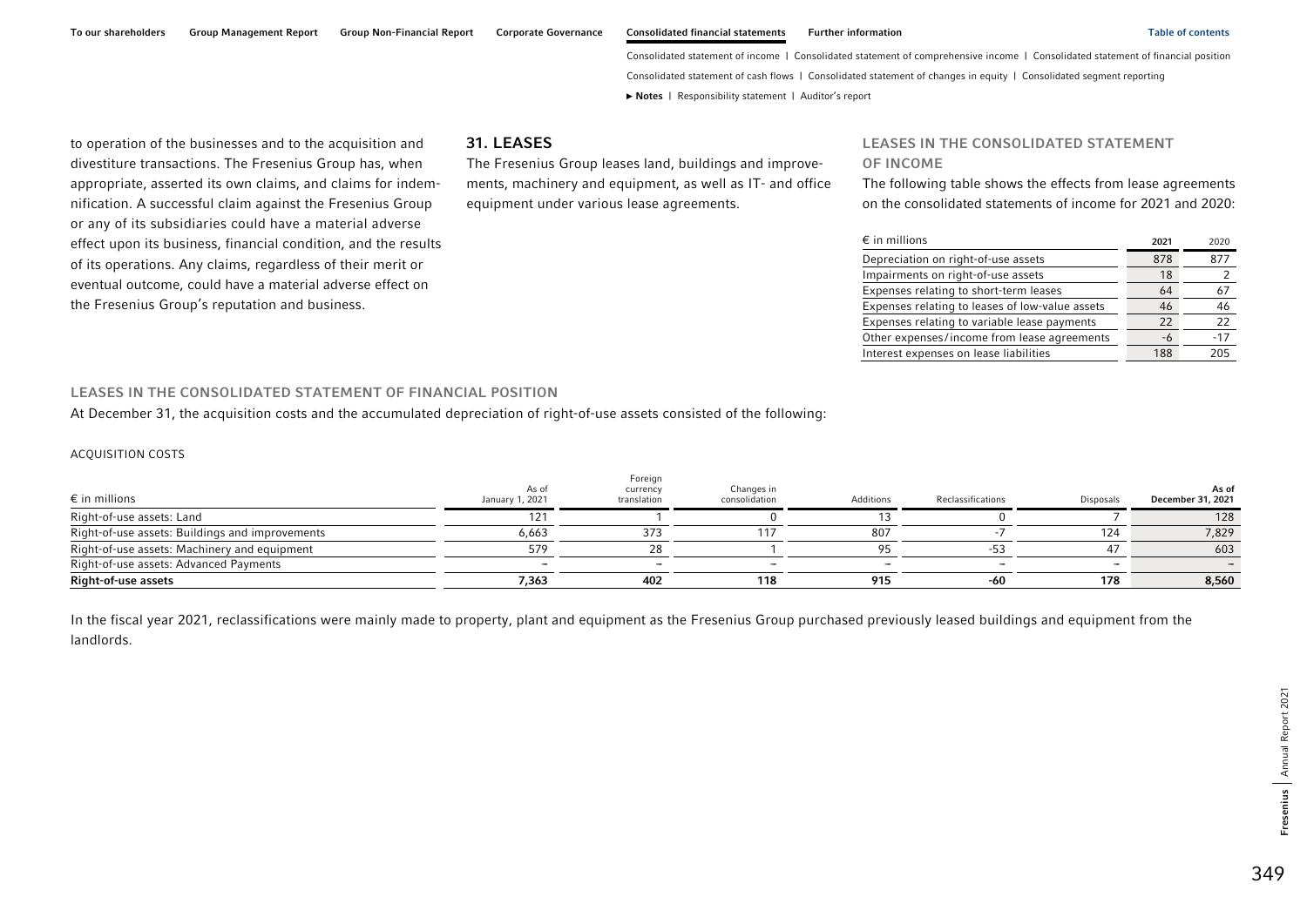Consolidated statement of cash flows | Consolidated statement of changes in equity | Consolidated segment reporting

**►** [Notes](#page-0-0) | [Responsibility statement](#page-97-0) | [Auditor's report](#page-98-0) 

#### DEPRECIATION

| $\epsilon$ in millions                          | As of<br>January 1, 2021 | Foreign<br>currency<br>translation | Changes in<br>consolidation | Additions | Reclassifications | <b>Disposals</b> | As of<br>December 31, 2021 |
|-------------------------------------------------|--------------------------|------------------------------------|-----------------------------|-----------|-------------------|------------------|----------------------------|
| Right-of-use assets: Land                       |                          |                                    |                             |           |                   |                  |                            |
| Right-of-use assets: Buildings and improvements | 1.376                    | 100                                |                             | 762       |                   |                  | 2,162                      |
| Right-of-use assets: Machinery and equipment    | 278                      |                                    |                             |           |                   |                  | 359                        |
| Right-of-use assets: Advanced Payments          |                          |                                    |                             |           |                   |                  |                            |
| Right-of-use assets                             | 1,672                    | 115                                |                             | 896       |                   | 110              | 2,546                      |

#### ACQUISITION COSTS

| $\epsilon$ in millions                          | As of<br>January 1, 2020 | Foreign<br>currency<br>translation | Changes in<br>consolidation | Additions | Reclassifications | <b>Disposals</b> | As of<br>December 31, 2020 |
|-------------------------------------------------|--------------------------|------------------------------------|-----------------------------|-----------|-------------------|------------------|----------------------------|
| Right-of-use assets: Land                       |                          |                                    |                             |           |                   |                  |                            |
| Right-of-use assets: Buildings and improvements | 6,204                    | -403                               |                             | 983       |                   | 119              | 6,663                      |
| Right-of-use assets: Machinery and equipment    |                          |                                    |                             |           |                   |                  | 579                        |
| Right-of-use assets: Advanced Payments          |                          |                                    |                             |           |                   |                  |                            |
| Right-of-use assets                             | 6,903                    | $-443$                             |                             | 1.087     |                   | 143              | 7,363                      |

In the fiscal year 2020, reclassifications were mainly made to property, plant and equipment as the Fresenius Group purchased previously leased buildings and equipment from the landlords.

#### DEPRECIATION

| $\epsilon$ in millions                          | As of<br>January 1, 2020 | Foreign<br>currency<br>translation | Changes in<br>consolidation | Additions | Reclassifications | <b>Disposals</b> | As of<br>December 31, 2020 |
|-------------------------------------------------|--------------------------|------------------------------------|-----------------------------|-----------|-------------------|------------------|----------------------------|
| Right-of-use assets: Land                       |                          |                                    |                             |           |                   |                  |                            |
| Right-of-use assets: Buildings and improvements | 765                      |                                    |                             | 726       |                   |                  | 1,376                      |
| Right-of-use assets: Machinery and equipment    | 170                      |                                    |                             | 144       |                   |                  | 278                        |
| Right-of-use assets: Advanced Payments          |                          |                                    |                             |           |                   |                  |                            |
| Right-of-use assets                             | 944                      | -98                                |                             | 879       |                   | 46               | 1,672                      |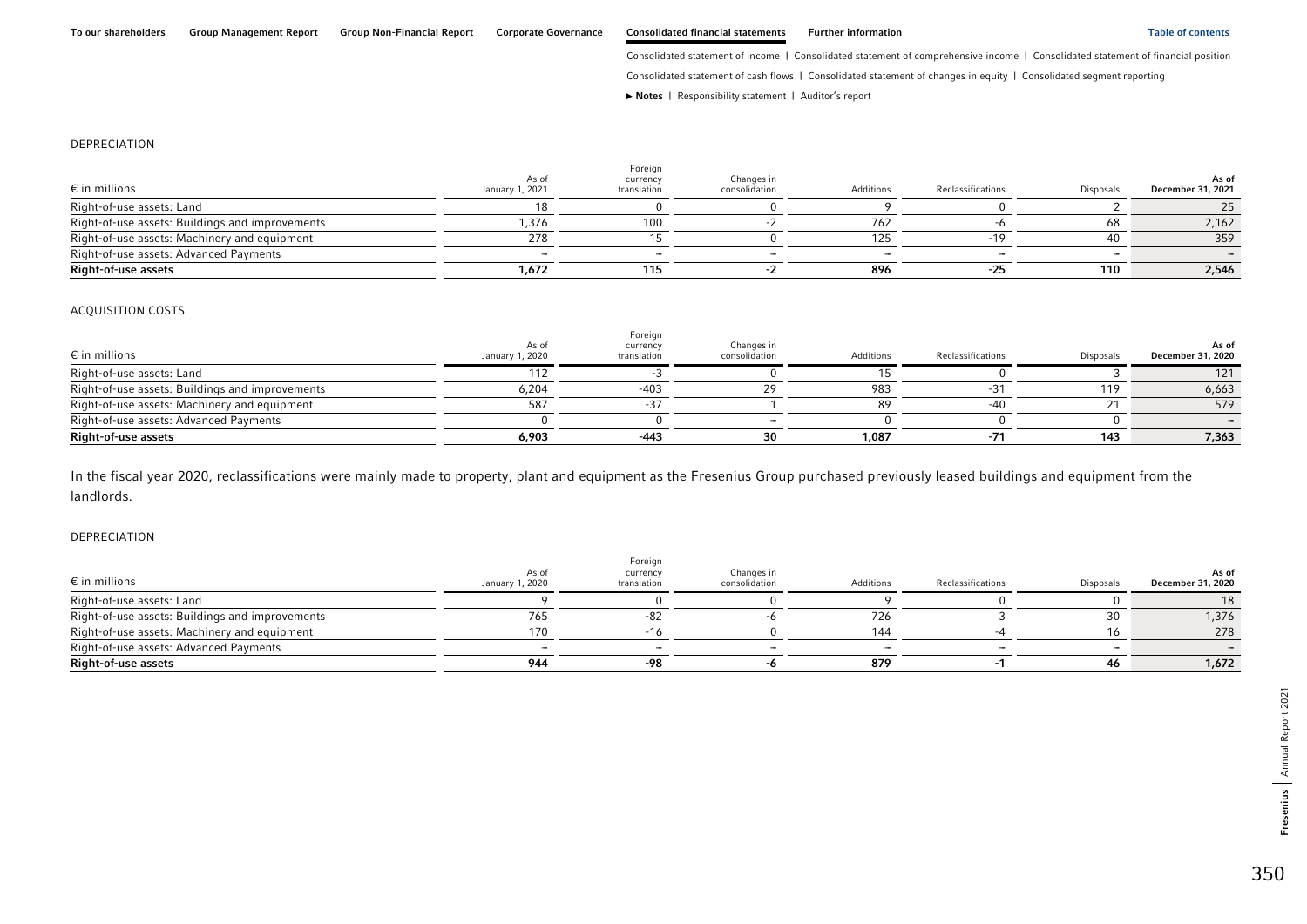Consolidated statement of cash flows | Consolidated statement of changes in equity | Consolidated segment reporting

**►** [Notes](#page-0-0) | [Responsibility statement](#page-97-0) | [Auditor's report](#page-98-0) 

#### CARRYING AMOUNTS

| $\epsilon$ in millions                          | December 31, 2021 | December 31, 2020 |
|-------------------------------------------------|-------------------|-------------------|
| Right-of-use assets: Land                       | 103               | 103               |
| Right-of-use assets: Buildings and improvements | 5.667             | 5.287             |
| Right-of-use assets: Machinery and equipment    | 244               | 301               |
| Right-of-use assets: Advanced Payments          |                   |                   |
| <b>Right-of-use assets</b>                      | 6.014             | 5,691             |

Depreciation expense and impairments on right-of-use assets amounted to €896 million for the year ended December 31, 2021 (2020: €879 million). These expenses are allocated within costs of sales, selling, general and administrative and research and development expenses depending upon the area in which the asset is used. In 2021, depreciation expense and impairments on right-of-use assets included impairment losses of €18 million.

As of December 31, 2021, lease liabilities comprised a current portion of €832 million (2020: €766 million) and a non-current portion of €5,758 million (2020: €5,422 million). In 2021, approximately 71% of the lease liabilities related to Fresenius Medical Care, approximately 17% to Fresenius Helios, approximately 7% to Fresenius Vamed and approximately 5% to Fresenius Kabi.

## LEASES IN THE CONSOLIDATED STATEMENT OF CASH FLOWS

Total cash outflows from leases were €1,194 million for the year ended December 31, 2021 (2020: €1,212 million).

In the consolidated statement of cash flows, the interest component of recognized leases is shown in net cash provided by /used in operating activities, the amortization component is shown in net cash provided by/used in financing activities.

The following potential future cash outflows were not reflected in the measurement of the lease liabilities:

| $\epsilon$ in millions                                       | 2021  | 2020  |
|--------------------------------------------------------------|-------|-------|
| Potential cash outflows from:                                |       |       |
| extension options                                            | 7,646 | 6,781 |
| purchase options                                             | 260   | 267   |
| leases that the Fresenius Group<br>entered into as a lessee  |       |       |
| that have not yet begun                                      | 202   | 243   |
| residual value quarantees                                    | 101   | 89    |
| variable lease payments                                      | 64    | 67    |
| penalty payments from the<br>exercise of termination options | 11    |       |

Potential future cash outflows resulting from the exercise of options were not reflected in the measurement of the lease liabilities if the exercise of the respective option was not considered reasonably certain.

The major part of the potential future cash outflows resulting from extension options relates to extension options in real estate lease agreements, primarily for dialysis clinics of Fresenius Medical Care in North America. Individual lease agreements include multiple extension options. The Fresenius Group uses extension options to obtain a high degree of flexibility in performing its business. These extension options held are exercisable solely by the Fresenius Group.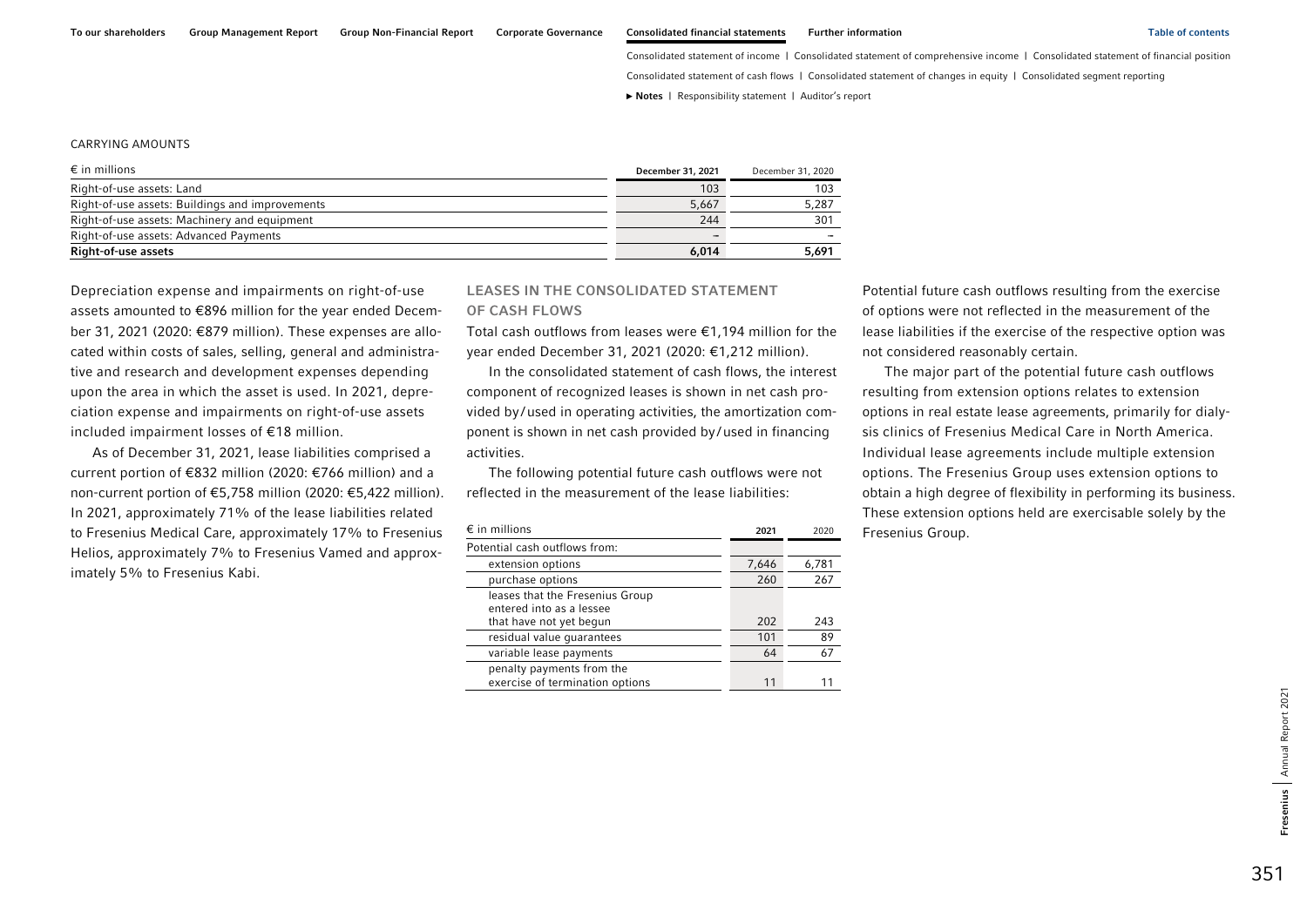Consolidated statement of cash flows | Consolidated statement of changes in equity | Consolidated segment reporting

**►** [Notes](#page-0-0) | [Responsibility statement](#page-97-0) | [Auditor's report](#page-98-0) 

## 32. FINANCIAL INSTRUMENTS

## VALUATION OF FINANCIAL INSTRUMENTS

# Carrying amounts of financial instruments

As of December 31, the carrying amounts of financial instruments by item of the statement of financial position and structured according to categories were as follows:

|                                                                                  |                       |                |                                                       | December 31, 2021                                                   |                                                                                      |                                                        |                                                                                       |  |  |
|----------------------------------------------------------------------------------|-----------------------|----------------|-------------------------------------------------------|---------------------------------------------------------------------|--------------------------------------------------------------------------------------|--------------------------------------------------------|---------------------------------------------------------------------------------------|--|--|
|                                                                                  |                       |                |                                                       |                                                                     |                                                                                      | Relating to no category                                |                                                                                       |  |  |
| $\epsilon$ in millions                                                           | Carrying amount       | Amortized cost | Fair value<br>through profit<br>and loss <sup>1</sup> | Fair value<br>through other<br>comprehensive<br>income <sup>2</sup> | Derivatives<br>designated<br>as cash flow<br>hedging<br>instruments<br>at fair value | Put option<br>liabilities<br>measured<br>at fair value | Valuation<br>according to<br>IFRS 16 for<br>leasing<br>receivables and<br>liabilities |  |  |
| <b>Financial assets</b>                                                          |                       |                |                                                       |                                                                     |                                                                                      |                                                        |                                                                                       |  |  |
| Cash and cash equivalents                                                        | 2,764                 | 1,936          | 828                                                   |                                                                     |                                                                                      |                                                        |                                                                                       |  |  |
| Trade accounts and other receivables, less allowances for expected credit losses | 7,045                 | 6,822          | 108                                                   | 34                                                                  |                                                                                      |                                                        | 81                                                                                    |  |  |
| Accounts receivable from and loans to related parties                            | 147                   | 147            |                                                       |                                                                     |                                                                                      |                                                        |                                                                                       |  |  |
| Other financial assets <sup>3</sup>                                              | 2,560                 | 1,667          | 342                                                   | 412                                                                 | 8                                                                                    |                                                        | 131                                                                                   |  |  |
| <b>Financial assets</b>                                                          | 12,516                | 10,572         | 1,278                                                 | 446                                                                 | 8                                                                                    | $\overline{\phantom{0}}$                               | 212                                                                                   |  |  |
| <b>Financial liabilities</b>                                                     |                       |                |                                                       |                                                                     |                                                                                      |                                                        |                                                                                       |  |  |
| Trade accounts payable                                                           | 2,039                 | 2,039          |                                                       |                                                                     |                                                                                      |                                                        |                                                                                       |  |  |
| Short-term accounts payable to related parties                                   | 92                    | 92             |                                                       |                                                                     |                                                                                      |                                                        |                                                                                       |  |  |
| Short-term debt                                                                  | 2,841                 | 2,841          |                                                       |                                                                     |                                                                                      |                                                        |                                                                                       |  |  |
| Short-term debt from related parties                                             | $\mathsf{\mathsf{R}}$ | $\mathbf{R}$   |                                                       |                                                                     |                                                                                      |                                                        |                                                                                       |  |  |
| Long-term debt                                                                   | 2,600                 | 2,600          |                                                       |                                                                     |                                                                                      |                                                        |                                                                                       |  |  |
| Lease liabilities                                                                | 6,590                 |                |                                                       |                                                                     |                                                                                      |                                                        | 6,590                                                                                 |  |  |
| <b>Bonds</b>                                                                     | 14,634                | 14,634         |                                                       |                                                                     |                                                                                      |                                                        |                                                                                       |  |  |
| Convertible bonds                                                                | 482                   | 482            |                                                       |                                                                     |                                                                                      |                                                        |                                                                                       |  |  |
| Other financial liabilities <sup>4</sup>                                         | 4,026                 | 2,407          | 557                                                   |                                                                     | 18                                                                                   | 1,044                                                  |                                                                                       |  |  |
| <b>Financial liabilities</b>                                                     | 33,312                | 25,103         | 557                                                   | -                                                                   | 18                                                                                   | 1,044                                                  | 6,590                                                                                 |  |  |

1 All included financial assets and liabilities are mandatorily measured at fair value through profit and loss according to IFRS 9.

2 The option to measure equity instruments at fair value through other comprehensive income has been exercised. The option has been used for €85 million other investments (included in other financial assets).

3 Other financial assets are included in the item other current and non-current assets in the consolidated statement of financial position.

4 Other financial liabilities are included in the items short-term provisions and other short-term liabilities and long-term provisions and other long-term liabilities in the consolidated statement of financial position.

In the fiscal year 2021, reclassifications between the categories were immaterial.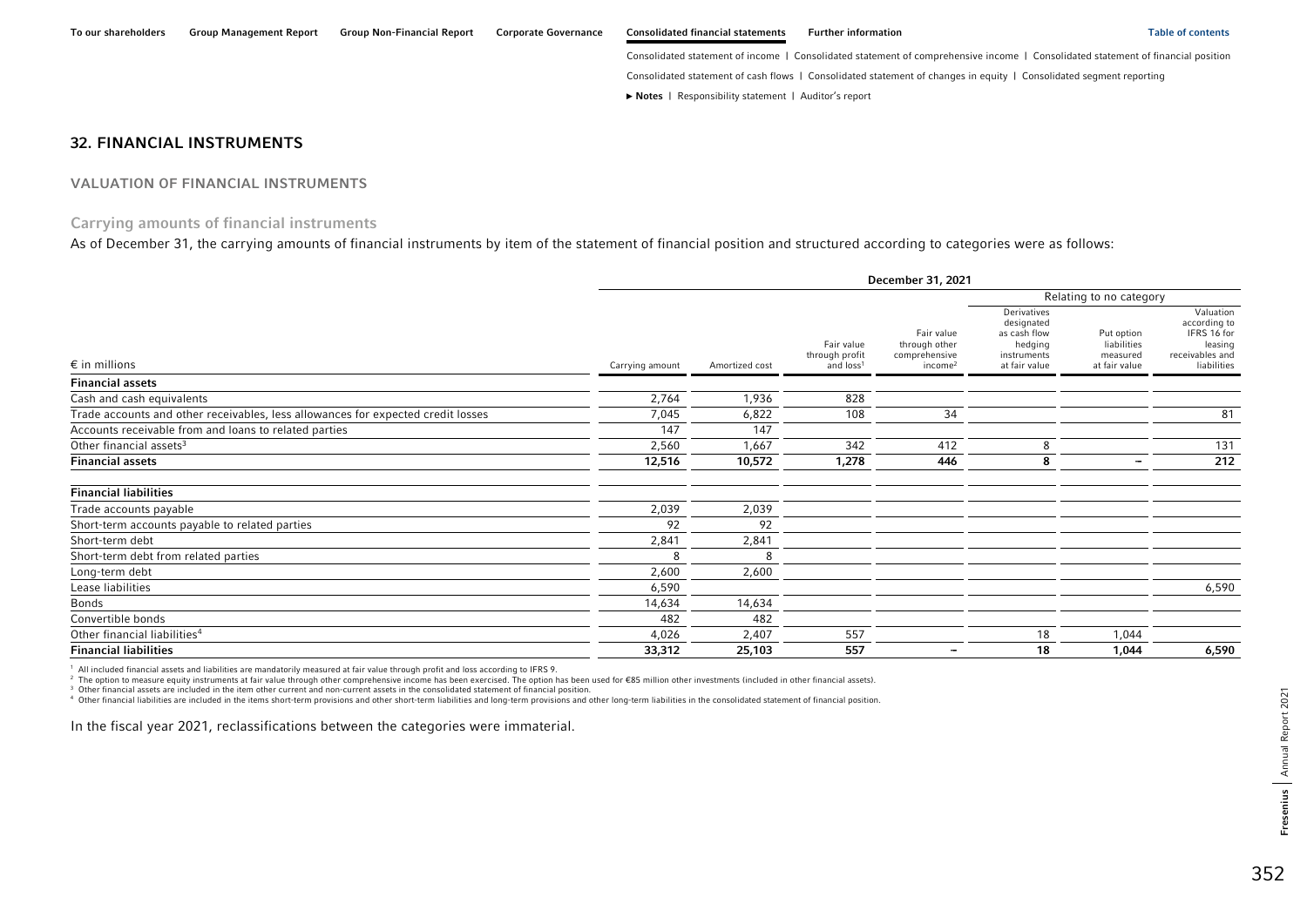Consolidated statement of cash flows | Consolidated statement of changes in equity | Consolidated segment reporting

**►** [Notes](#page-0-0) | [Responsibility statement](#page-97-0) | [Auditor's report](#page-98-0) 

| December 31, 2020                                                                |                 |                |                                                       |                                                                     |                                                                                      |                                                        |                                                                                       |
|----------------------------------------------------------------------------------|-----------------|----------------|-------------------------------------------------------|---------------------------------------------------------------------|--------------------------------------------------------------------------------------|--------------------------------------------------------|---------------------------------------------------------------------------------------|
|                                                                                  |                 |                |                                                       |                                                                     |                                                                                      | Relating to no category                                |                                                                                       |
| $\epsilon$ in millions                                                           | Carrying amount | Amortized cost | Fair value<br>through profit<br>and loss <sup>1</sup> | Fair value<br>through other<br>comprehensive<br>income <sup>2</sup> | Derivatives<br>designated<br>as cash flow<br>hedging<br>instruments<br>at fair value | Put option<br>liabilities<br>measured<br>at fair value | Valuation<br>according to<br>IFRS 16 for<br>leasing<br>receivables and<br>liabilities |
| <b>Financial assets</b>                                                          |                 |                |                                                       |                                                                     |                                                                                      |                                                        |                                                                                       |
| Cash and cash equivalents                                                        | 1,837           | 1,271          | 566                                                   |                                                                     |                                                                                      |                                                        |                                                                                       |
| Trade accounts and other receivables, less allowances for expected credit losses | 6,937           | 6,783          | 45                                                    | 34                                                                  |                                                                                      |                                                        | 75                                                                                    |
| Accounts receivable from and loans to related parties                            | 110             | 110            |                                                       |                                                                     |                                                                                      |                                                        |                                                                                       |
| Other financial assets <sup>3</sup>                                              | 2,111           | 1,190          | 357                                                   | 447                                                                 | 8                                                                                    |                                                        | 109                                                                                   |
| <b>Financial assets</b>                                                          | 10,995          | 9,354          | 968                                                   | 481                                                                 | 8                                                                                    | $\overline{\phantom{a}}$                               | 184                                                                                   |
| <b>Financial liabilities</b>                                                     |                 |                |                                                       |                                                                     |                                                                                      |                                                        |                                                                                       |
| Trade accounts payable                                                           | 1,816           | 1,816          |                                                       |                                                                     |                                                                                      |                                                        |                                                                                       |
| Short-term accounts payable to related parties                                   | 67              | 67             |                                                       |                                                                     |                                                                                      |                                                        |                                                                                       |
| Short-term debt                                                                  | 245             | 245            |                                                       |                                                                     |                                                                                      |                                                        |                                                                                       |
| Short-term debt from related parties                                             | 5               | 5              |                                                       |                                                                     |                                                                                      |                                                        |                                                                                       |
| Long-term debt                                                                   | 5,154           | 5,154          |                                                       |                                                                     |                                                                                      |                                                        |                                                                                       |
| Lease liabilities                                                                | 6,188           |                |                                                       |                                                                     |                                                                                      |                                                        | 6,188                                                                                 |
| <b>Bonds</b>                                                                     | 13,847          | 13,847         |                                                       |                                                                     |                                                                                      |                                                        |                                                                                       |
| Convertible bonds                                                                | 474             | 474            |                                                       |                                                                     |                                                                                      |                                                        |                                                                                       |
| Other financial liabilities <sup>4,5</sup>                                       | 3,702           | 2,132          | 654                                                   |                                                                     | 15                                                                                   | 901                                                    |                                                                                       |
| <b>Financial liabilities</b>                                                     | 31,498          | 23,740         | 654                                                   | $\overline{\phantom{a}}$                                            | 15                                                                                   | 901                                                    | 6,188                                                                                 |

1 All included financial assets and liabilities are mandatorily measured at fair value through profit and loss according to IFRS 9.

 $2$  The option to measure equity instruments at fair value through other comprehensive income has been exercised. The option has been used for  $E149$  million (included in other financial assets).

3 Other financial assets are included in the item other current and non-current assets in the consolidated statement of financial position.

4 Other financial liabilities are included in the items short-term provisions and other short-term liabilities and long-term provisions and other long-term liabilities in the consolidated statement of financial position.

 $5 \in 1,377$  million were reclassified from other financial liabilities to other non-financial liabilities.

During the fiscal year 2020, no material reclassifications of financial instruments were required.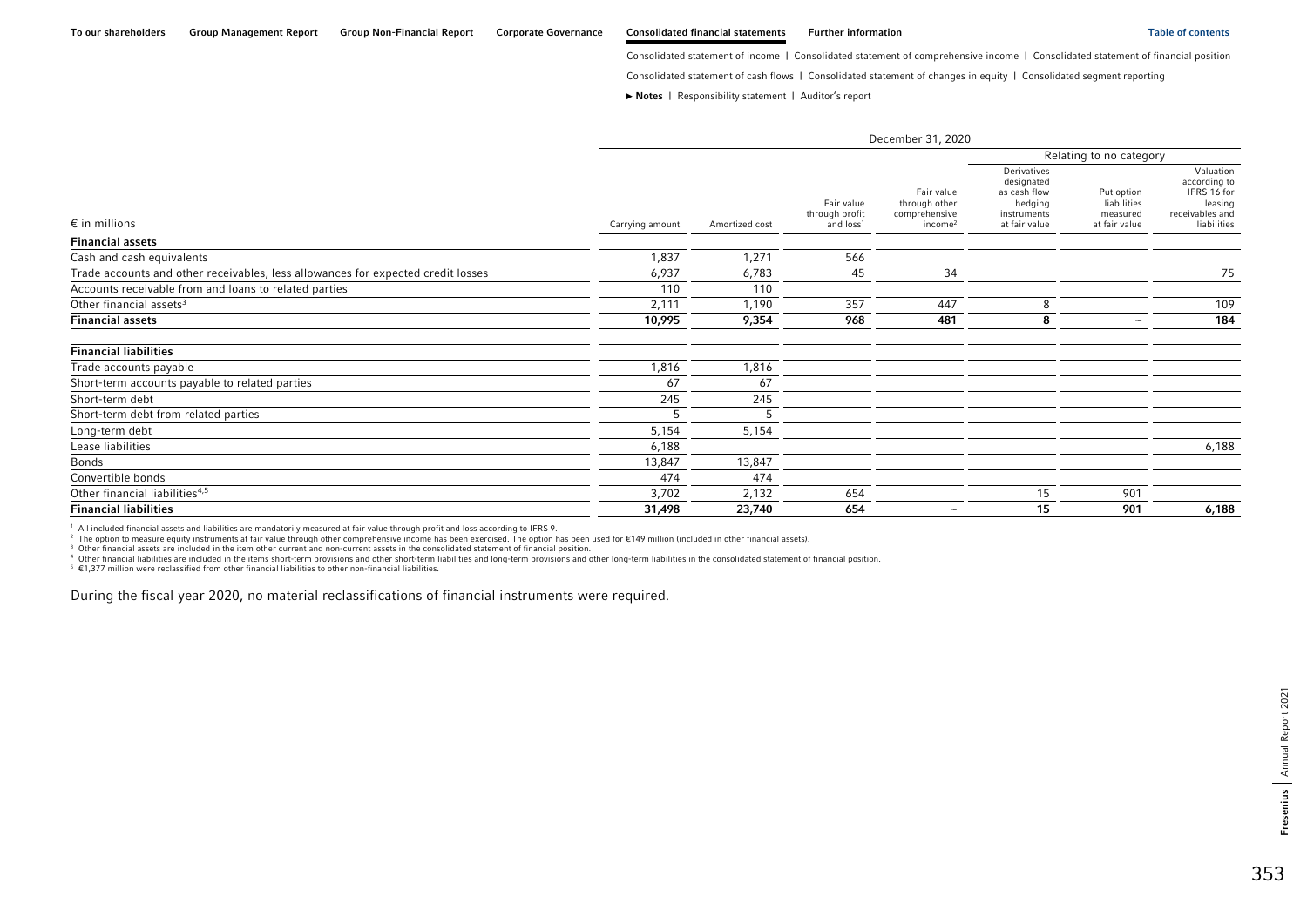**►** [Notes](#page-0-0) | [Responsibility statement](#page-97-0) | [Auditor's report](#page-98-0) 

### Fair value of financial instruments

The following table shows the carrying amounts and the fair value hierarchy levels as of December 31:

|                                                                                                  |                    | December 31, 2020 |            |         |                    |         |            |         |
|--------------------------------------------------------------------------------------------------|--------------------|-------------------|------------|---------|--------------------|---------|------------|---------|
|                                                                                                  |                    |                   | Fair value |         |                    |         | Fair value |         |
| $\epsilon$ in millions                                                                           | Carrying<br>amount | Level 1           | Level 2    | Level 3 | Carrying<br>amount | Level 1 | Level 2    | Level 3 |
| <b>Financial assets</b>                                                                          |                    |                   |            |         |                    |         |            |         |
| Cash and cash equivalents <sup>1</sup>                                                           | 828                | 828               |            |         | 566                | 566     |            |         |
| Trade accounts and other receivables,<br>less allowances for expected credit losses <sup>1</sup> | 142                |                   | 142        |         | 79                 |         | 79         |         |
| Other financial assets <sup>1</sup>                                                              |                    |                   |            |         |                    |         |            |         |
| Debt instruments                                                                                 | 422                | 418               | $\Lambda$  |         | 401                | 396     |            |         |
| Equity investments                                                                               | 320                | 122               | 105        | 93      | 393                | 12      | 162        | 219     |
| Derivatives designated as cash flow hedging instruments                                          | 8                  |                   | 8          |         |                    |         |            |         |
| Derivatives not designated as hedging instruments                                                | 12                 |                   | 12         |         | 10                 |         | 10         |         |
| <b>Financial liabilities</b>                                                                     |                    |                   |            |         |                    |         |            |         |
| Long-term debt                                                                                   | 2,600              |                   | 2,626      |         | 5,154              |         | 5,210      |         |
| Bonds                                                                                            | 14,634             | 15,201            |            |         | 13,847             | 14,847  |            |         |
| Convertible bonds                                                                                | 482                | 499               |            |         | 474                | 490     |            |         |
| Other financial liabilities <sup>1</sup>                                                         |                    |                   |            |         |                    |         |            |         |
| Put option liabilities                                                                           | 1,044              |                   |            | 1,044   | 901                |         |            | 901     |
| Accrued contingent payments outstanding for acquisitions                                         | 528                |                   |            | 528     | 581                |         |            | 581     |
| Derivatives designated as cash flow hedging instruments                                          | 18                 |                   | 18         |         | 15                 |         | 15         |         |
| Derivatives not designated as hedging instruments                                                | 29                 |                   | 29         |         | 73                 |         | 73         |         |

1 Fair value information is not provided for financial instruments, if the carrying amount is a reasonable estimate of the fair value due to the relatively short period of maturity of these instruments.

The significant methods and assumptions used to estimate the fair values of financial instruments as well as classification of fair value measurements according to the three-tier fair value hierarchy are as follows:

Cash and cash equivalents include short-term financial investments that are measured at fair value through profit and loss. The fair value of these assets, which are quoted in an active market, is based on price quotations at the date of the consolidated financial statements (Level 1).

Trade accounts receivable from factoring contracts are measured on the basis of observable market information (Level 2).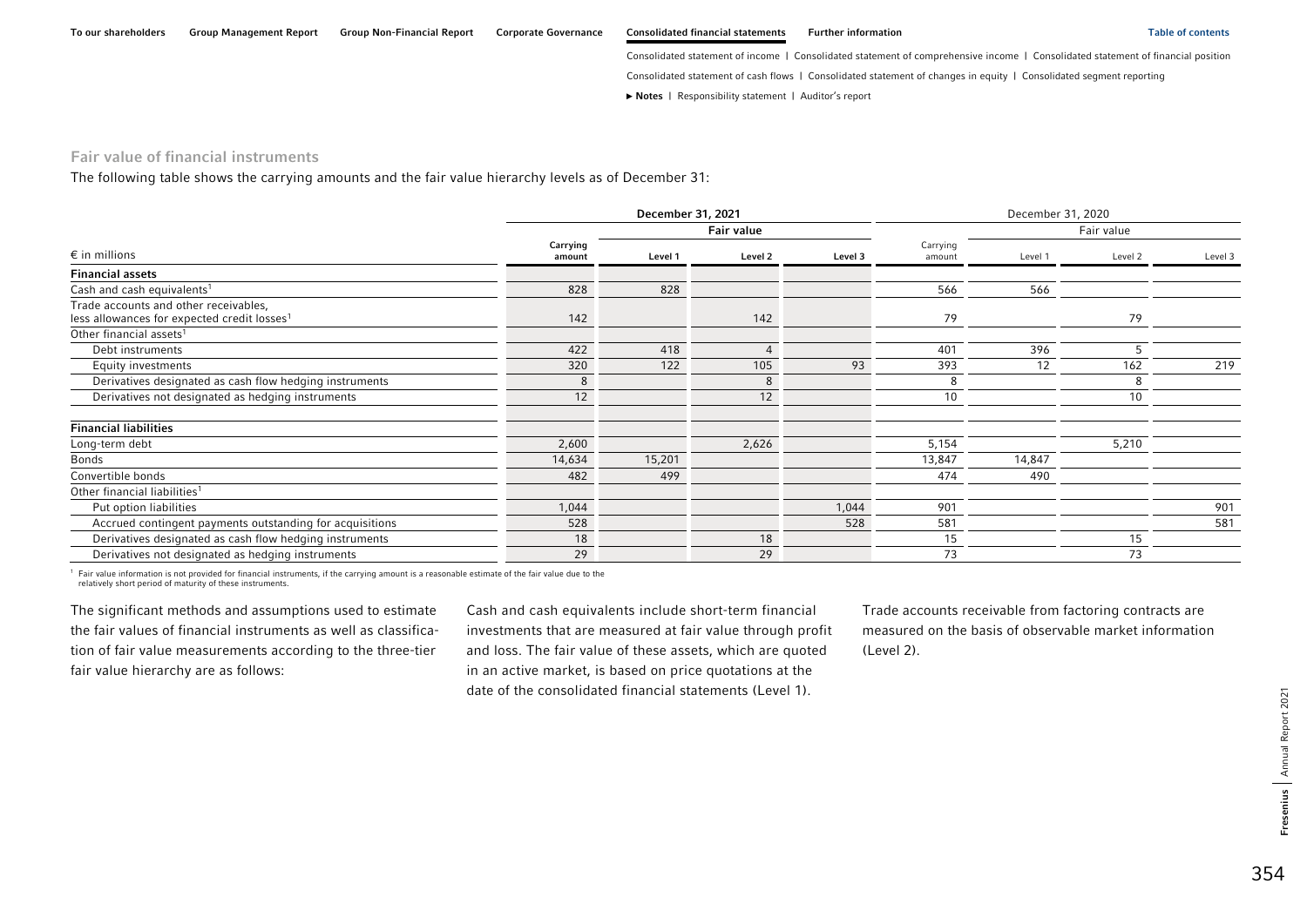The majority of debt instruments included in other financial assets are bonds that are quoted in an active market and therefore measured at fair value (Level 1) which is based on price quotations at the date of the consolidated financial statements. Further debt instruments give rise to cash flows on specified dates (Level 2).

Equity investments are not held for trading. At initial recognition, the Fresenius Group elected, on an instrumentby-instrument basis, to represent subsequent changes in the fair value of individual strategic investments in other comprehensive income (loss). All equity investments for which changes in fair value are recorded in other comprehensive income (loss) relate to purchases of publicly traded shares or percentage ownership of companies in the health sciences or adjacent fields and are made up of individually non-significant investments. At December 31, 2021, the Fresenius Group held 70 non-listed equity investments (December 31, 2020: 85) with a fair value of €85 million (December 31, 2020:  $\epsilon$ 137 million) and no listed equity investments. At December 31, 2020, the Fresenius Group held one listed equity investment with a fair value of €12 million.

During 2021, gains of €34 million (December 31, 2020: €0 million) were transferred from other comprehensive income (loss) to retained earnings as two investments were disposed of. Of this amount, €11 million was attributable to the shareholders of Fresenius SE&Co. KGaA. In 2021, the Fresenius Group recognized dividends of €2 million from these equity investments.

The fair values of equity investments are based on observable market information (Level 2). From time to time the Fresenius Group engages external valuation firms to determine the fair value of Level 3 equity investments. The external valuation uses a discounted cash flow model, which includes significant unobservable inputs such as investment specific forecasted financial statements, weighted average cost of capital, that reflects current market assessments as well as a terminal growth rate. The fair values of other equity investments that are traded in an active market, are based on price quotations at the date of the consolidated financial statements (Level 1).

The fair values of major long-term financial instruments are calculated on the basis of market information. Liabilities for which market quotes are available are measured with the market quotes at the reporting date (Level 1). The fair values of the other long-term financial liabilities are calculated at the present value of respective future cash flows. To determine these present values, the prevailing interest rates and credit spreads for the Fresenius Group as of the date of the statement of financial position are used (Level 2).

The valuation of the put option liabilities is determined using significant unobservable inputs (Level 3). From time to time, the Fresenius Group engages external valuation firms for these valuations. The method for calculating the fair value is described in note 1.III.q, Financial instruments. For the purpose of analyzing the impact of changes in unobservable inputs on the fair value measurement of put option liabilities, the Fresenius Group assumes an increase on earnings of 10% compared to the actual estimation as of the balance sheet date. The corresponding increase in fair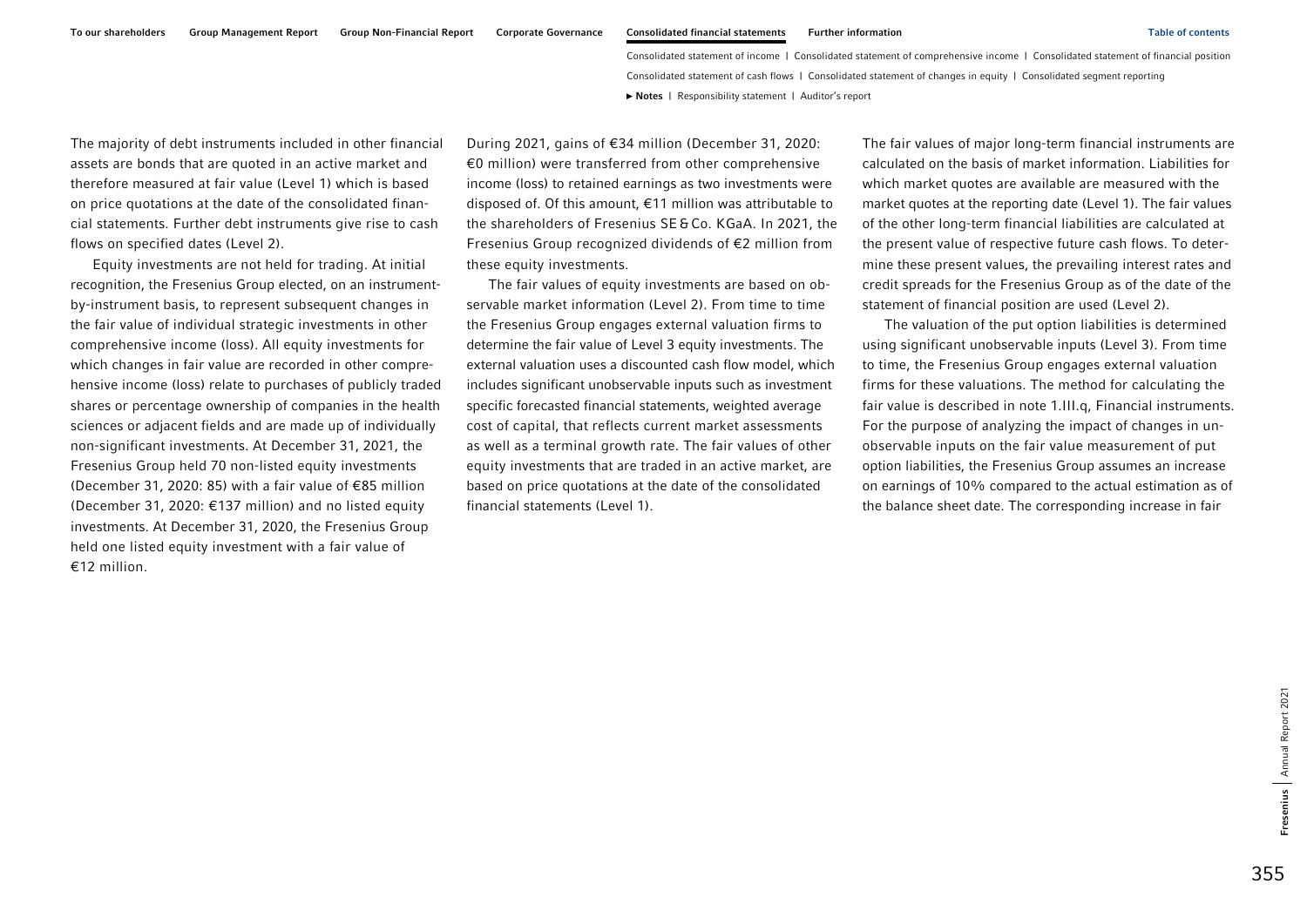To our shareholders Group Management Report Group Non-Financial Report Corporate Governance Consolidated financial statements Further information Table of contents Table of contents

Consolidated statement of income | Consolidated statement of comprehensive income | Consolidated statement of financial position Consolidated statement of cash flows | Consolidated statement of changes in equity | Consolidated segment reporting **►** [Notes](#page-0-0) | [Responsibility statement](#page-97-0) | [Auditor's report](#page-98-0) 

value is then compared to the total liabilities and the shareholder's equity of the Fresenius Group. This analysis shows that an increase of 10% in the relevant earnings would have an effect of less than 1% on the total liabilities and less than 1% on the shareholder's equity of the

Fresenius Group. 95% of the put option liabilities related to Fresenius Medical Care at December 31, 2021 (December 31, 2020: 98%).

Contingent payments outstanding for acquisitions are recognized at their fair value. The estimation of the individual fair values is based on the key inputs of the arrangement that determine the future contingent payment as well as the Fresenius Group's expectation of these factors (Level 3). The Fresenius Group assesses the likelihood and timing of achieving the relevant objectives. The underlying assumptions are reviewed regularly.

The following table shows the changes of the fair values of financial instruments classified as Level 3 in the fiscal years 2021 and 2020:

| $\epsilon$ in millions                 | Equity investments | Accrued contingent<br>payments outstanding<br>for acquisitions | Put option<br>liabilities |
|----------------------------------------|--------------------|----------------------------------------------------------------|---------------------------|
| As of January 1, 2020                  | 183                | 595                                                            | 952                       |
| Transfer from Level 2                  |                    |                                                                |                           |
| Additions                              |                    | 26                                                             | 51                        |
| Disposals                              |                    | $-73$                                                          | -99                       |
| Gain/loss recognized in profit or loss | 46                 | 35                                                             | 0                         |
| Gain/loss recognized in equity         | -                  |                                                                | 74                        |
| Currency effects and other changes     | $-17$              |                                                                | $-77$                     |
| As of December 31, 2020                | 219                | 581                                                            | 901                       |
| Transfer to Level 1                    | $-159$             | $\overline{\phantom{0}}$                                       | $\overline{\phantom{a}}$  |
| Additions                              | 21                 | 25                                                             | 146                       |
| Disposals                              | -                  | $-27$                                                          | $-19$                     |
| Gain/loss recognized in profit or loss |                    | $-52$                                                          | $\mathbf 0$               |
| Gain/loss recognized in equity         | -                  |                                                                | $-57$                     |
| Currency effects and other changes     | 13                 |                                                                | 73                        |
| As of December 31, 2021                | 93                 | 528                                                            | 1,044                     |

At September 30, 2021, Fresenius Medical Care transferred its investment in Humacyte, Inc. (Humacyte) with a carrying amount of €159 million from Level 3 to Level 1, after Humacyte completed its merger with Alpha Healthcare Acquisition Corporation, a special purpose acquisition company. The shares in Alpha Healthcare Acquisition Corporation (now called Humacyte) received by Fresenius Medical

Care as a result of this merger and in a contemporaneous private placement are quoted in an active market, and Humacyte has registered shares held by Fresenius Medical Care for resale under the Securities Act of 1933.

Derivatives, mainly consisting of interest rate swaps and foreign exchange forward contracts, are valued as follows: The fair value of interest rate swaps is calculated by discounting the future cash flows on the basis of the market

interest rates applicable for the remaining term of the contract as of the date of the statement of financial position. To determine the fair value of foreign exchange forward contracts, the contracted forward rate is compared to the current forward rate for the remaining term of the contract as of the date of the statement of financial position. The result is then discounted on the basis of the market interest rates prevailing at the date of the statement of financial position for the respective currency.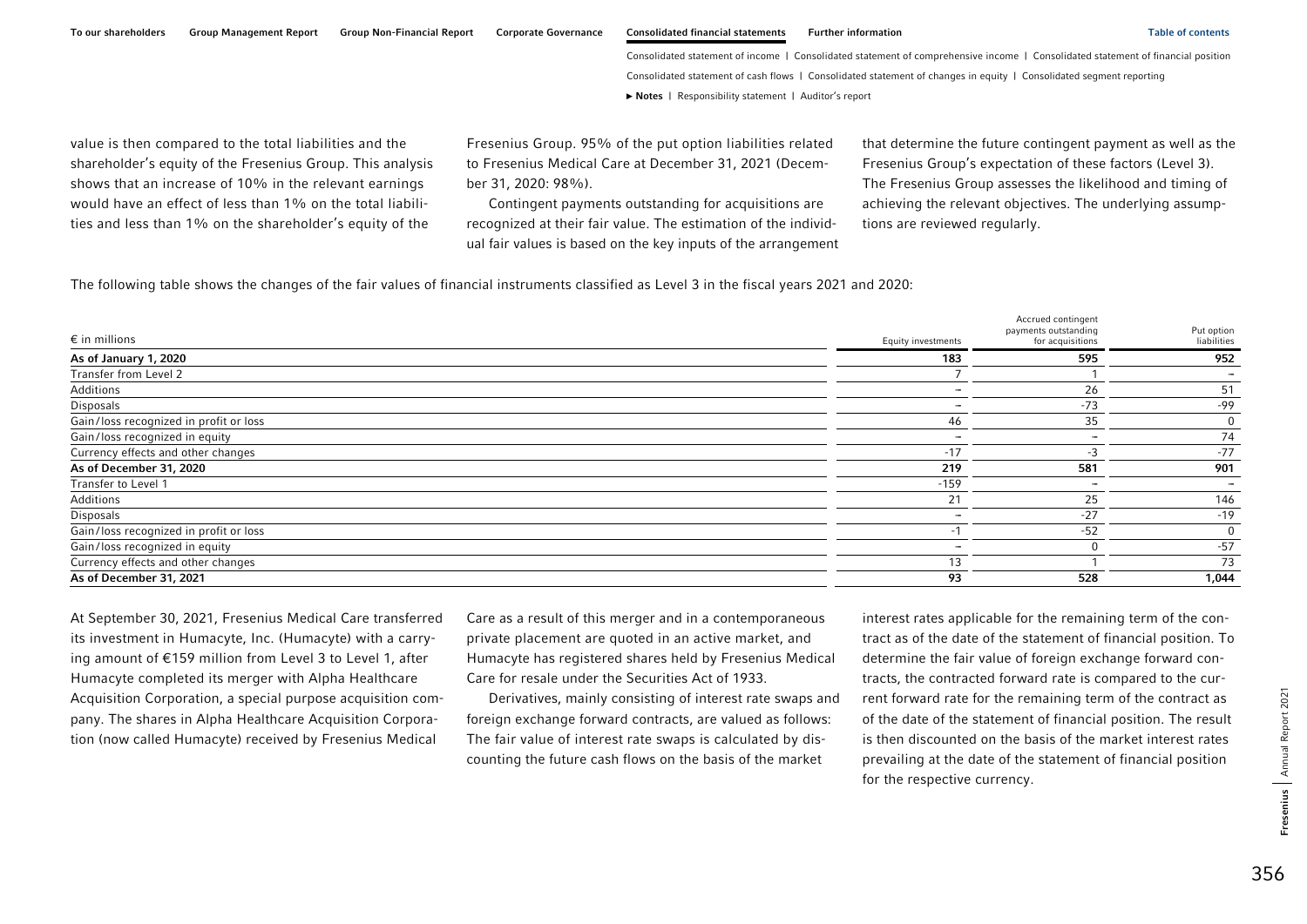Fresenius Group's own credit risk is incorporated in the fair value estimation of derivatives that are liabilities. Counterparty credit risk adjustments are factored into the valuation of derivatives that are assets. The Fresenius Group monitors and analyzes the credit risk from derivative financial instruments on a regular basis. For the valuation of derivative financial instruments, the credit risk is considered in the fair value of every individual instrument. The basis for the default probability are Credit Default Swap Spreads of each counterparty appropriate for the duration. The

calculation of the credit risk considered in the valuation is done by multiplying the default probability appropriate for the duration with the expected discounted cash flows of the derivative financial instrument.

Derivatives not designated as hedging instruments comprise derivatives embedded in convertible bonds and call options which have been purchased to hedge the convertible bonds. The fair value of the embedded derivatives is calculated using the difference between the market value of the particular convertible bonds and the market value of

an adequate straight bond discounted with the market interest rates as of the reporting date. The fair value of the call options is calculated from price quotations.

For the calculation of the fair value of derivative financial instruments, the Fresenius Group uses market quoted input parameters. Therefore, these are classified as Level 2 in accordance with the defined fair value hierarchy levels.

Derivative financial instruments are marked to market each reporting period, resulting in carrying amounts equal to fair values at the reporting date.

| FAIR VALUES OF DERIVATIVE FINANCIAL INSTRUMENTS |  |
|-------------------------------------------------|--|
|-------------------------------------------------|--|

| $\epsilon$ in millions                            | December 31, 2021 |                    | December 31, 2020 |             |
|---------------------------------------------------|-------------------|--------------------|-------------------|-------------|
|                                                   | Assets            | <b>Liabilities</b> | Assets            | Liabilities |
| Foreign exchange contracts (current)              |                   | 18                 |                   | 5           |
| Foreign exchange contracts (non-current)          |                   | $\Omega$           |                   |             |
| Derivatives in cash flow hedging relationships    |                   | 18                 |                   | 15          |
| Interest rate contracts (current)                 |                   |                    |                   |             |
| Interest rate contracts (non-current)             |                   |                    |                   |             |
| Foreign exchange contracts (current)              | 10                | 29                 |                   | 73          |
| Foreign exchange contracts (non-current)          |                   | $\Omega$           |                   |             |
| Derivatives embedded in the convertible bonds     |                   | $\Omega$           |                   |             |
| Call options to secure the convertible bonds      |                   |                    |                   |             |
| Derivatives not designated as hedging instruments | 12                | 29                 | 10                | 73          |

Derivatives not designated as hedging instruments, which are derivatives that do not qualify for hedge accounting, are also solely entered into to hedge economic business transactions and not for speculative purposes.

The current portion of derivatives indicated as assets in the preceding table is recognized within other current assets in the consolidated statement of financial position, while the current portion of those indicated as liabilities is included in short-term provisions and other short-term liabilities. The non-current portions indicated as assets or liabilities

are recognized in other non-current assets or in long-term provisions and other long-term liabilities, respectively. The derivatives embedded in the convertible bonds and the call options to secure the convertible bonds are recognized in other current and non-current liabilities / assets in the consolidated statement of financial position.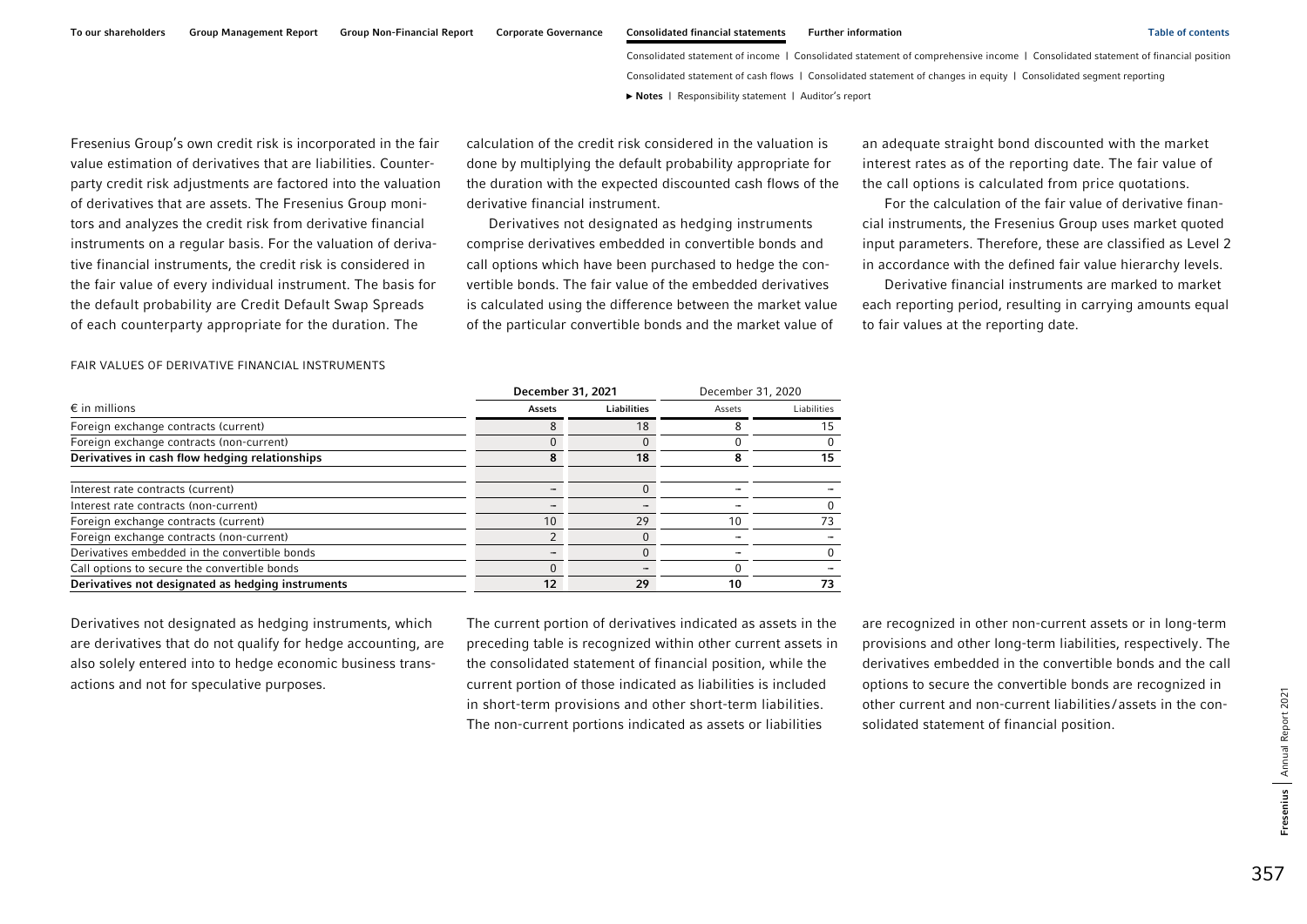To reduce the credit risk arising from derivatives, the Fresenius Group concluded master netting agreements with banks. Through such agreements, positive and negative fair values of the derivative contracts could be offset against one another if a partner becomes insolvent. This offsetting is valid for transactions where the aggregate amount of obligations owed to and receivable from are not equal. If insolvency occurs, the party which owes the larger amount is obliged to pay the other party the difference between the amounts owed in the form of one net payment.

These master netting agreements do not provide a basis for offsetting the fair values of derivative financial instruments in the consolidated statement of financial position as the offsetting criteria under International Financial Reporting Standards are not satisfied.

At December 31, 2021 and December 31, 2020, the Fresenius Group had €18 million and €16 million of derivative financial assets subject to netting arrangements and €41 million and €87 million of derivative financial liabilities subject to netting arrangements. Offsetting these derivative financial instruments would have resulted in net assets of €12 million and €7 million as well as net liabilities of €35 million and €78 million at December 31, 2021 and December 31, 2020, respectively.

# Effects of financial instruments recorded in the consolidated statement of income

In 2021, the net gains and losses from financial instruments consisted of allowances for expected credit losses (including recoveries) in an amount of €71 million (2020: €94 million) and expenses from foreign currency transactions of €25 million (2020: €41 million). In 2021, interest income of €124 million resulted mainly from trade accounts and other receivables recognized at amortized cost and from interest income related to the release of interest accruals on tax positions. In 2020, interest income of €93 million resulted mainly from the valuation of the derivatives embedded in the convertible bonds of Fresenius SE&Co. KGaA, trade

accounts and other receivables and loans to related parties. Interest expense of €630 million (2020: €752 million) resulted mainly from Fresenius Group's financial liabilities, which are recognized at amortized cost. Moreover, €188 million (2020: €205 million) related to lease liabilities.

During 2021, the Fresenius Group recognized net losses of €56 million (2020: net gains of €44 million) from changes in the fair value of equity investments and debt instruments that are measured at fair value through profit and loss within other operating income and expenses.

Income of €52 million (2020: expenses of €35 million) resulted from the valuation of contingent payments outstanding. Income and expense from financial instruments recorded in other comprehensive income (loss) related to derivatives in cash flow hedging relationships and to equity investments and debt instruments measured at fair value through other comprehensive income.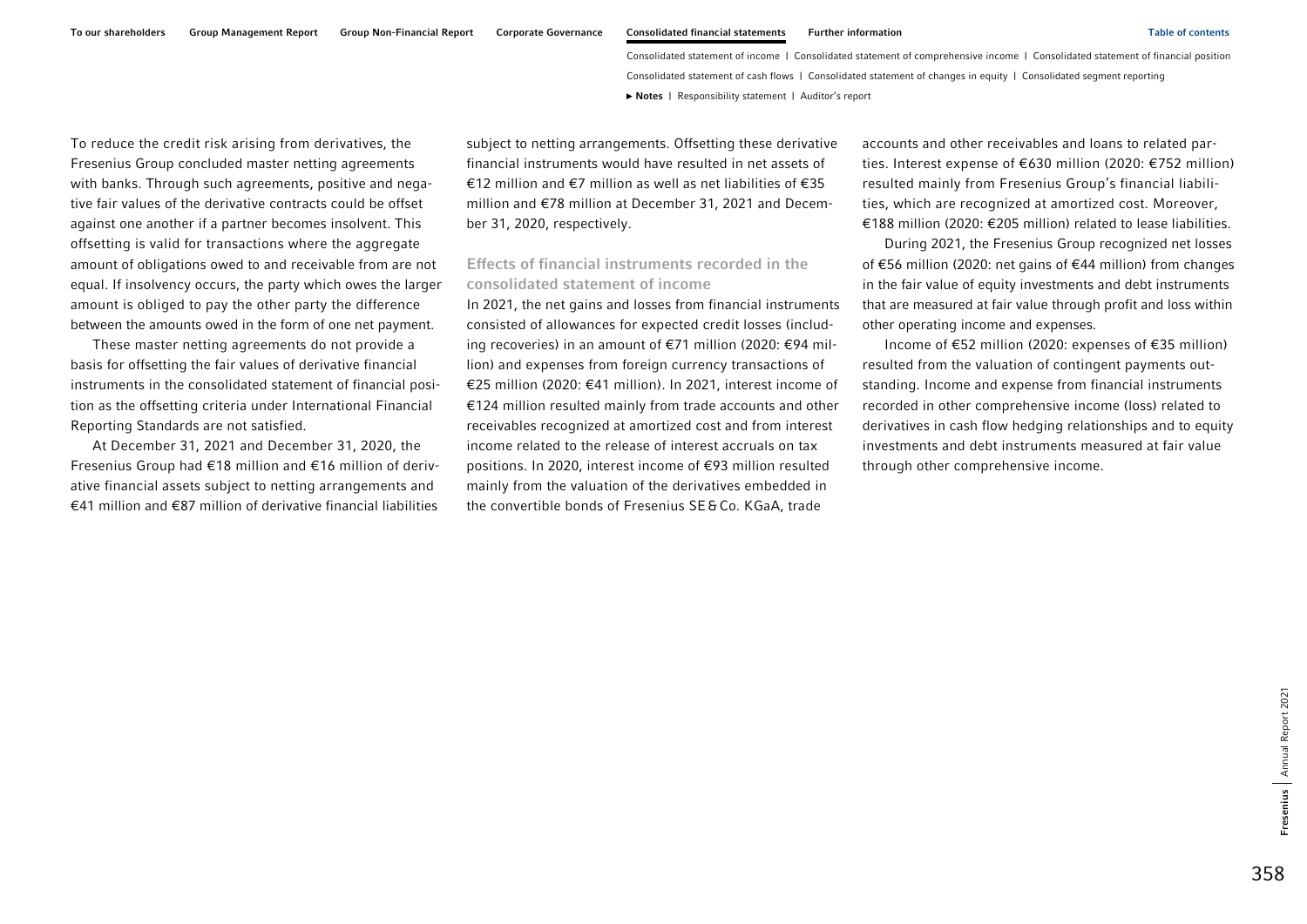2020

Consolidated statement of income | Consolidated statement of comprehensive income | Consolidated statement of financial position

Consolidated statement of cash flows | Consolidated statement of changes in equity | Consolidated segment reporting

**►** [Notes](#page-0-0) | [Responsibility statement](#page-97-0) | [Auditor's report](#page-98-0) 

The changes of cash flow hedges on the consolidated statement of comprehensive income (loss) before tax for the years 2021 and 2020 are as follows:

#### EFFECT OF DERIVATIVES ON THE CUMULATED OTHER COMPREHENSIVE INCOME (LOSS)

|                                                |                                                                                      |                                                                             | 2021                                                                                 |                                                                             |                                                                                                                  |  |
|------------------------------------------------|--------------------------------------------------------------------------------------|-----------------------------------------------------------------------------|--------------------------------------------------------------------------------------|-----------------------------------------------------------------------------|------------------------------------------------------------------------------------------------------------------|--|
|                                                | Cash Flow Hedge Reserve                                                              |                                                                             |                                                                                      | Costs of Hedging Reserve                                                    |                                                                                                                  |  |
| $\epsilon$ in millions                         | Changes of the<br>unrealized gains/losses<br>in other comprehensive<br>income (loss) | Reclassifications from<br>other comprehensive<br>income (loss) <sup>1</sup> | Changes of the<br>unrealized gains/losses<br>in other comprehensive<br>income (loss) | Reclassifications from<br>other comprehensive<br>income (loss) <sup>1</sup> | Affected line item in the<br>consolidated statement of<br>income/consolidated<br>statement of financial position |  |
| Interest rate contracts                        |                                                                                      |                                                                             | n.a                                                                                  | n.a                                                                         | Interest income/expense                                                                                          |  |
| Foreign exchange contracts                     | $-21$                                                                                |                                                                             |                                                                                      |                                                                             |                                                                                                                  |  |
| thereof                                        |                                                                                      |                                                                             |                                                                                      |                                                                             | Sales                                                                                                            |  |
|                                                |                                                                                      |                                                                             |                                                                                      |                                                                             | Cost of sales                                                                                                    |  |
|                                                |                                                                                      |                                                                             |                                                                                      |                                                                             | General and administrative<br>expenses                                                                           |  |
|                                                |                                                                                      | 12                                                                          |                                                                                      |                                                                             | Other operating income/<br>expenses                                                                              |  |
|                                                |                                                                                      |                                                                             |                                                                                      |                                                                             | Interest income/expense                                                                                          |  |
|                                                |                                                                                      |                                                                             |                                                                                      |                                                                             | Inventories                                                                                                      |  |
| Derivatives in cash flow hedging relationships | $-21$                                                                                | 15                                                                          |                                                                                      |                                                                             |                                                                                                                  |  |

|                                                |                                                                                      |                                                                             | ZUZU                                                                                 |                                                                             |                                                                                                                  |
|------------------------------------------------|--------------------------------------------------------------------------------------|-----------------------------------------------------------------------------|--------------------------------------------------------------------------------------|-----------------------------------------------------------------------------|------------------------------------------------------------------------------------------------------------------|
|                                                | Cash Flow Hedge Reserve                                                              |                                                                             | Costs of Hedging Reserve                                                             |                                                                             |                                                                                                                  |
| $\epsilon$ in millions                         | Changes of the<br>unrealized gains/losses<br>in other comprehensive<br>income (loss) | Reclassifications from<br>other comprehensive<br>income (loss) <sup>1</sup> | Changes of the<br>unrealized gains/losses<br>in other comprehensive<br>income (loss) | Reclassifications from<br>other comprehensive<br>income (loss) <sup>1</sup> | Affected line item in the<br>consolidated statement of<br>income/consolidated<br>statement of financial position |
| Interest rate contracts                        |                                                                                      |                                                                             | n.a.                                                                                 | n.a                                                                         | Interest income/expense                                                                                          |
| Foreign exchange contracts                     | 10                                                                                   |                                                                             |                                                                                      |                                                                             |                                                                                                                  |
| thereof                                        |                                                                                      |                                                                             |                                                                                      |                                                                             | Sales                                                                                                            |
|                                                |                                                                                      |                                                                             |                                                                                      |                                                                             | Cost of sales                                                                                                    |
|                                                |                                                                                      |                                                                             |                                                                                      |                                                                             | General and administrative<br>expenses                                                                           |
|                                                |                                                                                      |                                                                             |                                                                                      |                                                                             | Other operating income/<br>expenses                                                                              |
|                                                |                                                                                      |                                                                             |                                                                                      |                                                                             | Interest income/expense                                                                                          |
|                                                |                                                                                      |                                                                             |                                                                                      |                                                                             | Inventories                                                                                                      |
| Derivatives in cash flow hedging relationships |                                                                                      |                                                                             |                                                                                      |                                                                             |                                                                                                                  |

<sup>1</sup> In the consolidated statement of income, no gains or losses from ineffectiveness and only immaterial gains/losses from a hedged underlying transaction,<br>that is no longer expected to occur, are recognized. Gains are sho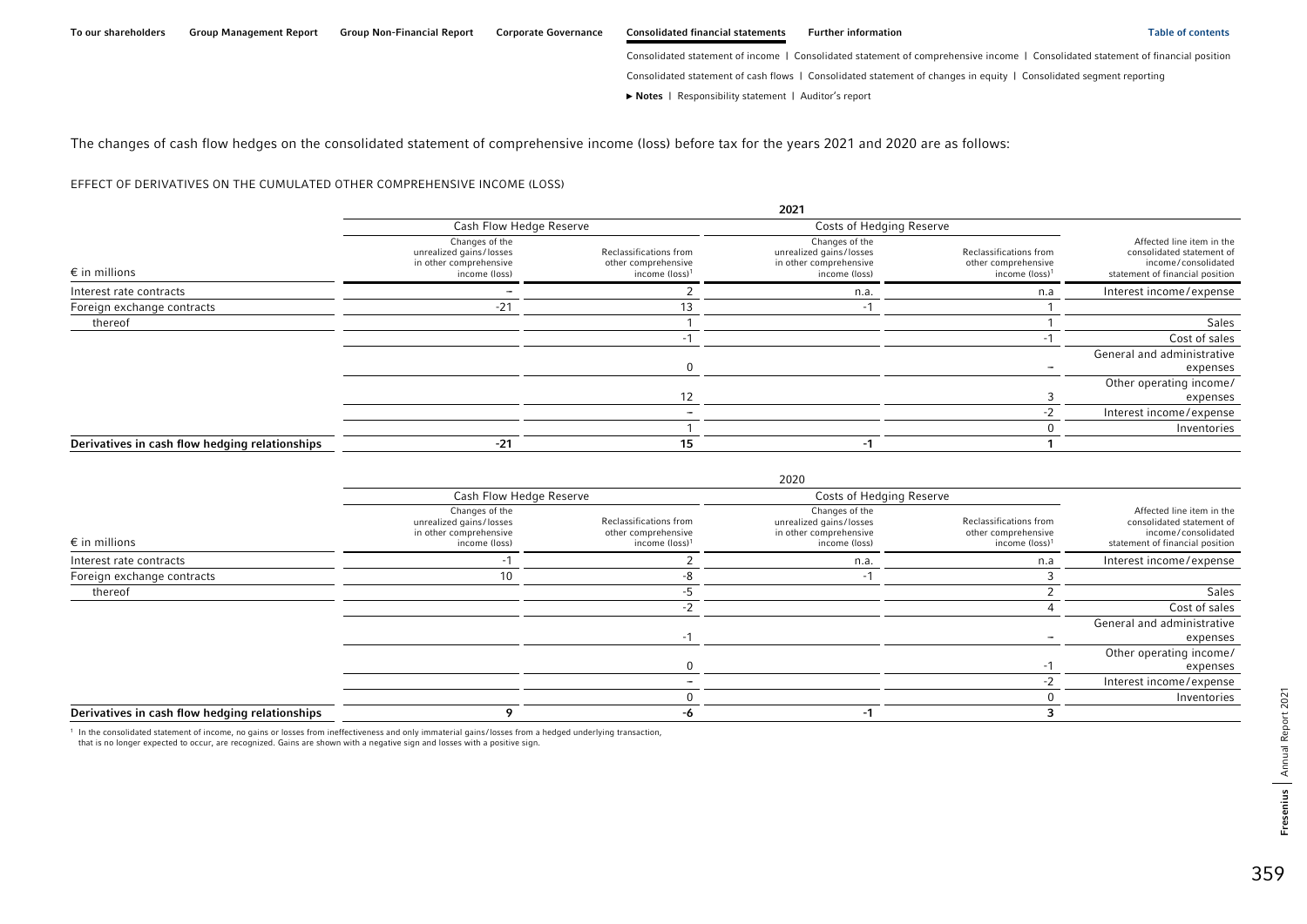To our shareholders Group Management Report Group Non-Financial Report Corporate Governance Consolidated financial statements Further information Table of contents Table of contents

Consolidated statement of income | Consolidated statement of comprehensive income | Consolidated statement of financial position Consolidated statement of cash flows | Consolidated statement of changes in equity | Consolidated segment reporting **►** [Notes](#page-0-0) | [Responsibility statement](#page-97-0) | [Auditor's report](#page-98-0) 

The Fresenius Group solely designates the spot element of the foreign exchange forward contracts as hedging instrument in cash flow hedges. Changes of the fair value of derivative financial instruments that are designated as cash flow hedges are recorded within other comprehensive income (loss).

The effective portion of changes in fair value of the spot element of the hedging instruments is accumulated in a cash flow hedge reserve within other comprehensive income (loss). The forward points of the foreign exchange forward contract is accounted for as cost of hedging reserve within other comprehensive income (loss).

For all cash flow hedges, except for foreign currency risk associated with forecasted purchases of non-financial assets, the amounts accumulated in the cash flow hedge reserve are reclassified to profit or loss as a reclassification

adjustment in the same period as the hedged forecasted cash flows affect profit or loss. For cash flow hedges of foreign currency risk associated with forecasted purchases of non-financial assets, the amounts accumulated in the cash flow hedge reserve are instead included directly in the initial cost of the asset when it is recognized. The same approach applies to the amounts accumulated in the costs of hedging reserve.

#### EFFECT OF DERIVATIVES ON THE CONSOLIDATED STATEMENT OF INCOME

|                                                   | <b>VAILL VE TOOS LCCOUTTLED ITT</b><br>the consolidated statement of income |     |                                                               |
|---------------------------------------------------|-----------------------------------------------------------------------------|-----|---------------------------------------------------------------|
| $\epsilon$ in millions                            | 2021                                                                        |     | Affected line item in the<br>consolidated statement of income |
| Interest rate contracts                           |                                                                             |     | Interest income/expense                                       |
|                                                   |                                                                             |     | Other operating income/                                       |
| Foreign exchange contracts                        | 87                                                                          | -73 | expense                                                       |
| Foreign exchange contracts                        |                                                                             |     | Interest income/expense                                       |
| Derivatives embedded in the convertible bonds     |                                                                             |     | Interest income/expense                                       |
| Call options to secure the convertible bonds      |                                                                             |     | Interest income/expense                                       |
| Derivatives not designated as hedging instruments | 92                                                                          | -68 |                                                               |

In 2021, gains (2020: losses) from foreign exchange contracts not designated as hedging instruments recognized in the consolidated statement of income are faced by losses (2020: gains) from the underlying transactions in the corresponding amount.

#### MARKET RISK

Gain or loss recognized in

The Fresenius Group is exposed to effects related to foreign exchange fluctuations in connection with its international business activities that are denominated in various currencies. In order to finance its business operations, the

Fresenius Group issues bonds and commercial papers and enters into long-term credit agreements and Schuldschein Loans with banks. Due to these financing activities, the Fresenius Group is exposed to interest risk caused by changes in variable interest rates and the risk of changes in the fair value of statement of financial position items bearing fixed interest rates.

In order to manage the risk of interest rate and foreign exchange rate fluctuations, the Fresenius Group enters into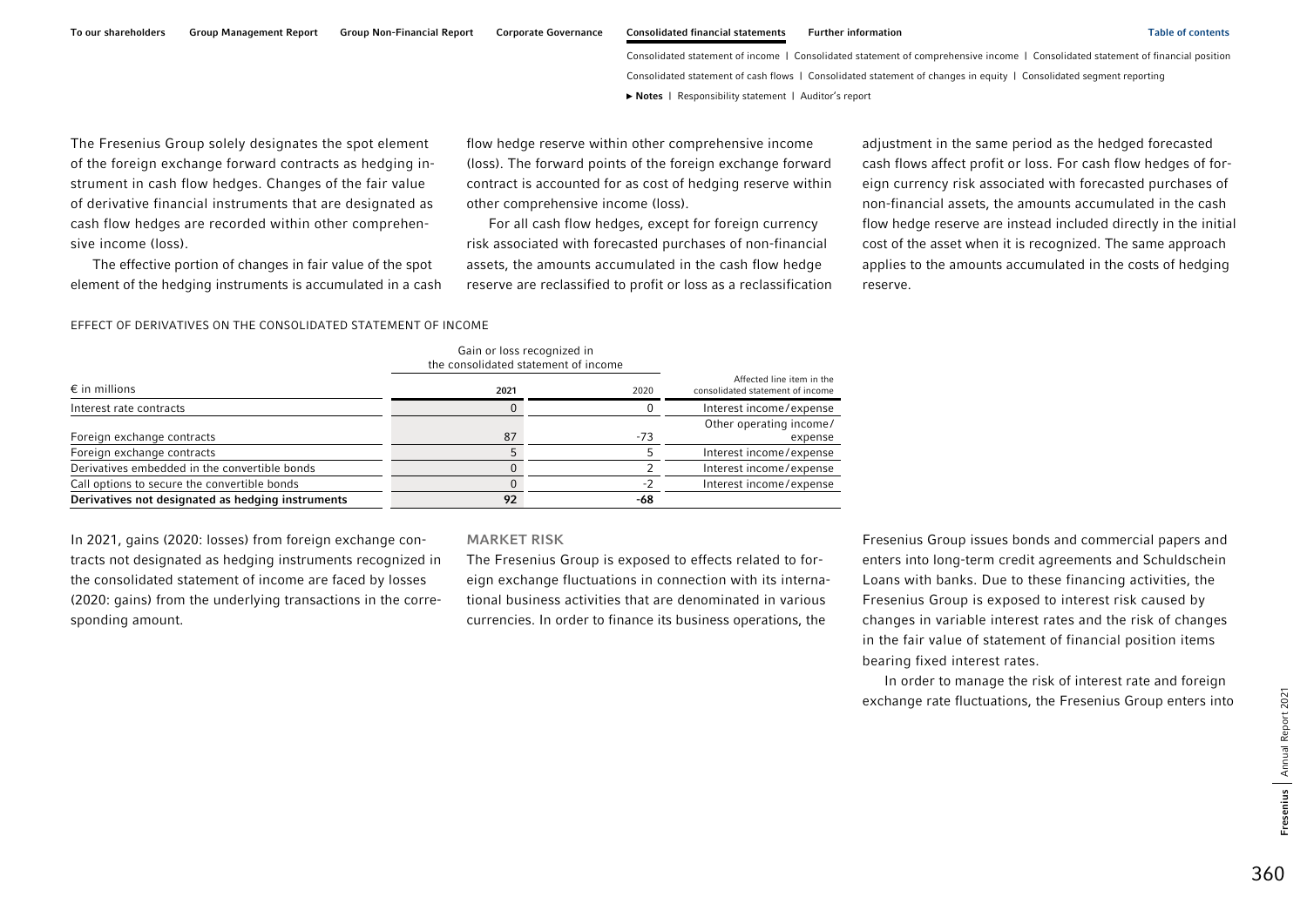certain hedging transactions with financial institutions within the limits approved by the Management Board, which are set depending on the counterparty's rating. The counterparties generally have an investment grade rating. Derivative financial instruments are not entered into for trading purposes.

The Fresenius Group makes sure that hedge accounting relationships are aligned with its Group risk management objectives and strategy and that a qualitative and forwardlooking approach is used for assessing hedge effectiveness.

In general, the Fresenius Group conducts its derivative financial instrument activities under the control of a single centralized department. The Fresenius Group has established guidelines derived from best practice standards in the banking industry for risk assessment procedures and supervision concerning the use of financial derivatives. These guidelines require amongst other things a clear segregation of duties in the areas of execution, administration, accounting and controlling. Risk limits are continuously monitored and, where appropriate, the use of hedging instruments is adjusted to that extent.

The Fresenius Group defines benchmarks for individual exposures in order to quantify interest and foreign exchange risks. The benchmarks are derived from achievable and sustainable market rates. Depending on the individual benchmarks, hedging strategies are determined and implemented. The Fresenius Group makes sure there is an economic relationship between the hedged item and the hedging instrument and ensures reasonable hedge ratios of the designated hedged items with interest and currency risks. This is achieved by matching to a large extent the critical terms of the interest and foreign exchange derivatives with the critical terms of the underlying exposures. Therefore, the earnings of the Fresenius Group were not materially affected by hedge ineffectiveness in the reporting period. In principle, sources of inefficiency are risk of credit default and time lags of underlying exposures.

#### Foreign exchange risk management

The Fresenius Group has determined the euro as its financial reporting currency. Therefore, foreign exchange translation risks resulting from the fluctuation of exchange rates between the euro and the local currencies, in which the financial statements of the foreign subsidiaries are prepared, have an impact on results of operations and financial positions reported in the consolidated financial statements.

Besides translation risks, foreign exchange transaction risks exist. These mainly relate to transactions denominated in foreign currencies, such as purchases and sales, projects and services as well as intragroup sales of products to other Fresenius Group entities in different currency areas. Therefore, the subsidiaries are affected by changes of foreign exchange rates between the invoicing currencies and the local currencies in which they conduct their businesses. Solely for the purpose of hedging existing and foreseeable foreign exchange transaction exposures, the Fresenius Group applies appropriate financial instruments. For loans in foreign currencies, the Fresenius Group enters into foreign exchange swap contracts. The Fresenius Group solely designates the spot element of the foreign exchange forward contract as hedging instrument in cash flow hedges and uses a hedge ratio for designated risks of 1 : 1. The fair value of foreign exchange contracts designated as cash flow hedges used to hedge operating transaction risks was -€13 million (December 31, 2020: -€1 million) and in relation with loans in foreign currencies €3 million (December 31, 2020: -€6 million).

As of December 31, 2021, the notional amounts of foreign exchange contracts totaled €2,917 million (December 31, 2020: €3,230 million). Thereof €2,671 million (December 31, 2020: €3,228 million) were due in less than 12 months. As of December 31, 2021, the Fresenius Group was party to foreign exchange contracts with a maximum remaining term to maturity of 33 months. The Fresenius Group uses a Cash-Flow-at-Risk (CFaR) model in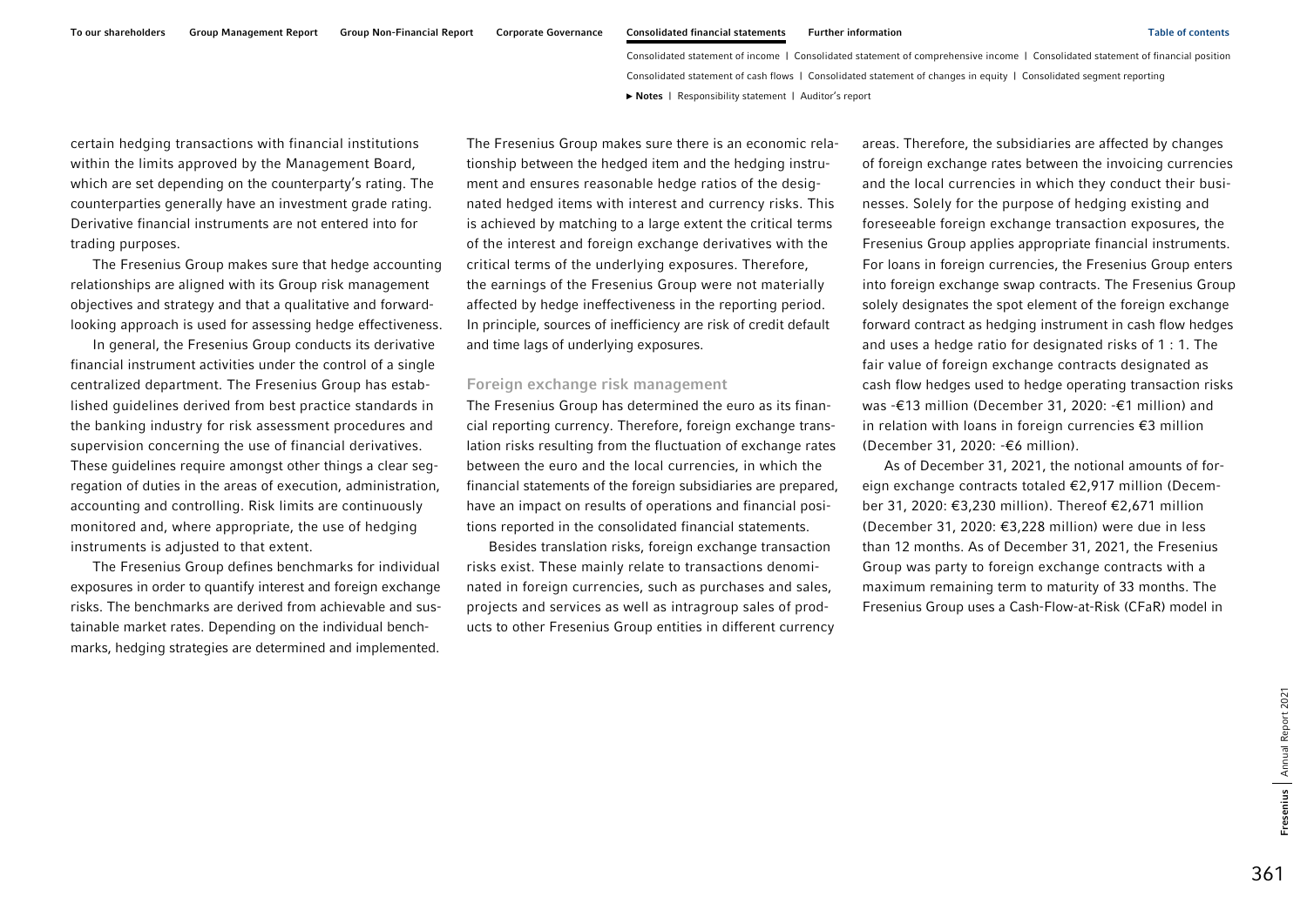order to estimate and quantify such transaction risks from foreign currencies. The basis for the analysis of the currency risks are the foreign currency cash flows that are reasonably expected to arise within the following 12 months, less any hedges. Under the CFaR approach, the potential currency fluctuations of these net exposures are shown as probability distributions based on historical volatilities and correlations, using the values of the last 50 exchange rates with an interval of 21 trading days. The calculation is made assuming a confidence level of 95% and a holding period of up to one year.

The aggregation of currency risks has risk-mitigating effects due to correlations between the transactions concerned, i. e. the overall portfolio's risk exposure is generally less than the sum total of the underlying individual risks. As of December 31, 2021, the Fresenius Group's cash flow at risk amounted to €44 million based on a net exposure of €1,990 million. This means, with a probability of 95%, a potential loss in relation to the forecasted foreign exchange cash flows of the next 12 months will be not higher than €44 million.

The following table shows the average hedging rates and nominal amounts of foreign exchange contracts for material currency pairs at December 31, 2021.

|                       | Nominal amount in<br>$\epsilon$ millions | Average hedging<br>rate |
|-----------------------|------------------------------------------|-------------------------|
| Euro/U.S. dollar      | 673                                      | 1.1569                  |
| Euro/Swedish krona    | 515                                      | 10.2869                 |
| Euro/Chinese renminbi | 399                                      | 75521                   |

#### Interest rate risk management

Fresenius Group's interest rate risks mainly arise from money market and capital market transactions of the Group for financing its business activities.

The Fresenius Group applies appropriate financial instruments in order to protect against the risk of rising interest rates. These interest rate derivatives are exclusively designated as cash flow hedges and have been entered into in order to convert payments based on variable interest rates into payments at a fixed interest rate and in anticipation of future long-term debt issuances (pre-hedges). As of December 31, 2021, the euro denominated interest rate swap had a notional volume of €482 thousand (December 31, 2020: €1 million). The fair value was -€12 thousand

(December 31, 2020: -€43 thousand). The euro interest rate swap expires in 2022. It bears an interest rate of 3.39%. As of December 10, 2020, U.S. dollar denominated interest rate swaps in the amount of US\$200 million (€165 million on December 10, 2020) with an original maturity on March 10, 2021 were closed out. Accordingly, the underlying was redeemed prior to maturity.

The pre-hedges are used to hedge interest rate exposures with regard to interest rates which are relevant for the future long-term debt issuance and which could rise until the respective debt is actually issued. These pre-hedges are settled at the issuance date of the corresponding long-term debt with the settlement amount recorded in accumulated other comprehensive income (loss) amortized to interest expense over the life of the debt. At December 31, 2021 and December 31, 2020, the Fresenius Group had a loss of €8 million, respectively, related to such settlements of pre-hedges deferred in accumulated other comprehensive income (loss), net of tax.

Interest payables and interest receivables in connection with the swap agreements are accrued and recorded as an adjustment to the interest expense at each reporting date.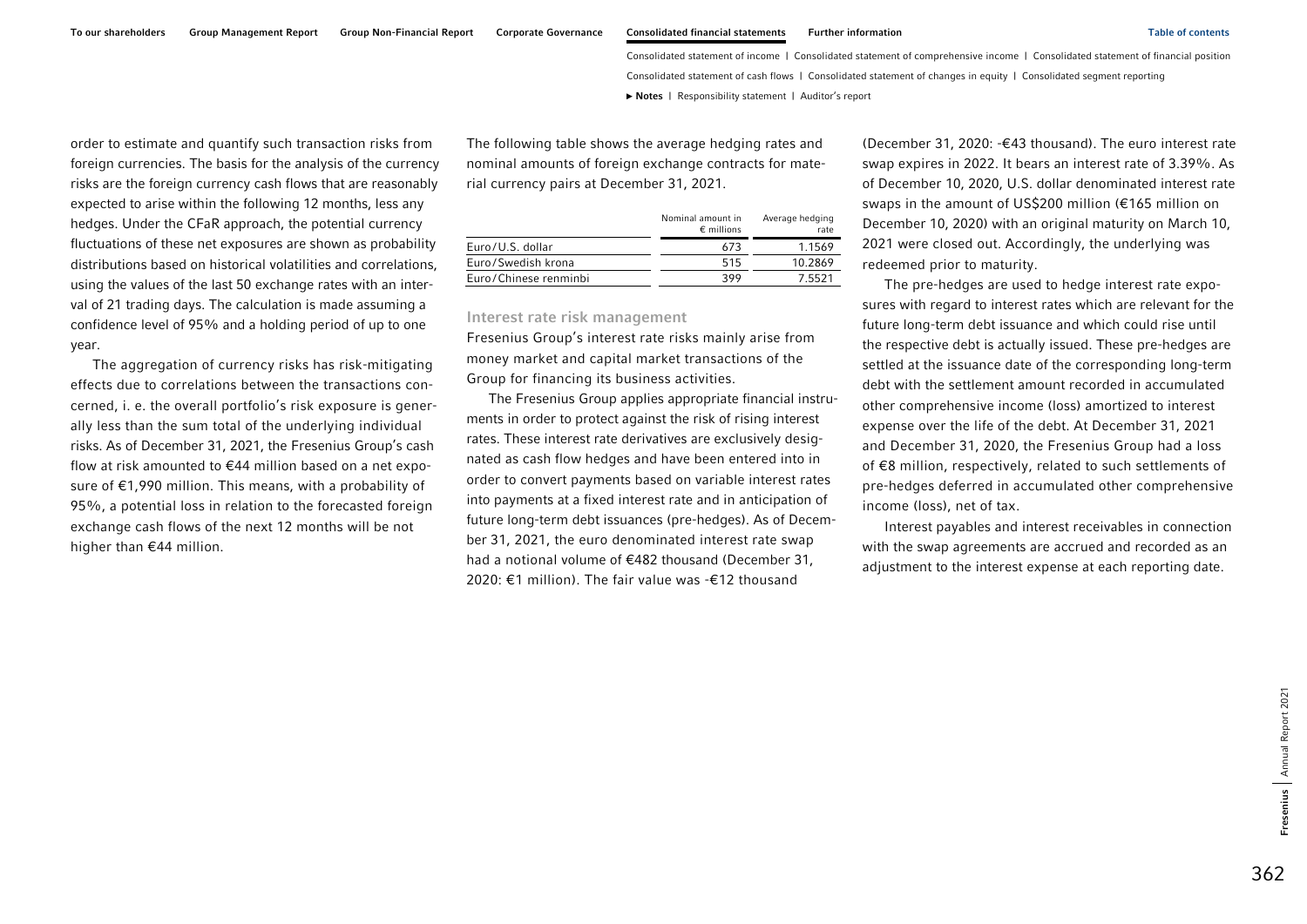To our shareholders Group Management Report Group Non-Financial Report Corporate Governance Consolidated financial statements Further information Table of contents Table of contents

Consolidated statement of income | Consolidated statement of comprehensive income | Consolidated statement of financial position Consolidated statement of cash flows | Consolidated statement of changes in equity | Consolidated segment reporting **►** [Notes](#page-0-0) | [Responsibility statement](#page-97-0) | [Auditor's report](#page-98-0) 

Concerning interest rate contracts, unscheduled repayments or the renegotiation of hedged items may in some cases lead to the de-designation of the hedging instrument, which existed up to that point. From that date, the respective hedging transactions are recognized in the consolidated statement of income.

For purposes of analyzing the impact of changes in the relevant reference interest rates on Fresenius Group's results of operations, the Group calculates the portion of financial debt which bears variable interest rates and which has not been hedged by means of interest rate swaps or options against rising interest rates. For this particular part of its liabilities, the Fresenius Group assumes an increase in the reference rates of 0.5% compared to the actual rates as of the date of the statement of financial position. The corresponding additional annual interest expense is then compared to the net income attributable to shareholders of Fresenius SE &Co. KGaA. This analysis shows that an increase of 0.5% in the relevant reference rates would have an effect of approximately 0.8% on the consolidated net income attributable to shareholders of Fresenius SE&Co. KGaA and an effect of less than 0.1% on Fresenius SE&Co. KGaA shareholders' equity.

### Management of the Interest Rate Benchmark Reform (IBOR-Reform)

A fundamental reform of major interest rate benchmarks is being undertaken globally. This includes the replacement of certain interbank offered rates (IBORs) with alternative nearly risk-free rates (referred to as IBOR reform). The Fresenius Group has exposures to relevant IBORs through its financial instruments, which will be affected as part of this market-wide initiative.

As of December 31, 2021, the LIBOR referencing loans amount to less than €500 million. The majority of the exposure is related to U.S. dollar LIBOR linked loan contracts in the amount of €441 million. For these U.S. dollar loans, it is planned to replace the current LIBOR reference interest rates with SOFR (Secured Overnight Financing Rate) reference interest rates as the new interest basis in due course.

The Syndicated Credit Facilities of Fresenius SE&Co. KGaA and Fresenius Medical Care AG&Co. KGaA, both in the amount of €2 billion, have a certain level of London Inter-Bank Offered Rate (LIBOR) exposure due to the possibility of multicurrency drawings in U.S. dollar as well as in euro and will be amended before the expected cessation of the U.S. dollar LIBOR in 2023.

Beyond the measures described above, the Fresenius Group continuously analyzes the extent to which contracts which reference other IBOR cash flows besides LIBOR currencies will need to be adjusted and how to manage communication regarding the ongoing IBOR reform with counterparties.

#### CREDIT RISK

The Fresenius Group is exposed to potential losses regarding financial instruments in the event of non-performance by counterparties. With respect to derivative financial instruments, it is not expected that any counterparty will fail to meet its obligations as the counterparties are highly rated financial institutions (generally investment grade). The maximum credit exposure of derivatives is represented by the fair value of those contracts with a positive fair value amounting to €20 million (December 31, 2020: €18 million) for foreign exchange derivatives. At December 31, 2021 and at December 31, 2020, the Fresenius Group's interest rate derivative did not bear a credit risk. The maximum credit risk resulting from the use of non-derivative financial instruments is defined as the total amount of all receivables. In order to control this credit risk, the Management of the Fresenius Group performs an aging analysis of trade accounts receivable. For details on trade accounts receivable and on the allowances for expected credit losses, please see note 16, Trade accounts and other receivables.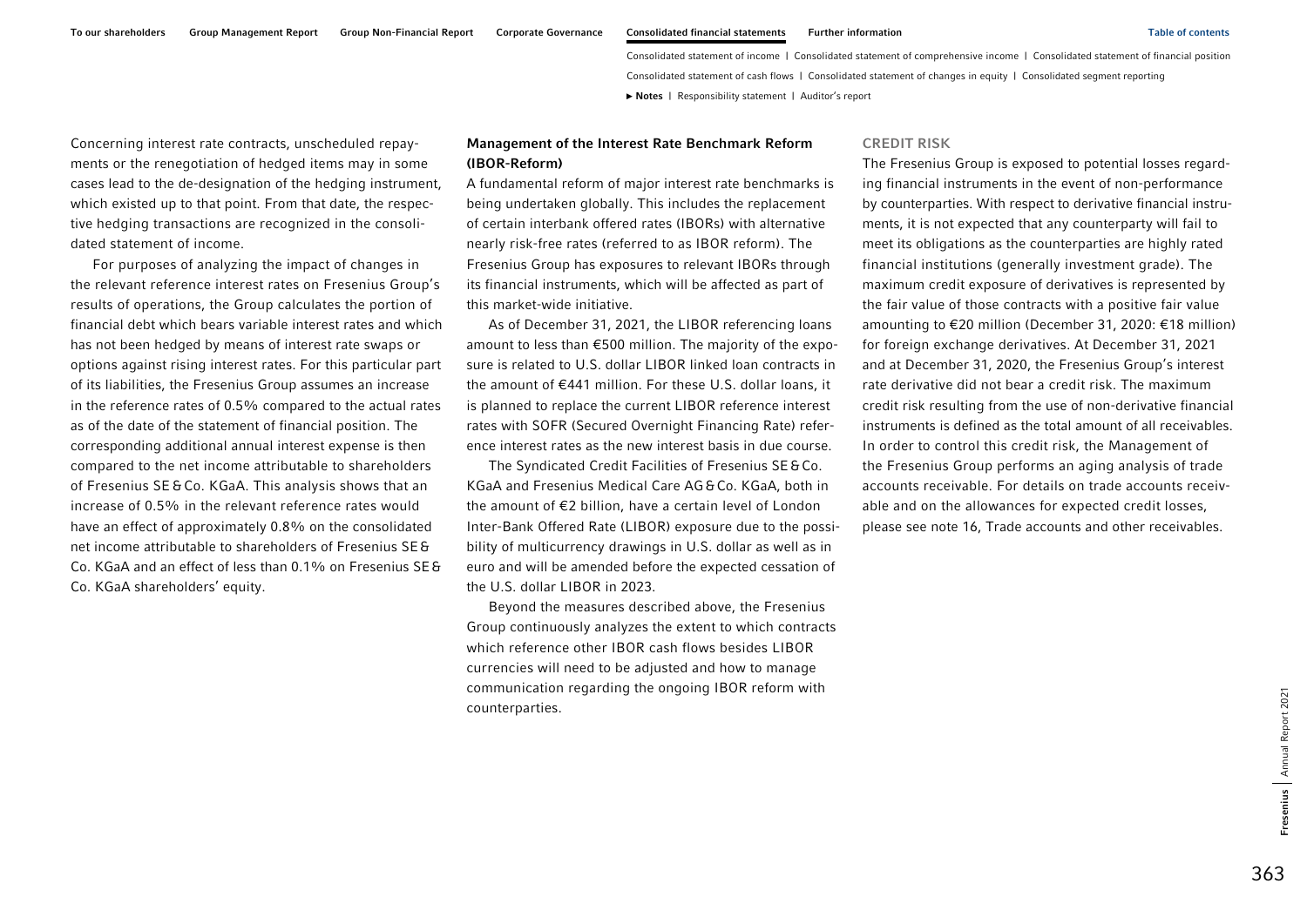#### LIQUIDITY RISK

The liquidity risk is defined as the risk that a company is potentially unable to meet its financial obligations. The Management of the Fresenius Group manages the liquidity of the Group by means of effective working capital and cash management as well as an anticipatory evaluation of refinancing alternatives. The Management of the Fresenius Group believes that existing credit facilities as well as the

cash generated by operating activities and additional shortterm and long-term borrowings are sufficient to meet the company's foreseeable demand for liquidity (see note 23, Debt).

The following table shows the future undiscounted contractual cash flows (including interests) resulting from recognized financial liabilities and derivative financial instruments:

|                                                                      |                          | 2021                     |                          |                                |              | 2020                     |                          |                                |
|----------------------------------------------------------------------|--------------------------|--------------------------|--------------------------|--------------------------------|--------------|--------------------------|--------------------------|--------------------------------|
| $\epsilon$ in millions                                               | up to 1 year             | 1 to 3 years             |                          | 3 to 5 years more than 5 years | up to 1 year | 1 to 3 years             |                          | 3 to 5 years more than 5 years |
| Non-derivative financial instruments                                 |                          |                          |                          |                                |              |                          |                          |                                |
| Long-term debt (including Accounts Receivable Facility) <sup>1</sup> | 86                       | 594                      | 75                       | 111                            | 1,209        | 2,924                    | 540                      | 653                            |
| Short-term debt                                                      | 2,853                    |                          | $\sim$                   | $\sim$                         | 250          |                          | $\overline{\phantom{a}}$ |                                |
| Lease liabilities                                                    | 1,008                    | 1,834                    | 1,399                    | 3,580                          | 926          | 1,686                    | 1,259                    | 3,451                          |
| <b>Bonds</b>                                                         | 886                      | 2,889                    | 4,216                    | 8,501                          | 1,807        | 2,599                    | 2,814                    | 8,512                          |
| Convertible bonds                                                    | $\overline{\phantom{0}}$ | 500                      | $\sim$                   | $\overline{\phantom{a}}$       | $\equiv$     | $\overline{\phantom{a}}$ | 500                      | $\equiv$                       |
| Trade accounts payable                                               | 2,039                    | $\overline{\phantom{0}}$ | $\overline{\phantom{a}}$ | $\overline{\phantom{a}}$       | 1,816        | $\overline{\phantom{a}}$ | $\equiv$                 | $\equiv$                       |
| Other financial liabilities <sup>2</sup>                             | 2,502                    | $\mathbf{R}$             |                          |                                | 2,208        | 3                        |                          | $\Omega$                       |
| Contingent payments outstanding for acquisitions                     | 41                       | 256                      | 83                       | 160                            | 56           | 267                      | 97                       | 183                            |
| Put option liabilities                                               | 683                      | 231                      | 171                      | 90                             | 646          | 103                      | 112                      | 74                             |
| Total non-derivative financial instruments                           | 10,098                   | 6,307                    | 5,945                    | 12,443                         | 8,918        | 7,582                    | 5,323                    | 12,873                         |
| <b>Derivative financial instruments</b>                              |                          |                          |                          |                                |              |                          |                          |                                |
| Derivatives designated as cash flow hedging instruments              |                          |                          |                          |                                |              |                          |                          |                                |
| Inflow                                                               | $-667$                   | $-2$                     | $\overline{\phantom{a}}$ | $\overline{\phantom{a}}$       | $-520$       | $\Omega$                 | -                        |                                |
| Outflow                                                              | 688                      | $\mathbf{3}$             | $\overline{\phantom{a}}$ | $\overline{\phantom{a}}$       | 537          | $\Omega$                 |                          |                                |
| Net derivatives designated as cash flow hedging instruments          | 21                       |                          | $\overline{\phantom{0}}$ | $\overline{\phantom{a}}$       | 17           | 0                        |                          |                                |
| Derivatives not designated as hedging instruments                    |                          |                          |                          |                                |              |                          |                          |                                |
| Inflow                                                               | $-1,039$                 | $-1$                     | $\overline{\phantom{a}}$ | $\overline{\phantom{a}}$       | $-1,844$     | $\sim$                   | -                        |                                |
| Outflow                                                              | 1,074                    |                          | $\overline{\phantom{a}}$ | $\overline{\phantom{a}}$       | 1,918        | $\Omega$                 |                          |                                |
| Net derivatives not designated as hedging instruments                | 35                       |                          | $\overline{\phantom{m}}$ | $\overline{\phantom{a}}$       | 74           | 0                        | 0                        |                                |
| Total derivative financial instruments                               | 56                       |                          |                          | $\overline{\phantom{0}}$       | 91           | $\Omega$                 | $\Omega$                 |                                |
| Total non-derivative and derivative financial instruments            | 10,154                   | 6,308                    | 5,945                    | 12,443                         | 9,009        | 7,582                    | 5,323                    | 12,873                         |

1 Future interest payments for financial liabilities with variable interest rates were calculated using the latest interest rates fixed prior to December 31, 2021.

2 €1,378 million were reclassified from other financial liabilities to other non-financial liabilities.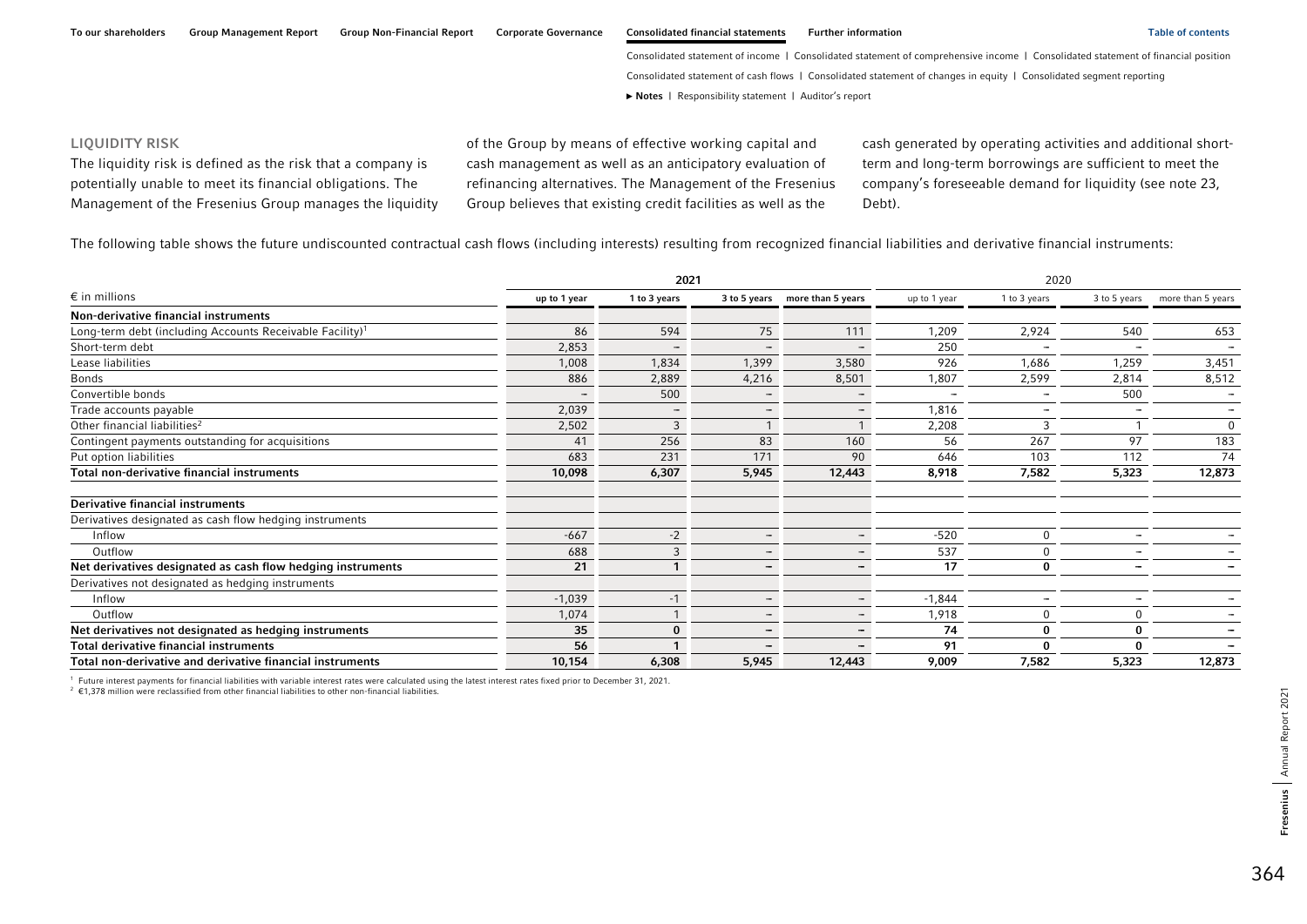#### To our shareholders Group Management Report Group Non-Financial Report Corporate Governance Consolidated financial statements Further information Table of contents Table of contents

Consolidated statement of income | Consolidated statement of comprehensive income | Consolidated statement of financial position Consolidated statement of cash flows | Consolidated statement of changes in equity | Consolidated segment reporting **►** [Notes](#page-0-0) | [Responsibility statement](#page-97-0) | [Auditor's report](#page-98-0) 

### 33. INFORMATION ON CAPITAL MANAGEMENT

The Fresenius Group has a solid financial profile. Capital management includes both equity and debt. Principal objectives of Fresenius Group's capital management are to ensure financial flexibility, to limit refinancing risks and to optimize the weighted average cost of capital. Further, it is sought to achieve a balanced mix of equity and debt.

Due to the company's diversification within the health care sector and the strong market positions of the business segments in global, growing and non-cyclical markets, predictable and sustainable cash flows are generated. They allow a reasonable proportion of debt. Moreover, Fresenius Group's customers are generally of high credit quality.

Measures to strengthen the equity base may also be considered in exceptional cases to ensure long-term growth, for instance to finance a major acquisition.

Shareholders' equity and debt have developed as follows:

#### SHAREHOLDERS' EQUITY

| $\epsilon$ in millions | December 31, 2021 | December 31, 2020 |
|------------------------|-------------------|-------------------|
| Shareholders' equity   | 29.288            | 26.023            |
| Total assets           | 71.962            | 66.646            |
| Equity ratio           | $40.7\%$          | $39.0\%$          |

Fresenius SE &Co. KGaA is not subject to any capital requirements provided for in its articles of association. Fresenius SE &Co. KGaA has obligations to issue shares out of the Conditional Capital relating to the exercise of stock options on the basis of the existing 2013 Stock Option Plan (see note 36, Share-based compensation plans).

DEBT

| $\epsilon$ in millions | December 31, 2021 | December 31, 2020 |
|------------------------|-------------------|-------------------|
| Debt                   | 27.155            | 25,913            |
| Total assets           | 71.962            | 66.646            |
| Debt ratio             | $377\%$           | 38.9%             |

Assuring financial flexibility is the top priority in the Group's financing strategy. This flexibility is achieved through a broad spread of maturities, a wide range of financing instruments and a high degree of diversification of investors and banks. Fresenius Group's maturity profile displays a broad spread of maturities with a high proportion of medium- and

long-term financing. In the choice of financing instruments, market capacity, investor diversification, capital cost, flexibility, credit conditions and the existing maturity profile are taken into account.

The leverage ratio on the basis of net debt/EBITDA is a key financial figure for the Fresenius Group. As of December 31, 2021, the leverage ratio, calculated on the basis of year-end exchange rates, before special items was 3.55 (December 31, 2020: 3.4).

Fresenius Group's solid financing strategy is reflected in its investment grade credit ratings. The Fresenius Group is covered by the rating agencies Moody's, Standard&Poor's and Fitch.

The following table shows the company rating of Fresenius SE &Co. KGaA:

#### RATING OF FRESENIUS SE&CO. KGAA

|                         | December 31, 2021 | December 31, 2020 |
|-------------------------|-------------------|-------------------|
| Standard & Poor's       |                   |                   |
| Corporate Credit Rating | <b>BBB</b>        | BBB               |
| Outlook                 | stable            | stable            |
| Moody's                 |                   |                   |
| Corporate Credit Rating | Baa3              | Baa3              |
| Outlook                 | stable            | stable            |
| Fitch                   |                   |                   |
| Corporate Credit Rating | BBB-              | BBB               |
| Outlook                 | stable            | stable            |

In 2021 and 2020, Fresenius Group's rating remained unchanged.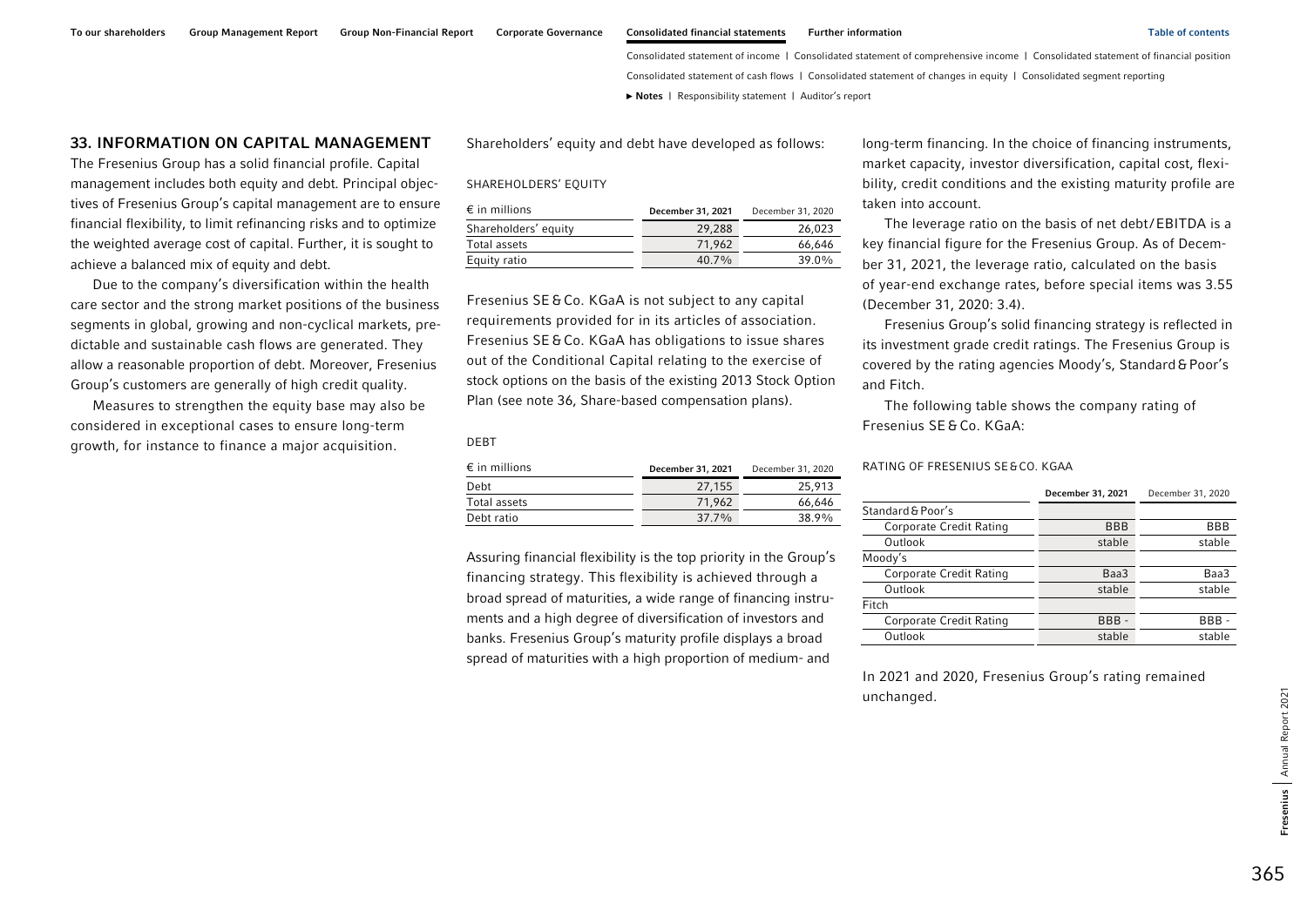Annual Report 2021

Fresenius Annual Report 2021

Fresenius

Consolidated statement of income | Consolidated statement of comprehensive income | Consolidated statement of financial position Consolidated statement of cash flows | Consolidated statement of changes in equity | Consolidated segment reporting

**►** [Notes](#page-0-0) | [Responsibility statement](#page-97-0) | [Auditor's report](#page-98-0) 

# 34. SUPPLEMENTARY INFORMATION ON THE CONSOLIDATED STATEMENT OF CASH FLOWS

The consolidated statements of cash flows of the Fresenius Group for the fiscal years 2021 and 2020 are shown on pages 281 and 282.

Cash funds reported in the consolidated statement of cash flows and in the consolidated statement of financial position are comprised of cash on hand, checks, securities and cash at bank which are readily convertible within three months and are subject to insignificant risk of changes in value.

In 2021, Fresenius Helios has used subsidies for investments in property, plant and equipment in the amount of €99 million (2020: €97 million), that were offset in purchases of property, plant and equipment in the consolidated statement of cash flows.

The following table shows a reconciliation of debt to cash flow from financing activities in 2021 and 2020:

|                                                                                |                          |           | Non-cash changes                      |                                 |                                        |                        |                          |                   |
|--------------------------------------------------------------------------------|--------------------------|-----------|---------------------------------------|---------------------------------|----------------------------------------|------------------------|--------------------------|-------------------|
| $\epsilon$ in millions                                                         | January 1, 2021          | Cash flow | Assumed as<br>part of<br>acquisitions | Foreign currency<br>translation | Amortization of debt<br>issuance costs | New lease<br>contracts | Other <sup>1</sup>       | December 31, 2021 |
| Short-term debt                                                                | 245                      | 2,591     |                                       |                                 | $\overline{\phantom{a}}$               |                        |                          | 2,841             |
| Long-term debt, less Accounts Receivable<br>Facility of Fresenius Medical Care | 5,154                    | $-2,569$  | 24                                    | 62                              |                                        |                        | $-77$                    | 2,600             |
| Lease liabilities                                                              | 6,188                    | -880      | 121                                   | 319                             |                                        | 915                    | $-73$                    | 6,590             |
| <b>Bonds</b>                                                                   | 13.847                   | 461       |                                       | 300                             |                                        |                        |                          | 14,634            |
| Convertible bonds                                                              | 474                      |           |                                       |                                 |                                        |                        |                          | 482               |
| Accounts Receivable Facility of Fresenius Medical Care                         | $\overline{\phantom{a}}$ | -         | -                                     | -                               | $\overline{\phantom{a}}$               |                        | $\overline{\phantom{a}}$ |                   |

1 Under the effective interest method, non-cash changes result from the compounding interest on lease liabilities in the amount of €188 million.

| $\epsilon$ in millions                       | 2021   | 2020   |
|----------------------------------------------|--------|--------|
| Assets acquired                              | 1,057  | 1,098  |
| Liabilities assumed                          | $-35$  | $-273$ |
| Noncontrolling interests                     | $-120$ | $-37$  |
| Debt assumed                                 | -86    | $-182$ |
| Cash paid                                    | 816    | 606    |
| Cash acquired                                | $-55$  | $-27$  |
| Cash paid for acquisitions, net              | 761    | 579    |
| Cash paid for investments,                   |        |        |
| net of cash acquired                         | 206    | 108    |
| Cash paid for intangible assets, net         | 32     | 33     |
| Total cash paid for acquisitions and invest- |        |        |
| ments and purchases of intangible assets     | 999    | 720    |

Cash paid for acquisitions consisted of the following:

In 2021, €129 million of cash paid for investments, net of cash acquired, related to investments in securities in the business segment Fresenius Medical Care.

Proceeds from the sale of subsidiaries were €54 million in 2021 (2020: €32 million.)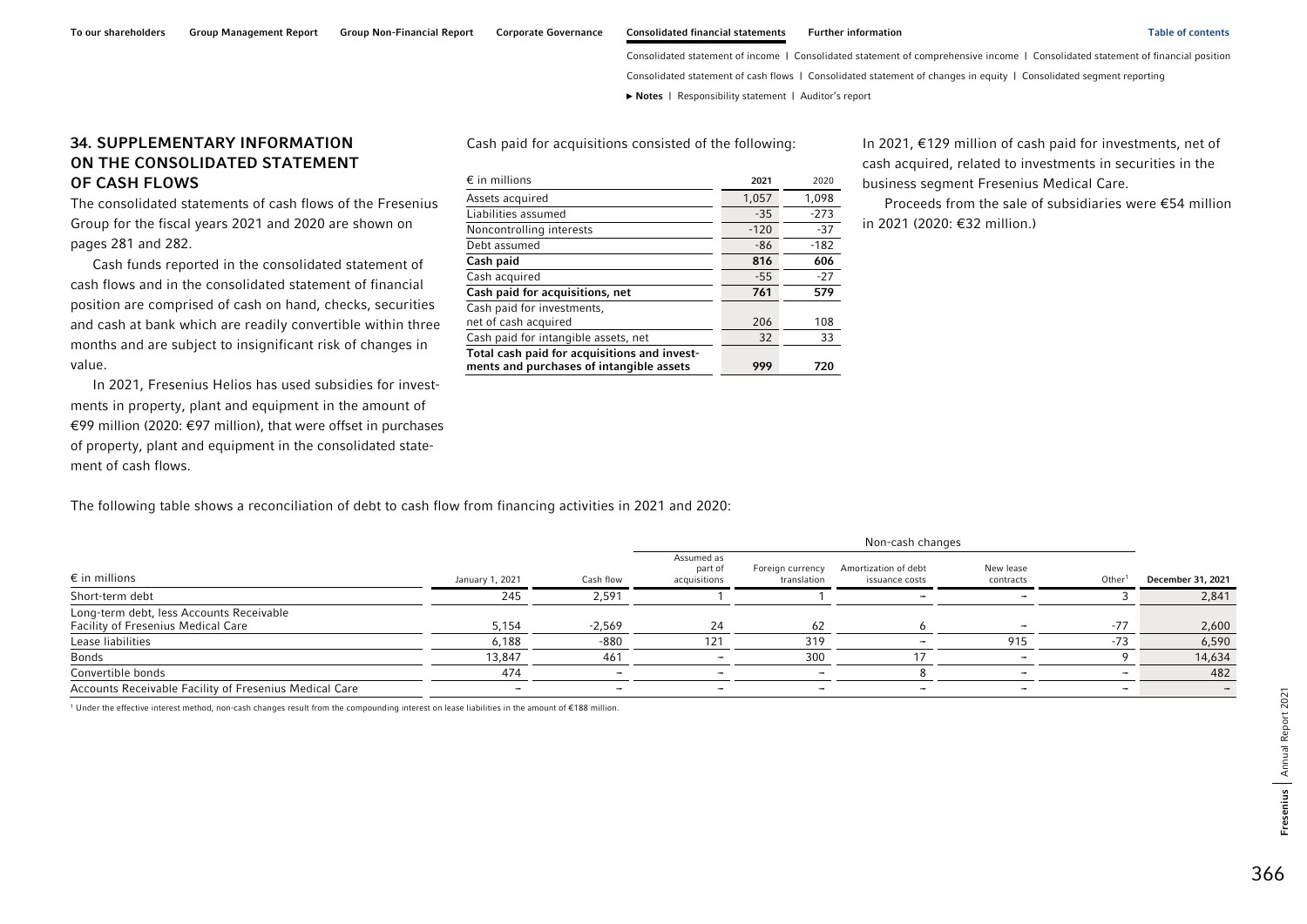Consolidated statement of income | Consolidated statement of comprehensive income | Consolidated statement of financial position

Consolidated statement of cash flows | Consolidated statement of changes in equity | Consolidated segment reporting

**►** [Notes](#page-0-0) | [Responsibility statement](#page-97-0) | [Auditor's report](#page-98-0) 

|                                                                                |                 |           | Non-cash changes                      |                                 |                                        |                        |                    |                   |
|--------------------------------------------------------------------------------|-----------------|-----------|---------------------------------------|---------------------------------|----------------------------------------|------------------------|--------------------|-------------------|
| $\epsilon$ in millions                                                         | January 1, 2020 | Cash flow | Assumed as<br>part of<br>acquisitions | Foreign currency<br>translation | Amortization of debt<br>issuance costs | New lease<br>contracts | Other <sup>1</sup> | December 31, 2020 |
| Short-term debt                                                                | 2,475           | $-2,247$  |                                       |                                 | $\overline{\phantom{a}}$               |                        | 20                 | 245               |
| Long-term debt, less Accounts Receivable<br>Facility of Fresenius Medical Care | 6,629           | $-1,377$  | 145                                   | $-128$                          |                                        |                        | $-114$             | 5,154             |
| Lease liabilities                                                              | 6,439           | -937      |                                       | $-377$                          |                                        | .087                   | -59                | 6,188             |
| <b>Bonds</b>                                                                   | 10,467          | 3,640     |                                       | $-290$                          |                                        |                        | 21                 | 13,847            |
| Convertible bonds                                                              | 865             | $-400$    |                                       |                                 |                                        |                        |                    | 474               |
| Accounts Receivable Facility of Fresenius Medical Care                         | 380             | $-374$    | $\overline{\phantom{a}}$              |                                 | -                                      |                        | -                  |                   |

1 Under the effective interest method, non-cash changes result from the compounding interest on lease liabilities in the amount of €205 million.

Interest payments are included in the consolidated statement of cash flows under net cash provided by operating activities. In fiscal year 2021, cash payments related to interest amounted to €502 million (2020: €609 million). Accrued interest on debt and bonds is reported in the consolidated statement of financial position under shortterm provisions and other short-term liabilities.

### 35. NOTES ON THE CONSOLIDATED SEGMENT REPORTING

#### GENERAL

The consolidated segment reporting tables shown on pages 285 to 286 of this Annual Report are an integral part of the notes.

The Fresenius Group has identified the business segments Fresenius Medical Care, Fresenius Kabi, Fresenius Helios and Fresenius Vamed, which corresponds to the internal organizational and reporting structures (Management Approach) at December 31, 2021.

The key data disclosed in conjunction with the consolidated segment reporting correspond to the key data of the internal reporting system of the Fresenius Group. Internal and external reporting and accounting correspond to each other; the same key data and definitions are used.

Sales and proceeds between the segments are indicative of the actual sales and proceeds agreed with third parties. Administrative services are billed in accordance with service level agreements.

The business segments were identified in accordance with IFRS 8, Operating Segments, which defines the segment reporting requirements in the annual financial statements and interim reports with regard to the operating business, product and service businesses and regions.

The business segments of the Fresenius Group are as follows:

- ►Fresenius Medical Care
- ►Fresenius Kabi
- ►Fresenius Helios
- ►Fresenius Vamed

The column Corporate is comprised of the holding functions of Fresenius SE&Co. KGaA as well as Fresenius Digital Technology GmbH, which provides services in the field of information technology. Furthermore, Corporate includes intersegment consolidation adjustments as well as special items (see note 3, Special items).

Details on the business segments are shown on page [288](#page-1-0) of the notes.

Segment reporting by region takes account of geographical factors and the similarity of markets in terms of opportunities and risks. The allocation to a particular region is based on the domicile of the customers.

#### NOTES ON THE BUSINESS SEGMENTS

The key figures used by the Management Board to assess segment performance, have been selected in such a way that they include all items of income and expenses which fall under the area of responsibility of the business segments. The Management Board is convinced that the most suitable performance indicator is the operating income (EBIT). The Management Board believes that, in addition to the operating income, the figure for earnings before interest, taxes and depreciation/ amortization (EBITDA) can also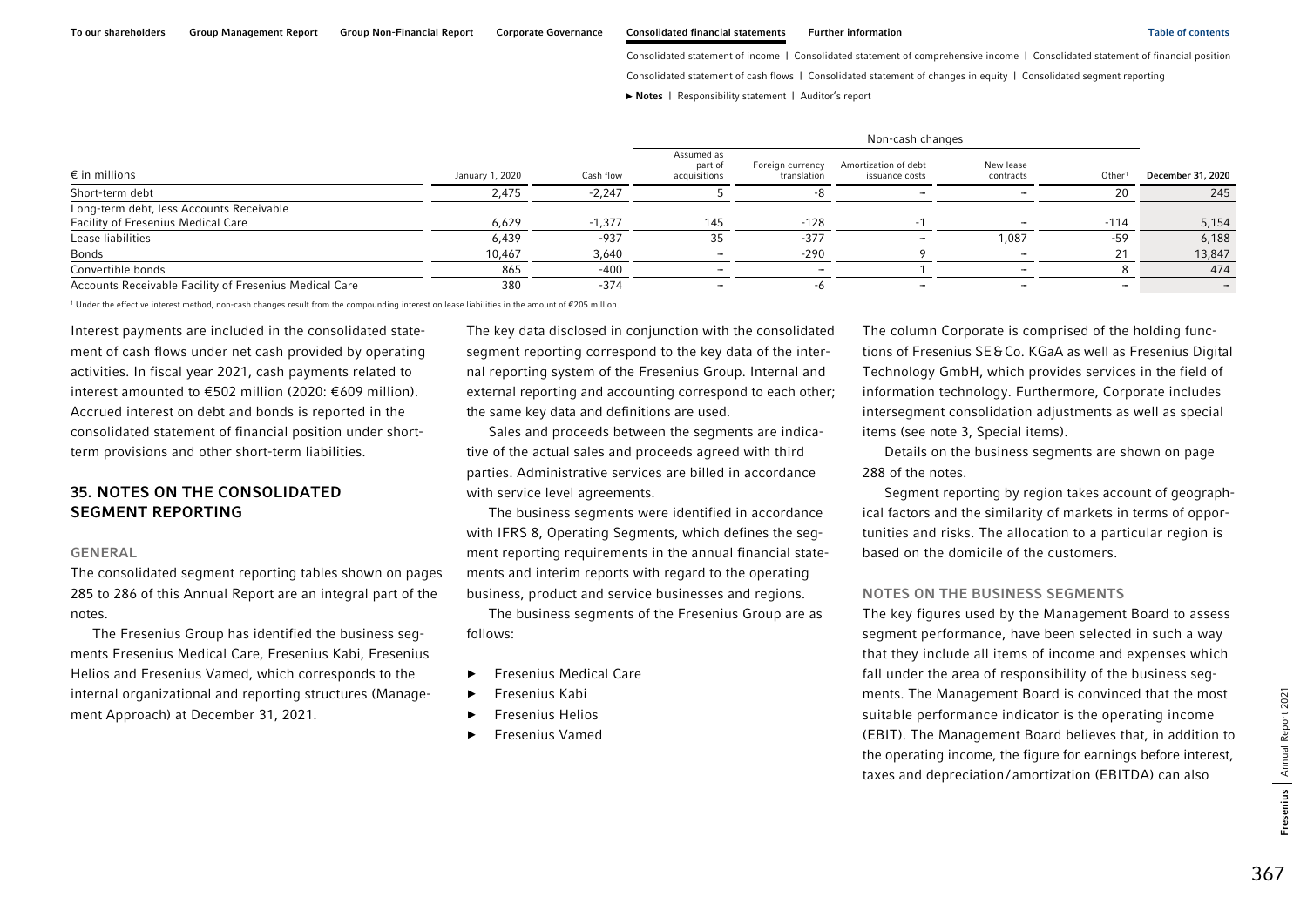**►** [Notes](#page-0-0) | [Responsibility statement](#page-97-0) | [Auditor's report](#page-98-0) 

help investors to assess the ability of the Fresenius Group to generate cash flows and to meet its financial obligations.

Depreciation and amortization is presented for property, plant and equipment and intangible assets with definite useful lives of the respective business segment.

Net interest is comprised of interest expenses and interest income.

Net income attributable to shareholders of Fresenius SE&Co. KGaA is defined as earnings after income taxes and noncontrolling interests.

The operating cash flow is the cash provided by/used in operating activities.

The cash flow before acquisitions and dividends is the operating cash flow less net capital expenditure.

Debt is comprised of bank loans, bonds, convertible bonds, lease liabilities, liabilities relating to outstanding acquisitions as well as intercompany liabilities.

Other operating liabilities include the sum of short-term and long-term liabilities, less debt and less liabilities for deferred taxes.

Capital expenditure mainly contains additions to property, plant and equipment, including non-cash effective items.

Acquisitions refer to the purchase of shares in legally independent companies and the acquisition of business divisions and intangible assets (e.g. licenses). The key figures shown with regard to acquisitions present the contractual purchase prices comprising amounts paid in cash (less cash acquired), debts assumed and the issuance of shares, whereas for the purposes of the statement of cash flows, only cash purchase price components less acquired cash and cash equivalents are reported.

The EBITDA margin is calculated as a ratio of EBITDA to sales.

The EBIT margin is calculated as a ratio of EBIT to sales.

The return on operating assets (ROOA) is defined as the ratio of EBIT to average operating assets. Operating assets are defined as total assets less deferred tax assets, trade accounts payable and advance payments from customers as well as guaranteed subsidies.

In addition, the key indicators ''Depreciation and amortization in % of sales'' and ''Operating cash flow in % of sales'' are also disclosed.

#### RECONCILIATION OF KEY FIGURES

#### TO CONSOLIDATED EARNINGS

| $\epsilon$ in millions                         | 2021   | 2020   |
|------------------------------------------------|--------|--------|
| Total EBIT of reporting segments               | 4,296  | 4,648  |
| Special items                                  | $-94$  | $-227$ |
| General corporate expenses<br>Corporate (EBIT) | $-44$  | -36    |
| <b>Group EBIT</b>                              | 4,158  | 4,385  |
| Interest expenses                              | $-630$ | $-752$ |
| Interest income                                | 124    | 93     |
| Income before income taxes                     | 3.652  | 3.726  |

#### RECONCILIATION OF NET DEBT WITH THE CONSOLIDATED STATEMENT OF FINANCIAL POSITION

| $\epsilon$ in millions                  | Dec. 31, 2021 | Dec. 31, 2020 |
|-----------------------------------------|---------------|---------------|
| Short-term debt                         | 2,841         | 245           |
| Short-term debt from related parties    | 8             | 5             |
| Current portion of long-term debt       | 473           | 1,132         |
| Current portion of lease liabilities    | 832           | 766           |
| Current portion of bonds                | 618           | 1,522         |
| Long-term debt, less current portion    | 2,127         | 4,022         |
| Lease liabilities, less current portion | 5,758         | 5,422         |
| Bonds, less current portion             | 14,016        | 12,325        |
| Convertible bonds                       | 482           | 474           |
| Debt                                    | 27,155        | 25,913        |
| less cash and cash equivalents          | 2,764         | 1,837         |
| Net debt                                | 24,391        | 24.076        |

Net debt excluding lease liabilities amounted to €17,801 million at December 31, 2021 (December 31, 2020: €17,888 million).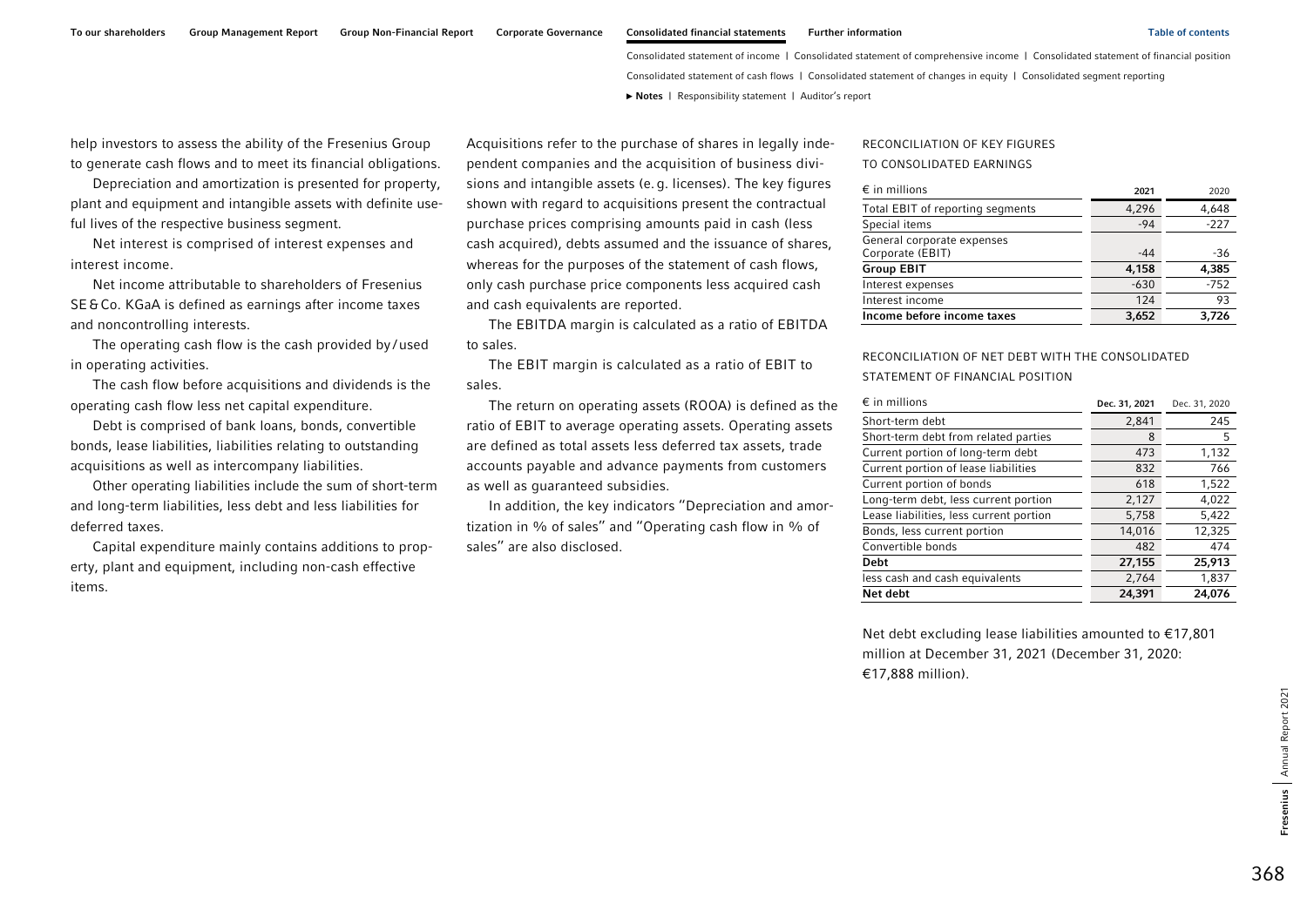To our shareholders Group Management Report Group Non-Financial Report Corporate Governance Consolidated financial statements Further information Table of contents Table of contents

Consolidated statement of income | Consolidated statement of comprehensive income | Consolidated statement of financial position Consolidated statement of cash flows | Consolidated statement of changes in equity | Consolidated segment reporting **►** [Notes](#page-0-0) | [Responsibility statement](#page-97-0) | [Auditor's report](#page-98-0) 

The following table shows the long-lived assets by geographical region:

| $\epsilon$ in millions               | Dec. 31, 2021 | Dec. 31, 2020 |
|--------------------------------------|---------------|---------------|
| Germany                              | 11,270        | 10,233        |
| Spain                                | 7.671         | 7,196         |
| Europe (excluding Germany and Spain) | 3,765         | 4,090         |
| North America                        | 26,147        | 23.797        |
| Asia-Pacific                         | 2,612         | 2,480         |
| Latin America                        | 874           | 1,052         |
| Africa                               | 73            | 66            |
| Total long-lived assets <sup>1</sup> | 52,412        | 48.914        |

<sup>1</sup> The aggregate amount of long-lived assets is the sum of non-current assets less deferred tax assets and less other non-current financial assets.

In 2021, the Fresenius Group generated sales of €8,461 million (2020: €8,059 million) in Germany. Sales in the United States were €14,088 million at actual rates (2020: €14,540 million) and €14,587 million in constant currency in 2021.

In 2021, the segment Fresenius Medical Care generated other sales in the amount of €516 million (2020: €409 million), Fresenius Kabi €3 million (2020: €3 million), Fresenius Helios €12 million (2020: €12 million) and Fresenius Vamed €4 million (2020: €0 million). All other sales are sales from contracts with customers.

#### 36. SHARE-BASED COMPENSATION PLANS

### COMPENSATION COST IN CONNECTION WITH THE SHARE-BASED COMPENSATION PLANS OF THE FRESENIUS GROUP

In 2021, the Fresenius Group recognized compensation cost in an amount of €1 million for stock options granted in 2017 for the last time. In 2020, the Fresenius Group recognized €6 million in income in relation to stock options granted since 2016. The amount recognized in income was mainly due to the non-achievement of the plan targets and the resulting forfeiture of three quarters of the stock options granted in 2017. For stock incentive plans which are performance-based, the Fresenius Group recognizes compensation cost over the vesting periods, based on the market values of the underlying stock at the grant date.

The expenses related to cash-settled share-based payment transactions are determined based upon the fair value at measurement date and the number of phantom stocks or performance shares granted which will be recognized over the vesting period. In 2021, the Fresenius Group recognized expenses of €27 million (2020: €31 million) in connection with cash-settled share-based payment transactions. At December 31, 2021, the Fresenius Group has accrued €72 million (December 31, 2020: €83 million) for its sharebased compensation plans.

### SHARE-BASED COMPENSATION PLANS OF FRESENIUS SE &CO. KGAA

Description of the Fresenius SE&Co. KGaA share-based compensation plans in place As of December 31, 2021, Fresenius SE&Co. KGaA had two share-based compensation plans in place: the Fresenius SE&Co. KGaA Long Term Incentive Program 2013 (2013 LTIP) which is based on stock options and phantom stocks and the Long Term Incentive Plan 2018 (LTIP 2018) which is solely based on performance shares. Currently, solely LTIP 2018 can be used to grant performance shares.

#### LTIP 2018

On April 12, 2018 and March 15, 2018, respectively, the Management Board and Supervisory Board of the general partner, Fresenius Management SE, resolved the Long Term Incentive Plan 2018 (LTIP 2018).

The LTIP 2018 is based solely on virtual stocks (performance shares). The performance shares issued through the plan are non-equity-backed, virtual compensation instruments. When performance targets are reached and other prerequisites are met, they guarantee the entitlement to a cash payment by Fresenius SE&Co. KGaA or one of its affiliated companies.

The plan is available both for members of the Management Board (with the exception of Mr. Rice Powell, who receives his compensation from Fresenius Medical Care Management AG) and other executives. Performance shares may be granted once annually over a period of five years. The grant to the members of the Management Board is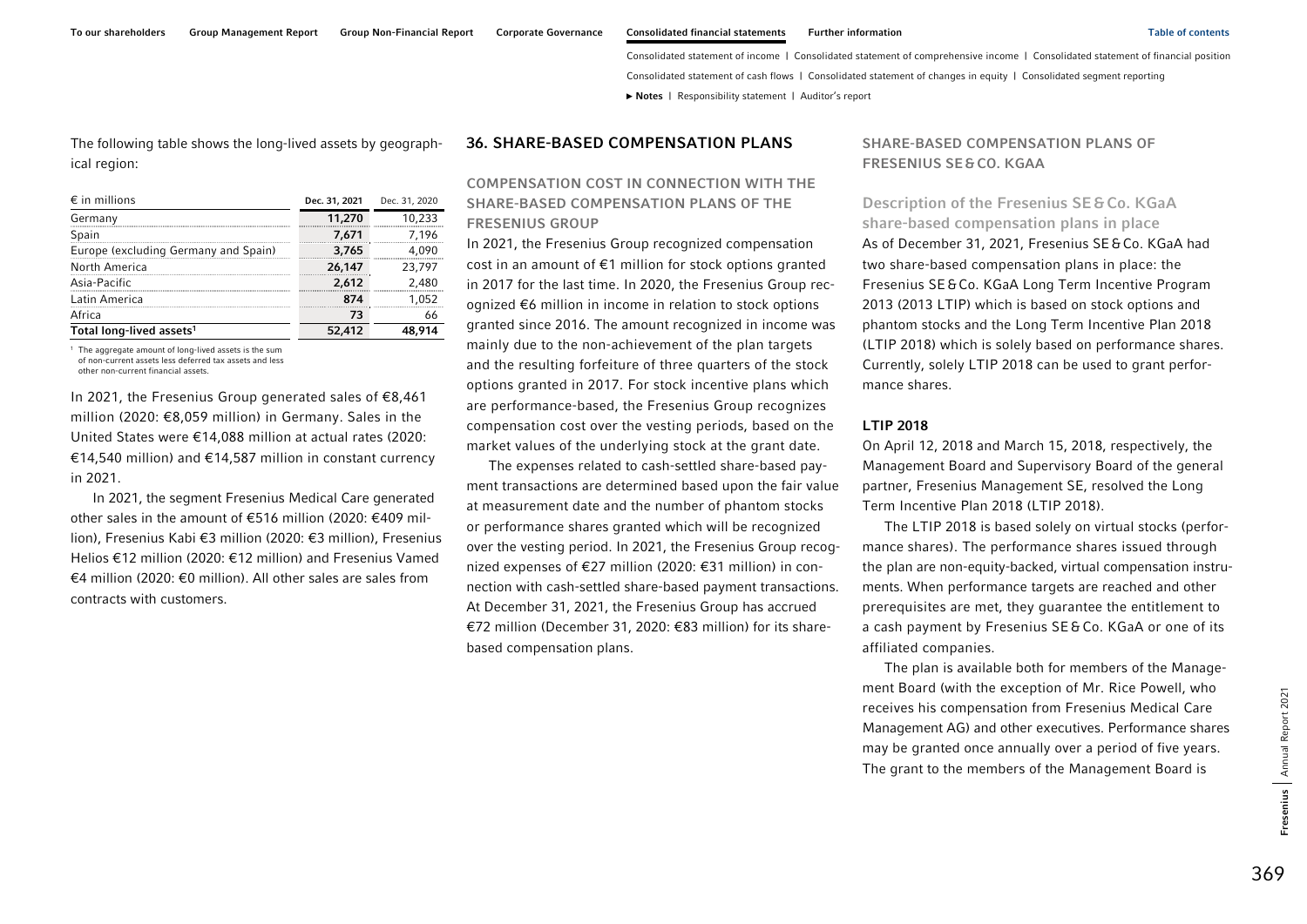made by the Supervisory Board of the general partner, Fresenius Management SE, the grant to the other executives is made by the Management Board of Fresenius Management SE, in each case on the basis of a grant value determined at its discretion. The grant value is determined in consideration of the personal performance and the responsibilities of the concerned plan participant. The number of performance shares granted is calculated through applying the grant value and the average stock market price of the Fresenius share over the period of 60 stock exchange trading days prior to the grant date.

The number of performance shares may change over a period of four years, depending on the level of achievement of the performance targets described in more detail below. This could entail the entire loss of all performance shares or also  $-$  at maximum  $-$  the doubling of their number. The resulting number of performance shares, which is determined after a performance period of four years and based on the respective level of target achievement, is deemed finally earned four years after the date of the respective grant. The number of vested performance shares is then multiplied by the average stock exchange price of Fresenius SE&Co. KGaA's share over a period of 60 stock exchange trading days prior to the lapse of this vesting period plus the total of the dividends per share of Fresenius SE&Co. KGaA paid by Fresenius SE&Co. KGaA between the grant date and the vesting date. The resulting amount will be paid to the respective plan participant in cash. The potential disbursement entitlement of each member of the Management Board is limited to a maximum

value of 250% of the grant value, the entitlement of all other plan participants is limited to a maximum value of 400%.

The LTIP 2018 has two equally weighted performance targets: firstly, the growth rate of the adjusted consolidated net income (adjusted for currency effects) and, secondly, the relative Total Shareholder Return based on the STOXX Europe 600 Health Care Index. Disbursement entitlement requires that at least one of the two performance targets must be reached or surpassed over the four-year performance period.

For the performance target ''Net Income Growth Rate'' a level of target achievement of 100% is reached when the same is at least 8% over the four-year performance period. If the growth rate falls below or corresponds to only 5%, the level of target achievement is 0%. If the growth rate is between 5% and 8%, the level of target achievement is between 0% and 100%, while, where the growth rate is between 8% and 20%, the level of target achievement will be between 100% and 200%. Intermediate values are calculated through linear interpolation. The net income is the consolidated net income attributable to shareholders of Fresenius SE &Co. KGaA reported in the consolidated financial statements of Fresenius SE&Co. KGaA prepared in accordance with IFRS, adjusted for extraordinary effects.

The determination of the adjusted net income (adjusted for currency effects) and the change in comparison with the adjusted net income (not adjusted for currency effects) of the previous Fresenius Group fiscal year will be verified in a binding manner by the auditors of Fresenius SE &Co. KGaA on the basis of the audited consolidated financial

statements. For the ascertainment of the currency translation effects, all line items of the income statements of the companies that are included in the consolidated financial statements and which have a functional currency other than the reporting currency (euro) of the Fresenius Group are translated with the average exchange rates of the Fresenius Group fiscal year of the consolidated financial statements that are the basis for the comparison.

For the ''Total Shareholder Return'' performance target, a target achievement of 100% is met when the Total Shareholder Return of Fresenius SE&Co. KGaA in comparison with the Total Shareholder Return of the other companies of the STOXX Europe 600 Health Care Index achieves an average ranking within the benchmark companies, i. e. exactly in the middle (50th percentile), over the four-year performance period. If the ranking corresponds to the 25th percentile or less, the level of target achievement is 0%. Where the ranking is between the 25th percentile and the 50th percentile, the level of target achievement is between 0% and 100%; and, for a ranking between the 50th percentile and the 75th percentile, between 100% and 200%. Intermediate values will also be calculated through linear interpolation. Total Shareholder Return denotes the percentage change in the stock market price within the performance period including reinvested dividends and all capital measures, whereby capital measures are to be calculated through rounding down to the fourth decimal place.

The ranking values are determined using the composition of STOXX Europe 600 Health Care on the grant date. For equalization purposes, the relevant market price is the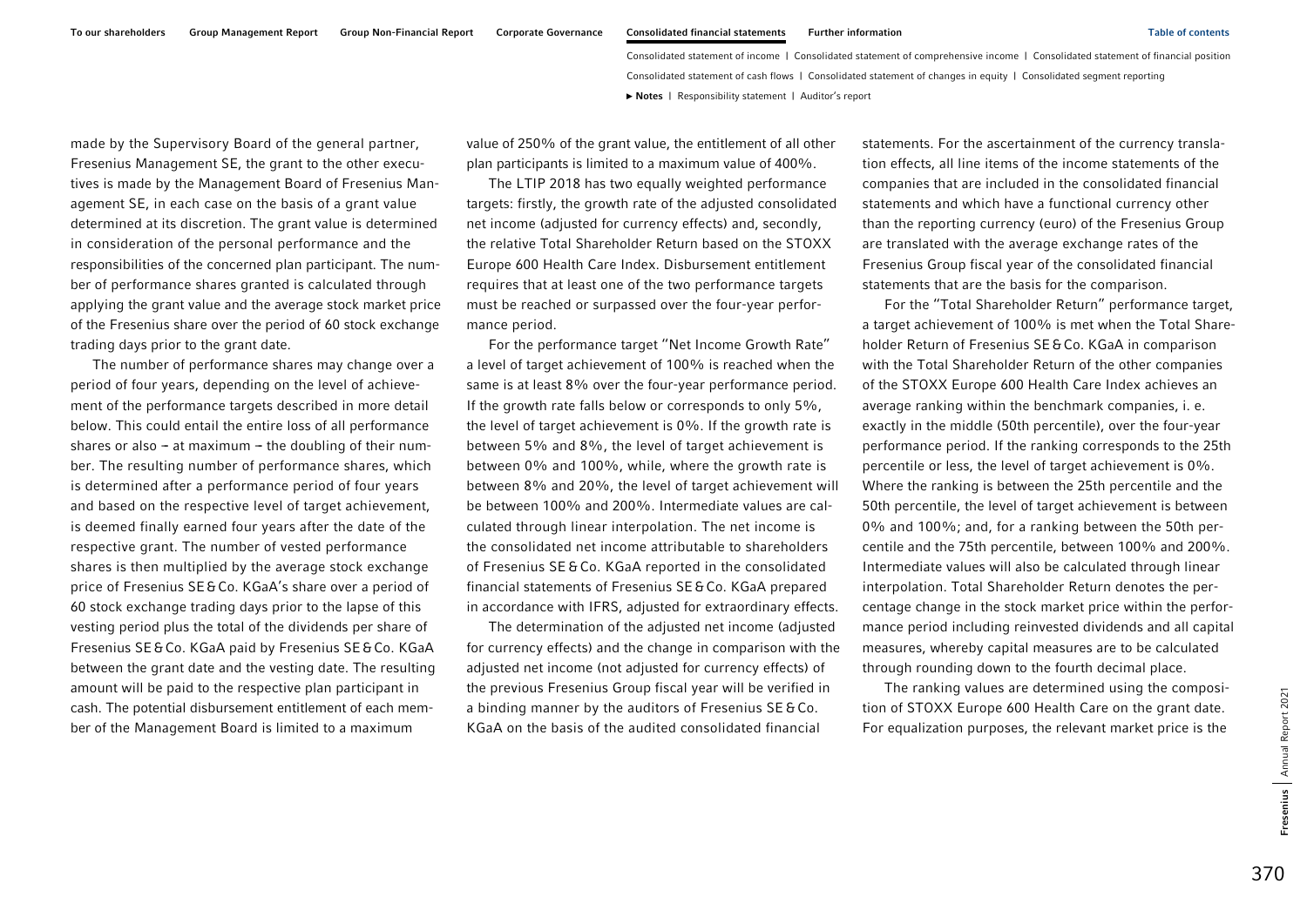average market price in the period of 60 stock exchange trading days prior to the beginning and end of a performance period; the relevant currency is that of the main stock exchange of a company, which was listed in STOXX Europe 600 Health Care on the grant date.

A level of target achievement in excess of 200% is not possible for both performance targets.

To calculate the level of overall target achievement, the level of target achievement of the two performance targets are given equal weighting. The total number of performance shares vested on each plan participant is calculated through multiplying the number of performance shares granted by the overall target achievement.

The performance targets for the 2018 grant were not achieved. Therefore, the performance shares granted in 2018 forfeited.

In the event of violation of compliance rules, the Supervisory Board of Fresenius Management SE, in due exercise of its discretion, is entitled to reduce the number of performance shares vested on a member of the Management Board to zero. Regarding all other plan participants, such decision is made by the Management Board of Fresenius Management SE. Furthermore, Fresenius SE&Co. KGaA is entitled to a complete or partial reimbursement in the event of violation of compliance rules in the period of three years following disbursement.

#### 2013 LTIP

The 2013 LTIP is comprised of the Fresenius SE&Co. KGaA Stock Option Plan 2013 (2013 SOP) and the Fresenius SE& Co. KGaA Phantom Stock Plan 2013 (2013 PSP). It combines the granting of stock options with the granting of

phantom stock awards which entitle the holder to receive cash payments upon exercising the phantom stock. Each of the 2013 SOP and 2013 PSP making up the 2013 LTIP have been established under a stand-alone legal documentation.

#### 2013 SOP

Under the 2013 SOP, which was approved by the Annual General Meeting of Fresenius SE&Co. KGaA on May 17, 2013, Fresenius Management SE was originally authorized to issue up to 8.4 million subscription rights for an amount of 8.4 million non-par value ordinary bearer shares of Fresenius SE&Co. KGaA until May 16, 2018.

Of the up to 8.4 million options, up to 1.6 million options were designated for members of the Management Board of Fresenius Management SE; up to 4.4 million options were designated for members of the management of directly or indirectly affiliated companies (except for Fresenius Medical Care) and up to 2.4 million options were designated for executive employees of Fresenius SE&Co. KGaA and its affiliated companies (except for Fresenius Medical Care).

In connection with the stock split in 2014, the total volume of not yet granted subscription rights increased in the same proportion as the subscribed capital (factor 3) as far as options had not yet been granted under the 2013 SOP. The same applies to the subsets of the subscription rights that are attributable to individual groups of participants. For stock options that were granted before the stock split 2014 came into effect, the entitlement of the participants to receive new shares through the exercise of stock options increased in the same proportion as the subscribed capital

(factor 3). The participants are now entitled to receive three bearer ordinary shares of Fresenius SE&Co. KGaA. The exercise price was reduced proportionally.

The granting of the options occurred in five annual tranches, each to the last Monday in July or the first Monday in December. With respect to new options, the Supervisory Board of Fresenius Management SE determined the stock options granted to members of Fresenius Management SE's Management Board, whereas the Management Board of Fresenius Management SE determined the other participants in the 2013 SOP and the stock options granted to them.

The exercise price of an option equals the volumeweighted average stock market price (closing price) of the non-par value ordinary bearer share of Fresenius SE&Co. KGaA in the electronic Xetra trading of Deutsche Börse AG in Frankfurt am Main, or a comparable successor system, on the last 30 calendar days prior to the respective grant date.

Options granted have an eight-year term but can be exercised only after a four-year vesting period. The exercise of options is subject to the condition precedent, in each case, that the annual success target within a four-year waiting period is achieved. The success target is achieved in each case if, after the granting of the options to the respective entitled person, either (i) the consolidated net income attributable to shareholders of Fresenius SE&Co. KGaA according to IFRS, adjusted for extraordinary effects and on a constant currency basis, has increased by at least 8% per annum in comparison to the previous year in each case within the waiting period, or (ii)  $-$  if this is not the case  $$ the compounded annual growth rate of the consolidated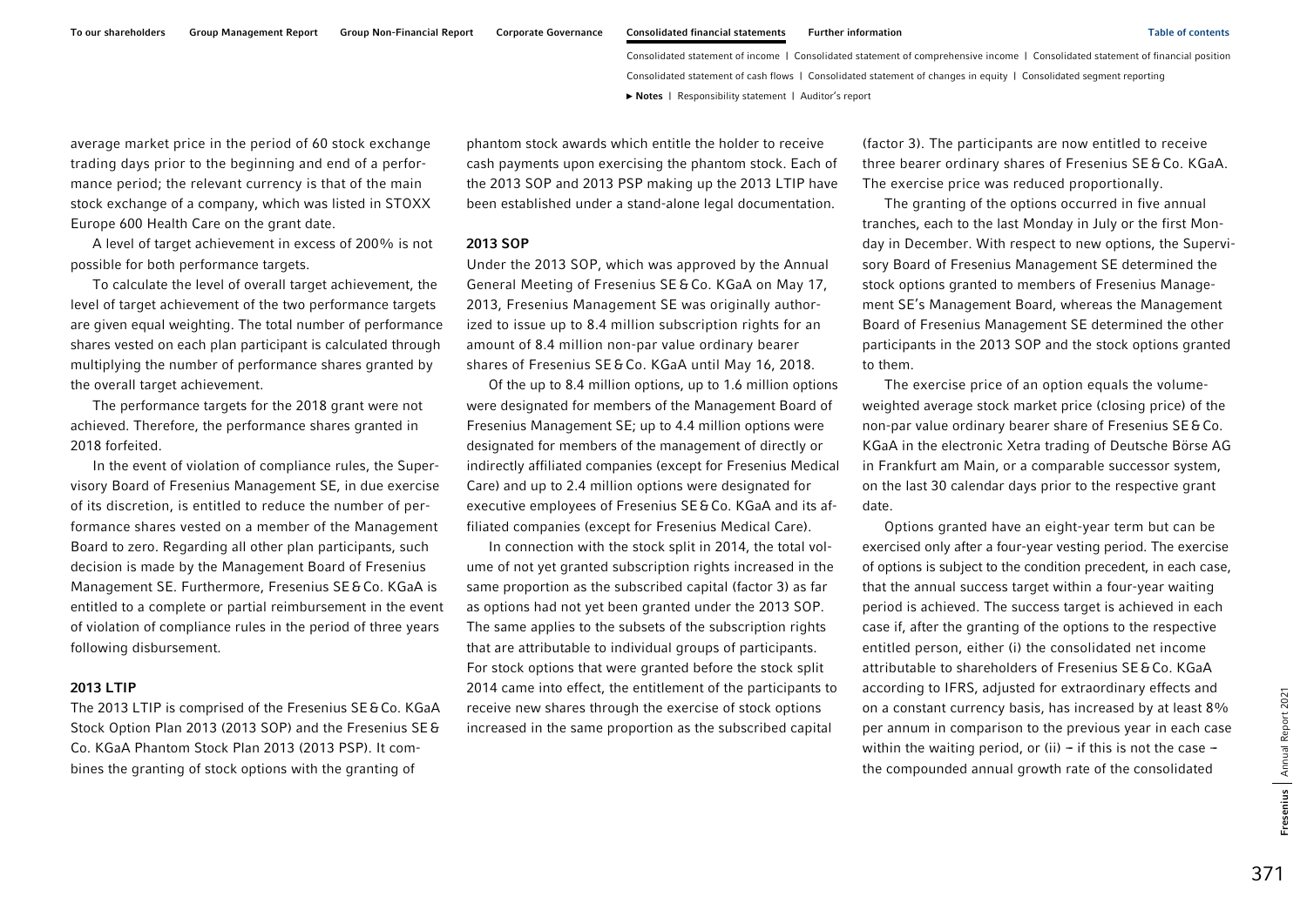net income attributable to shareholders of Fresenius SE&Co. KGaA according to IFRS, adjusted for extraordinary effects and on a constant currency basis, during the four years of the waiting period amounts to at least 8%. In the event that the success target within the four-year waiting period is not achieved for the individual years or for the compounded annual growth rate, the options issued in each case are forfeited in proportion to the non-achievement of the success target within the waiting period, i. e. by one quarter, two quarters, three quarters, or completely. In the years 2013 to 2019, the performance targets for stock options granted in 2013 to 2016 were met. For stock options granted in 2017, only one quarter of the performance target was achieved. Therefore, in 2020, three quarters of the stock options granted in 2017 were forfeited.

The adjusted net income attributable to shareholders of Fresenius SE &Co. KGaA according to IFRS (currency adjusted) and changes thereto compared to the adjusted net income according to IFRS (without currency adjustment) of the relevant comparison year shall be verified with binding effect in each case by the auditors of Fresenius SE&Co. KGaA on the basis of the audited consolidated financial statements. Upon exercise of vested options, Fresenius SE& Co. KGaA has the right to grant treasury shares in lieu of increasing capital by the issuance of new shares.

After the expiration of the waiting period, all options in respect of which the success target has been achieved may be exercised at any time outside the designated blackout periods.

The last options were granted in 2017.

### 2013 PSP

Fresenius SE &Co. KGaA's 2013 PSP was established in May 2013, together with the 2013 SOP in line with the 2013 LTIP. Awards of phantom stocks can be granted on each stock option grant date. Phantom stocks awarded under the 2013 PSP may be granted to the members of Fresenius Management SE's Management Board, the members of the management of directly or indirectly affiliated companies (except for Fresenius Medical Care) and to executive employees of Fresenius SE&Co. KGaA and its affiliated companies (except for Fresenius Medical Care).

The holders of phantom stocks, that had been issued before the stock split 2014 came into effect, were granted an economic compensation through retroactively tripling the number of phantom stocks granted before the stock split 2014 came into effect.

As under the 2013 SOP, the Supervisory Board of Fresenius Management SE determined the phantom stocks granted to members of Fresenius Management SE's Management Board, whereas the Management Board of Fresenius Management SE determined the other participants in the 2013 PSP and the phantom stocks granted to them.

Phantom stock awards under the 2013 PSP entitle the holder to receive a cash payment. Each phantom stock award shall entitle the holder to receive the volume-weighted average stock market price (closing price) of the non-par value ordinary bearer share of Fresenius SE&Co. KGaA in the electronic Xetra trading of Deutsche Börse AG in Frankfurt am Main, or a comparable successor system, during the last three months prior to the date the phantom stock is exercised.

The exercise of phantom stock is subject to the condition precedent, in each case, that the annual success target

within a four-year waiting period is achieved. The success target is achieved in each case if, after the granting of the subscription rights to the respective entitled person, either (i) the consolidated net income attributable to shareholders of Fresenius SE&Co. KGaA according to IFRS, adjusted for extraordinary effects and on a constant currency basis, has increased by at least 8% per annum in comparison to the previous year in each case within the waiting period, or  $(ii)$  – if this is not the case – the compounded annual growth rate of the consolidated net income attributable to shareholders of Fresenius SE & Co. KGaA according to IFRS, adjusted for extraordinary effects and on a constant currency basis, during the four years of the waiting period amounts to at least 8%. In the event that the success target within the four-year waiting period is not achieved for the individual years or for the compounded annual growth rate, the phantom stock awards issued in each case are forfeited in proportion to the non-achievement of the success target within the waiting period, i. e. by one quarter, two quarters, three quarters, or completely. In the years 2013 to 2019, the performance targets for phantom stocks granted in 2013 to 2016 were met. For phantom stocks granted in 2017, only one quarter of the performance target was achieved. Therefore, in 2020, three quarters of the phantom stocks granted in 2017 were forfeited.

The adjusted net income attributable to shareholders of Fresenius SE&Co. KGaA according to IFRS (currency adjusted) and changes thereto compared to the adjusted net income according to IFRS (without currency adjustment) of the relevant comparison year shall be verified with binding effect in each case by the auditors of Fresenius SE&Co. KGaA on the basis of the audited consolidated financial statements.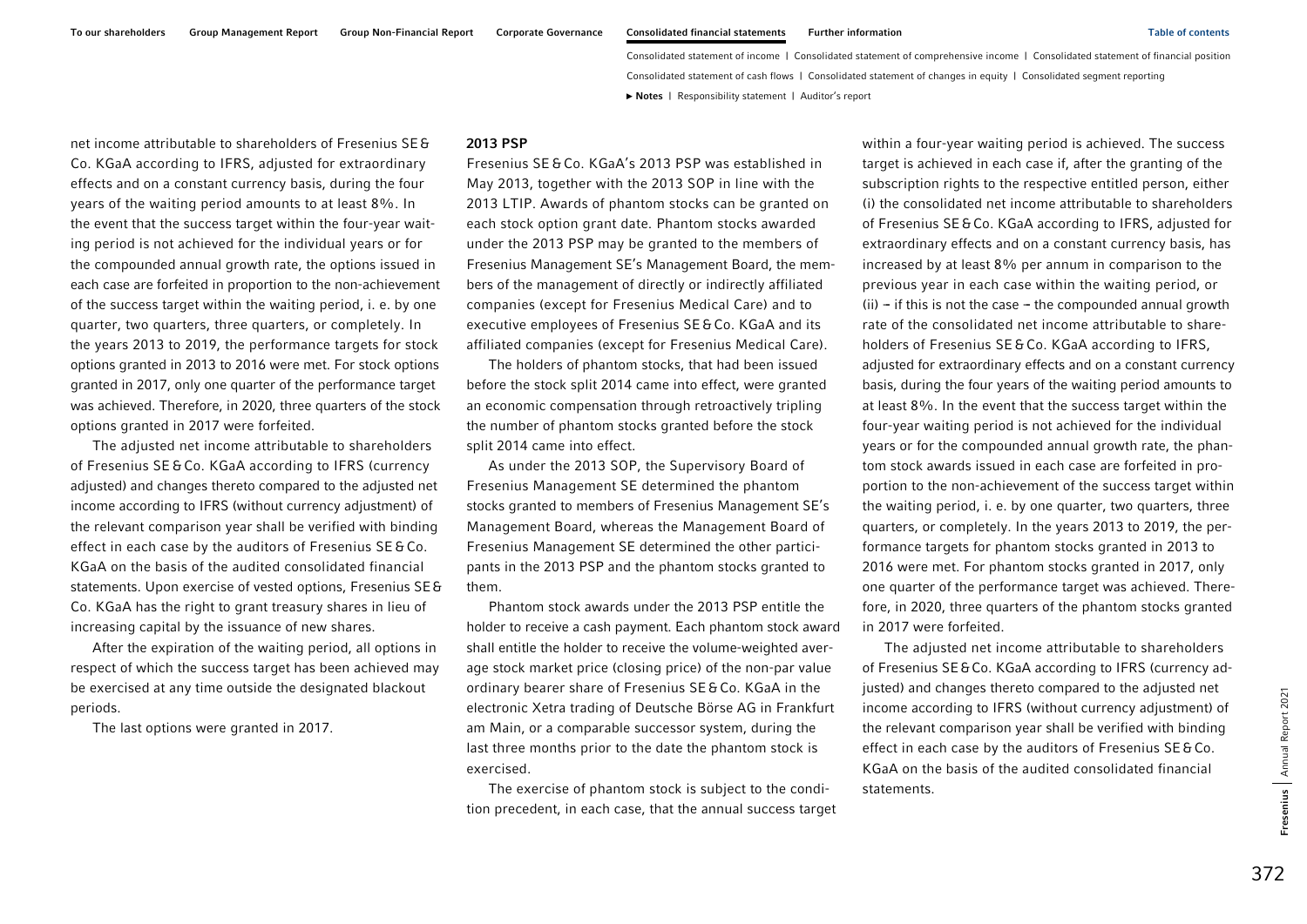After the expiration of the waiting period, all exercisable phantom stocks will be deemed to be exercised and cashed out on March 1 following the end of the waiting period (or the following banking day). At December 31, 2021, the provision for phantom stocks issued in 2017 that will be exercised and paid out on March 1, 2022, amounted to €1 million. At December 31, 2020, the provision for phantom stocks issued in 2016 that were exercised and paid out on March 1, 2021, amounted to €7 million.

The last phantom stocks were granted in 2017.

#### Transactions during 2021 and 2020

On September 13, 2021, Fresenius SE&Co. KGaA awarded 915,105 performance shares under the LTIP 2018, the total fair value at the grant date being €41 million, including 193,800 performance shares valued at €9 million to the members of the Management Board of Fresenius Management SE. The fair value per performance share at the grant date was €44.75.

On September 14, 2020, Fresenius SE&Co. KGaA awarded 924,237 performance shares under the LTIP 2018, the total fair value at the grant date being €39 million,

including 183,420 performance shares valued at €8 million to the members of the Management Board of Fresenius Management SE. The fair value per performance share at the grant date was €41.98.

During the fiscal year 2021, Fresenius SE&Co. KGaA received cash of €32 million from the exercise of 961,234 stock options. The average stock price of the ordinary share at the exercise date was €44.32.

During the fiscal year 2020, Fresenius SE &Co. KGaA received cash of €5 million from the exercise of 160,930 stock options. The average stock price of the ordinary share at the exercise date was €40.63.

At December 31, 2021, 4,967,507 stock options issued under the 2013 LTIP were outstanding and exercisable. The members of the Fresenius Management SE Management Board held 603,281 stock options. 38,592 phantom stocks issued under the 2013 LTIP were outstanding at December 31, 2021. The members of the Fresenius Management SE Management Board held 5,059 phantom stocks. At December 31, 2021, the Management Board members of Fresenius Management SE held 582,234 performance shares and employees of Fresenius SE&Co. KGaA held 2,367,562 performance shares under the LTIP 2018.

Of the 6,117,024 outstanding stock options issued under the 2013 LTIP, 5,633,679 were exercisable at December 31, 2020. The members of the Fresenius Management SE Management Board held 890,156 stock options. 231,684 phantom stocks issued under the 2013 LTIP were outstanding at December 31, 2020. The members of the Fresenius Management SE Management Board held 35,464 phantom stocks. At December 31, 2020, the Management Board members of Fresenius Management SE held 467,335 performance shares and employees of Fresenius SE&Co. KGaA held 1,684,235 performance shares under the LTIP 2018.

Stock option transactions are summarized as follows:

| Ordinary shares<br>December 31 | Number of options | Weighted<br>average<br>exercise price<br>in $\epsilon$ | Number of options<br>exercisable |
|--------------------------------|-------------------|--------------------------------------------------------|----------------------------------|
| Balance 2019                   | 8,435,555         | 58.34                                                  | 4,245,296                        |
| exercised                      | 160,930           | 33.78                                                  |                                  |
| forfeited                      | 2,157,601         | 71.23                                                  |                                  |
| Balance 2020                   | 6,117,024         | 54.44                                                  | 5,633,679                        |
| exercised                      | 961,234           | 32.82                                                  |                                  |
| forfeited                      | 168,033           | 63.77                                                  |                                  |
| expired                        | 20,250            | 32.12                                                  |                                  |
| <b>Balance 2021</b>            | 4,967,507         | 58.40                                                  | 4,967,507                        |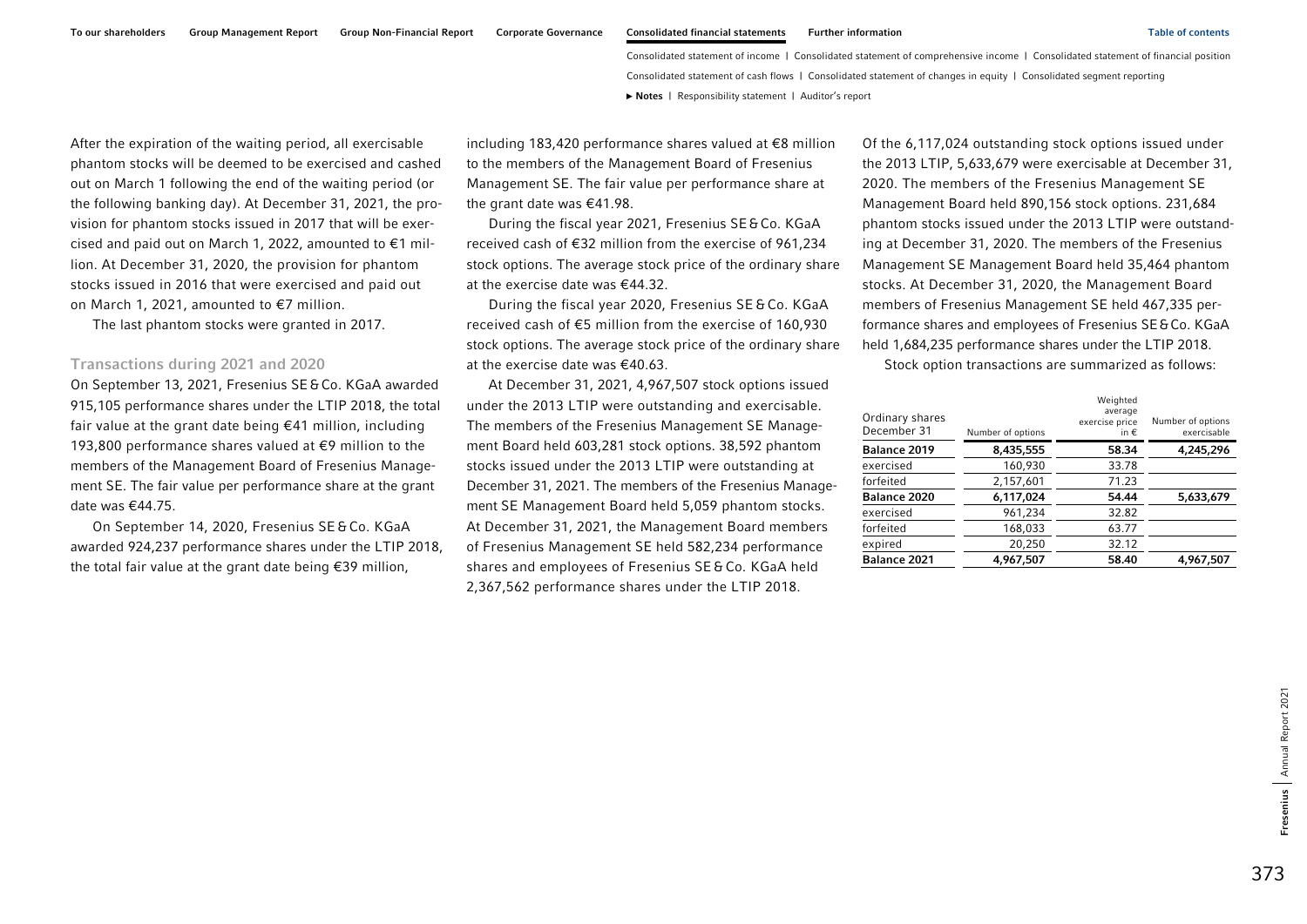Consolidated statement of income | Consolidated statement of comprehensive income | Consolidated statement of financial position

Consolidated statement of cash flows | Consolidated statement of changes in equity | Consolidated segment reporting

**►** [Notes](#page-0-0) | [Responsibility statement](#page-97-0) | [Auditor's report](#page-98-0) 

The following tables provide a summary of outstanding and exercisable options for ordinary shares at December 31:

|                                              | December 31, 2021 |                                                               |                                            |  |  |
|----------------------------------------------|-------------------|---------------------------------------------------------------|--------------------------------------------|--|--|
|                                              |                   | Options outstanding and exercisable                           |                                            |  |  |
| Range of<br>exercise prices<br>in $\epsilon$ | Number of options | Weighted average<br>remaining<br>contractual life<br>in years | Weighted average<br>exercise price<br>in € |  |  |
| $35,01 - 40,00$                              | 1,144,742         | 0.58                                                          | 36.92                                      |  |  |
| $60,01 - 65,00$                              | 1,616,095         | 1.59                                                          | 60.66                                      |  |  |
| $65,01 - 70,00$                              | 1,741,963         | 2.57                                                          | 66.05                                      |  |  |
| $70,01 - 75,00$                              | 464,707           | 3.58                                                          | 74.77                                      |  |  |
|                                              | 4,967,507         | 1.89                                                          | 58.40                                      |  |  |

December 31, 2020

|                                              |                   | Options outstanding                                           |                                            |                   | Options exercisable                                           |                                            |  |
|----------------------------------------------|-------------------|---------------------------------------------------------------|--------------------------------------------|-------------------|---------------------------------------------------------------|--------------------------------------------|--|
| Range of<br>exercise prices<br>in $\epsilon$ | Number of options | Weighted average<br>remaining<br>contractual life<br>in years | Weighted average<br>exercise price<br>in € | Number of options | Weighted average<br>remaining<br>contractual life<br>in years | Weighted average<br>exercise price<br>in € |  |
| $30,01 - 35,00$                              | 868,831           | 0.63                                                          | 32.27                                      | 868,831           | 0.63                                                          | 32.27                                      |  |
| $35,01 - 40,00$                              | 1,261,520         | 1.58                                                          | 36.92                                      | 1,261,520         | 1.58                                                          | 36.92                                      |  |
| $60,01 - 65,00$                              | 1,683,220         | 2.59                                                          | 60.66                                      | 1,675,440         | 2.58                                                          | 60.64                                      |  |
| $65,01 - 70,00$                              | 1,827,888         | 3.57                                                          | 66.05                                      | 1,827,888         | 3.57                                                          | 66.05                                      |  |
| $70,01 - 75,00$                              | 475,565           | 4.58                                                          | 74.77                                      |                   |                                                               |                                            |  |
|                                              | 6,117,024         | 2.55                                                          | 54.44                                      | 5,633,679         | 2.38                                                          | 52.71                                      |  |

At December 31, 2021, the aggregate intrinsic value of exercisable options for ordinary shares was -€114 million (December 31, 2020: -€84 million).

At December 31, 2021, there was no unrecognized compensation cost related to non-vested options granted under the 2013 LTIP (December 31, 2020: €1 million).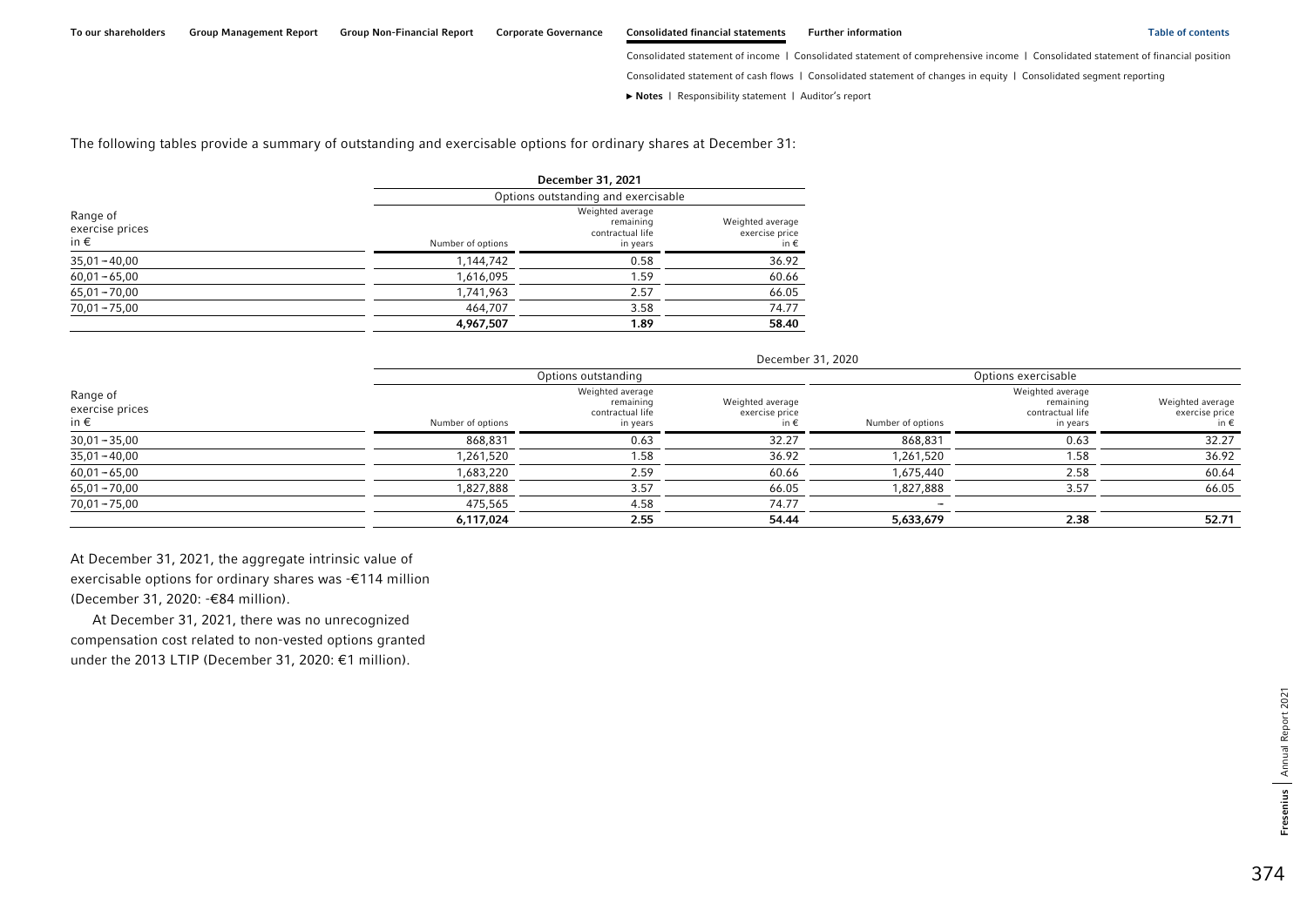# SHARE-BASED COMPENSATION PLANS OF FRESENIUS MEDICAL CARE AG&CO. KGAA As of December 31, 2021, Fresenius Medical Care AG&Co. KGaA (FMC-AG&Co. KGaA) has various share-based compensation plans, which may either be equity- or cash-settled.

Fresenius Medical Care AG&Co. KGaA long-term incentive plans during  $2016 - 2021$  (Performance Shares)

As of May 11, 2016, the issuance of stock options and phantom stocks under the FMC-AG&Co. KGaA Long Term Incentive Program 2011 (LTIP 2011) terminated. Furthermore, as of January 1, 2019, the issuance of performance shares under the FMC-AG&Co. KGaA Long Term Incentive Plan 2016 (LTIP 2016) terminated. Furthermore, as of January 1, 2020, the issuance of performance shares under the Fresenius Medical Care Management Board Long Term Incentive Plan 2019 (MB LTIP 2019) is no longer possible. In order to continue to enable the members of the Management Board, the members of the management boards of affiliated companies and managerial staff members to adequately participate in the long-term, sustained success of Fresenius Medical Care, successor programs were introduced. For members of the Management Board, the Supervisory Board of Fresenius Medical Care Management AG (FMC Management AG) has approved and adopted the Fresenius Medical Care Management Board Long Term Incentive Plan 2020 (MB LTIP 2020) effective January 1, 2020.

For the members of the management boards of affiliated companies and managerial staff members, the Management Board of FMC Management AG has approved and adopted the FMC-AG&Co. KGaA Long Term Incentive Plan 2019 (LTIP 2019) effective January 1, 2019.

The LTIP 2016, the MB LTIP 2019, the LTIP 2019 and the MB LTIP 2020 are each variable compensation programs with long-term incentive effects which allocate or allocated so-called performance shares. Performance shares are non-equity, cash-settled virtual compensation instruments which may entitle plan participants to receive a cash payment depending on the achievement of predefined performance targets further defined below as well as FMC-AG&Co. KGaA's share price development.

The following table provides an overview of these plans.

|                                        | MB LTIP 2020                       | LTIP 2019               | MB LTIP 2019                       | LTIP 2016                                                         |
|----------------------------------------|------------------------------------|-------------------------|------------------------------------|-------------------------------------------------------------------|
| Eligible persons                       | Members of the<br>Management Board | Other plan participants | Members of the<br>Management Board | Members of the<br>Management Board and<br>other plan participants |
| Years in which an allocation occurred  | 2020 - 2021                        | 2019 - 2021             | 2019                               | 2016 - 2018                                                       |
| Months in which an allocation occurred | November (2020),<br>March (2021)   | July, December          | July, December                     | July, December                                                    |

Under the current compensation system, the Supervisory Board of FMC Management AG defines an initial value for each Management Board member's allocation by applying a multiplier to the relevant base salary. Such allocation value equals 135% (multiplier of 1.35) of the relevant base salary. In case of appointments to the Management Board

during a fiscal year, the amount to be allocated to such member can be pro-rated. For plan participants other than the members of the Management Board, the determination of the allocation value will be made by the Management Board, taking into account the individual responsibility of each plan participant. The initial allocation value is determined in the currency in which the respective participant

receives his or her base salary at the time of the allocation. In order to determine the number of performance shares each plan participant receives, the respective allocation value will be divided by the value per performance share at the time of the allocation, which is mainly determined based on the average price of FMC-AG&Co. KGaA's shares over a period of 30 calendar days prior to the respective allocation date.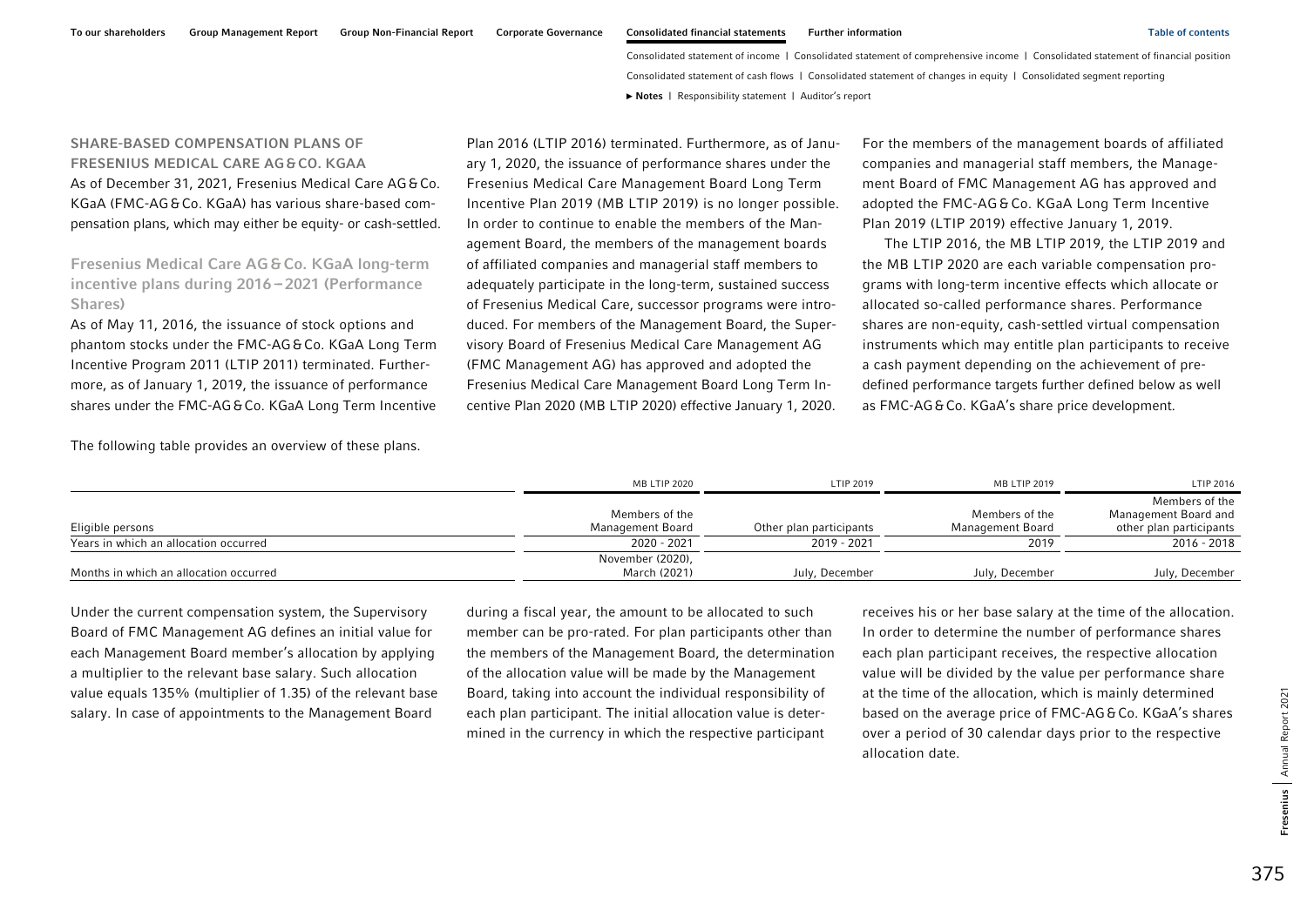To our shareholders Group Management Report Group Non-Financial Report Corporate Governance Consolidated financial statements Further information Table of contents Table of contents

Consolidated statement of income | Consolidated statement of comprehensive income | Consolidated statement of financial position Consolidated statement of cash flows | Consolidated statement of changes in equity | Consolidated segment reporting **►** [Notes](#page-0-0) | [Responsibility statement](#page-97-0) | [Auditor's report](#page-98-0) 

The number of allocated performance shares may change over the performance period of three years, depending on the level of achievement of the following: (i) revenue growth at constant currency (revenue growth), (ii) growth of the net income attributable to the shareholders of FMC-AG & Co. KGaA at constant currency (net income growth) and (iii) return on invested capital (ROIC).

In addition to the three performance targets above, and for the LTIP 2019 exclusively, the level of achievement for performance shares allocated in year 2019 may be subject to an increase if certain targets in relation to the second phase of FMC-AG&Co. KGaA's Global Efficiency Program (GEP-II targets) and in relation to the free cash flow (free cash flow target) are achieved.

Revenue, net income and ROIC are determined according to FMC-AG&Co. KGaA's consolidated reported and audited figures in euro for the financial statements prepared in accordance with IFRS, applying the respective plan terms. Revenue growth, net income growth and the fulfillment of the GEP-II targets, for the purpose of the relevant plan, are determined at constant currency.

#### Performance targets

The performance targets and the target values to be applied for the fiscal year 2021 for performance shares allocated in the fiscal year under the MB LTIP 2020 and under the LTIP 2019 are presented in the table below.

|                                            | Target values | Target achievement | Weight |
|--------------------------------------------|---------------|--------------------|--------|
| Performance target 1:<br>Revenue Growth    | $\leq 1\%$    | $0\%$              |        |
|                                            | 6%            | 100%               | 1/3    |
|                                            | $\geq 11\%$   | 200%               |        |
| Performance target 2:<br>Net Income Growth | ≤0%           | $0\%$              |        |
|                                            | 5%            | 100%               | 1/3    |
|                                            | $\geq 10\%$   | 200%               |        |
| Performance target 3:<br><b>ROIC</b>       | ≤5.5%         | $0\%$              |        |
|                                            | $6\%$         | 100%               | 1/3    |
|                                            | $\ge 6.5\%$   | 200%               |        |

If revenue growth, net income growth or ROIC range between these values, the respective degree of target achievement will be linearly interpolated between these values.

For performance shares allocated in 2020, for the fiscal years 2020 and 2021, an annual target achievement level of 100% will be reached for the revenue growth performance target if revenue growth is 6%; revenue growth of 1% will

lead to a target achievement level of 0% and the maximum target achievement level of 200% will be reached in case of revenue growth of at least 11%. If revenue growth ranges between these values, the degree of target achievement will be linearly interpolated between these values.

For performance shares allocated in 2020, for the fiscal years 2020 and 2021, an annual target achievement level of 100% for the net income growth performance target will

be reached if net income growth is 5%. In case of net income growth of 0%, the target achievement level will also be 0%; the maximum target achievement of 200% will be reached in the case of net income growth of at least 10%. If net income growth ranges between these values, the degree of target achievement will be linearly interpolated between these values.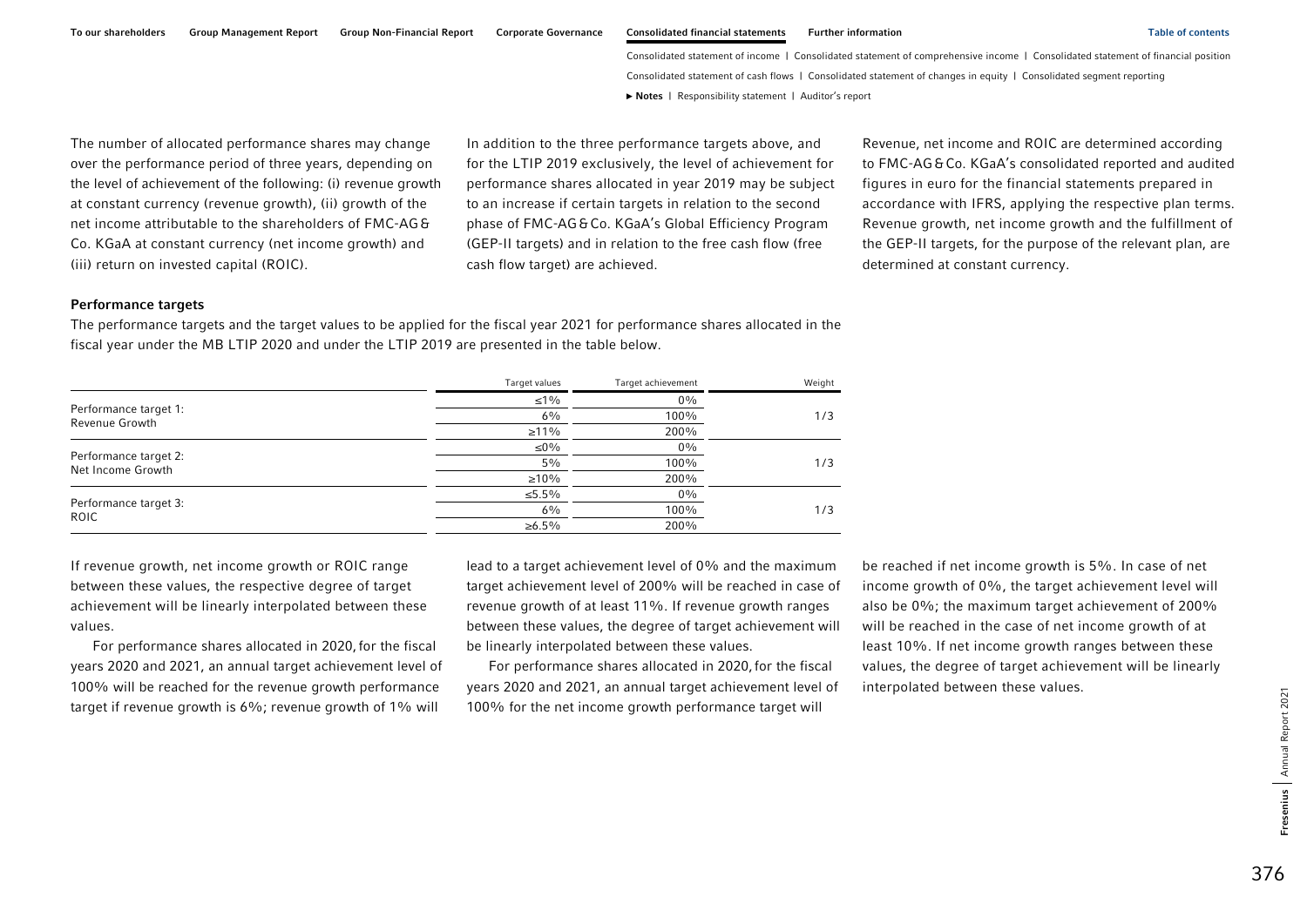For performance shares allocated in 2020,for the fiscal years 2020 and 2021, an annual target achievement level of 100% for the ROIC performance target will be reached if ROIC is 6.0%. In case of a ROIC of 5.5%, the target achievement level will be 0%; the maximum target achievement of 200% will be reached in the case of a ROIC of at least 6.5%. Between these values, the degree of target achievement will be determined by means of linear interpolation.

For performance shares allocated throughout 2016 to 2019, for each individual year of the three-year performance period, an annual target achievement level of 100% will be reached for the revenue growth performance target if revenue growth is 7%; revenue growth of 0% will lead to a target achievement level of 0% and the maximum target achievement level of 200% will be reached in case of revenue growth of at least 16%. If revenue growth ranges between these values, the degree of target achievement will be linearly interpolated between these values.

For performance shares allocated throughout 2016 to 2019, for each individual year of the three-year performance period, an annual target achievement level of 100% for the net income growth performance target will be reached if net income growth is 7%. In case of net income growth of 0%, the target achievement level will also be 0%; the maximum target achievement of 200% will be reached in the case of net income growth of at least 14%. Between these values, the degree of target achievement will be determined by means of linear interpolation.

For Performance Shares allocated throughout 2016 to 2019, an annual target achievement level of 100% for ROIC will be reached if the target ROIC as defined for the applicable year is reached. For performance shares allocated throughout 2016 to 2019, the target ROIC is 7.3% for

2016, 7.5% for 2017, 7.7% for 2018, 7.9% for 2019, 8.1% for 2020 and 8.1% for 2021. A target achievement level of 0% will be reached if the ROIC falls below the target ROIC for the applicable year by 0.2 percentage points or more, whereas the maximum target achievement level of 200% will be reached if the target ROIC for the respective year is exceeded by 0.2 percentage points or more. The degree of target achievement will be determined by means of linear interpolation if the ROIC ranges between these values. In case the annual ROIC target achievement level in the third year of a performance period for performance shares allocated throughout years 2016 to 2019 is equal to or higher than the ROIC target achievement level in each of the two previous years of such performance period, the ROIC target achievement level of the third year is deemed to be achieved for all years of the applicable performance period.

For all plans, the achievement level for each of the three performance targets will be weighted annually at one-third to determine the yearly target achievement for each year of the three-year performance period. The level of overall target achievement over the three-year performance period will then be determined on the basis of the mean of these three average yearly target achievements. The overall target achievement can be in a range of 0% to 200%. For performance shares allocated in fiscal year 2019 under the LTIP 2019, the overall target achievement shall be increased by 20 percentage points if the GEP-II targets achievement is 100%. Furthermore, the overall target achievement for performance shares allocated in year 2019 under the LTIP 2019 shall be increased by 20 percentage points if the free cash flow target achievement is 200%. In case of a GEP-II targets achievement between 0% and 100% and a free cash flow target achievement

between 0% and 200%, the increase of the overall target achievement will be calculated by means of linear interpolation. The overall target achievement shall not exceed 200%.

The number of performance shares allocated to the plan participants at the beginning of the performance period will each be multiplied by the level of overall target achievement in order to determine the final number of performance shares.

### Vesting conditions

For the MB LTIP 2020, the final number of performance shares is generally deemed earned three years after the day of an allocation. The number of such vested performance shares is then multiplied by the average FMC-AG&Co. KGaA share price over a period of 30 calendar days prior to the lapse of this vesting period. The respective resulting amount, which is capped in total at an amount equaling 400% of the allocation value received by the participant and which can be reduced to meet the respective maximum compensation of the participant, less taxes and contributions, is transferred to a credit institution which uses it for the purchase of shares of FMC-AG&Co. KGaA on the stock exchange on behalf of the participant. The shares acquired in this way are subject to a holding period of at least one year. After the lapse of this holding period, the participant can decide to further hold or sell these shares.

For the LTIP 2019, the final number of performance shares is generally deemed earned three years after the day of a respective allocation. The number of such vested performance shares is then multiplied by the average FMC-AG &Co. KGaA share price over a period of 30 calendar days prior to the lapse of this vesting period. The respective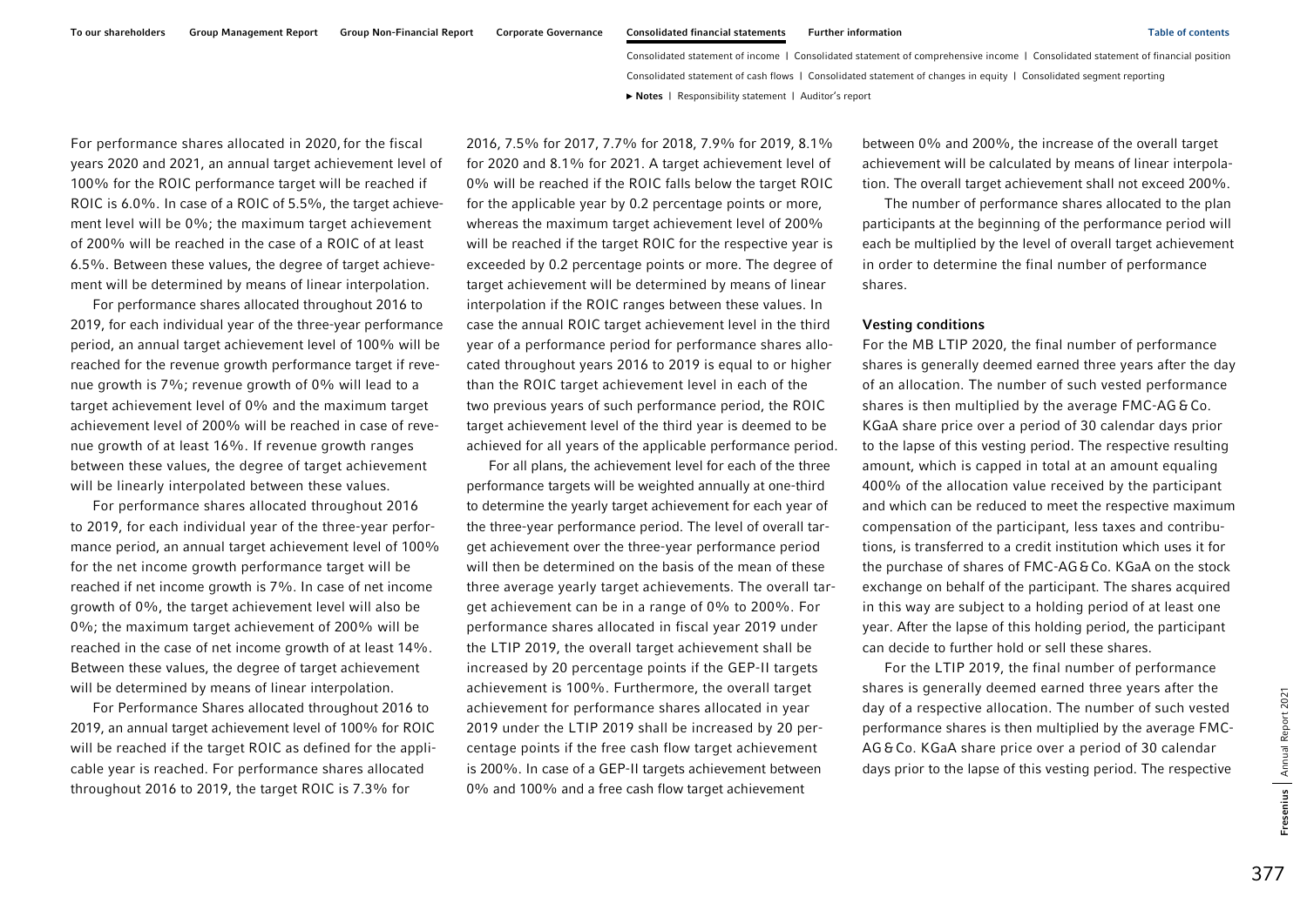resulting amount, which is capped in total at an amount equaling 400% of the allocation value received by the participant, will then be paid to the plan participants as cash compensation.

For the MB LTIP 2019, the final number of performance shares is generally deemed earned four years after the day of a respective allocation. The number of such vested performance shares is then multiplied by the average FMC-AG &Co. KGaA share price over a period of 30 calendar days prior to the lapse of this vesting period. The resulting amount will then be paid to the plan participants as cash compensation.

For the LTIP 2016, the final number of performance shares is generally deemed earned four years after the day of an allocation. The number of such vested performance shares is then multiplied by the average FMC-AG&Co. KGaA share price over a period of 30 calendar days prior to the lapse of this vesting period. The resulting amount will then be paid to the plan participants as cash compensation.

### Fresenius Medical Care AG&Co. KGaA Long Term Incentive Program 2011 (stock options and phantom stocks)

On May 12, 2011, the Fresenius Medical Care AG & Co. KGaA Stock Option Plan 2011 (2011 SOP) was established by resolution of Fresenius Medical Care AG&Co. KGaA's (FMC-AG&Co. KGaA) Annual General Meeting. The 2011 SOP, together with the Phantom Stock Plan 2011, which

was established by resolution of FMC Management AG's Management and Supervisory Boards, forms FMC-AG&Co. KGaA's Long Term Incentive Program 2011 (LTIP 2011). Under the LTIP 2011, participants were granted awards, which consisted of a combination of stock options and phantom stocks. The final grant under the LTIP 2011 was made in December 2015. Awards under the LTIP 2011 were subject to a four-year vesting period. Vesting of the awards granted was subject to achievement of predefined performance targets. The 2011 SOP was established with a conditional capital increase up to €12 million subject to the issue of up to 12 million non-par value bearer ordinary shares with a nominal value of €1.00 per share.

Stock options granted under the LTIP 2011 have an eight-year term and can be exercised for the first time after a four-year vesting period. The exercise price of stock options granted under the LTIP 2011 shall be the average stock exchange price on the Frankfurt Stock Exchange of FMC-AG&Co. KGaA's shares during the 30 calendar days immediately prior to each grant date. Stock options granted under the LTIP 2011 to U.S. participants are non-qualified stock options under the United States Internal Revenue Code of 1986, as amended. Stock options under the LTIP 2011 are not transferable by a participant or a participant's heirs, and may not be pledged, assigned, or disposed of otherwise.

Phantom stock awards under the LTIP 2011 entitled the holders to receive payment in euro from FMC-AG&Co. KGaA upon exercise of the phantom stock. The payment per phantom stock in lieu of the issuance of such stock was based upon the share price on the Frankfurt Stock Exchange of one of FMC-AG&Co. KGaA's shares on the exercise date. Phantom stock awards had a five-year term and could be exercised for the first time after a four-year vesting period. For participants who were U.S. taxpayers, the phantom stock was deemed to be exercised in any event in the month of March following the end of the vesting period.

#### Transactions during 2021 and 2020

During 2021, FMC-AG&Co. KGaA allocated 192,446 performance shares under the MB LTIP 2020 at a measurement date weighted average fair value of €54.69 each and a total fair value of €11 million, which will be revalued if the fair value changes. The total fair value will be amortized over the vesting period.

During 2021, FMC-AG&Co. KGaA allocated 935,814 performance shares under the LTIP 2019 at a measurement date weighted average fair value of €53.27 each and a total fair value of €50 million, which will be revalued if the fair value changes. The total fair value will be amortized over the vesting period.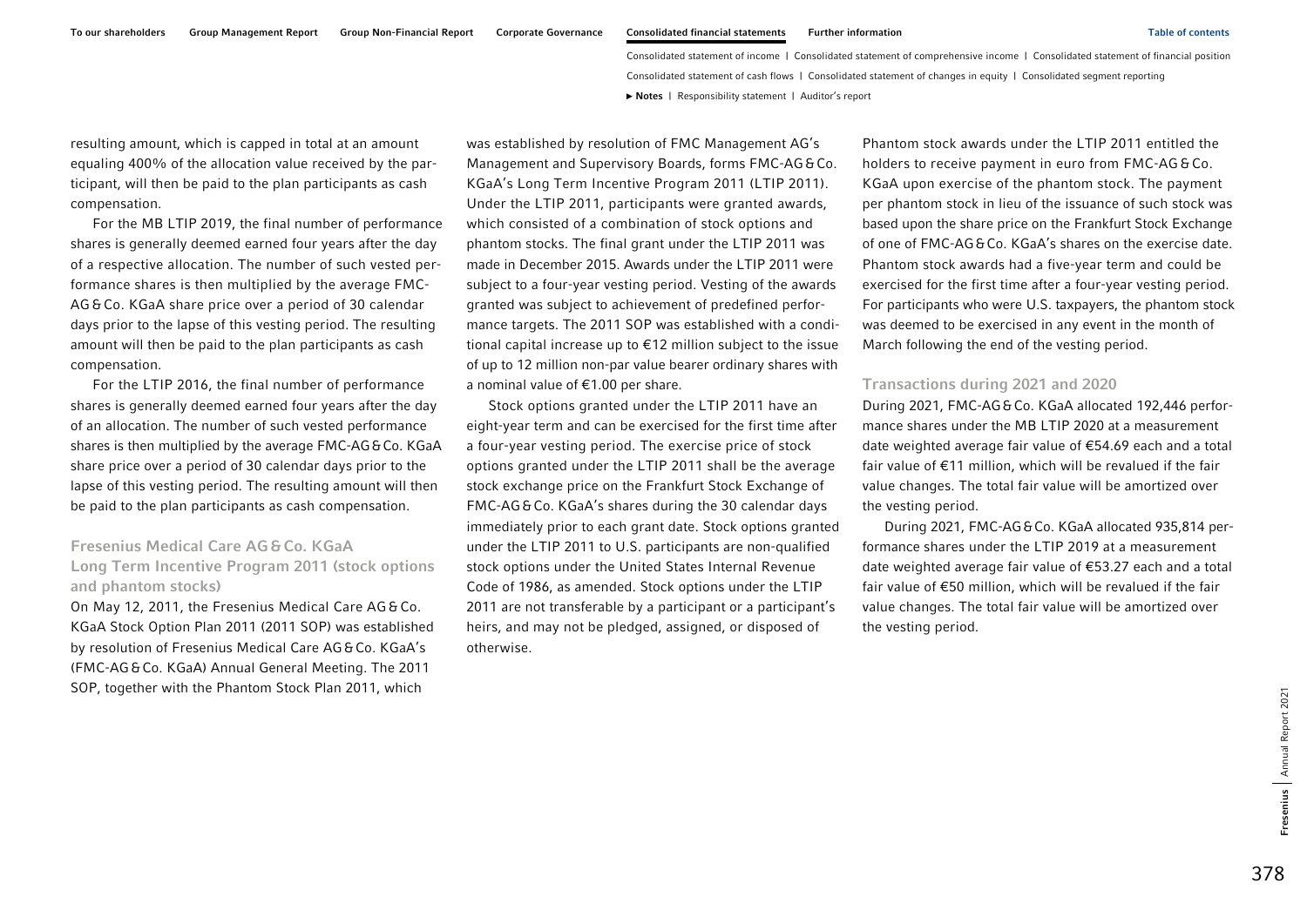To our shareholders Group Management Report Group Non-Financial Report Corporate Governance Consolidated financial statements Further information Table of contents Table of contents

Consolidated statement of income | Consolidated statement of comprehensive income | Consolidated statement of financial position Consolidated statement of cash flows | Consolidated statement of changes in equity | Consolidated segment reporting **►** [Notes](#page-0-0) | [Responsibility statement](#page-97-0) | [Auditor's report](#page-98-0) 

During 2020, FMC-AG&Co. KGaA allocated 159,607 performance shares under the MB LTIP 2020 at a measurement date weighted average fair value of €64.20 each and a total fair value of €10 million, which will be revalued if the fair value changes. The total fair value will be amortized over the vesting period.

During 2020, FMC-AG&Co. KGaA allocated 800,165 performance shares under the LTIP 2019 at a measurement date weighted average fair value of €64.06 each and a total fair value of €51 million, which will be revalued if the fair value changes. The total fair value will be amortized over the vesting period.

During 2021, FMC-AG&Co. KGaA received cash of €6 million from the exercise of stock options. The intrinsic value of stock options exercised in 2021 was €2 million.

During 2020, FMC-AG&Co. KGaA received cash of €12 million from the exercise of stock options. The intrinsic value of stock options exercised in 2020 was €4 million.

### Information on holdings under share-based plans

At December 31, the members of the Management Board and plan participants other than the members of the Management Board held the following performance shares under the share-based plans:

|                           | 2021                                             |                         | 2020         |                                    |                         |           |
|---------------------------|--------------------------------------------------|-------------------------|--------------|------------------------------------|-------------------------|-----------|
| <b>Performance Shares</b> | <b>Members of the</b><br><b>Management Board</b> | Other plan participants | <b>Total</b> | Members of the<br>Management Board | Other plan participants | Total     |
| MB LTIP 2020              | 352,053                                          |                         | 352,053      | 159,607                            |                         | 159,607   |
| LTIP 2019                 | 8,869                                            | 2,399,649               | 2,408,518    | 8,869                              | ,522,102                | 1,530,971 |
| <b>MB LTIP 2019</b>       | 102,435                                          | 12,564                  | 114,999      | 102,435                            | 12,564                  | 114,999   |
| LTIP 2016                 | 56,624                                           | 366,059                 | 422,683      | 135,473                            | 947,133                 | 1,082,606 |

Additionally, at December 31, 2021, the members of the Management Board of FMC Management AG held 455,970 stock options (December 31, 2021: 465,308) and plan participants other than the members of the Management Board held 2,557,339 stock options (December 31, 2021: 2,735,766) under the 2011 SOP.

The table below provides reconciliations for options outstanding at December 31, 2021, 2020 and 2019:

| Stock options for shares     | Number of options<br>in thousands | Weighted average<br>exercise price<br>in $\epsilon$ |
|------------------------------|-----------------------------------|-----------------------------------------------------|
| Balance at December 31, 2019 | 3,489                             | 70.32                                               |
| exercised <sup>1</sup>       | 235                               | 53.00                                               |
| expired                      | 53                                | 75.65                                               |
| Balance at December 31, 2020 | 3,201                             | 71.50                                               |
| exercised <sup>2</sup>       | 128                               | 49.83                                               |
| expired                      | 60                                | 70.60                                               |
| Balance at December 31, 2021 | 3.013                             | 72.44                                               |

<sup>1</sup> The average share price at the date of exercise of the options was  $€71.75$ . 2 The average share price at the date of exercise of the options was €65.92.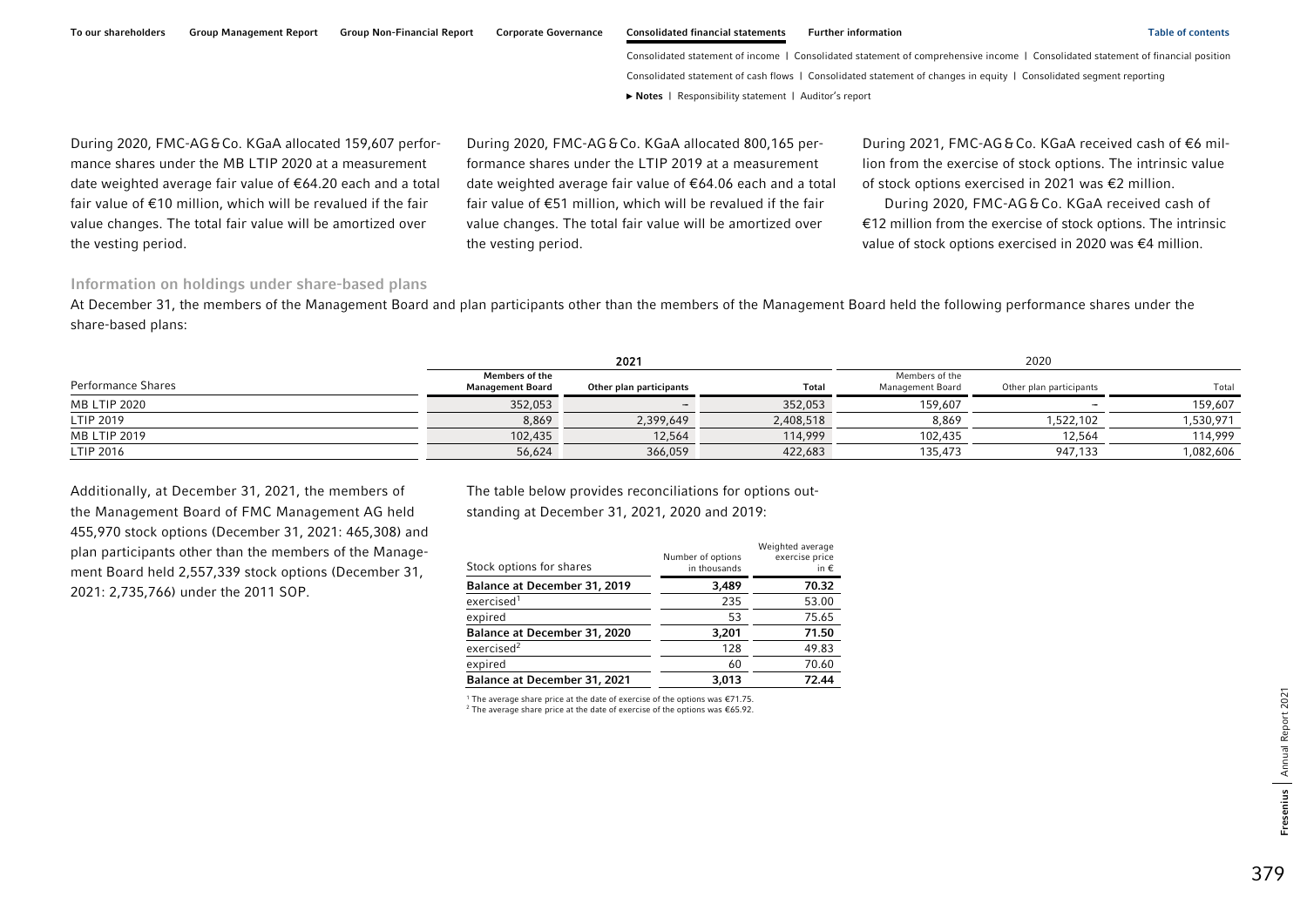Consolidated statement of income | Consolidated statement of comprehensive income | Consolidated statement of financial position

Consolidated statement of cash flows | Consolidated statement of changes in equity | Consolidated segment reporting

**►** [Notes](#page-0-0) | [Responsibility statement](#page-97-0) | [Auditor's report](#page-98-0) 

The following tables provide a summary of fully vested options outstanding and exercisable at December 31, 2021 and December 31, 2020, respectively:

| Range of<br>exercise prices<br>in $\epsilon$ |                   | December 31, 2021                                             |                                            |  |  |
|----------------------------------------------|-------------------|---------------------------------------------------------------|--------------------------------------------|--|--|
|                                              | Number of options | Weighted average<br>remaining<br>contractual life<br>in years | Weighted average<br>exercise price<br>in € |  |  |
| $45,01 - 50,00$                              | 488.745           | 0.57                                                          | 49.93                                      |  |  |
| $55,01 - 60,00$                              | 31,080            | 0.92                                                          | 58.63                                      |  |  |
| $75,01 - 80,00$                              | 2,493,484         | 1.58                                                          | 77.02                                      |  |  |
|                                              | 3,013,309         | 1.41                                                          | 72.44                                      |  |  |

| Range of<br>exercise prices<br>in € |                   | December 31, 2020                                             |                                                     |  |  |
|-------------------------------------|-------------------|---------------------------------------------------------------|-----------------------------------------------------|--|--|
|                                     | Number of options | Weighted average<br>remaining<br>contractual life<br>in years | Weighted average<br>exercise price<br>in $\epsilon$ |  |  |
| $45,01 - 50,00$                     | 630.870           | 1.44                                                          | 49.91                                               |  |  |
| $55,01 - 60,00$                     | 31,080            | 1.92                                                          | 58.63                                               |  |  |
| $75,01 - 80,00$                     | 2,539,124         | 2.58                                                          | 77.03                                               |  |  |
|                                     | 3,201,074         | 2.35                                                          | 71.50                                               |  |  |

#### 37. RELATED PARTY TRANSACTIONS

In 2021, €18 million (2020: €12 million) were paid to Fresenius Management SE as compensation for the Management Board and the Supervisory Board, general partners' fees and other reimbursements of out-of pocket expenses. At December 31, 2021, there were outstanding liabilities payable to Fresenius Management SE in the amount of €49 million (December 31, 2020: €41 million), consisting mainly of pension obligations and Management Board compensation (see page 234 ff.).

The aforementioned payments are net amounts. In addition, VAT was paid.

In 2021 and 2020, the Else Kröner-Fresenius-Stiftung was paid the dividends which it is entitled as a shareholder in the ordinary share capital of Fresenius SE&Co. KGaA.

Fresenius Medical Care has entered into exclusive supply agreements to purchase certain pharmaceuticals from, as well as certain exclusive distribution agreements with, its associate Vifor Fresenius Medical Care Renal Pharma Ltd. Under the terms of certain unconditional purchase agreements, Fresenius Medical Care is obligated to purchase approximately €1,240 million of pharmaceuticals, of which €298 million is committed at December 31, 2021 for 2022. The terms of these agreements extend over four years. In the fiscal year 2021, the Fresenius Group purchased goods and services in a total amount of €446 million from Vifor Fresenius Medical Care Renal Pharma Ltd. (2020: €474 million).

#### 38. SUBSEQUENT EVENTS

The months of January and February were characterized worldwide by a regionally varying development of the COVID-19 pandemic with again significantly rising infection numbers, particularly due to the Omikron variant. Large-scale constraints of public and private life are still enacted in various countries in order to curtail the spread of COVID-19. The vaccination programs were continued worldwide and the development in each country differs. The further development of the global situation and its impact on Fresenius remain uncertain. Cost inflation and supply chain disruption continue to be a theme on a global level.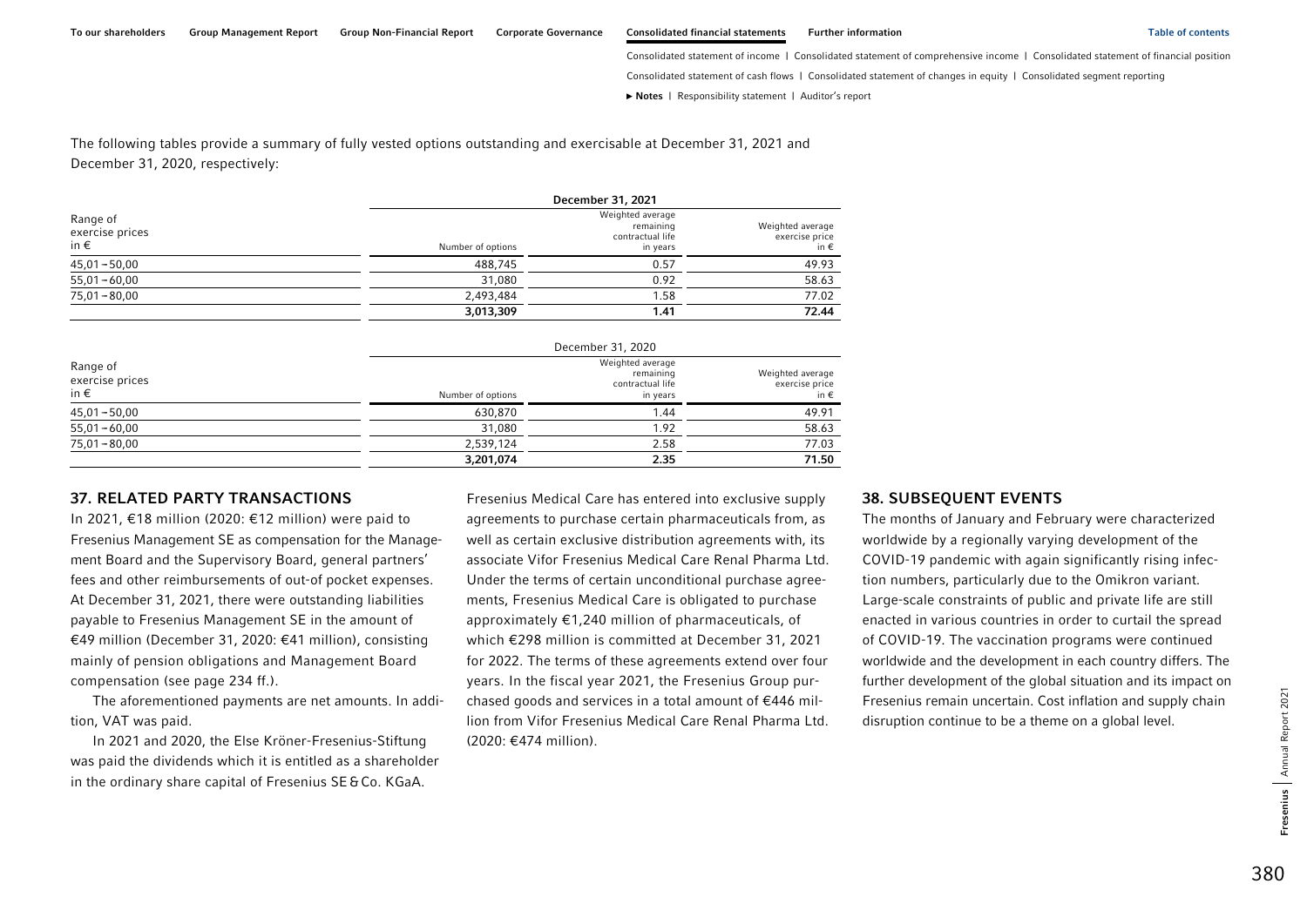Beyond that, there have been no significant changes in the Fresenius Group's operating environment following the end of the fiscal year 2021 until February 21, 2022. No other events of material importance on the assets and liabilities, financial position, and results of operations of the Group have occurred following the end of the fiscal year.

### 39. COMPENSATION OF THE MANAGEMENT BOARD AND THE SUPERVISORY BOARD

Detailed and individualized information regarding the compensation of the members of the Management Board and of the Supervisory Board is disclosed in the Compensation Report.

The compensation of the Management Board of Fresenius Management SE is, as a whole, performancebased and geared towards promoting sustainable corporate development. It is composed of the following elements:

- ► non-performance-based compensation (fixed compensation and fringe benefits)
- ► short-term performance-based compensation (one-year variable compensation (bonus))
- ► components with long-term incentive effects (multi-year variable compensation comprising performance shares and postponed payments of the one-year variable compensation/ of the bonus)

The cash compensation paid to the Management Board for the performance of its responsibilities was €16,057 thousand (2020: €15,017 thousand). Thereof, €8,602 thousand (2020: €6,669 thousand) is not performance-based and

€7,455 thousand (2020: €8,348 thousand is performancebased. The amount of the short-term performance-based compensation depends on the achievement of targets relating to the net income and the sales of the Fresenius Group and the business segments as well as on the achievement of sustainability criteria. As a long-term incentive component, the members of the Management Board received 193,800 performance shares of Fresenius SE&Co. KGaA (2020: 183,420) and 40,894 performance shares of Fresenius Medical Care AG&Co. KGaA (2020: 35.030) in the equivalent value of €10,979 thousand (2020: €9,870 thousand).

The total compensation of the Management Board was €27,036 thousand (2020: €25,070 thousand).

In the fiscal year 2021, the Fresenius Group recognized expense, under IFRS, from share-based compensation plans for the Management Board of €1,131 thousand (2020: income of €1,374 thousand), a cost for pension plans for the members of the Management Board of €5,774 thousand (2020: income of €424 thousand) and expenses for early termination of service agreements of €6,336 thousand (2020: €1,210 thousand). In accordance with IFRS, the total compensation expense for the Management Board recognized in the statement of income amounted to €29,298 thousand (2020: €14,429thousand). In addition, there were outstanding balances of €53,158 thousand (2020: €61,096 thousand) for members of the Management Board at the end of the fiscal year, mainly for pension commitments and performance-related compensation. Terms and conditions of long-term variable compensation are detailed under note 36, Share-based compensation plans. Pension commitments arise under defined benefit and

defined contribution plans. The amount of the benefits is calculated based on the amount of the pensionable income and is generally paid out in installments or as a lump sum upon retirement or attainment of retirement age.

The total compensation paid to the Supervisory Board of Fresenius SE&Co. KGaA and its committees was €2,502 thousand in 2021 (2020: €1,990 thousand). The total compensation paid to the Supervisory Board of Fresenius Management SE and its committees was €1,353 thousand in 2021 (2020: €940 thousand).

The members of the Supervisory Board receive a fixed compensation, fringe benefits (consisting of reimbursement of expenses and insurance coverage) and, if they perform any duties on the Audit Committee of the Supervisory Board, remuneration for this committee activity. At the end of the fiscal year, there were outstanding balances for the remuneration of the members of the supervisory boards amounting to €3,855 thousand (2020: €2,930 thousand). In addition, the employee representatives on the Supervisory Board receive a regular salary from their respective employment contracts.

In 2021, based on pension commitments to former members of the Management Board, €8,102 thousand (2020: €1,461 thousand) was paid. The pension obligation according to IFRS for these persons amounted to €34,714 thousand in 2021 (2020: €23,867 thousand).

In the fiscal years 2021 and 2020, no loans or advance payments on future compensation components were granted to any member of the Management Board of Fresenius Management SE.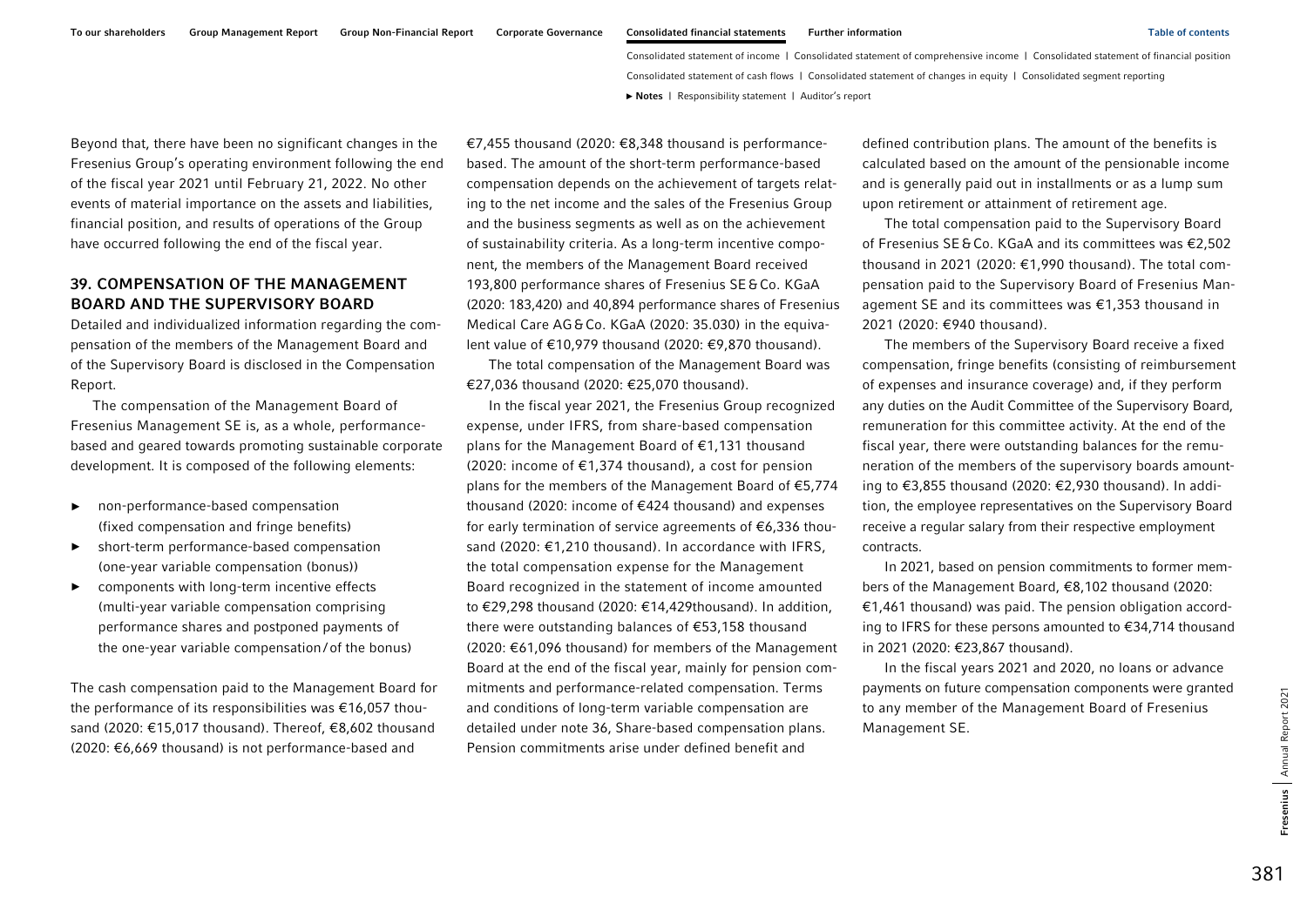#### 40. AUDITOR'S FEES

In 2021 and 2020, fees for the auditor PricewaterhouseCoopers GmbH, Frankfurt am Main (PwC), and its affiliates were expensed as follows:

|                        | 2021         |         | 2020         |         |
|------------------------|--------------|---------|--------------|---------|
| $\epsilon$ in millions | <b>Total</b> | Germany | <b>Total</b> | Germany |
| Audit fees             |              |         |              |         |
| Audit-related fees     |              |         |              |         |
| Tax consulting fees    |              |         |              |         |
| Other fees             |              |         |              |         |
| Total auditor's fees   | 29           | 13      |              |         |

The leading auditor has been responsible for the audit of the consolidated financial statements since 2020.

In the fiscal year 2021, both worldwide and in Germany, audit-related fees and other fees mainly related to the review of quarterly financial statements, audit services for the German hospitals of the Fresenius Group and in connection with financing activities and consulting fees with regard to corporate governance. In 2021, tax consulting fees related to general tax consulting.

#### 41. CORPORATE GOVERNANCE

For each consolidated stock exchange listed entity, the declaration pursuant to Section 161 of the German Stock Corporation Act (Aktiengesetz) has been issued and made available to shareholders on the website of Fresenius SE& Co. KGaA (www.fresenius.com/ [corporate-governance\),](https://www.fresenius.com/corporate-governance) and of Fresenius Medical Care AG&Co. KGaA (www.freseniusmedicalcare.com).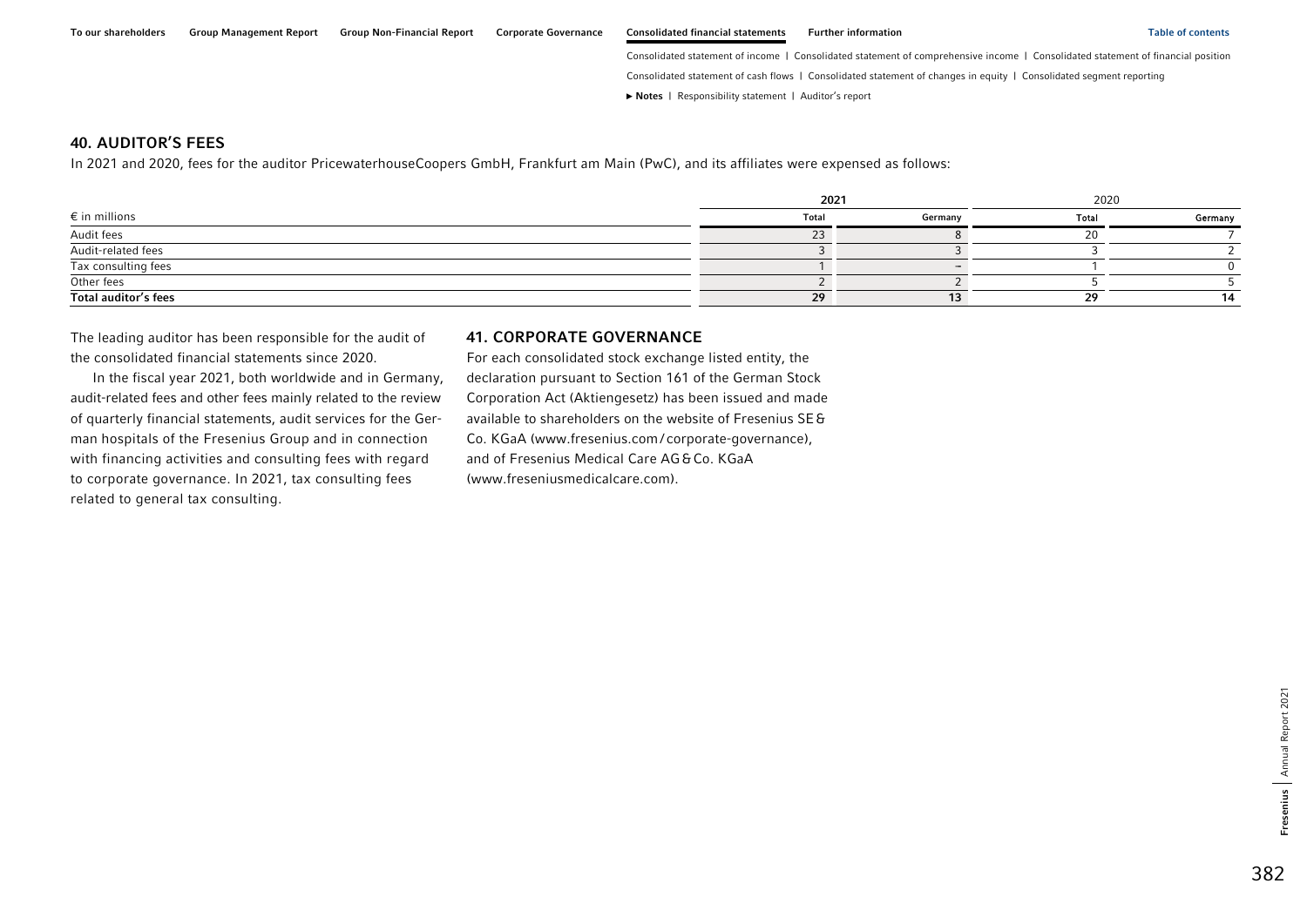# 383

#### To our shareholders Group Management Report Group Non-Financial Report Corporate Governance Consolidated financial statements Further information Table of contents Table of contents

Consolidated statement of income | Consolidated statement of comprehensive income | Consolidated statement of financial position Consolidated statement of cash flows | Consolidated statement of changes in equity | Consolidated segment reporting **►** [Notes](#page-0-0) | [Responsibility statement](#page-97-0) | [Auditor's report](#page-98-0) 

### 42. PROPOSAL FOR THE DISTRIBUTION OF EARNINGS

The general partner and the Supervisory Board of Fresenius SE&Co. KGaA propose to the Annual General Meeting that the earnings for 2021 of Fresenius SE&Co. KGaA are distributed as follows:

shares entitled to dividend 513,821,971.56 Balance to be carried forward 52,789.29 Retained earnings 613,874,760.85 The Management Board of Fresenius Management SE will propose a scrip dividend to the Supervisory Board. Fresenius wants to give its shareholders the opportunity to opt to receive a portion of the dividend (Dividend Option Portion) in Fresenius SE&Co. KGaA shares. The remaining portion of the dividend (Dividend Base Portion) will always be paid in cash.

Payment of a dividend of €0.92 per bearer ordinary share on the 558,502,143 ordinary

Bad Homburg v. d. H., February 21, 2022

Fresenius SE&Co. KGaA, represented by: Fresenius Management SE, its general partner

The Management Board

in €

Free Powell

R. Powell M. Sen Dr. E. Wastler

 $\mathcal{L}_{1}$ .  $\mathcal{L}_{\text{row}}$   $\mathcal{L}_{2}$ .  $\mathcal{L}_{2}$  of  $\mathcal{L}_{2}$  and  $\mathcal{L}_{3}$ . Sturm Dr. F. De Meo R. Empey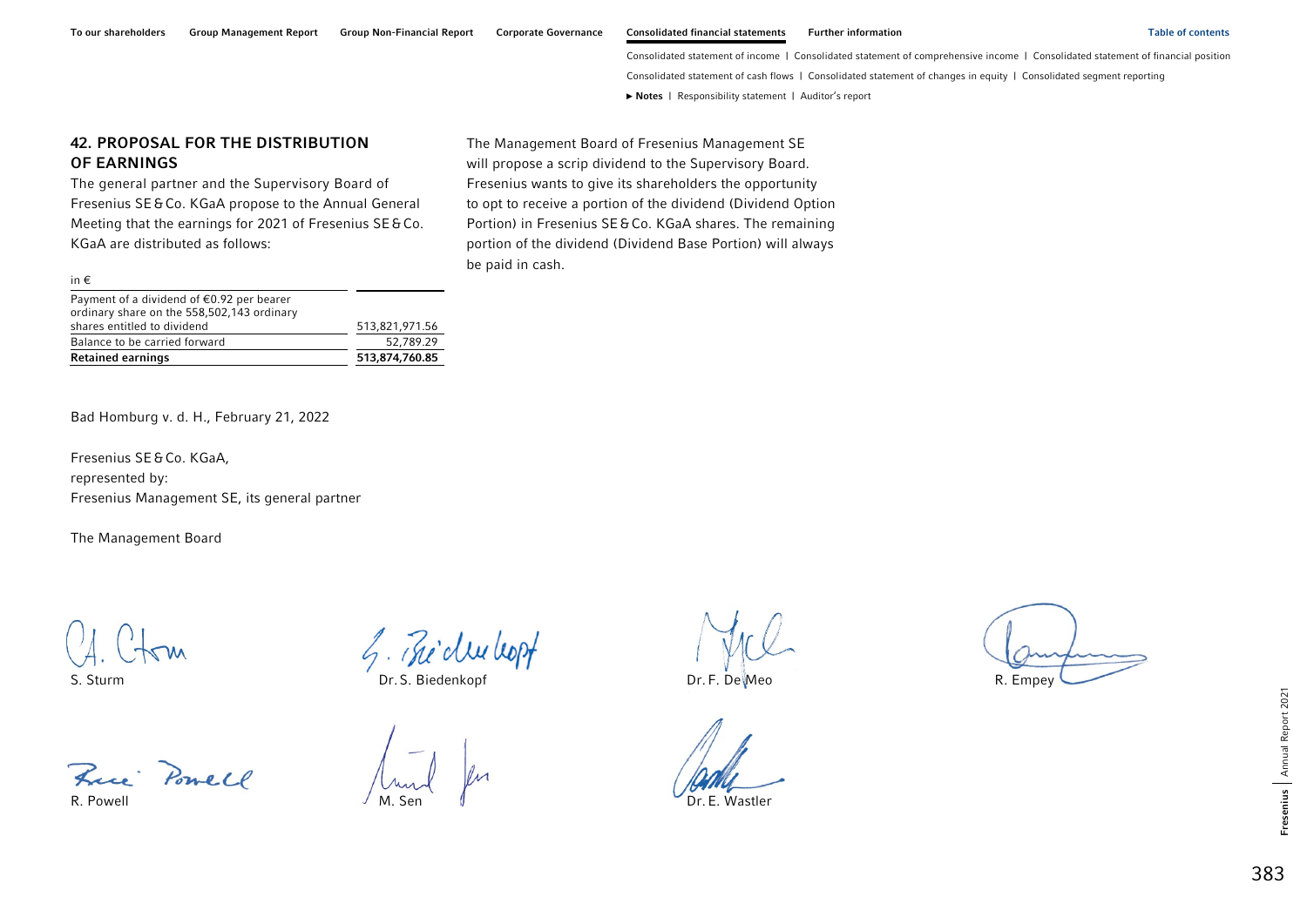### <span id="page-97-0"></span>RESPONSIBILITY STATEMENT

''To the best of our knowledge, and in accordance with the applicable reporting principles, the consolidated financial statements give a true and fair view of the assets, liabilities, financial position and profit or loss of the Group, and the

Group management report includes a fair review of the development and performance of the business and the position of the Group, together with a description of the principal opportunities and risks associated with the expected development of the Group.''

Bad Homburg v. d. H., February 21, 2022

Fresenius SE&Co. KGaA, represented by: Fresenius Management SE, its general partner

The Management Board

 $\mathcal{L}$ .  $\mathcal{L}$   $\mathcal{L}$   $\mathcal{L}$   $\mathcal{L}$   $\mathcal{L}$   $\mathcal{L}$   $\mathcal{L}$   $\mathcal{L}$   $\mathcal{L}$   $\mathcal{L}$   $\mathcal{L}$   $\mathcal{L}$   $\mathcal{L}$   $\mathcal{L}$   $\mathcal{L}$   $\mathcal{L}$   $\mathcal{L}$   $\mathcal{L}$   $\mathcal{L}$   $\mathcal{L}$   $\mathcal{L}$   $\mathcal{L}$   $\mathcal{L}$   $\mathcal$ 

Frei Powell

R. Powell Dr. E. Wastler

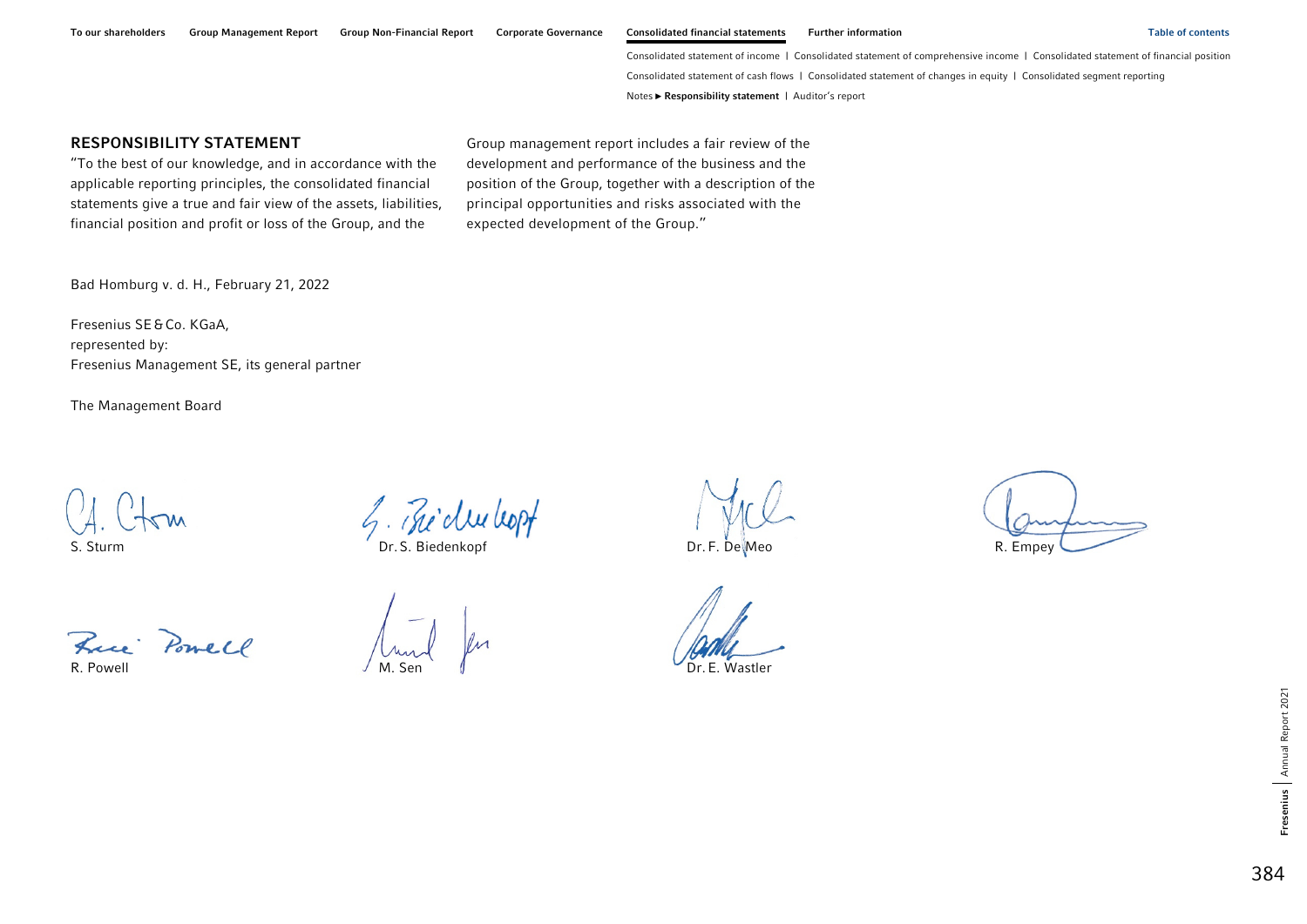<span id="page-98-0"></span>The following copy of the auditor's report also includes a "Report on the audit of the electronic renderings of the consolidated financial statements and the group management report prepared for disclosure purposes in accordance with §317 Abs. 3b HGB" ("Separate report on ESEF conformity"). The subject matter (ESEF documents to be audited) to which the separate report on ESEF conformity relates is not attached. The audited ESEF documents can be inspected in or retrieved from the Federal Gazette.

Note: This is a translation of the German original. Solely the original text in German language is authoritative.

### INDEPENDENT AUDITOR'S REPORT

To Fresenius SE&Co. KGaA, Bad Homburg v. d. Höhe

# REPORT ON THE AUDIT OF THE CONSOLIDATED FINANCIAL STATEMENTS AND OF THE GROUP MANAGEMENT REPORT

#### Audit Opinions

We have audited the consolidated financial statements of Fresenius SE&Co. KGaA, Bad Homburg v. d. Höhe, and its subsidiaries (the Group), which comprise the consolidated statement of financial position as at 31 December 2021, and the consolidated statement of comprehensive income, consolidated statement of profit or loss, consolidated statement of changes in equity and consolidated statement of cash flows for the financial year from 1 January to 31 December 2021, and notes to the consolidated financial statements, including a summary of significant accounting policies. In addition, we have audited the group management report of Fresenius SE&Co. KGaA for the financial year from 1 January to 31 December 2021.

In our opinion, on the basis of the knowledge obtained in the audit,

- ► the accompanying consolidated financial statements comply, in all material respects, with the IFRSs as adopted by the EU and the additional requirements of German commercial law pursuant to § [Article] 315e Abs. [paragraph] 1 HGB [Handelsgesetzbuch: German Commercial Code] and, in compliance with these requirements, give a true and fair view of the assets, liabilities, and financial position of the Group as at 31 December 2021, and of its financial performance for the financial year from 1 January to 31 December 2021, and
- ► the accompanying group management report as a whole provides an appropriate view of the Group's position. In all material respects, this group management report is consistent with the consolidated financial statements, complies with German legal requirements and appropriately presents the opportunities and risks of future development.

Pursuant to §322 Abs. 3 Satz [sentence] 1 HGB, we declare that our audit has not led to any reservations relating to the legal compliance of the consolidated financial statements and of the group management report.

#### Basis for the Audit Opinions

We conducted our audit of the consolidated financial statements and of the group management report in accordance with §317 HGB and the EU Audit Regulation (No. 537/2014, referred to subsequently as ''EU Audit Regulation'') in compliance with German Generally Accepted Standards for Financial Statement Audits promulgated by the Institut der

Wirtschaftsprüfer [Institute of Public Auditors in Germany] (IDW). We performed the audit of the consolidated financial statements in supplementary compliance with the International Standards on Auditing (ISAs). Our responsibilities under those requirements, principles and standards are further described in the ''Auditor's Responsibilities for the Audit of the Consolidated Financial Statements and of the Group Management Report'' section of our auditor's report. We are independent of the group entities in accordance with the requirements of European law and German commercial and professional law, and we have fulfilled our other German professional responsibilities in accordance with these requirements. In addition, in accordance with Article 10 (2) point (f) of the EU Audit Regulation, we declare that we have not provided non-audit services prohibited under Article 5 (1) of the EU Audit Regulation. We believe that the audit evidence we have obtained is sufficient and appropriate to provide a basis for our audit opinions on the consolidated financial statements and on the group management report.

### Key Audit Matters in the Audit of the Consolidated Financial Statements

Key audit matters are those matters that, in our professional judgment, were of most significance in our audit of the consolidated financial statements for the financial year from 1 January to 31 December 2021. These matters were addressed in the context of our audit of the consolidated financial statements as a whole, and in forming our audit opinion thereon; we do not provide a separate audit opinion on these matters.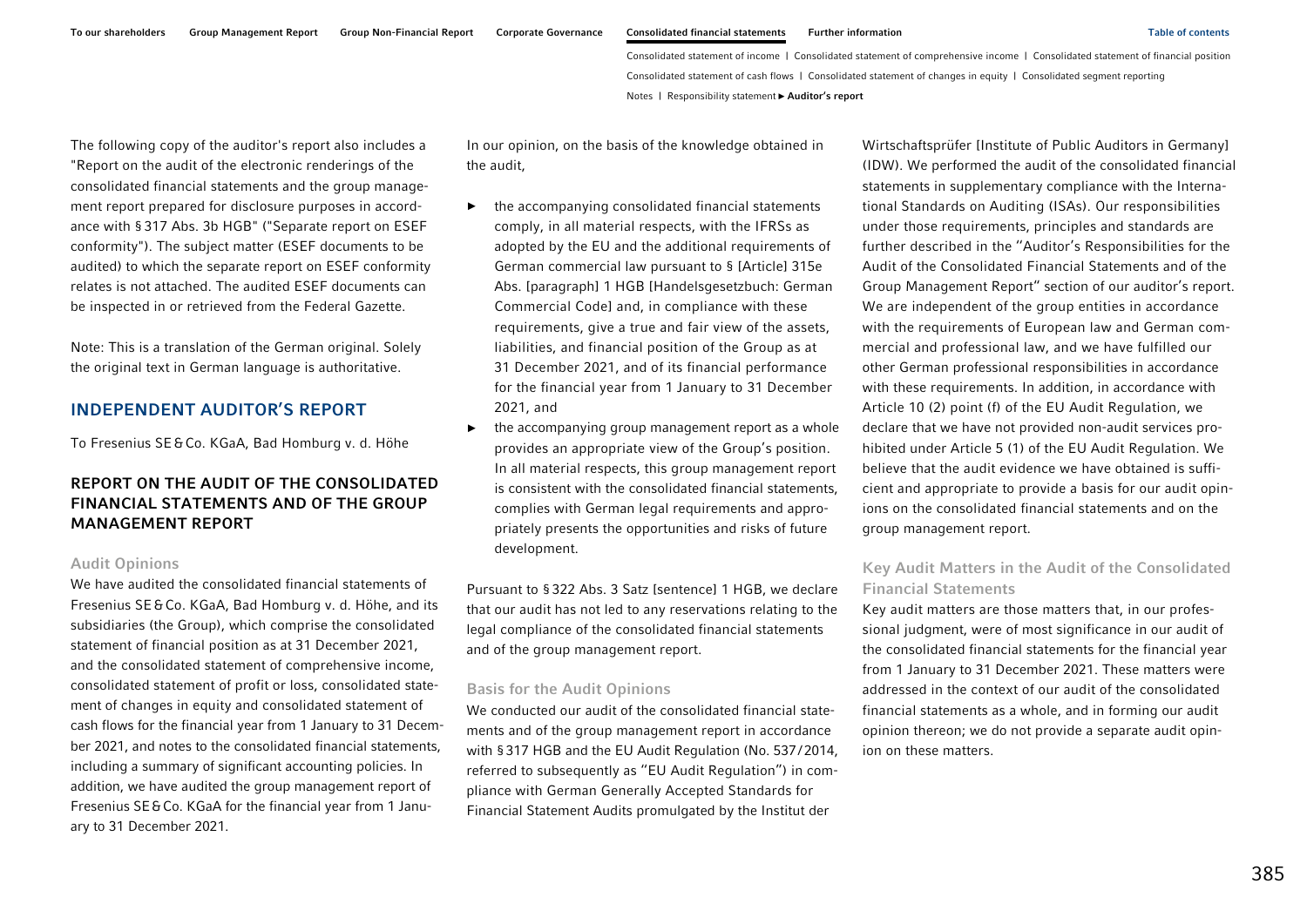In our view, the matter of most significance in our audit was as follows:

I. Recoverability of goodwill

Our presentation of this key audit matter has been structured as follows:

- 1. Matter and issue
- 2. Audit approach and findings
- 3. Reference to further information

Hereinafter we present the key audit matter:

- I. Recoverability of goodwill
- 1. In the Company's consolidated financial statements goodwill amounting in total to EUR 28.943 Mio (40,2% of total assets or 98,8% of equity) is reported under the "Goodwill" balance sheet item. Goodwill is tested for impairment by the Company once a year or when there are indications of impairment to determine any possible need for write-downs. The impairment test is carried out at the level of the cash-generating units to which the relevant goodwill is allocated individually or as a group. The carrying amount of the relevant cash-generating units, including goodwill, is compared with the corresponding recoverable amount in the context of the impairment test.

The recoverable amount is generally determined using the value in use. The present value of the future cash flows from the respective cash-generating units normally serves as the basis of valuation. Present values are calculated using discounted cash flow models. For this purpose, the approved three-year budgets as well as projections for years 4 to 10 of the respective cash-generating units form the starting point which are extrapolated based on assumptions about long-term rates of growth. Expectations relating to future market developments and assumptions about the development of macroeconomic factors are also taken into account. In addition, expectations about the continuation of the Corona pandemic were formed and the corresponding effects on the budgets of the respective cash-generating units were taken into account. The discount rate used is the weighted average cost of capital for the respective cashgenerating units. The impairment test determined that no write-downs were necessary.

The outcome of this valuation is dependent to a large extent on the estimates made by the executive directors with respect to the future cash inflows from the respective cash-generating units, the discount rate used, the rate of growth and other assumptions, and is therefore also against the background of the ongoing Corona pandemic, subject to considerable uncertainty. Against this background and due to the complex nature of the valuation, this matter was of particular significance in the context of our audit.

2. As part of our audit, we assessed with the support of our internal valuation specialists the methodology used for the purposes of performing the impairment test, among other things. In doing so, we also assessed the acceptability of projecting beyond the budget period. Moreover, we reconciled, among other things, the future cash inflows used for the calculation with the approved three-year budgets and projections for years 4 to 10 of the respective cash-generating units. In doing so, we also assessed the appropriateness of the calculation including the applied growth rates, in particular by reconciling it with underlying documentation, the expected growth rate in respective markets and general and sector-specific market expectations. In this connection, we also evaluated the assessment of the executive directors regarding the effects of the Corona pandemic on the budgets of the respective cash-generating units and examined how they were taken into account in estimating the future cash flows. In addition, we assessed the appropriate consideration of the costs of Group functions. In the knowledge that even relatively small changes in the discount rate or the growth rates applied can have a material impact on the value of the entity calculated in this way, we focused our testing in particular on the parameters used to determine the discount rate as well as growth rates applied, and assessed the calculation models. In order to reflect the uncertainty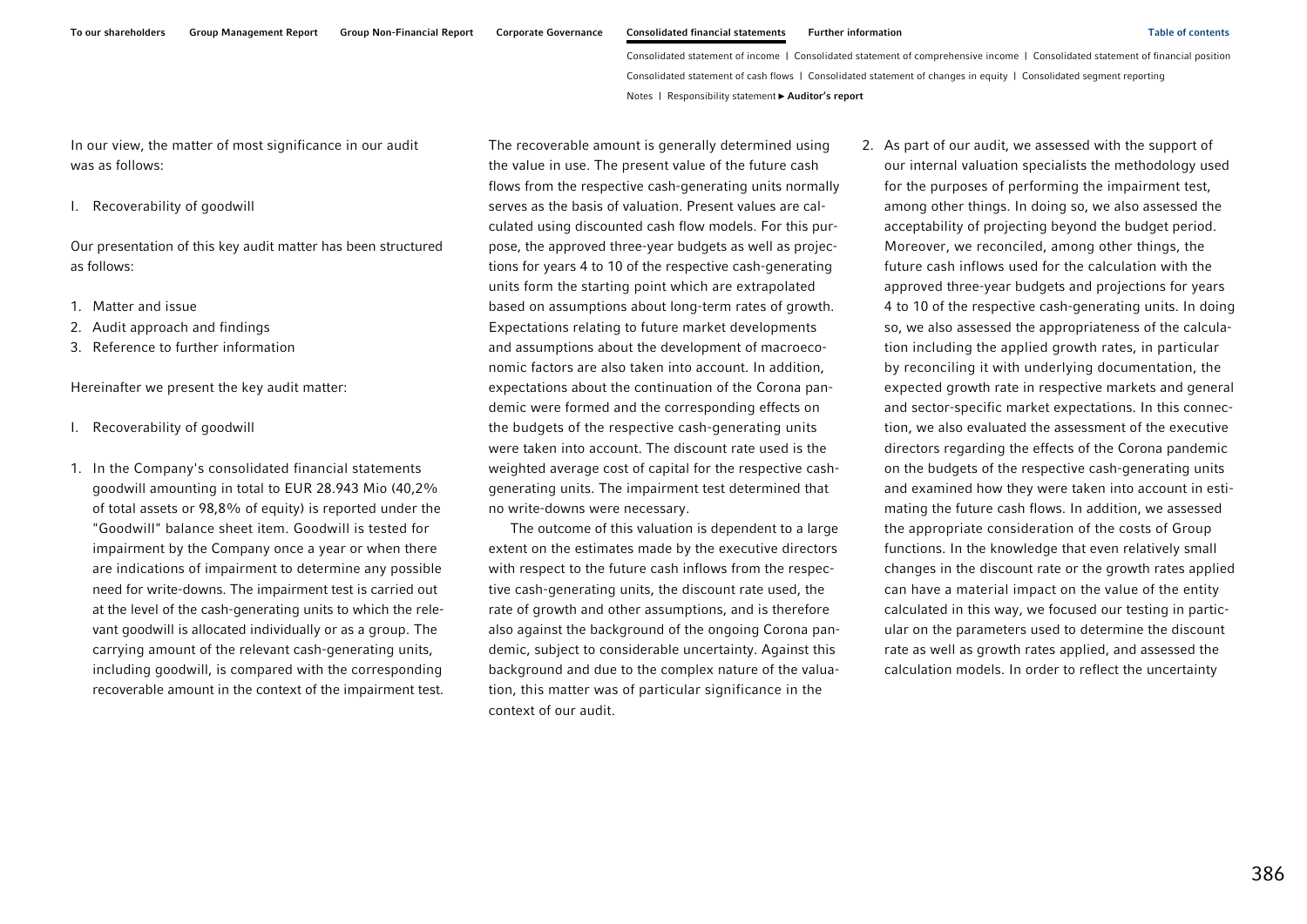inherent in the projections, we evaluated the sensitivity analyses performed by the Company and carried out our own sensitivity analyses for those groups of cashgenerating units with low headroom (recoverable amount compared to carrying amount) and verified that the necessary disclosures were made in the notes to the consolidated financial statements.

Overall, the valuation parameters and assumptions used by the executive directors are in line with our expectations and are also within the ranges considered by us to be reasonable.

3. The Company's disclosures on the balance sheet item "Goodwill" are contained in note 1. III. o), note 1.IV. a) and note 20 of the notes to the consolidated financial statements.

#### Other Information

The executive directors are responsible for the other information.

The other information comprises

- ► the statement on corporate governance pursuant to §289f HGB and §315d HGB
- ► the separate non-financial group report pursuant to §315b Abs. 3 HGB
- ► the remuneration report pursuant to § 162 AktG [Aktiengesetz: German Stock Corporation Act], for which the supervisory board is also responsible
- ►all remaining parts of the annual report  $-$  excluding cross-references to external information – with the exception of the audited consolidated financial statements, the audited group management report and our auditor's report

Our audit opinions on the consolidated financial statements and on the group management report do not cover the other information, and consequently we do not express an audit opinion or any other form of assurance conclusion thereon.

In connection with our audit, our responsibility is to read the other information mentioned above and, in so doing, to consider whether the other information

- ► is materially inconsistent with the consolidated financial statements, with the group management report disclosures audited in terms of content or with our knowledge obtained in the audit, or
- ►otherwise appears to be materially misstated.

If, based on the work we have performed, we conclude that there is a material misstatement of this other information, we are required to report that fact. We have nothing to report in this regard.

Responsibilities of the Executive Directors and the Supervisory Board for the Consolidated Financial Statements and the Group Management Report The executive directors are responsible for the preparation of the consolidated financial statements that comply, in all material respects, with IFRSs as adopted by the EU and the additional requirements of German commercial law pursuant to §315e Abs. 1 HGB and that the consolidated financial statements, in compliance with these requirements, give a

true and fair view of the assets, liabilities, financial position, and financial performance of the Group. In addition, the executive directors are responsible for such internal control as they have determined necessary to enable the preparation of consolidated financial statements that are free from material misstatement, whether due to fraud or error.

In preparing the consolidated financial statements, the executive directors are responsible for assessing the Group's ability to continue as a going concern. They also have the responsibility for disclosing, as applicable, matters related to going concern. In addition, they are responsible for financial reporting based on the going concern basis of accounting unless there is an intention to liquidate the Group or to cease operations, or there is no realistic alternative but to do so.

Furthermore, the executive directors are responsible for the preparation of the group management report that, as a whole, provides an appropriate view of the Group's position and is, in all material respects, consistent with the consolidated financial statements, complies with German legal requirements, and appropriately presents the opportunities and risks of future development. In addition, the executive directors are responsible for such arrangements and measures (systems) as they have considered necessary to enable the preparation of a group management report that is in accordance with the applicable German legal requirements, and to be able to provide sufficient appropriate evidence for the assertions in the group management report.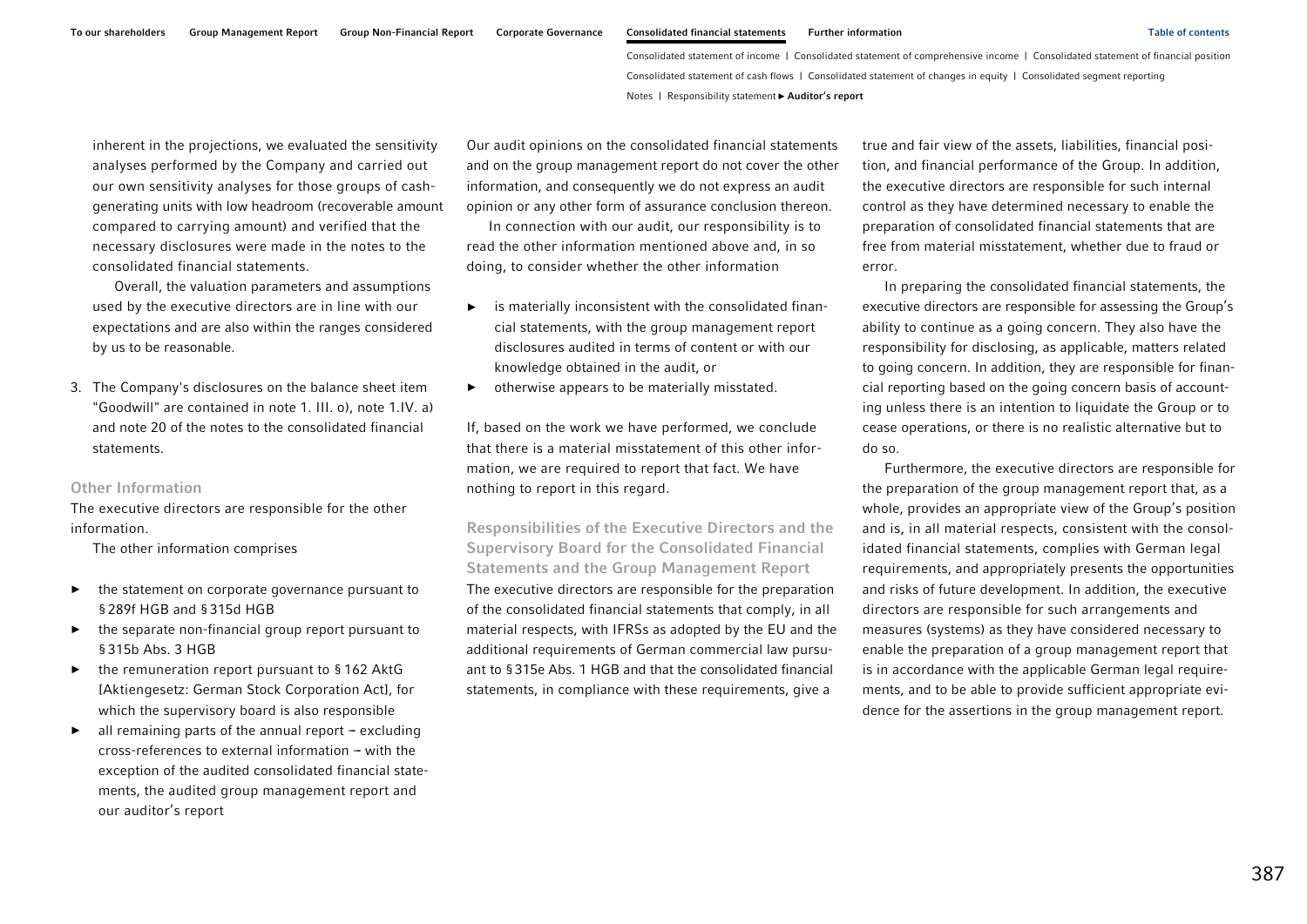►

The supervisory board is responsible for overseeing the Group's financial reporting process for the preparation of the consolidated financial statements and of the group management report.

# Auditor's Responsibilities for the Audit of the Consolidated Financial Statements and of the Group Management Report

Our objectives are to obtain reasonable assurance about whether the consolidated financial statements as a whole are free from material misstatement, whether due to fraud or error, and whether the group management report as a whole provides an appropriate view of the Group's position and, in all material respects, is consistent with the consolidated financial statements and the knowledge obtained in the audit, complies with the German legal requirements and appropriately presents the opportunities and risks of future development, as well as to issue an auditor's report that includes our audit opinions on the consolidated financial statements and on the group management report.

Reasonable assurance is a high level of assurance, but is not a guarantee that an audit conducted in accordance with § 317 HGB and the EU Audit Regulation and in compliance with German Generally Accepted Standards for Financial Statement Audits promulgated by the Institut der Wirtschaftsprüfer (IDW) and supplementary compliance with the ISAs will always detect a material misstatement. Misstatements can arise from fraud or error and are considered material if, individually or in the aggregate, they could reasonably be expected to influence the economic decisions of users taken on the basis of these consolidated financial statements and this group management report.

We exercise professional judgment and maintain professional skepticism throughout the audit. We also:

- ► Identify and assess the risks of material misstatement of the consolidated financial statements and of the group management report, whether due to fraud or error, design and perform audit procedures responsive to those risks, and obtain audit evidence that is sufficient and appropriate to provide a basis for our audit opinions. The risk of not detecting a material misstatement resulting from fraud is higher than for one resulting from error, as fraud may involve collusion, forgery, intentional omissions, misrepresentations, or the override of internal controls.
- ► Obtain an understanding of internal control relevant to the audit of the consolidated financial statements and of arrangements and measures (systems) relevant to the audit of the group management report in order to design audit procedures that are appropriate in the circumstances, but not for the purpose of expressing an audit opinion on the effectiveness of these systems.
- ► Evaluate the appropriateness of accounting policies used by the executive directors and the reasonableness of estimates made by the executive directors and related disclosures.
- Conclude on the appropriateness of the executive directors' use of the going concern basis of accounting and, based on the audit evidence obtained, whether a material uncertainty exists related to events or conditions that may cast significant doubt on the Group's ability to continue as a going concern. If we conclude that a material uncertainty exists, we are required to draw attention in the auditor's report to the related disclosures in the consolidated financial statements and in the group management report or, if such disclosures are inadequate, to modify our respective audit opinions. Our conclusions are based on the audit evidence obtained up to the date of our auditor's report. However, future events or conditions may cause the Group to cease to be able to continue as a going concern.
- ► Evaluate the overall presentation, structure and content of the consolidated financial statements, including the disclosures, and whether the consolidated financial statements present the underlying transactions and events in a manner that the consolidated financial statements give a true and fair view of the assets, liabilities, financial position and financial performance of the Group in compliance with IFRSs as adopted by the EU and the additional requirements of German commercial law pursuant to §315e Abs. 1 HGB.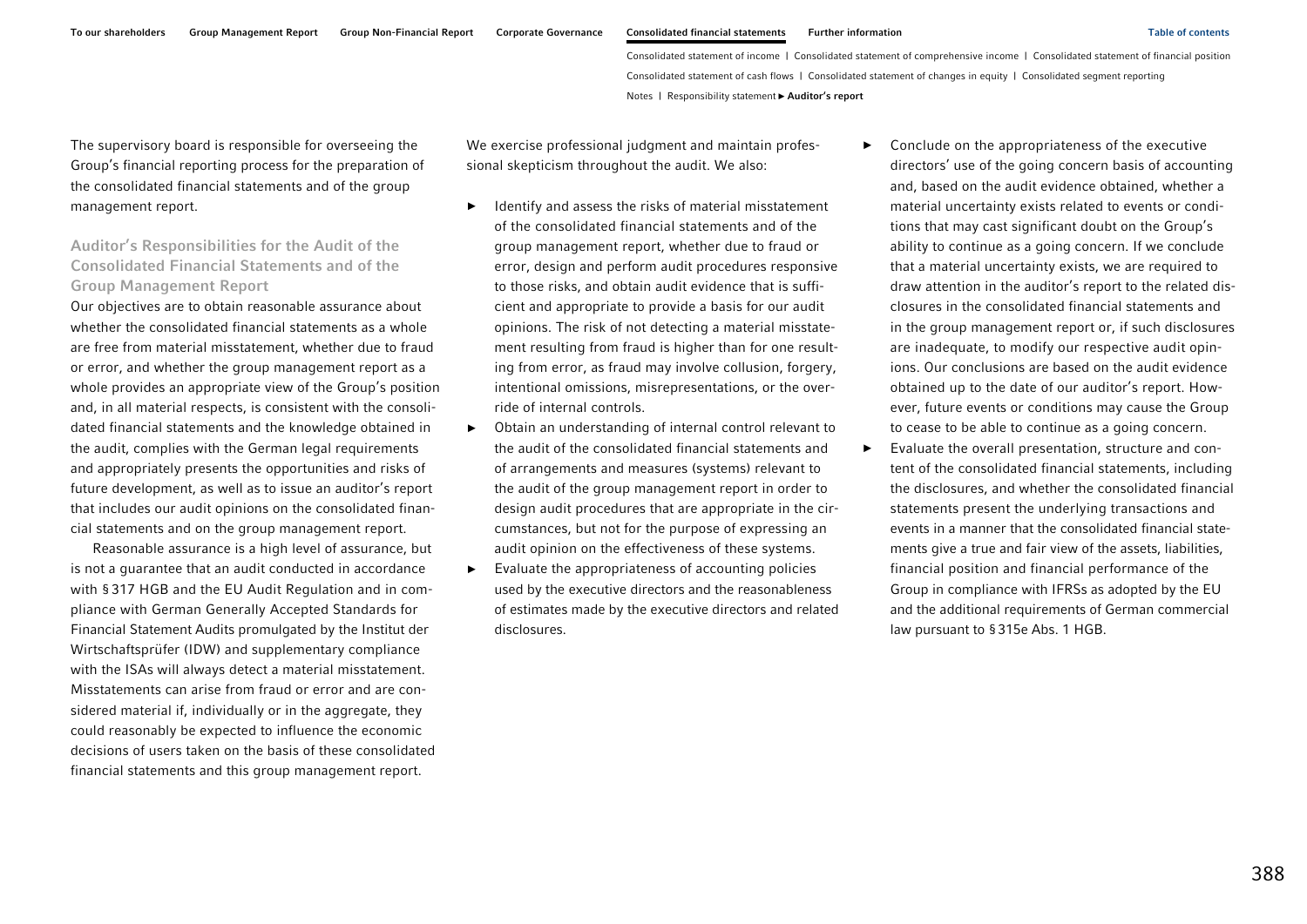- ► Obtain sufficient appropriate audit evidence regarding the financial information of the entities or business activities within the Group to express audit opinions on the consolidated financial statements and on the group management report. We are responsible for the direction, supervision and performance of the group audit. We remain solely responsible for our audit opinions.
- ► Evaluate the consistency of the group management report with the consolidated financial statements, its conformity with German law, and the view of the Group's position it provides.
- ► Perform audit procedures on the prospective information presented by the executive directors in the group management report. On the basis of sufficient appropriate audit evidence we evaluate, in particular, the significant assumptions used by the executive directors as a basis for the prospective information, and evaluate the proper derivation of the prospective information from these assumptions. We do not express a separate audit opinion on the prospective information and on the assumptions used as a basis. There is a substantial unavoidable risk that future events will differ materially from the prospective information.

We communicate with those charged with governance regarding, among other matters, the planned scope and timing of the audit and significant audit findings, including any significant deficiencies in internal control that we identify during our audit.

We also provide those charged with governance with a statement that we have complied with the relevant independence requirements, and communicate with them all relationships and other matters that may reasonably be thought to bear on our independence, and where applicable, the related safeguards.

From the matters communicated with those charged with governance, we determine those matters that were of most significance in the audit of the consolidated financial statements of the current period and are therefore the key audit matters. We describe these matters in our auditor's report unless law or regulation precludes public disclosure about the matter.

### OTHER LEGAL AND REGULATORY REQUIREMENTS

REPORT ON THE ASSURANCE ON THE ELECTRONIC RENDERING OF THE CONSOLIDATED FINANCIAL STATEMENTS AND THE GROUP MANAGEMENT REPORT PREPARED FOR PUBLICATION PURPOSES IN ACCORDANCE WITH §317 ABS. 3A HGB

#### Assurance Opinion

We have performed assurance work in accordance with §317 Abs. 3a HGB to obtain reasonable assurance as to whether the rendering of the consolidated financial statements and the group management report (hereinafter the ''ESEF documents'') contained in the electronic file FSE\_KGaA\_KA\_KLB\_ESEF-2021-12-31.zip and prepared

for publication purposes complies in all material respects with the requirements of §328 Abs. 1 HGB for the electronic reporting format (''ESEF format''). In accordance with German legal requirements, this assurance work extends only to the conversion of the information contained in the consolidated financial statements and the group management report into the ESEF format and therefore relates neither to the information contained within these renderings nor to any other information contained in the electronic file identified above.

In our opinion, the rendering of the consolidated financial statements and the group management report contained in the electronic file identified above and prepared for publication purposes complies in all material respects with the requirements of §328 Abs. 1 HGB for the electronic reporting format. Beyond this assurance opinion and our audit opinion on the accompanying consolidated financial statements and the accompanying group management report for the financial year from 1 January to 31 December 2021 contained in the "Report on the Audit of the Consolidated Financial Statements and on the Group Management Report" above, we do not express any assurance opinion on the information contained within these renderings or on the other information contained in the electronic file identified above.

#### Basis for the Assurance Opinion

We conducted our assurance work on the rendering of the consolidated financial statements and the group management report contained in the electronic file identified above in accordance with § 317 Abs. 3a HGB and the IDW Assurance Standard: Assurance Work on the Electronic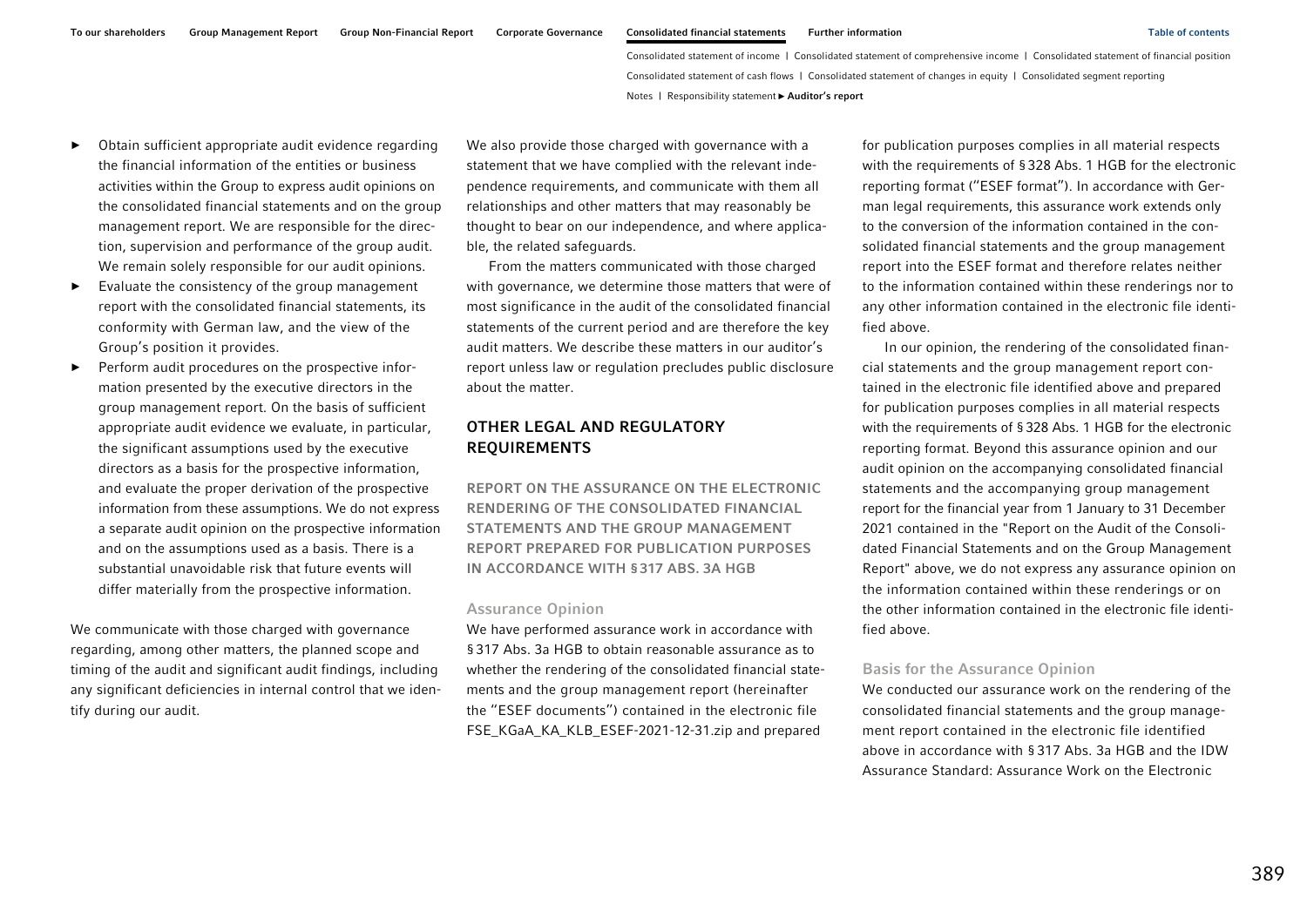Rendering, of Financial Statements and Management Reports, Prepared for Publication Purposes in Accordance with §317 Abs. 3a HGB (IDW AsS 410 (10.2021)) and the International Standard on Assurance Engagements 3000 (Revised). Our responsibility in accordance therewith is further described in the "Group Auditor's Responsibilities for the Assurance Work on the ESEF Documents" section. Our audit firm applies the IDW Standard on Quality Management 1: Requirements for Quality Management in the Audit Firm (IDW QS 1).

### Responsibilities of the Executive Directors and the Supervisory Board for the ESEF Documents

The executive directors of the Company are responsible for the preparation of the ESEF documents including the electronic renderings of the consolidated financial statements and the group management report in accordance with §328 Abs. 1 Satz 4 Nr. [number] 1 HGB and for the tagging of the consolidated financial statements in accordance with §328 Abs. 1 Satz 4 Nr. 2 HGB.

In addition, the executive directors of the Company are responsible for such internal control as they have considered necessary to enable the preparation of ESEF documents that are free from material non-compliance with the requirements of §328 Abs. 1 HGB for the electronic reporting format, whether due to fraud or error.

The supervisory board is responsible for overseeing the process for preparing the ESEF documents as part of the financial reporting process.

### Group Auditor's Responsibilities for the Assurance Work on the ESEF Documents

Our objective is to obtain reasonable assurance about whether the ESEF documents are free from material noncompliance with the requirements of §328 Abs. 1 HGB, whether due to fraud or error. We exercise professional judgment and maintain professional skepticism throughout the assurance work. We also:

- ► Identify and assess the risks of material non-compliance with the requirements of §328 Abs. 1 HGB, whether due to fraud or error, design and perform assurance procedures responsive to those risks, and obtain assurance evidence that is sufficient and appropriate to provide a basis for our assurance opinion.
- ► Obtain an understanding of internal control relevant to the assurance work on the ESEF documents in order to design assurance procedures that are appropriate in the circumstances, but not for the purpose of expressing an assurance opinion on the effectiveness of these controls.
- ► Evaluate the technical validity of the ESEF documents, i.e., whether the electronic file containing the ESEF documents meets the requirements of the Delegated Regulation (EU) 2019 / 815 in the version in force at the date of the consolidated financial statements on the technical specification for this electronic file.
- ► Evaluate whether the ESEF documents provide an XHTML rendering with content equivalent to the audited consolidated financial statements and to the audited group management report.
- ► Evaluate whether the tagging of the ESEF documents with Inline XBRL technology (iXBRL) in accordance with the requirements of Articles 4 and 6 of the Delegated Regulation (EU) 2019 / 815, in the version in force at the date of the consolidated financial statements, enables an appropriate and complete machinereadable XBRL copy of the XHTML rendering.

# FURTHER INFORMATION PURSUANT TO ARTICLE 10 OF THE EU AUDIT REGULATION

We were elected as group auditor by the annual general meeting on 21 May 2021. We were engaged by the supervisory board on 13 October 2021. We have been the group auditor of the Fresenius SE & Co. KGaA, Bad Homburg v. d. Höhe, without interruption since the financial year 2020.

We declare that the audit opinions expressed in this auditor's report are consistent with the additional report to the audit committee pursuant to Article 11 of the EU Audit Regulation (long-form audit report).